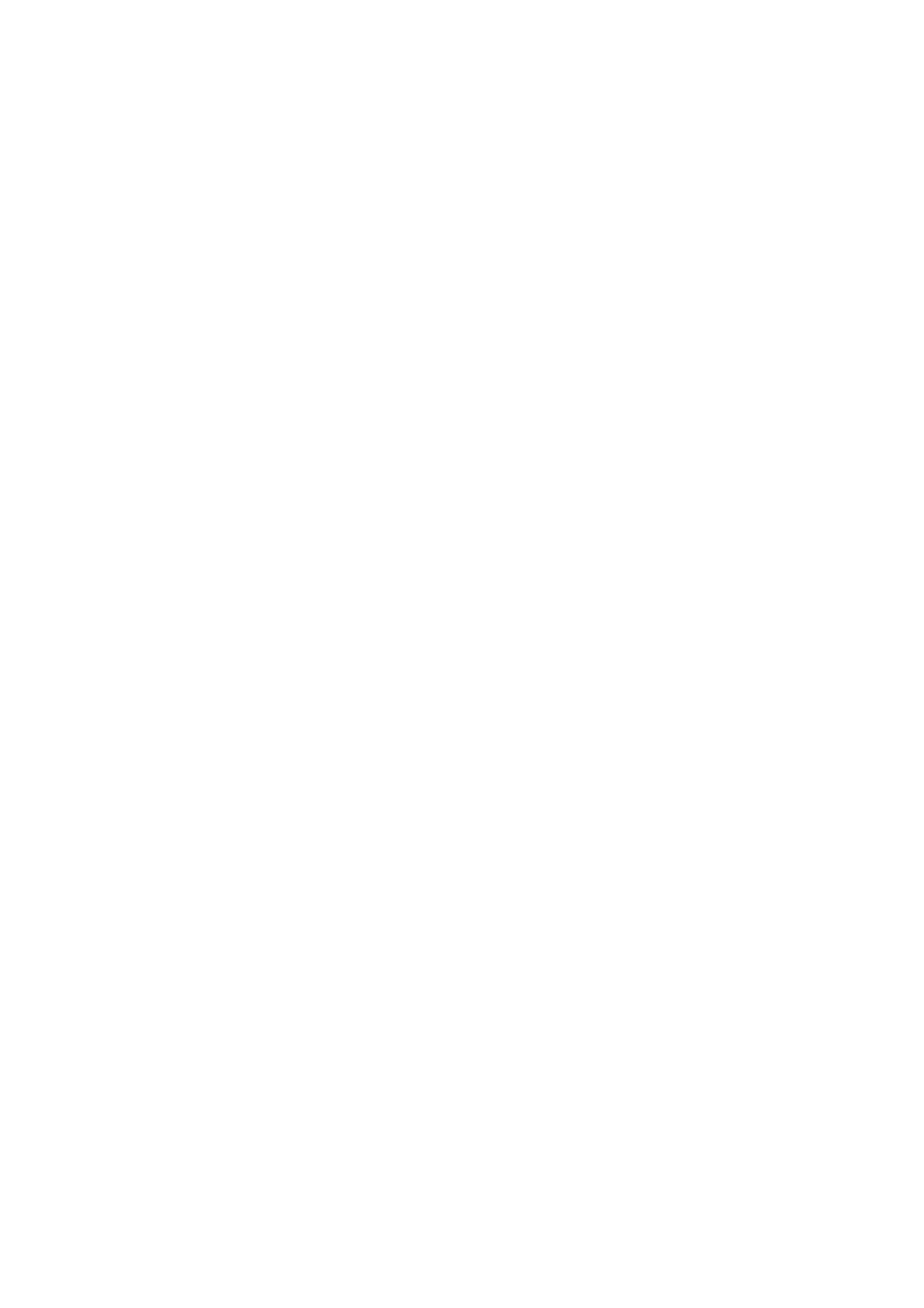## *THIRD QUARTER ECONOMIC REPORT 2007*

ECONOMIC ANALYSIS DIVISION ECONOMIC ANALYSIS AND BUSINESS FACILITATION UNIT FINANCIAL SECRETARY'S OFFICE GOVERNMENT OF THE HONG KONG SPECIAL ADMINISTRATIVE REGION

*November 2007*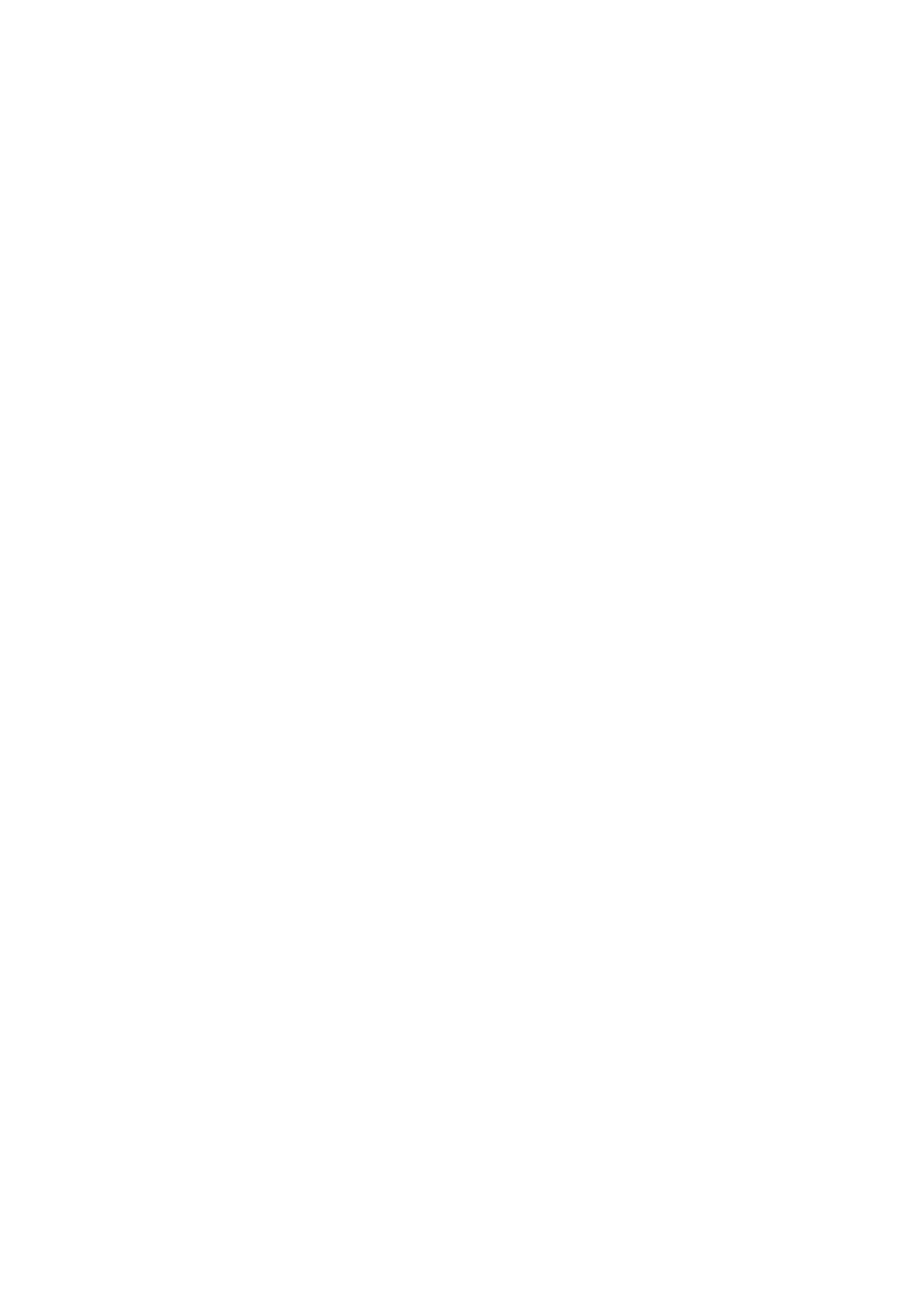## **CONTENTS**

*Paragraphs*

## CHAPTER 1: OVERVIEW OF ECONOMIC PERFORMANCE

| Overall situation<br>GDP by major economic sector                                         | 1.1  | 1.7 | 1.6  |
|-------------------------------------------------------------------------------------------|------|-----|------|
| Some highlights of economic policy                                                        | 1.8  |     | 1.9  |
| Box 1.1 Introducing the chain volume measures of the Gross Domestic                       |      |     |      |
| Product                                                                                   |      |     |      |
| Box 1.2 Accumulation of human capital stock through education and<br>experience upgrading |      |     |      |
| <b>CHAPTER 2: THE EXTERNAL SECTOR</b><br>Visible trade                                    |      |     |      |
| Total exports of goods                                                                    | 2.1  |     | 2.5  |
| Imports of goods                                                                          |      | 2.6 |      |
| Invisible trade                                                                           |      |     |      |
| Exports of services                                                                       |      | 2.7 |      |
| Imports of services                                                                       |      | 2.8 |      |
| Visible and invisible trade balance                                                       |      | 2.9 |      |
| Trade policy and other developments                                                       | 2.10 |     | 2.12 |

## CHAPTER 3: DEVELOPMENTS IN SELECTED SECTORS

| Property                                                               | 3.1<br>$\sim 100$ m $^{-1}$ | 3.6     |
|------------------------------------------------------------------------|-----------------------------|---------|
| Land                                                                   | 3.7                         |         |
| <b>Transport</b>                                                       | 3.8                         | 3.13    |
| Tourism                                                                | 3.14                        | $-3.16$ |
| Logistics                                                              | $3.17 - 3.18$               |         |
| Creativity and innovation                                              | $3.19 - 3.21$               |         |
| Box 3.1 Brief review of office market structure during the past decade |                             |         |

#### CHAPTER 4: THE FINANCIAL SECTOR

| <b>Overall situation</b>                                          | 4.1         | $\sim$ | 4.2           |
|-------------------------------------------------------------------|-------------|--------|---------------|
| Interest rates and exchange rates                                 | 4.3         |        | $-4.5$        |
| Money supply and banking sector                                   | $4.6 - 4.9$ |        |               |
| The debt market                                                   |             |        | $4.10 - 4.11$ |
| The stock and derivative markets                                  |             |        | $4.12 - 4.16$ |
| Fund management and investment funds                              |             | 4.17   |               |
| Insurance                                                         |             | 4.18   |               |
| Box 4.1 Economic Impact of Competition in Mortgage Interest Rates |             |        |               |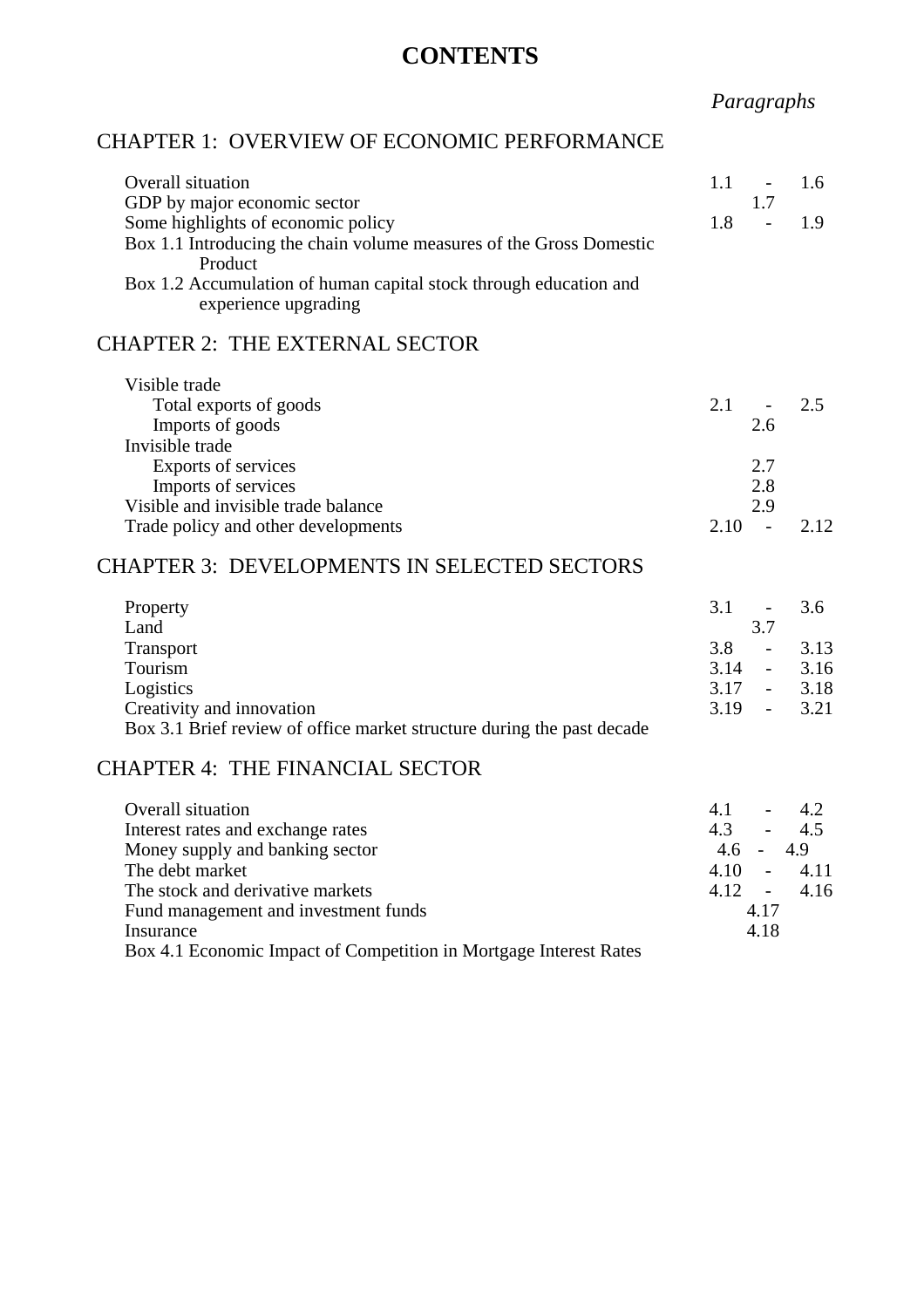## CHAPTER 5: THE LABOUR SECTOR

| Overall labour market situation                     | 5.1                             |      |  |  |  |
|-----------------------------------------------------|---------------------------------|------|--|--|--|
| Total employment and labour supply                  | 5.2<br>$\overline{\phantom{a}}$ | 5.3  |  |  |  |
| Profile of unemployment                             | 5.4<br>$\overline{\phantom{0}}$ | 5.6  |  |  |  |
| Profile of underemployment                          | 5.7                             |      |  |  |  |
| Profile of employment in establishments             | 5.8<br>$-$                      | 5.9  |  |  |  |
| Vacancies                                           | 5.10<br>$\sim 100$              | 5.12 |  |  |  |
| Earnings and wages                                  | 5.13<br>$\Delta \sim 100$       | 5.18 |  |  |  |
| Box 5.1 Long-term Unemployment Situation since 2003 |                                 |      |  |  |  |
| <b>CHAPTER 6: PRICES</b>                            |                                 |      |  |  |  |
| Consumer prices                                     | 6.1                             | 6.3  |  |  |  |
| Costs of factor inputs                              | 6.4                             | 6.5  |  |  |  |
| Output prices                                       | 6.6                             |      |  |  |  |
| GDP deflator                                        | 6.7                             |      |  |  |  |

Box 6.1 The GDP deflator and terms of trade

## STATISTICAL APPENDIX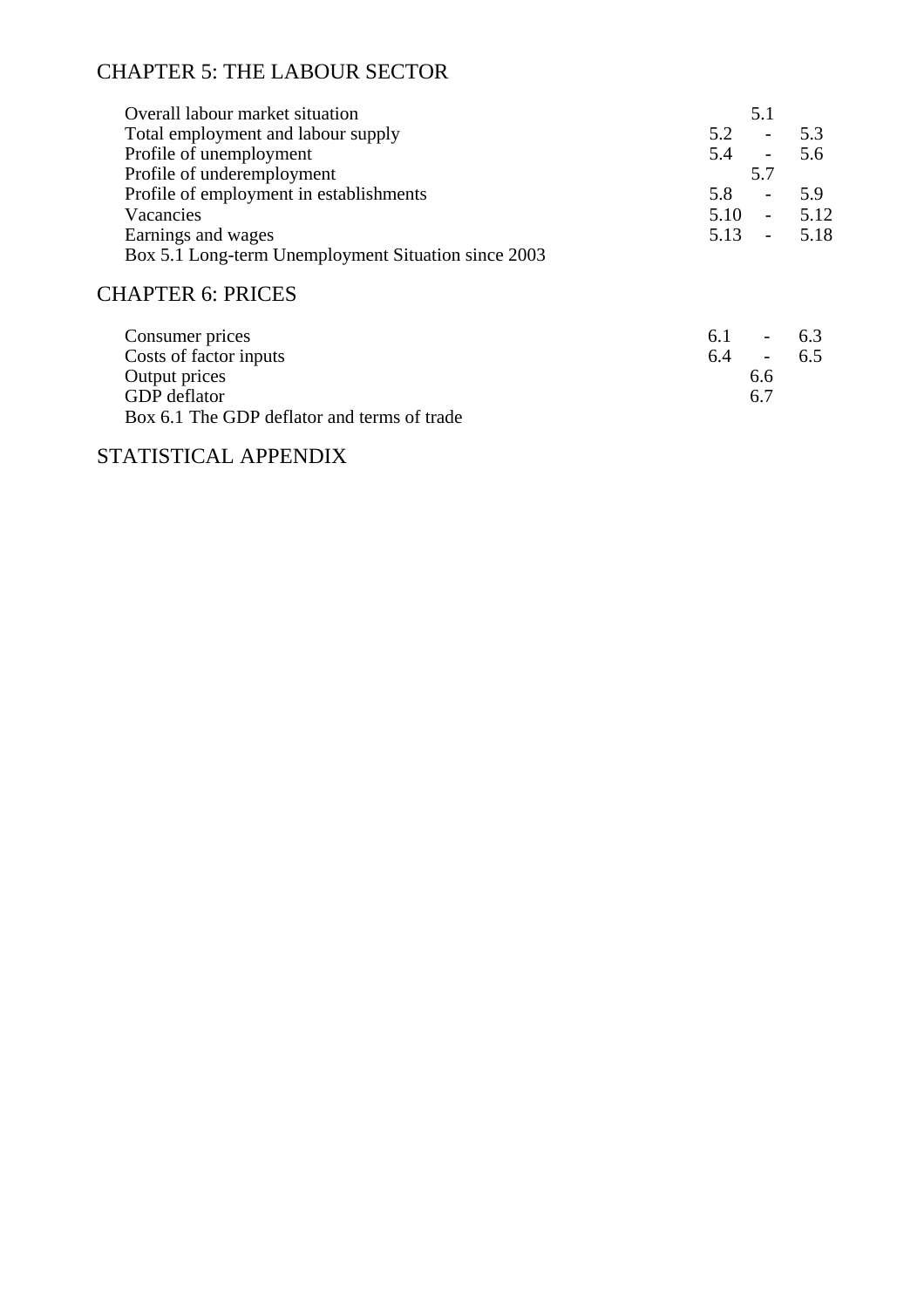## **CHAPTER 1 : OVERVIEW OF ECONOMIC PERFORMANCE**

## *Summary*

- *The Hong Kong economy stayed vibrant in the third quarter of 2007, with GDP expanding by 6.2% in real terms over a year earlier. This followed a robust 6.1% growth in the first half of the year and also marked the 16th consecutive quarter of distinctly above-trend growth.*
- <sup>z</sup>*Financial services sector performed strongly, and stock market activity in particular was buoyant. The global credit market turbulence in August and September, while causing greater volatility, had only limited impact on the local financial markets.*
- External trade grew notably further in the third quarter, by 6.4% in real *terms. Merchandise exports to the Mainland and many other emerging markets held up fairly well, those to the EU grew further, but those to the US and Japan were lacklustre. Meanwhile, exports of services continued to surge, reflecting strong inbound tourism, vibrant financial market activities and sustained expansion of offshore trade.*
- Domestic demand played a key role in driving the economy forward in the *third quarter. Consumption spending rose strongly further, supported by tighter labour market conditions and rising household income and wealth. Investment spending expanded further, albeit at a slower pace. Yet business sentiment held up well as indicated by the latest Quarterly Business Tendency Survey results.*
- With the economy sustaining its growth momentum, the seasonally adjusted *unemployment rate edged down further to 4.1% in the third quarter, the lowest since mid-1998. Wages and earnings went up further in June 2007 over a year earlier, and job vacancies continued to surge.*
- <sup>z</sup>*Along with the continued economic upturn, consumer price inflation crept up slightly in the third quarter. While the sustained rise in labour productivity helped to contain the local cost pressures, higher food prices in Hong Kong's major sources of imports, coupled with the renminbi appreciation and the weak US dollar, continued to exert some upward pressures on inflation.*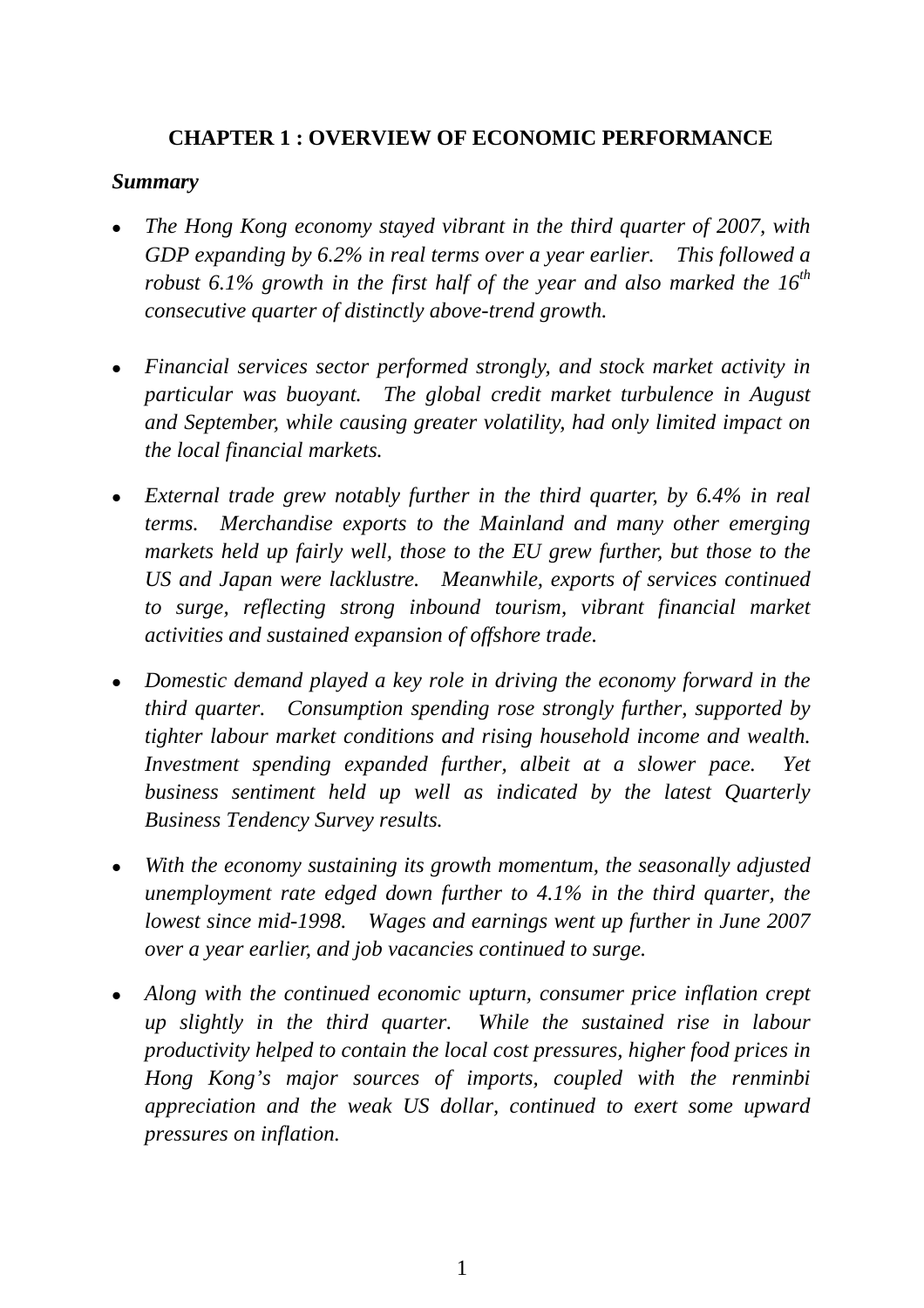## **Overall situation**

1.1 The Hong Kong economy stayed vibrant in the third quarter, despite the global credit market turbulence in August and September. On the external front, merchandise exports saw further notable growth in the third quarter, while service exports remained buoyant and were resilient to the slowdown in US economic growth. On the domestic side, consumer spending grew strongly and became an important driver of overall economic growth. Investment spending on machinery and equipment slowed in growth, but this was largely affected by the high base of comparison in the third quarter of last year. Meanwhile, building and construction activity increased only marginally, due to the persistent fall in public sector output. The demand for labour strengthened further, translating into more job opportunities, further rise in labour incomes and lower unemployment. The underlying inflation rate, though remained moderate, crept up slightly in the third quarter. Higher food and energy prices, rising housing rentals and the exchange rate movements are areas to watch closely, for the upside risks they pose to inflation in the period ahead.

1.2 In the third quarter of 2007, the *Gross Domestic Product (GDP)*(1) leaped by 6.2% in real terms over a year earlier, following a robust growth of 6.1% in the first half of the year (note: the entire GDP series has been revised, for details, please see **Box 1.1**). By now, the economy has attained distinctly above-trend growth for sixteen consecutive quarters. On a seasonally adjusted quarter-to-quarter comparison<sup>(3)</sup>, GDP also rose strongly by 1.7% in real terms in the third quarter.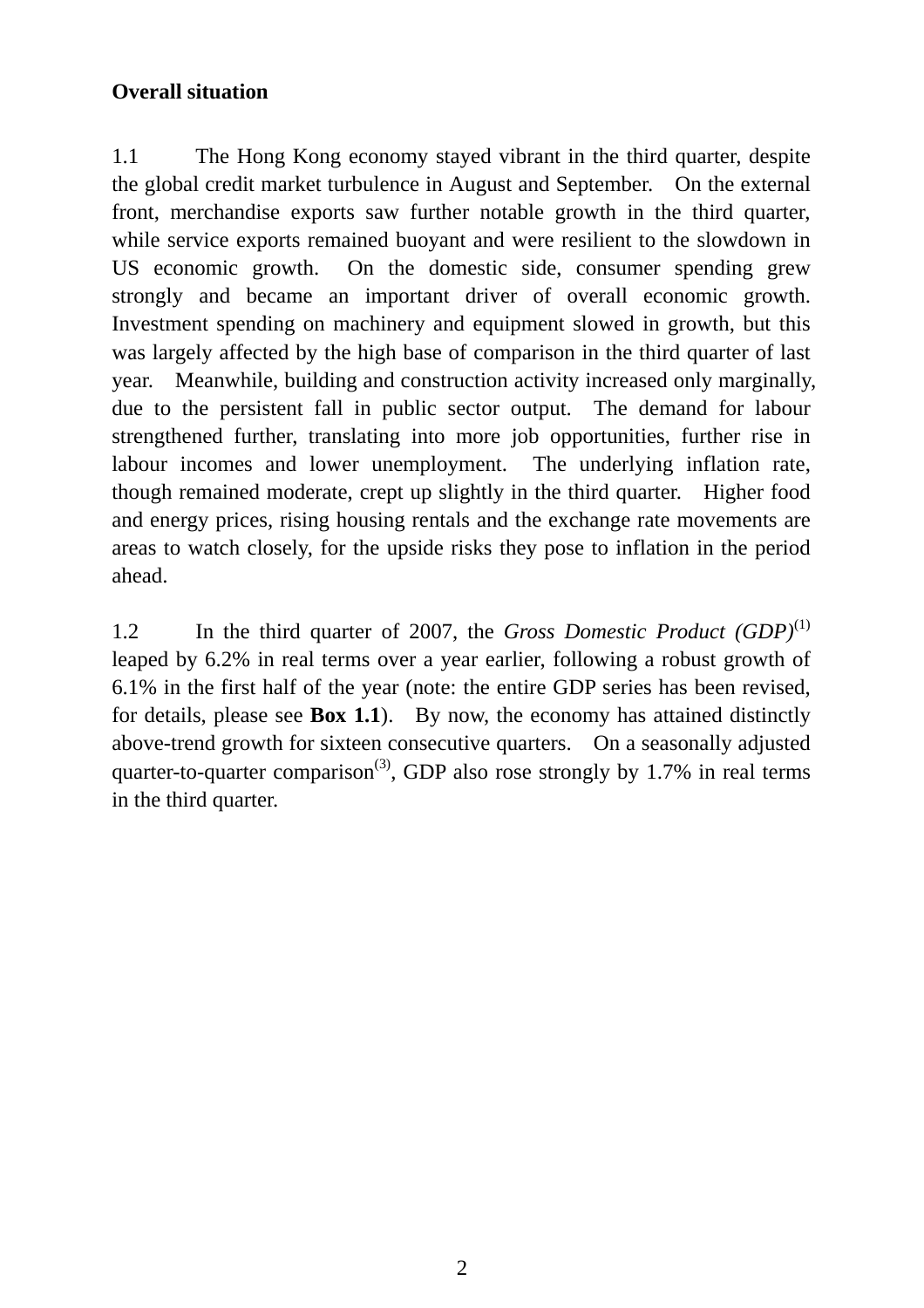#### **Diagram 1.1 : Economy sustaining above-trend growth in the third quarter**



1.3 Merchandise exports saw further solid growth in the third quarter, despite the more uncertain trading environment and a weak US economy. The Mainland market remained strong, supported by its own vibrant trade flows and thriving domestic demand. Exports to such emerging markets as India, Malaysia, Thailand, Indonesia and Vietnam, also fared robustly. While the EU market showed further growth, the US and Japanese markets were rather weak. Overall, *total exports of goods* grew by 6.4% in real terms in the third quarter over a year earlier, after a strong 10.1% in the second quarter. Meanwhile, *exports of services* continued to display strength, surging further by 12.3% in real terms in the third quarter. The strong growth in inbound tourism, buoyant financial market activities and further expansion of offshore trade all contributed.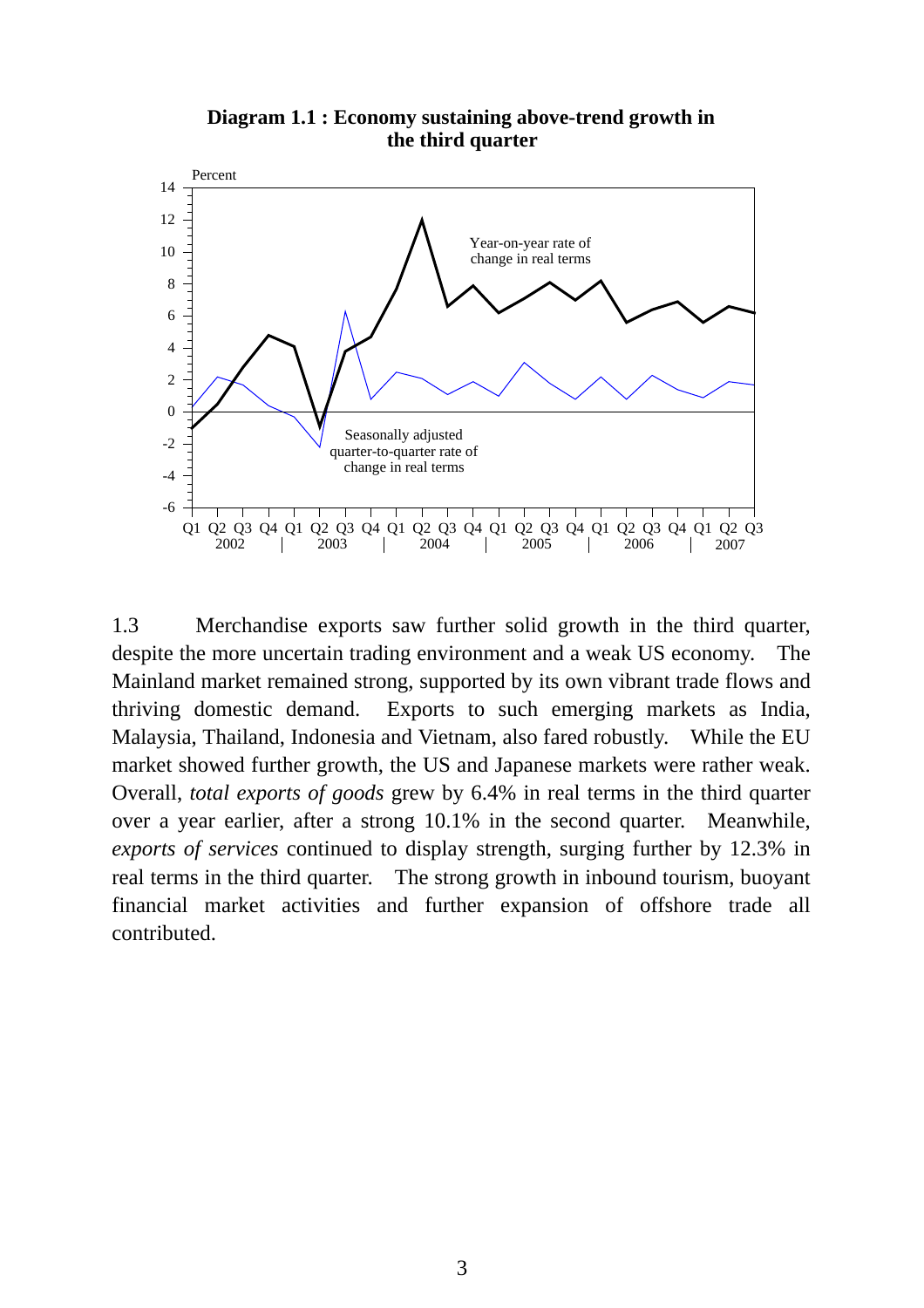## **Table 1.1 : Gross Domestic Product and its main expenditure components and the main price indicators (year-on-year rate of change (%))**

|                                                                           | $2005^{\text{*}}$ | $2006$ <sup>#</sup> |                    |                    | 2006            |                           |                 | 2007            |                 |
|---------------------------------------------------------------------------|-------------------|---------------------|--------------------|--------------------|-----------------|---------------------------|-----------------|-----------------|-----------------|
|                                                                           |                   |                     | ${\bf Q1}^{\#}$    | $\Omega^*$         | $Q3^{\#}$       | $\mathbf{Q}4^{\text{\#}}$ | $\Omega^*$      | $Q2^*$          | $Q_2^+$         |
| Change in real terms of GDP and<br>its main expenditure components $(\%)$ |                   |                     |                    |                    |                 |                           |                 |                 |                 |
| Private consumption<br>expenditure                                        | 3.0               | 5.9                 | 5.7<br>(1.9)       | 7.0<br>(1.6)       | 4.5<br>(0.4)    | 6.2<br>(2.1)              | 4.8<br>(0.6)    | 5.7<br>(2.3)    | 9.7<br>(4.5)    |
| Government consumption<br>expenditure                                     | $-3.2$            | 0.3                 | 1.3<br>(3.0)       | $-1.6$<br>$(-2.6)$ | $-1.1$<br>(0.4) | 2.3<br>(1.5)              | 2.4<br>(3.1)    | 2.7<br>$(-2.1)$ | 1.2<br>$(-1.3)$ |
| Gross domestic fixed<br>capital formation                                 | 4.1               | 6.3                 | 5.5                | 3.8                | 9.5             | 6.4                       | 2.8             | 10.0            | 2.0             |
| of which:                                                                 |                   |                     |                    |                    |                 |                           |                 |                 |                 |
| Building and construction                                                 | $-7.6$            | $-7.4$              | $-11.8$            | $-3.0$             | $-10.2$         | $-3.9$                    | $-2.9$          | 5.9             | 0.4             |
| Machinery, equipment and<br>computer software                             | 12.8              | 18.0                | 23.7               | 13.2               | 22.9            | 13.2                      | 3.9             | 11.5            | 0.6             |
| Total exports of goods                                                    | 10.4              | 9.3                 | 13.7<br>(3.3)      | 5.5<br>$(-0.1)$    | 7.9<br>(3.8)    | 10.6<br>(2.7)             | 6.6<br>(1.0)    | 10.1<br>(2.2)   | 6.4<br>$(-0.2)$ |
| Imports of goods                                                          | 8.0               | 9.2                 | 13.3<br>(2.7)      | 6.0<br>$(-0.3)$    | 7.5<br>(3.6)    | 10.6<br>(3.8)             | 7.1<br>(0.4)    | 11.6<br>(3.5)   | 8.3<br>(0.2)    |
| Exports of services                                                       | 11.7              | 8.9                 | 9.0<br>(1.1)       | 9.3<br>(2.5)       | 8.6<br>(3.0)    | 8.7<br>(1.8)              | 9.0<br>(1.5)    | 11.6<br>(4.4)   | 12.3<br>(4.1)   |
| Imports of services                                                       | 7.8               | 6.6                 | 4.3<br>(1.7)       | 9.6<br>(3.4)       | 5.3<br>(0.1)    | 7.5<br>(1.9)              | 4.5<br>$(-0.4)$ | 8.0<br>(5.9)    | 8.9<br>(1.3)    |
| <b>Gross Domestic Product</b>                                             | 7.1               | 6.8                 | 8.2<br>(2.2)       | 5.6<br>(0.8)       | 6.4<br>(2.3)    | 6.9<br>(1.4)              | 5.6<br>(0.9)    | 6.6<br>(1.9)    | 6.2<br>(1.7)    |
| Change in the main<br>price indicators (%)                                |                   |                     |                    |                    |                 |                           |                 |                 |                 |
| <b>GDP</b> deflator                                                       | $-0.1$            | $-0.1$              | $-0.5$<br>$(-0.6)$ | $-0.4$<br>(0.1)    | $-0.6$<br>(0.2) | 0.8<br>(1.0)              | 1.2<br>$(*)$    | 1.9<br>(0.7)    | 3.4<br>(1.7)    |
| <b>Composite Consumer Price</b><br><b>Index</b>                           | 1.0               | 2.0                 | 1.6<br>(0.4)       | 2.0<br>(0.7)       | 2.3<br>(0.6)    | 2.1<br>(0.4)              | 1.7<br>$(*)$    | 1.3<br>(0.4)    | 1.6<br>$(-0.1)$ |
| <i>Change in nominal GDP</i> $(\%)$                                       | 7.1               | 6.6                 | 7.7                | 5.2                | 5.7             | 7.8                       | 6.8             | 8.7             | 9.8             |

Notes : The GDP date series have been revised, following the release of the chain volume measures of GDP on 18 October 2007, which have replaced the previous constant price series. Figures are subject to revision later on as more data become available.

- (#) Revised figures.
- (+) Preliminary figures.
- ( ) Seasonally adjusted quarter-to-quarter rate of change.
- N.A. Not applicable, as no clear seasonal pattern is found in gross domestic fixed capital formation, due to the presence of considerable short-term fluctuations.
- (\*) Change of less than 0.05%.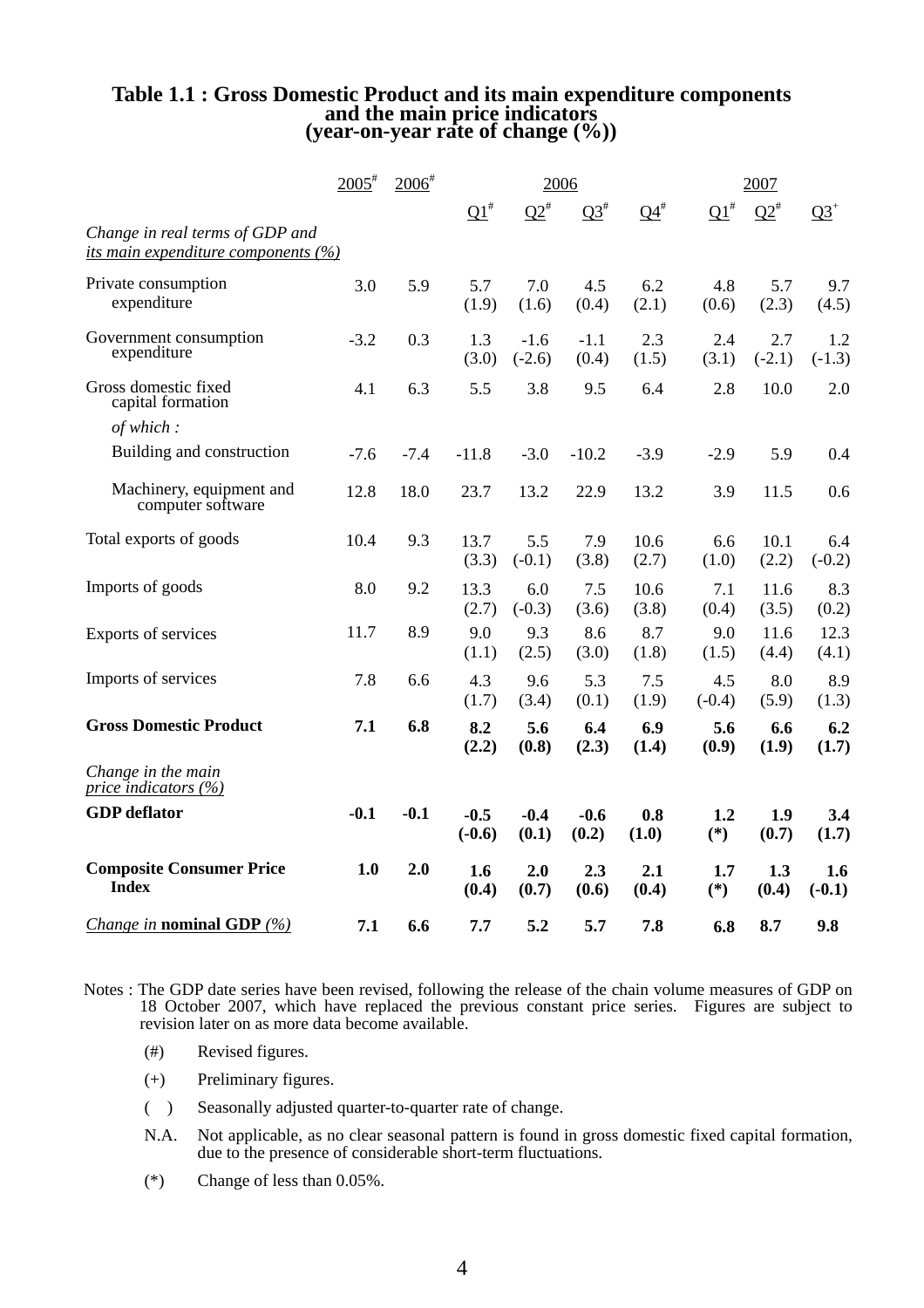1.4 Domestic demand has been assuming a more important role in recent quarters in propelling the economy forward. Local consumer spending was particularly strong in the third quarter. Consumer sentiment was boosted by better income and job prospects as well as the bullish stock market performance. A more active residential property market should also have provided further support. *Private consumption expenditure (PCE)* rose markedly further by 9.7% in real terms in the third quarter. Meanwhile, *government consumption expenditure* increased slightly further in the third quarter.

|         |                |                                                                           |      | Of which:         |      |          |                                     |                     |                                                             |
|---------|----------------|---------------------------------------------------------------------------|------|-------------------|------|----------|-------------------------------------|---------------------|-------------------------------------------------------------|
|         |                | Total<br>consumer<br>spending in<br>the domestic<br>market <sup>(a)</sup> | Food | Durables durables | Non- | Services | Residents'<br>expenditure<br>abroad | Visitor<br>spending | <b>Private</b><br>consumption<br>expenditure <sup>(b)</sup> |
|         | 2006 Annual    | 6.0                                                                       | 4.6  | 11.1              | 6.5  | 5.3      | 5.0                                 | 6.4                 | 5.9                                                         |
|         | Q <sub>1</sub> | 6.5                                                                       | 5.9  | 9.1               | 6.4  | 6.2      | 1.7                                 | 8.8                 | 5.7                                                         |
|         | Q2             | 6.5                                                                       | 5.1  | 9.2               | 6.2  | 6.4      | 11.6                                | 6.0                 | 7.0                                                         |
|         | Q <sub>3</sub> | 5.0                                                                       | 2.9  | 11.9              | 7.0  | 3.6      | 0.6                                 | 4.5                 | 4.5                                                         |
|         | Q4             | 6.1                                                                       | 4.7  | 13.7              | 6.4  | 4.9      | 7.3                                 | 6.2                 | 6.2                                                         |
| 2007 Q1 |                | 5.6                                                                       | 2.4  | 10.3              | 7.4  | 4.8      | 3.0                                 | 10.7                | 4.8                                                         |
|         | Q <sub>2</sub> | 6.5                                                                       | 1.7  | 15.6              | 7.3  | 5.8      | 3.6                                 | 12.2                | 5.7                                                         |
|         | Q <sub>3</sub> | 10.7                                                                      | 3.5  | 25.7              | 12.5 | 8.9      | 5.5                                 | 14.5                | 9.7                                                         |

## **Table 1.2 : Consumer spending by major component(a) (year-on-year rate of change in real terms (%))**

Notes : (a) Consumer spending in the domestic market comprises both local consumer and visitor spending, which are not separable from the survey data.

 (b) Private consumption expenditure is obtained by deducting visitor spending from the total consumer spending in the domestic market, and adding back residents' expenditure abroad.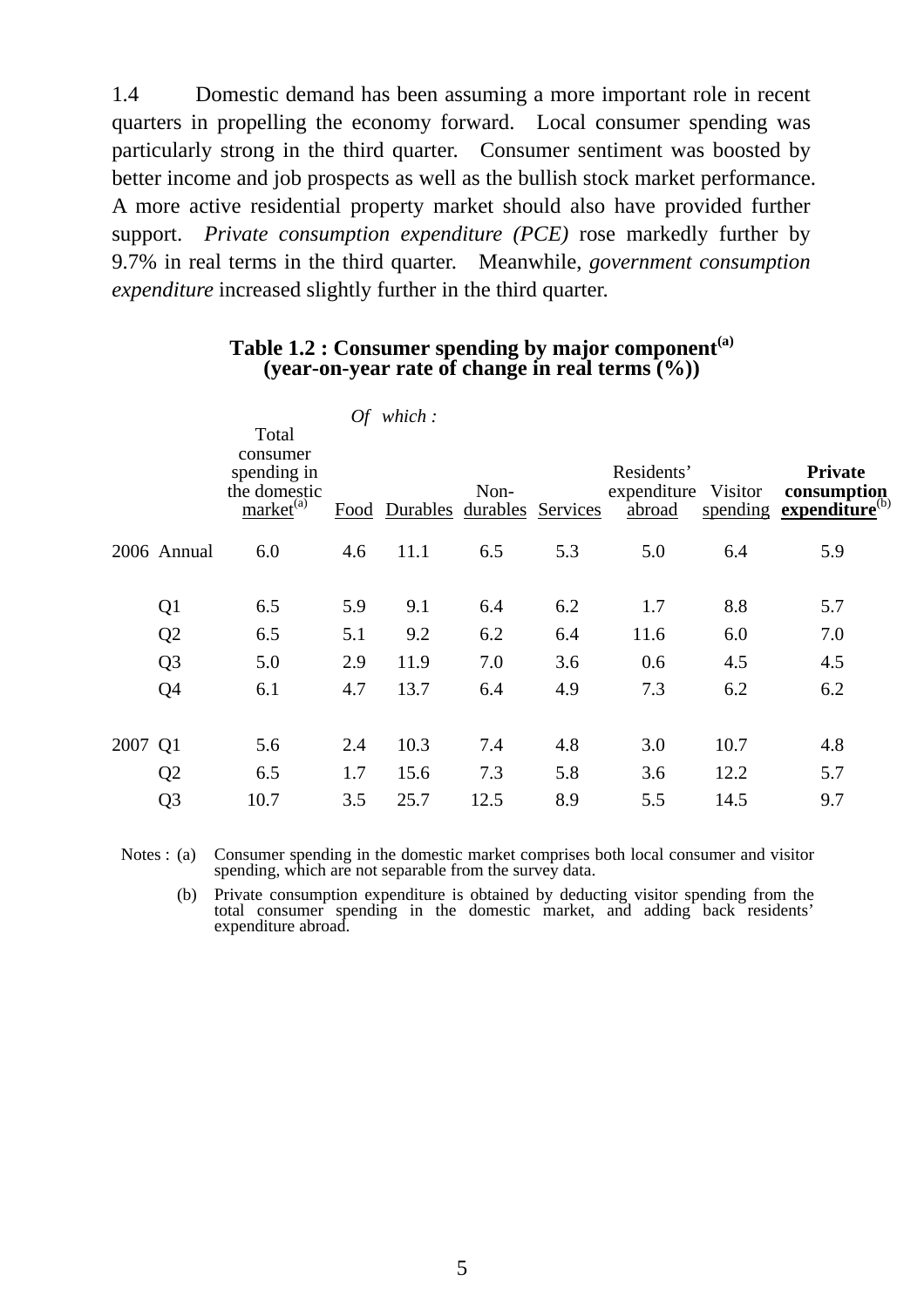

1.5 Overall investment spending in terms of *gross domestic fixed capital formation* went up further, by 2.0% in the third quarter of 2007 over a year earlier, having expanded strongly by 10.0% in the second quarter. Machinery and equipment investment increased slightly by 0.6% in the third quarter. The slow increase was largely due to a high base of comparison in the same quarter last year. The results of latest Quarterly Business Tendency Survey continued to indicate strong confidence in near-term business outlook. Private sector activity in the construction sector continued its notable rebound in the third quarter, albeit at a slower pace, while public sector activity remained on a decline. Expenditure on building and construction as a whole increased marginally by 0.4% in the third quarter.

1.6 Headline *consumer price inflation* remained rather modest in the third quarter, helped partly by the rates concession. Discounting the influence of this special factor, the underlying inflation rate appeared to trend slightly upward, due mainly to the notable rise in food prices in the third quarter. The Composite CPI rose by 1.6% year-on-year in the third quarter, slightly faster than the 1.3% increase in the second quarter. Excluding the influence of the rates concession, the Composite CPI saw a still moderate 2.7% increase in the third quarter, slightly up from the corresponding increase of 2.4% in the second quarter. With the favourable effects of rates concession fading out after September, the headline inflation is expected to go higher in the fourth quarter to reflect the underlying inflation situation. Also, higher food prices in Hong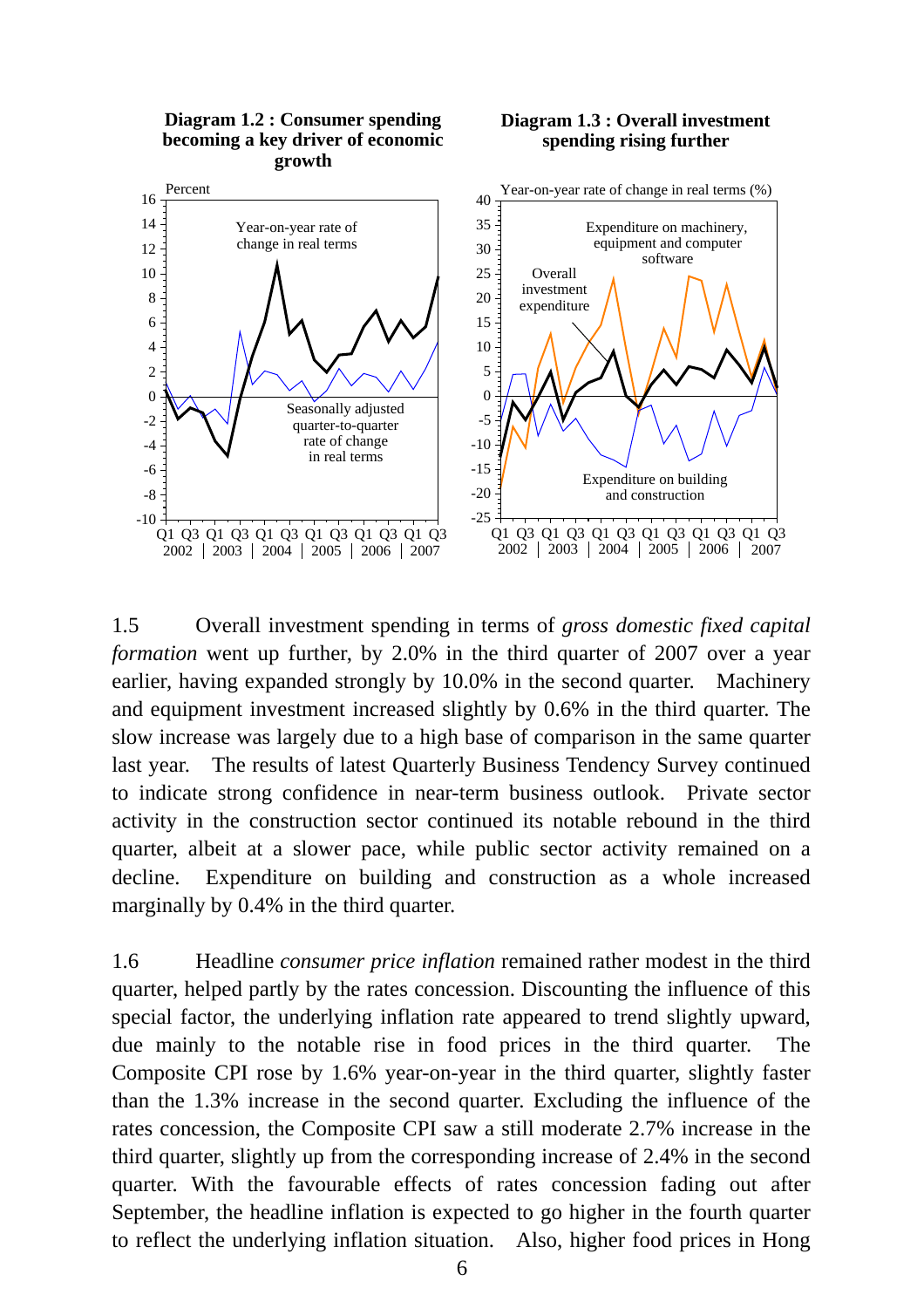Kong's major sources of food supply, the renminbi appreciation and the weak US dollar, as well as the elevated oil prices would continue to exert pressures on consumer prices from the external front, although the sustained labour productivity growth would provide a partial offset. As to the *GDP deflator*, with the change-over to the chain-volume GDP series using more up-to-date price structures, the movements of the GDP deflator are somewhat less heavily influenced by terms of trade than before. As a result, the rates of change in the GDP deflator have been revised up. In the third quarter, the GDP deflator rose by 3.4%, bringing an average of 2.2% in the first three quarters of 2007. The faster increase in the third quarter reflected the continued improvement in terms of trade, as well as a pick up in domestic prices along with CPI inflation.



**Diagram 1.4 : Underlying inflation pressures edging up**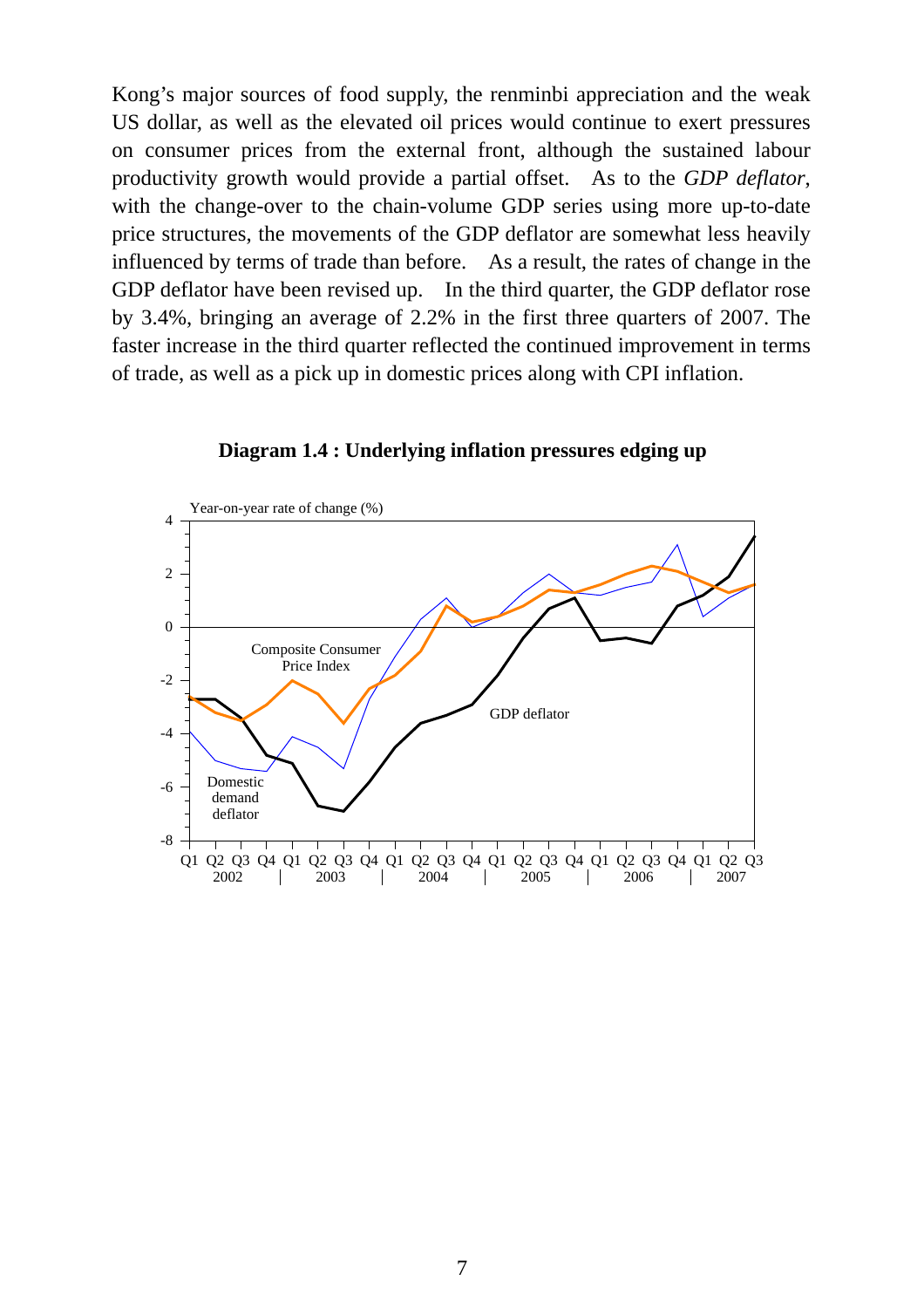## **Box 1.1**

## **Introducing the chain volume measures of the Gross Domestic Product**

The Gross Domestic Product (GDP) measures the total production or final expenditures on goods and services of an economy.

Conceptually, changes over time in the GDP at current prices can be factored into two components, reflecting (i) changes in the prices of goods and services produced or purchased and (ii) changes in their volumes. In order to measure the volume growth of GDP and its components, the effect of price changes has to be eliminated. Thus, the volume measure of GDP is sometimes referred to as the inflation-adjusted or real GDP. The change in the volume measure of GDP is widely used as a key macro-economic indicator of the real growth of the aggregate economic activity of an economy.

Intuitively, the volume measure of GDP is compiled by aggregating the volumes of various components, using their relative prices as weights to reflect their relative importance to the GDP aggregate.

In recent years, an increasing number of statistically advanced economies<sup>(a)</sup> have changed over from the constant price measure of GDP to the chain volume measure of GDP. This is to gear with the latest international statistical guidelines (*System of National Accounts 1993*) on national accounts statistics.

In respect of Hong Kong, the chain volume measures of GDP and its components have been introduced in October 2007 in place of the previous constant price measures. Compared with the previous constant price approach where the price structure as weights for aggregating the volumes of the GDP components is only updated once every several years, the new calculation of chain volume measure is a more enhanced approach, as the price structure is updated every year, thus providing a better measure of the growth of GDP in real terms.

In order to maintain the comparability of the data series, backdating of historical series of the volume measures of GDP and its expenditure components based on the new calculation method is made for the past 20 years. On the production side, the entire historical series of the real value added by economic activity is backdated to 2000.

In introducing this methodology enhancement, the GDP real growth rate for the first half of 2007 is revised slightly downwards from 6.3% to 6.1%, and for 2006, from 6.9% to 6.8%. A relatively more significant revision is observed for the real growth

**\_\_\_\_\_\_\_\_\_\_\_\_\_\_\_\_\_\_\_\_**  $^{(a)}$  Economies which have changed over to the chain volume measure of GDP include the US, Canada, Australia, New Zealand, Japan, UK and some European economies. Hong Kong is the second economy in Asia (after Japan) which has introduced this enhanced method for calculating the volume measure of GDP.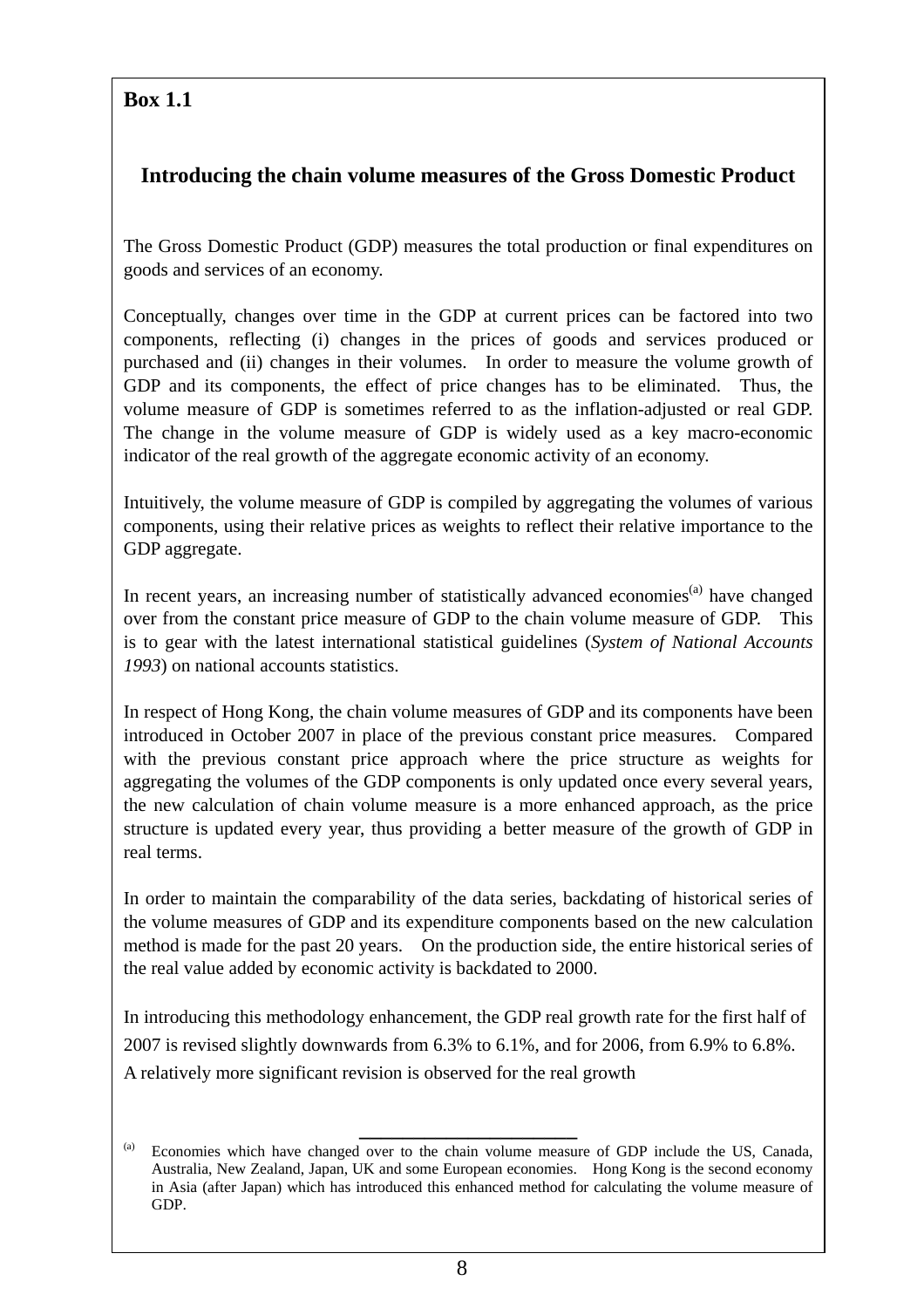## **Box 1.1 (Cont'd)**

rate of GDP for 2000 (from 10% to 8%) due to volatility in the relative price and volume movements of the GDP components. The five-year (2001 to 2006) trend growth of the volume of GDP is revised downwards from 5.6% to 5.4%. Experience in other economies indicates that such downward revisions are normal when chain volume measures are used instead of constant price measures  $<sup>(b)</sup>$ . A comparison of the growth rates in real terms of</sup> the revised GDP series based on the chain volume measure against the previously published figures based on the constant price measure is given in the chart below.



#### **Comparison of the real growth rates of GDP before and after the revision**

 A technical feature of the chain volume measures is that for earlier years, the GDP components in real terms may not add up to the GDP aggregate, owing to the fact that the price weights are updated every year. However, it should be noted that this non-additivity element arises from purely mathematical reasons; the discrepancy should not be interpreted as an indication of the quality of the GDP measure.

The adoption of the new calculation method of chain volume measure of GDP does not alter the broad picture of the economic growth cycles in the macro-economy of Hong Kong. The migration to the chain volume measure further aligns Hong Kong's GDP statistics with the latest international statistical guidelines and the good practice of statistically advanced economies. Most importantly, the enhanced calculation method provides a better measure of the real growth of GDP.

 $^{(b)}$  Experience in other economies indicates that the GDP real growth rates are generally revised downwards when chain volume measure is used instead of the constant price measure. One of the reasons is that the contribution of those components which have recorded faster volume growth accompanied with falling prices or slower price increases are reduced as a result of adopting the up-to-date and more relevant price structure as weights in compiling the volume measure of the GDP aggregate. Thus, such downward revisions to the real growth rates of GDP are normal.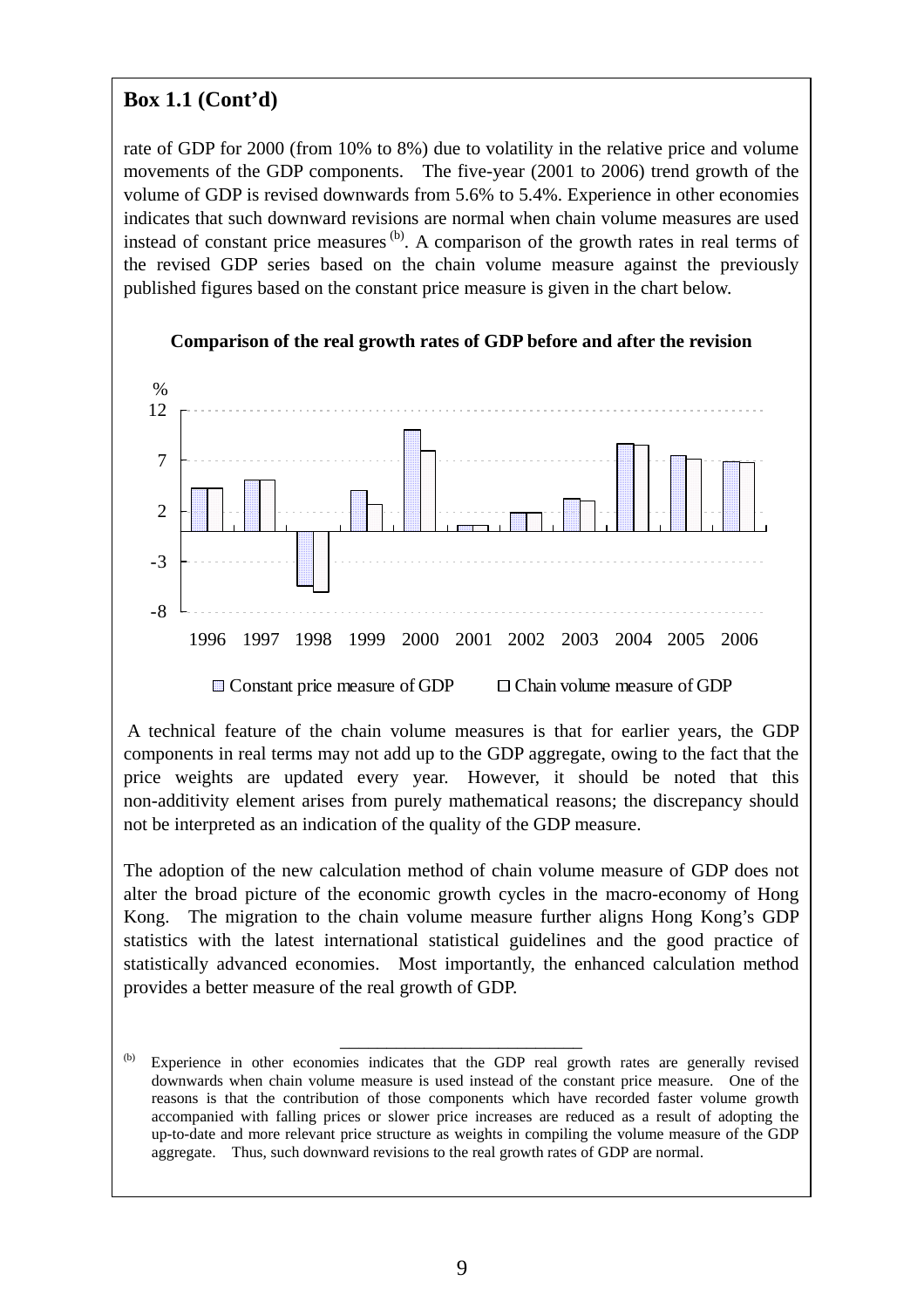## **Box 1.2**

## **Accumulation of human capital stock through education and experience upgrading**

The quality of the workforce as a key determinant of an economy's growth potential is widely discussed in economic literature. Similar to amassing physical capital (stock of housing, plant and machinery, for example), an accumulation of human capital stock, i.e. the production capacity in the labour force, can also play an important role in driving economic growth. This article intends to quantify such a production capacity in the workforce as a factor of production.

• *Education and experience are two key factors explaining the big gaps in earning potentials between workers* 

Productivity can vary greatly across individual workers. With the help of the data from the General Household Survey, the labour earnings of workers in different age-groups and with various educational attainment levels are illustrated in *Chart 1*.

## **Chart 1: Earning potential of workers vary significantly across age and education attainment (1)**



## **Average monthly labour earnings (2005)**

Three salient features can be observed: -

1) Within the same education attainment group, the difference in earnings power widens as workers become more mature, essentially a manifestation of the effects of experience accumulation. For example, the average income for a worker aged 45-49 with upper secondary school education is about 1.2 times higher than a young entrant aged 20-24. For tertiary-educated workers, the respective income gap between the age group 45-49 and that of 20-24 is considerably higher, at around 4.5 times.

 <sup>(1)</sup> The three classes of education refer to (i) lower secondary and below; (ii) upper secondary and matriculation; and (iii) degrees and other diplomas. In the article, they will be referred as "lower secondary", "upper secondary", and "tertiary" respectively.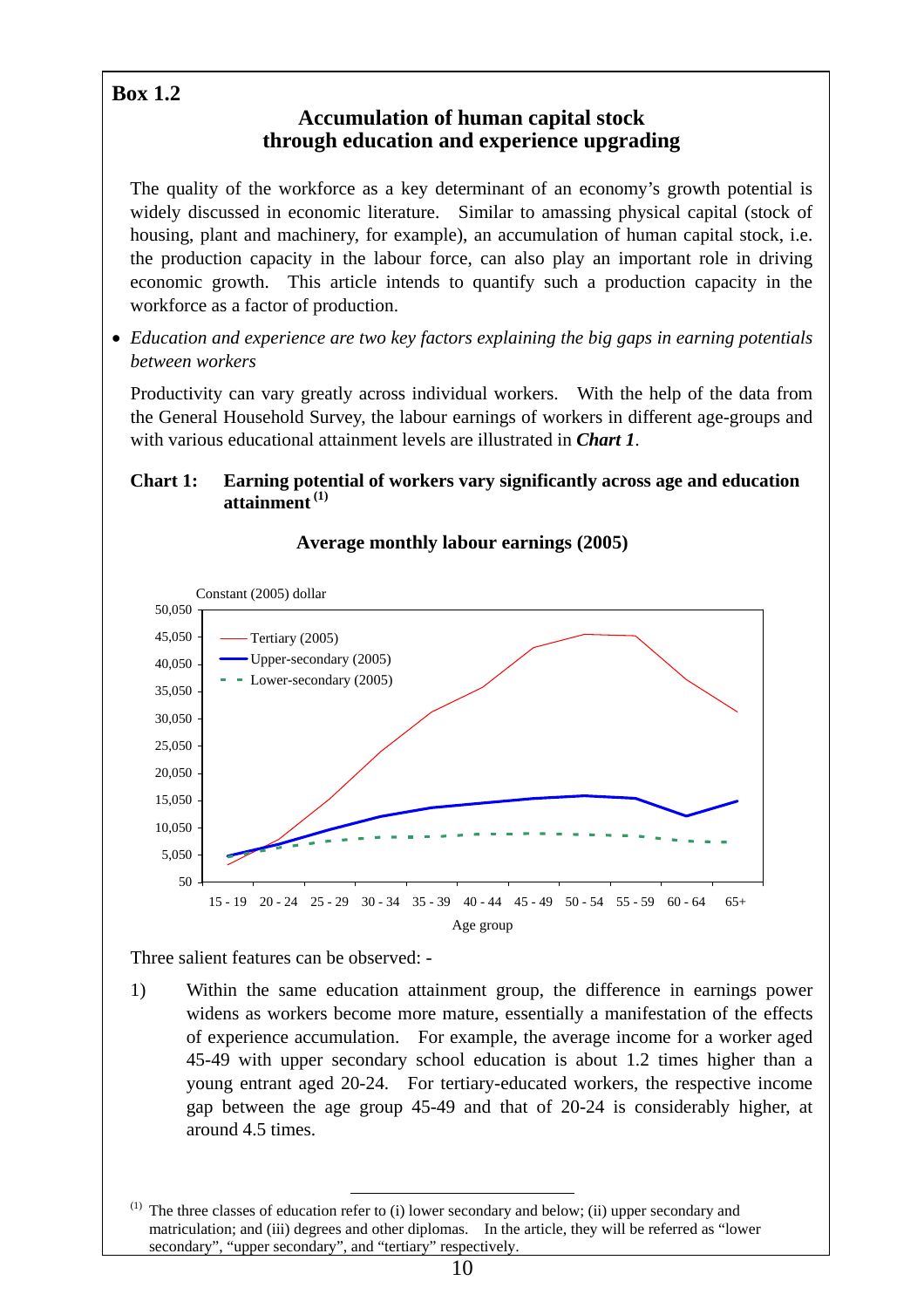## **Box 1.2 (Cont'd)**

- 2) The earnings of workers with lower education tend to peak at an earlier period, at around 40-44 for the "lower secondary" group and around 45-49 for the "upper secondary" group, whereas the earnings of workers with higher education will continue to rise until 50-54. Again this highlights the differential effects from experience accumulation for different levels of education attainment.
- 3) Comparing tertiary-educated workers and other workers of the same age group, the earnings difference widens even more significantly as workers become more mature and gain in exposure and experience. Presumably, at the start of the career when a worker is in his early 20s, the difference in earning power of a tertiary-educated worker may not be that huge as against his peers who are with other educational attainments. Significant earnings gap only shows up in the more mature stage of his working life. For example, an average university graduate in his early 30s can earn around two times more than his contemporaries who have received only lower-secondary education. The gap widens all the way until 50+, effectively the end of full-time working for many ordinary workers, with an average degree holder earning four times more than an average worker with lower-secondary education.

#### • *Construction of human capital series*

A number of human capital stock series have been constructed for the Hong Kong economy, in order to take stock of the huge gaps in productivity and earnings potentials amongst workers with different education and demographic profiles. These series measure human resources in the "output value" sense, that is, in terms of the income or earning ability of the workforce, instead of the conventional approach of focusing on the input cost, i.e. the amount of education and post-education training that have been invested in the workforce. Both formal education and on-the-job-learning would also show up in the human capital stock in this case, to the extent that they are effective in enhancing the earnings potential of workers. Essentially, the construction of the human capital stock series involves adjusting the headcount numbers of workers of different age profiles and at different education attainment by their productivity ratios as proxied by their income ratios<sup>(2)</sup>, setting the numeraire to the income of an average worker in  $2005^{(3)}$ .

Following this methodology, human capital series which take into account the productivity differences amongst various segments of the workforce are constructed for each of the following population aggregates:

- 1) Population aged 15+ (population of working age);
- 2) Labour force; and
- 3) Total employment.

 $(2)$  Here it is assumed that the differences in labour earnings between workers reflect the relativities in their productivity. It should be a reasonable assumption given the general consensus that Hong Kong has a highly efficient labour market.

 $(3)$  2005 is taken as the base year for benchmarking productivity/income ratios, for two reasons: (i) 2005 is a year when the economy has by and large fully recovered from the previous downturn (which started in late 1997 and ended in 2003). This was the first year in which the economy recorded mild inflation after 68 months of deflation. So 2005 can be regarded as the year when the economy is largely at a cyclically neutral position. This is important as the earnings ratios for weighing up the headcount workforce have to be distilled from cyclical fluctuation. (ii) 2005 is the most recent period that satisfies condition (i). This property of being up-to-date is also significant as the latest distribution of earnings should be used as weighting to reflect the productivity difference across various groupings of workers.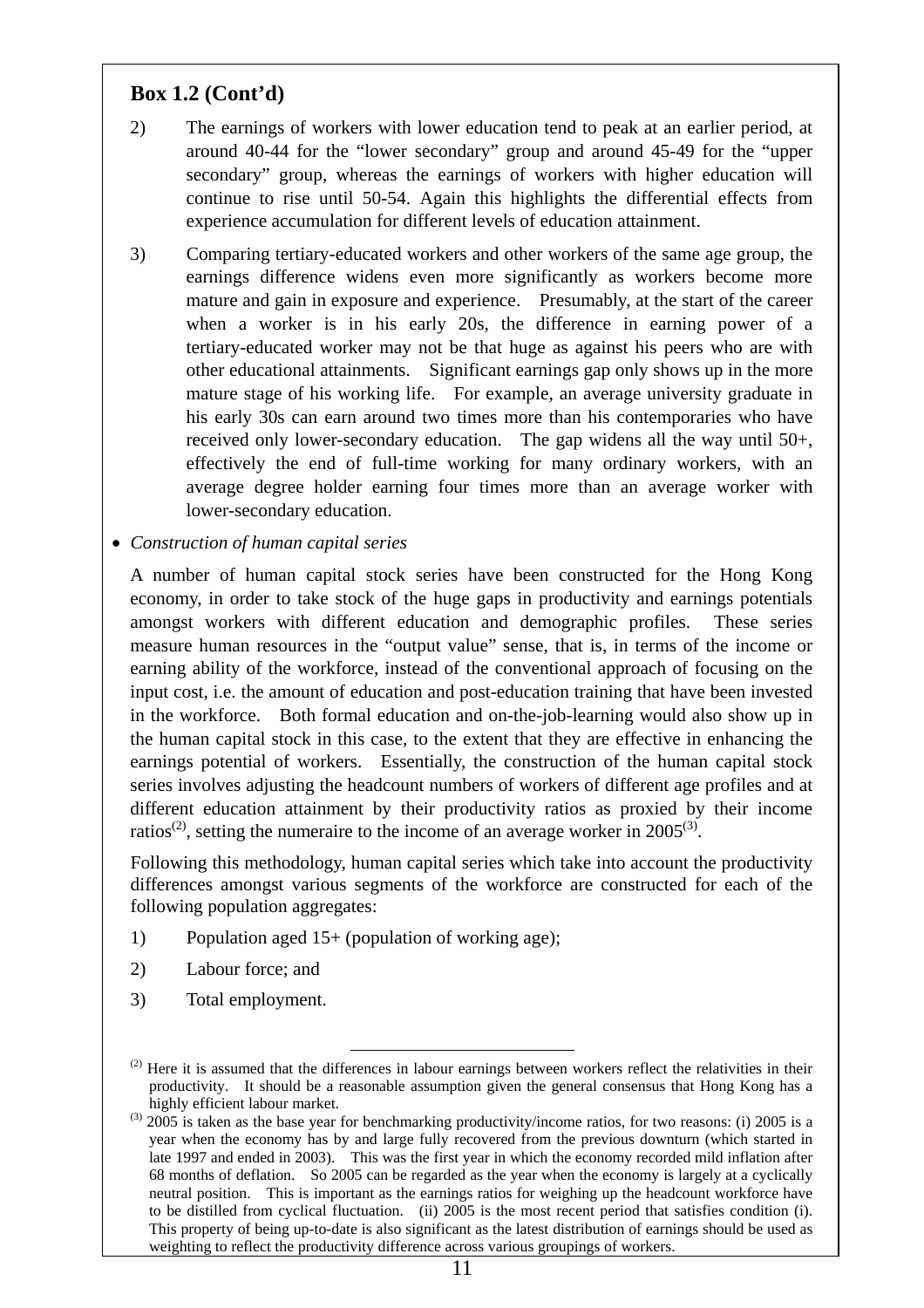## **Box 1.2 (Cont'd)**

• *Human capital embedded in the total population* 

*Chart 2* shows the movements of human capital embedded in the total population aged 15+ over the years 1996-2006. What it represents is the total human capital in Hong Kong's population that can be mobilized to yield income for the economy, including not only people who are working but also those who are now out of the workforce but can re-join the labour market any time. From the chart, it is clear that the growth in total human capital stock persistently exceeds the growth in headcount population aged 15+, suggesting rapid accumulation of human capital in the working age population, in tandem with the significant job upgrading and rise in education standards in aggregate terms.

#### • *Human capital embedded in the labour force*

*Chart 3* compares the human capital embedded in the labour force and its headcount counterpart over the past 10 years. This covers the active portion of total human capital stock, covering only those workers who are in the workforce. The non-active portion corresponds to that part of the human capital stock for economically inactive people who choose to stay out of the workforce, e.g. full-time students aged 15+, non-working housewives, and retirees. Again the published headcount labour force series is consistently outgrown by the human capital stock embedded in it. While the labour force suffered a dent in 2003 due to the negative impact on economic activities from SARS which discouraged some people to leave the workforce, the human capital embedded in it was still growing, albeit at a slower rate. This divergence shows the resilience in the accumulation of human capital even in face of sudden shock in the economy. Also, the rapid growth in human capital stock accumulation embedded in the labour force quickly resumed once the negative shock from SARS in 2003 waned. This shows Hong Kong's strength and depth in its pool of human capital, which in turn underlined the economy's resilience against external shocks.

**Chart 2: Human** capital **embedded in population aged 15+ persistently growing faster than the headcount population.**



**Chart 3: Active portion of human capital stock based on the productivity augmented labour force series keeps growing faster than headcount labour force** 



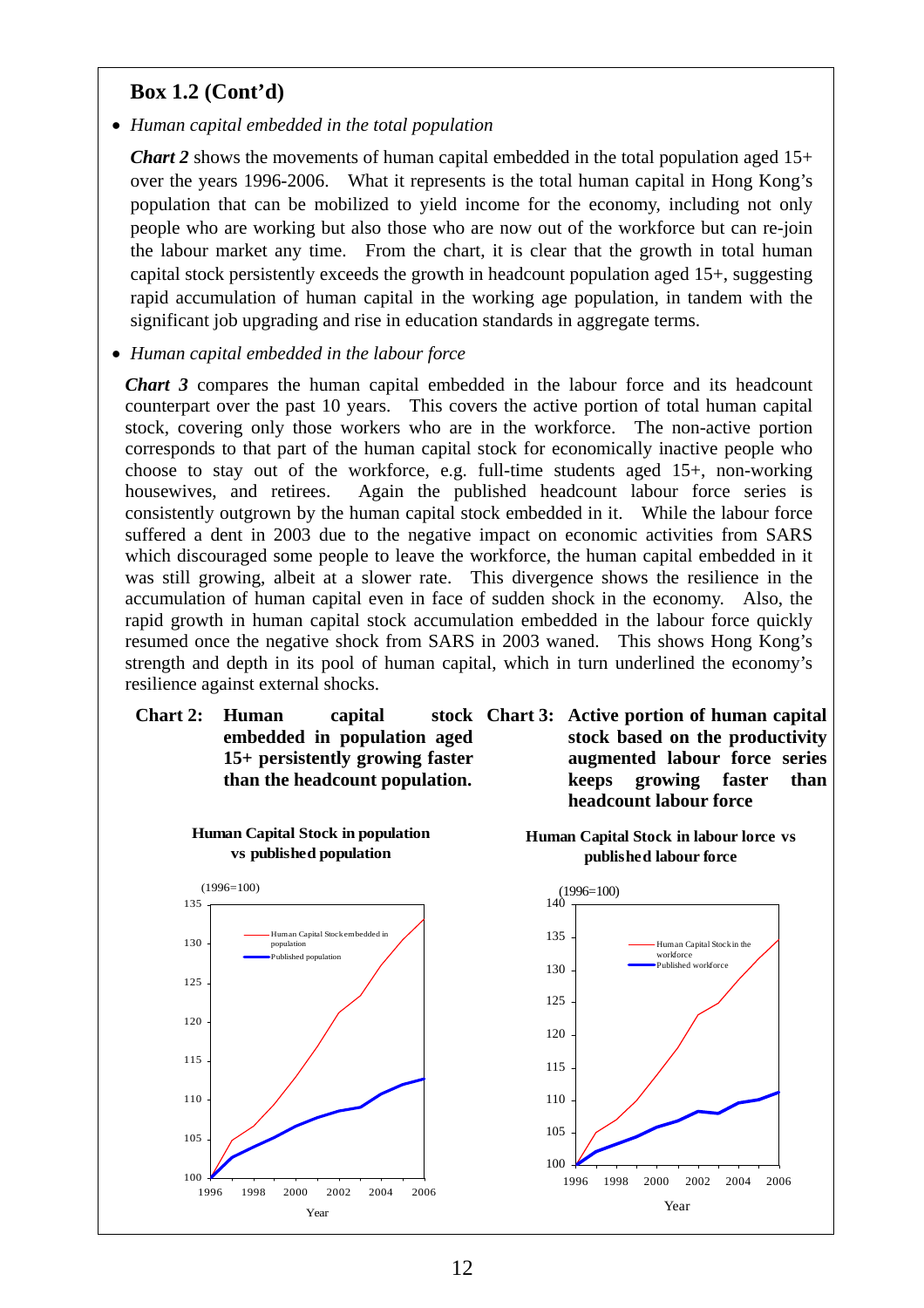## **Box 1.2 (Cont'd)**

#### • *Human capital embedded in employment*

Another way of looking at how well labour force is being deployed or utilized is to construct a human capital stock series on employment. *Chart 4* shows the movements of human capital stock constructed based on employment series, versus that of the published employment series. The difference between the population sets involved in *Chart 3* and *Chart 4* is that the population in *Chart 3* includes the unemployed, where *Chart 4* does not. The resilience in the actually utilized human capital is even more pronounced here. Even during the economic downturns in the periods 1997-1999 and 2001-2003, when the total employment was actually falling, the human capital stock being deployed or utilized was still on the rise. It is also worthy to note that the growth in the utilized human capital stock has accelerated over the past few years, presumably reflecting the rapid evolution of the workforce in adapting to the "knowledge economy", where the source of economic growth is more determined by the ability to generate intangible assets (ideas, skills and networks that channel flows of ideas, knowledge and funds) rather than amassing a large number of "blue-collar" workers with investment in machinery and physical assets oriented to produce tangible goods.

#### **Chart 4: Human capital stock in employment still grew during the years of economic downturn when employment fell**



#### **Human Capital Stock in employment vs published employment**

#### • *Education and experience are the two main factors in human capital stock accumulation*

The foregoing paragraphs suggest that education upgrading and experience accumulation are important in driving the growth of human capital stock in Hong Kong. The vibrant growth in human capital stock has in turn contributed to sustained labour productivity growth and hence economic growth in Hong Kong in the past decade, as will be analysed in greater details in a sequel to this article to be included in the next issue of the Quarterly Economic Report. It is likely that the continuous improvement in education attainment and sustained experience accumulation of the workforce will remain a major source of productivity and income growth for Hong Kong in the future. In this regard, continued hefty investment in education and fostering life-time learning are important strategies to enhance the competitiveness and productivity of our economy for sustained growth and development in the long term.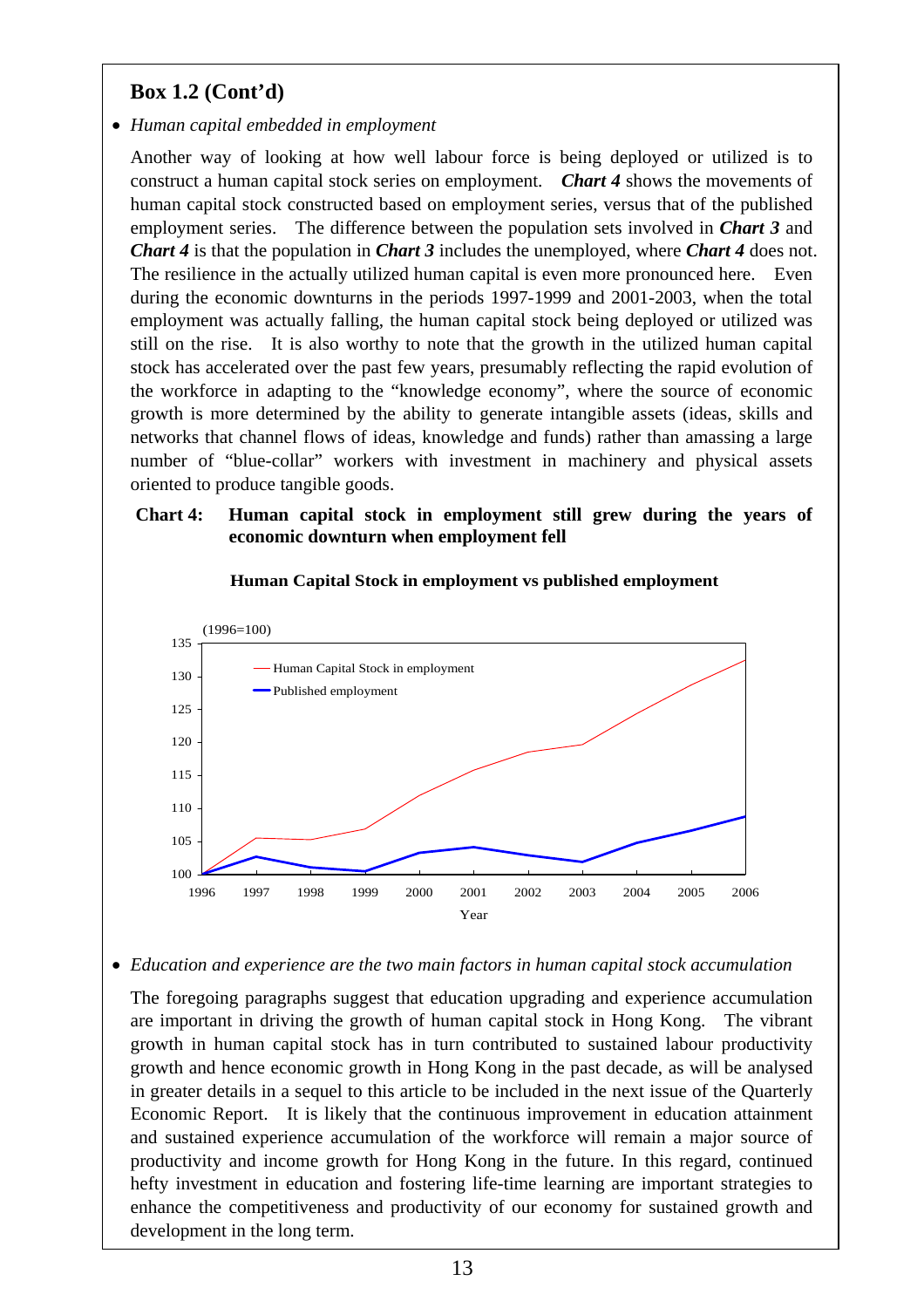## **GDP by major economic sector**

1.7 The services sector remained on a strong expansion path. Latest available figures indicate that net output in the services sector as a whole rose markedly by 7.4% in real terms in the second quarter over a year earlier. The financial integration between Hong Kong and the Mainland continued to underpin the spectacular performance of Hong Kong's financial services sector. The double-digit export performance also rendered strong support to import/export trades. Real estate and business services also held up well. Net output of wholesale and retail trades as well as restaurants and hotels benefited notably from stronger consumer spending and vibrant inbound tourism. Net output of the construction sector also showed a moderate rebound, while that of manufacturing continued to decline.

|                                                                                 |        |        |          | 2006   |                | $\cdot$ ,, |          | 2007     |
|---------------------------------------------------------------------------------|--------|--------|----------|--------|----------------|------------|----------|----------|
|                                                                                 | 2005   | 2006   | $\Omega$ | Q2     | Q <sub>3</sub> | $Q_4$      | $\Omega$ | $\Omega$ |
| Manufacturing                                                                   | 2.1    | 2.2    | 7.0      | 5.3    | $-0.6$         | $-1.4$     | $-1.5$   | $-2.3$   |
| Construction                                                                    | $-8.1$ | $-8.3$ | $-12.7$  | $-3.8$ | $-11.4$        | $-4.3$     | $-6.7$   | 3.0      |
| Services <sup>(b)</sup>                                                         | 7.6    | 7.7    | 8.3      | 6.6    | 7.5            | 8.2        | 7.2      | 7.4      |
| Of which:                                                                       |        |        |          |        |                |            |          |          |
| Wholesale, retail and<br>import and export<br>trades, restaurants<br>and hotels | 14.1   | 9.4    | 10.8     | 6.5    | 10.3           | 9.7        | 8.2      | 8.8      |
| Import and export<br>trade                                                      | 15.9   | 10.1   | 11.9     | 6.5    | 11.0           | 10.6       | 8.4      | 9.2      |
| Wholesale and retail<br>trade                                                   | 8.3    | 5.6    | 4.4      | 4.4    | 7.5            | 5.9        | 6.3      | 7.6      |
| Restaurants and<br>hotels                                                       | 6.8    | 8.6    | 10.0     | 8.5    | 8.1            | 7.6        | 8.6      | 7.3      |
| Transport, storage and<br>communications                                        | 7.4    | 7.9    | 10.7     | 5.7    | 7.1            | 8.3        | 3.9      | 4.5      |
| <b>Transport</b> and<br>storage                                                 | 6.9    | 7.9    | 10.6     | 5.3    | 7.0            | 8.8        | 3.6      | 4.0      |
| Communications                                                                  | 9.4    | 8.0    | 10.9     | 7.7    | 7.7            | 6.1        | 5.7      | 6.7      |
| Financing, insurance,<br>real estate and<br>business services                   | 8.8    | 12.7   | 12.5     | 12.9   | 11.2           | 14.1       | 13.9     | 14.0     |
| Financial services                                                              | 12.2   | 20.2   | 21.2     | 21.1   | 16.9           | 21.5       | 17.9     | 17.9     |
| Real estate and<br>business services                                            | 4.2    | 2.3    | 0.9      | 1.0    | 3.5            | 3.8        | 7.6      | 7.1      |
| Community, social and<br>personal services                                      | $-0.1$ | 1.9    | 1.4      | 1.5    | 1.9            | 2.6        | 1.5      | 1.1      |

## **Table 1.3 : GDP by economic activity(a) (year-on-year rate of change in real terms (%))**

Notes : (a) The GDP figures shown in this table are compiled from the production approach, in parallel with those shown in Table 1.1 which are compiled from the expenditure approach. For details, see Note (1) to this chapt

 (b) In the context of value-added contribution to GDP, the service sectors include ownership of premises as well, which is analytically a service activity.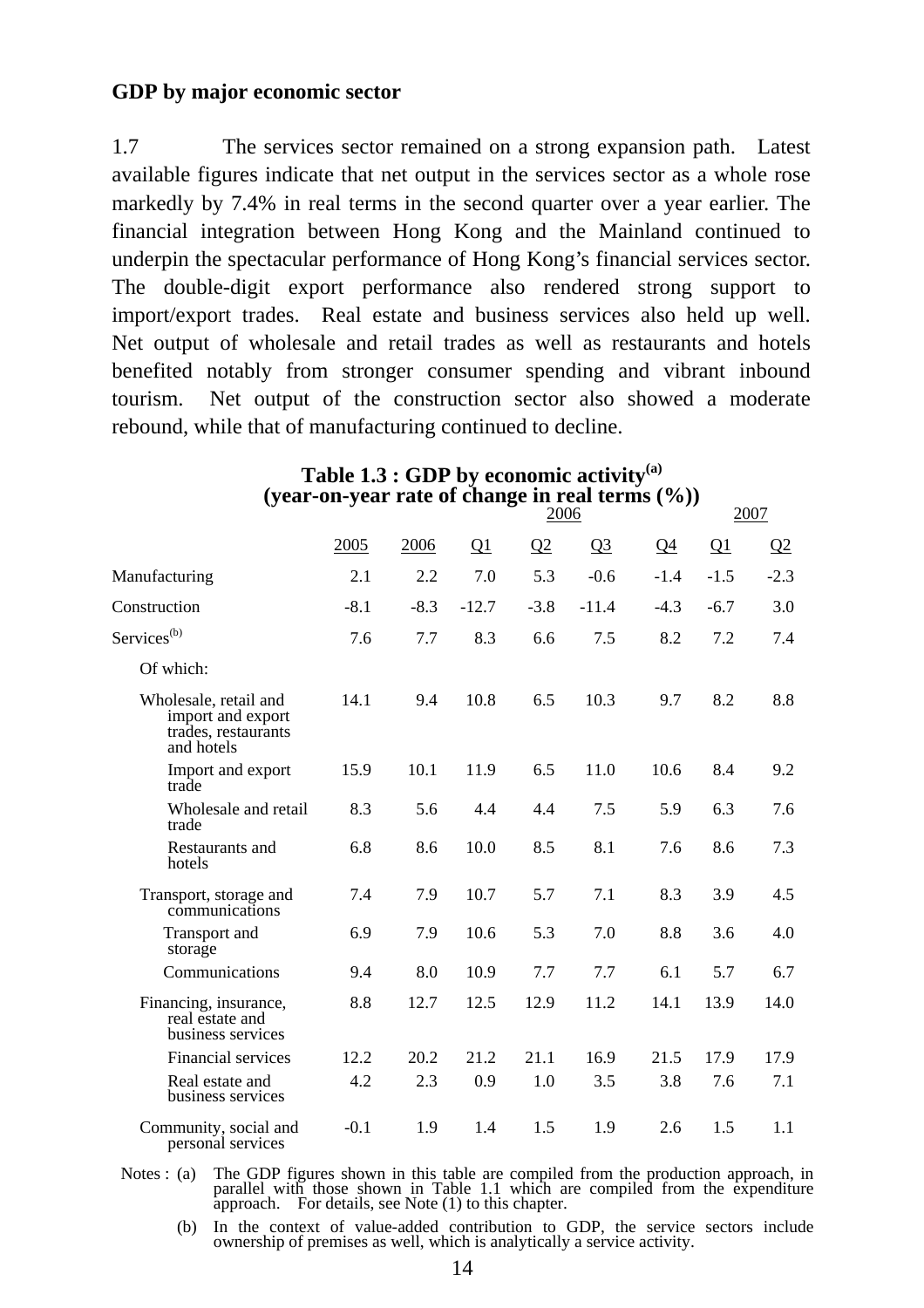## **Some highlights of economic policy**

1.8 In October, the Chief Executive announced in his Policy Address a new direction for Hong Kong. The Address set out three guiding principles. First, promoting economic development would be the Government's primary goal. Secondly, development would be sustainable, balanced and diversified. Thirdly, development should bring about social harmony, so that different strata of people may also share the fruits of economic development.

1.9 Specifically on the economic arenas, a range of initiatives are announced, which will produce profound impacts on the future developments of the Hong Kong economy. The more important ones are highlighted below:

- (i) *Pushing ahead with 10 major infrastructure projects* for promoting economic growth and development. These projects will further facilitate the economic integration between Hong Kong and the Mainland as well as enlarge significantly the productive capacity and raise the efficiency of the Hong Kong economy.
- (ii) *Enhancing the status of Hong Kong as an international financial hub.* Efforts will be devoted to help Mainland enterprises and investors participate in Hong Kong's stock market through the Qualified Domestic International Investors Scheme and the pilot scheme for individual investors. A dedicated team has been set up to study the early introduction of Islamic debt offerings in Hong Kong. Also, Hong Kong will promote the development of its international arbitration services and forge closer ties with international arbitral bodies.
- (iii) *Promoting economic and trade development.* Assistance will be provided to Hong Kong enterprises in the Pearl River Delta to restructure, upgrade and relocate. The proposals in the Action Agenda of the Economic Summit held in September 2006 will be further pursued and implemented. The public will be consulted on the details of a competition law, with a view to introducing the bill in the 2008/09 legislative session.
- (iv) *Returning wealth to people.* The standard rate of salaries tax and profits tax rate will be lowered to 15% and 16.5% respectively in 2008/09. This will also enhance Hong Kong's competitiveness in attracting foreign investment and overseas talents. Another rates waiver will be granted for the last quarter of 2007/08.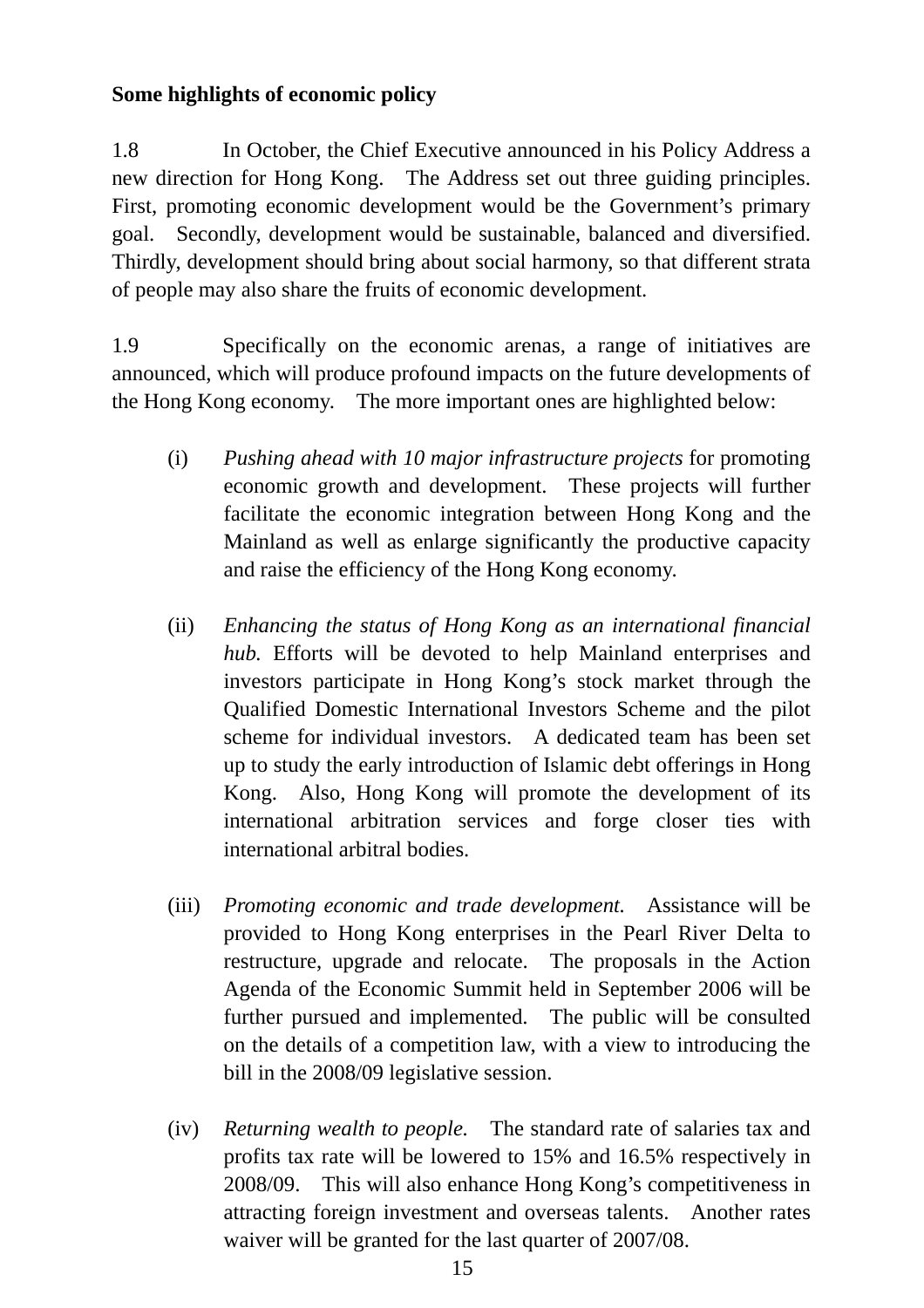- (v) *Mobilising social enterprises and enhancing employability.* The Government will invite the business community and non-profit organizations to participate in social enterprise projects. The retraining schemes will be expanded and one-stop employment support provided.
- (vi) O*ptimising the demographic structure and attracting talents.* The Government will offer 12-year free education in public schools and for vocational training. Small-class teaching will be implemented, where suitable, in Primary One public schools from the 2009/10 school year. Efforts will be stepped up to develop Hong Kong as an education hub. Also, the Admission of Talents Scheme will be modified to attract talents by relaxing restrictions on age limits and other prerequisites. All these will increase Hong Kong's human capital stock and its efficiency, thereby contributing to the long term development of the economy.

## **Notes :**

- (1) The Gross Domestic Product (GDP) is an overall measure of net output produced within an economy in a specified period, such as a calendar year or a quarter, before deducting the consumption of fixed capital. In accordance with the expenditure approach to its estimation, GDP is compiled as total final expenditures on goods and services (including private consumption expenditure, government consumption expenditure, gross domestic fixed capital formation, changes in inventories, and exports of goods and services), less imports of goods and services.
- (2) The seasonally adjusted quarter-to-quarter GDP series, by removing the variations that occur at about the same time and in about the same magnitude each year, provides another perspective for discerning the trend, particularly in regard to turning points. A detailed examination reveals the presence of seasonality in the overall GDP and in some of its main components, including private consumption expenditure, government consumption expenditure, exports of goods, imports of goods, exports of services, and imports of services. However, due to the presence of considerable short-term fluctuations, no clear seasonal pattern is found in gross domestic fixed capital formation. Therefore, the seasonally adjusted series of GDP is compiled separately at the overall level, rather than summing up from its main components.
- (3) The 10 major projects include South Island Line, the Sha Tin to Central Link, The Tuen Mun Western Bypass and Tuen Mun-Chek Lap Kok Link, The Guangzhou-Shenzhen-Hong Kong Express Rail Link, The Hong Kong-Zhuhai-Macao Bridge, Hong Kong-Shenzhen Airport Co-ordination, Hong Kong-Shenzhen Joint Development of the Lok Ma Chau Loop, West Kowloon Cultural District, Kai Tak Development Plan and New Development Areas.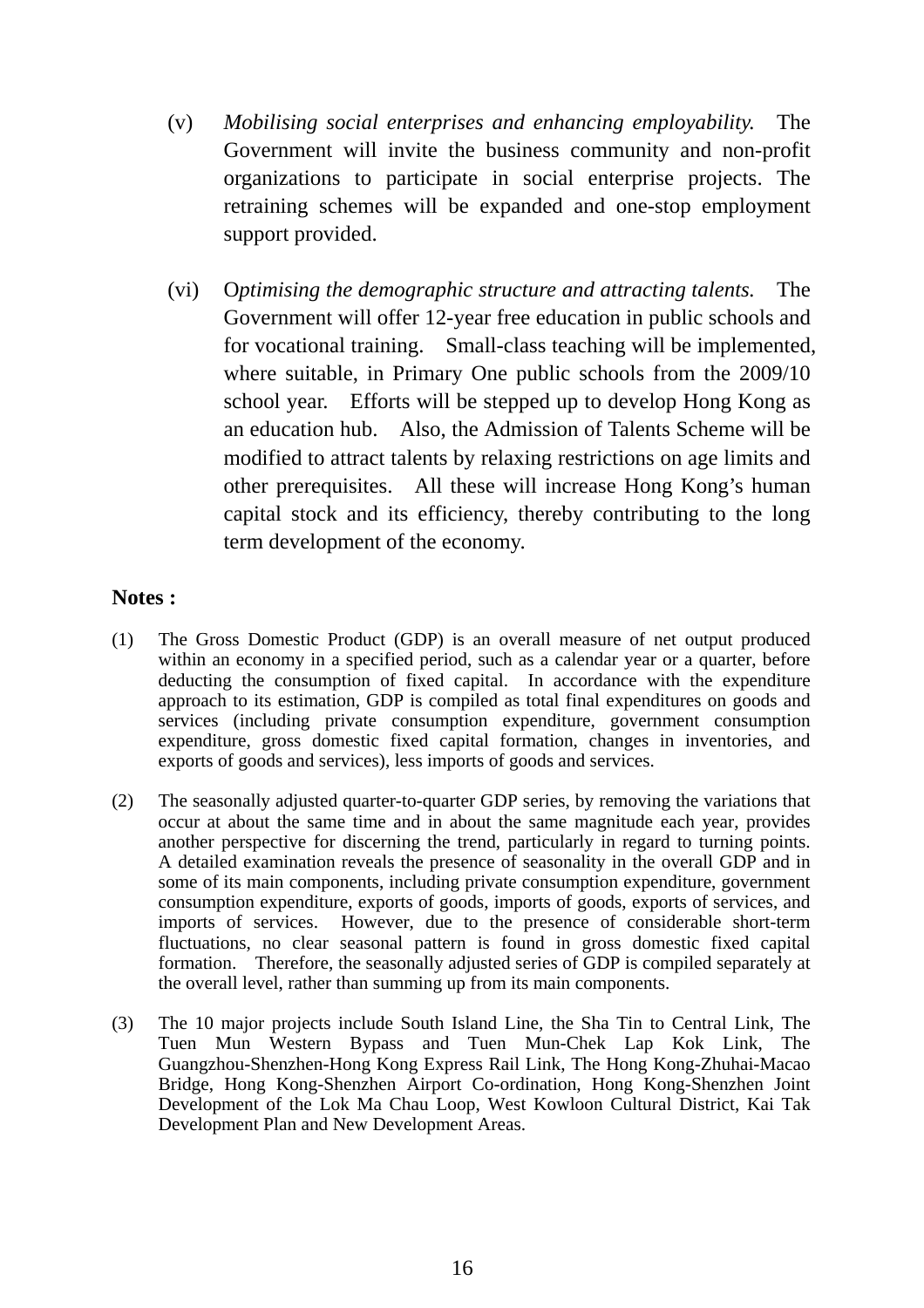## **CHAPTER 2 : THE EXTERNAL SECTOR**

## *Summary*

- *Merchandise exports remained fairly strong in the third quarter. The Mainland market, as supported by its strong trade flows and vibrant domestic demand, remained the major growth driver of Hong Kong's total exports. Robust growth was also seen in exports to many emerging markets, thus providing an offset to the weakness of the US market.*
- *The trading environment has turned more uncertain following the recent global financial market turbulence. The US market is likely to remain weak due to its housing market slump and also the tightening credit standards. The economic outlook for EU and Japan is likewise clouded by the evolving situation in the global financial markets, although their economies have continued to expand at a rather solid pace. The recent surge in oil prices also poses some threat to the global economy. As far as Hong Kong's trade performance is concerned, the macro-tightening measures in the Mainland as well as the movements of exchange rates are also factors to watch closely.*
- *Exports of services accelerated to a highly distinct growth in the third quarter. The buoyant financial market during the quarter gave rise to continued surge in exports of financial services. Exports of travel services also grew rapidly along with the marked pick-up in visitor arrivals. Meanwhile, the vibrant trade flows in the Mainland rendered strong support to exports of trade-related services, particularly offshore trade.*
- *The 2007-08 Policy Address announced 10 major infrastructure projects for promoting economic development, among which the four cross-boundary infrastructure projects will enhance the flow of people and goods between the Mainland and Hong Kong. This, along with the Closer Economic Partnership Arrangement and its four supplements, will enhance mutual economic co-operation between Hong Kong and the Mainland, and spur the growth of Hong Kong's service industries.*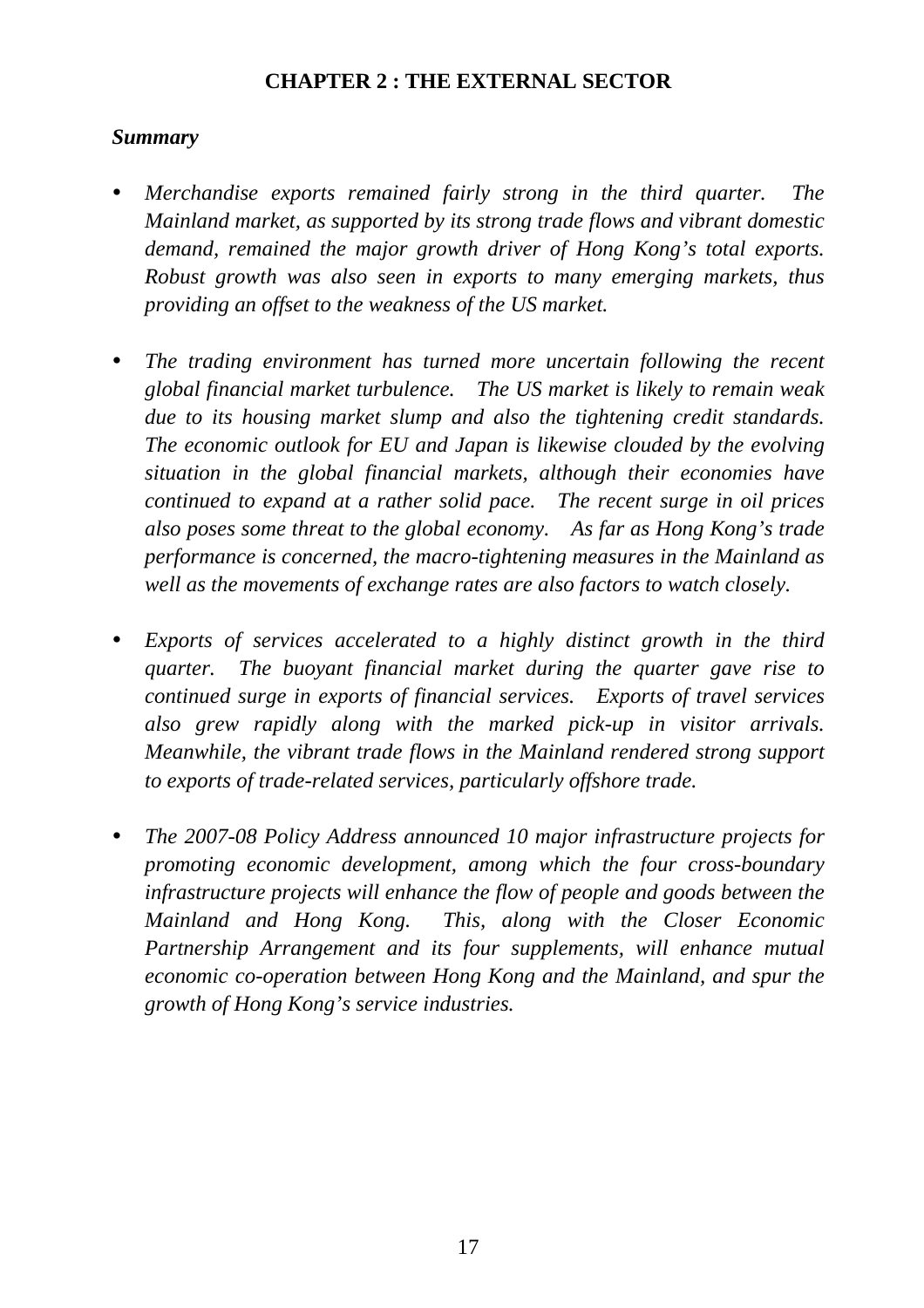## **Visible trade**

## *Total exports of goods*

2.1 Merchandise exports continued to show notable growth. The emerging market and developing economies were little affected by the global financial market turbulence in the third quarter, thereby providing some cushioning effect to the rather lacklustre performance of the more developed economies, particularly the US. With its economy and trade flows displaying further strength, the Mainland market continued to be the key driver of Hong Kong's export growth in the third quarter. Hong Kong's exports to such emerging markets as India, Malaysia, Thailand, Vietnam and Indonesia also fared well.

2.2 The outlook for global trading environment is, however, clouded with increasing uncertainties. The global financial market conditions have improved somewhat following injections of liquidity into the markets by the major central banks and the successive interest rate cuts by the US Federal Reserve in mid-September and end-October. However, the conditions of the global credit markets are yet to return to normal and the impacts of the turbulence on the global economy to fully emerge. For reference, in October the International Monetary Fund revised markedly downward the GDP growth forecast for US to 1.9% in 2008 from its earlier forecast of 2.8%, although the Fund is still highly positive about the near-term outlook for the major emerging economies, including the Mainland  $<sup>(1)</sup>$ .</sup>

|         | Total exports of goods |                   |      |                  |                              |       | Re-exports |                  |                              |         | Domestic exports |                  |                     |
|---------|------------------------|-------------------|------|------------------|------------------------------|-------|------------|------------------|------------------------------|---------|------------------|------------------|---------------------|
|         |                        | In value<br>terms |      | In real<br>terms | Change In value<br>in prices | terms |            | In real<br>terms | Change In value<br>in prices | terms   |                  | In real<br>terms | Change<br>in prices |
|         | 2006 Annual            | 9.4               | 10.2 |                  | 1.0                          | 10.0  | 10.8       |                  | 1.1                          | $-1.1$  | 1.1              |                  | $-2.1$              |
|         | Q <sub>1</sub>         | 12.1              | 14.6 | (3.4)            | $-0.3$                       | 10.7  | 13.2       | (3.9)            | $-0.2$                       | 38.7    | 42.3             | $(-3.1)$         | $-2.9$              |
|         | Q <sub>2</sub>         | 5.4               | 6.3  | $(-0.2)$         | 0.6                          | 4.6   | 5.3        | (0.2)            | 0.9                          | 19.9    | 23.9             | $(-6.7)$         | $-3.9$              |
|         | Q <sub>3</sub>         | 8.4               | 8.9  | (4.1)            | 1.4                          | 9.4   | 9.8        | (4.9)            | 1.5                          | $-6.1$  | $-4.2$           | $(-8.0)$         | $-1.3$              |
|         | Q <sub>4</sub>         | 11.9              | 11.6 | (3.3)            | 1.9                          | 15.3  | 14.9       | (4.6)            | 2.0                          | $-31.8$ | $-30.9$          | $(-19.9)$        | $-0.8$              |
| 2007 Q1 |                        | 9.0               | 7.8  | (1.4)            | 2.7                          | 11.8  | 10.6       | (1.6)            | 2.8                          | $-33.4$ | $-33.5$          | $(-1.1)$         | 0.4                 |
|         | Q <sub>2</sub>         | 11.7              | 11.2 | (1.9)            | 2.0                          | 13.5  | 13.1       | (1.5)            | 2.1                          | $-18.4$ | $-19.4$          | (12.3)           | 0.6                 |
|         | Q <sub>3</sub>         | 8.2               | 7.8  | (0.4)            | 2.0                          | 10.0  | 9.6        | (0.9)            | 2.1                          | $-20.9$ | $-21.0$          | $(-9.8)$         | 0.8                 |

## **Table 2.1 : Total exports of goods, re-exports and domestic exports (year-on-year rate of change (%))**

Note : Figures in brackets are the seasonally adjusted quarter-to-quarter rates of change.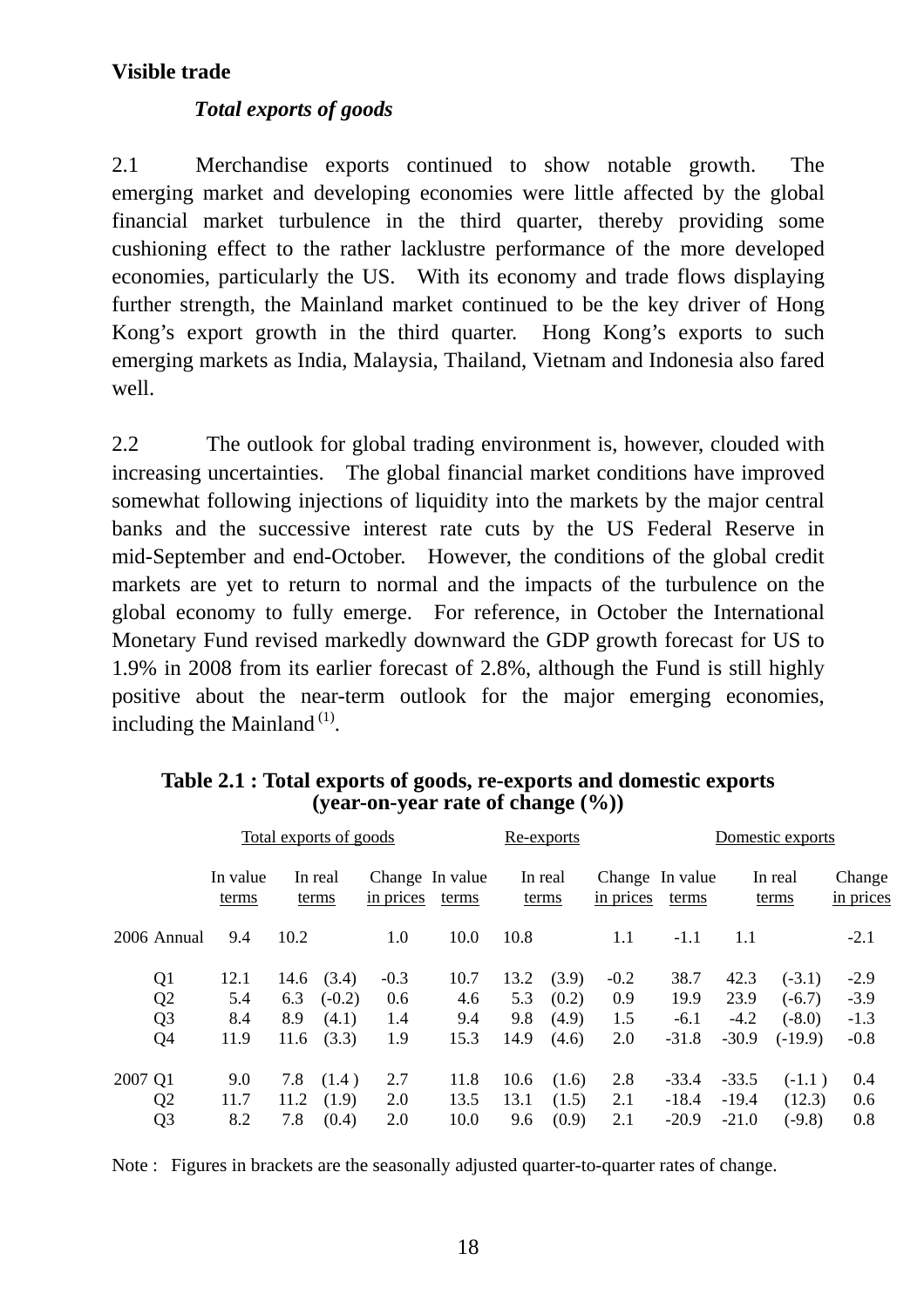2.3 Total exports of goods grew by  $7.8\%$  in real terms<sup>(2)</sup> in the third quarter. Within these, *re-exports*<sup>(3)</sup> remained the mainstay of growth, given that re-exports accounted for 95.8% of goods export value. Re-exports posted a year-on-year growth of 9.6% in the third quarter. The downtrend in *domestic exports* continued, with a decline of 21.0% in real terms in the third quarter, after the fall of 19.4% in the second quarter.

**Diagram 2.1 : Merchandise exports continued to show notable growth (year-on-year rate of change)**



- Notes : Total exports of goods as depicted refer to the year-on-year rate of change in real terms, while total import demand in Hong Kong's major markets as depicted refers to the year-on-year rate of change in US dollar terms in the aggregate import demand in East Asia, the United States and the European Union taken together.
	- States and the European Union taken together.<br>
	(\*) For ease of comparison with the rate of change in Hong Kong's total exports of goods, the scale for the Real EERI is presented here upside down, so that positive changes denoting real appreciation of the Hong Kong dollar appear at the lower part and negative changes denoting real depreciation at the upper part of the diagram.
	- (#) Import demand figure for the third quarter of 2007 is based on information available up to August 2007.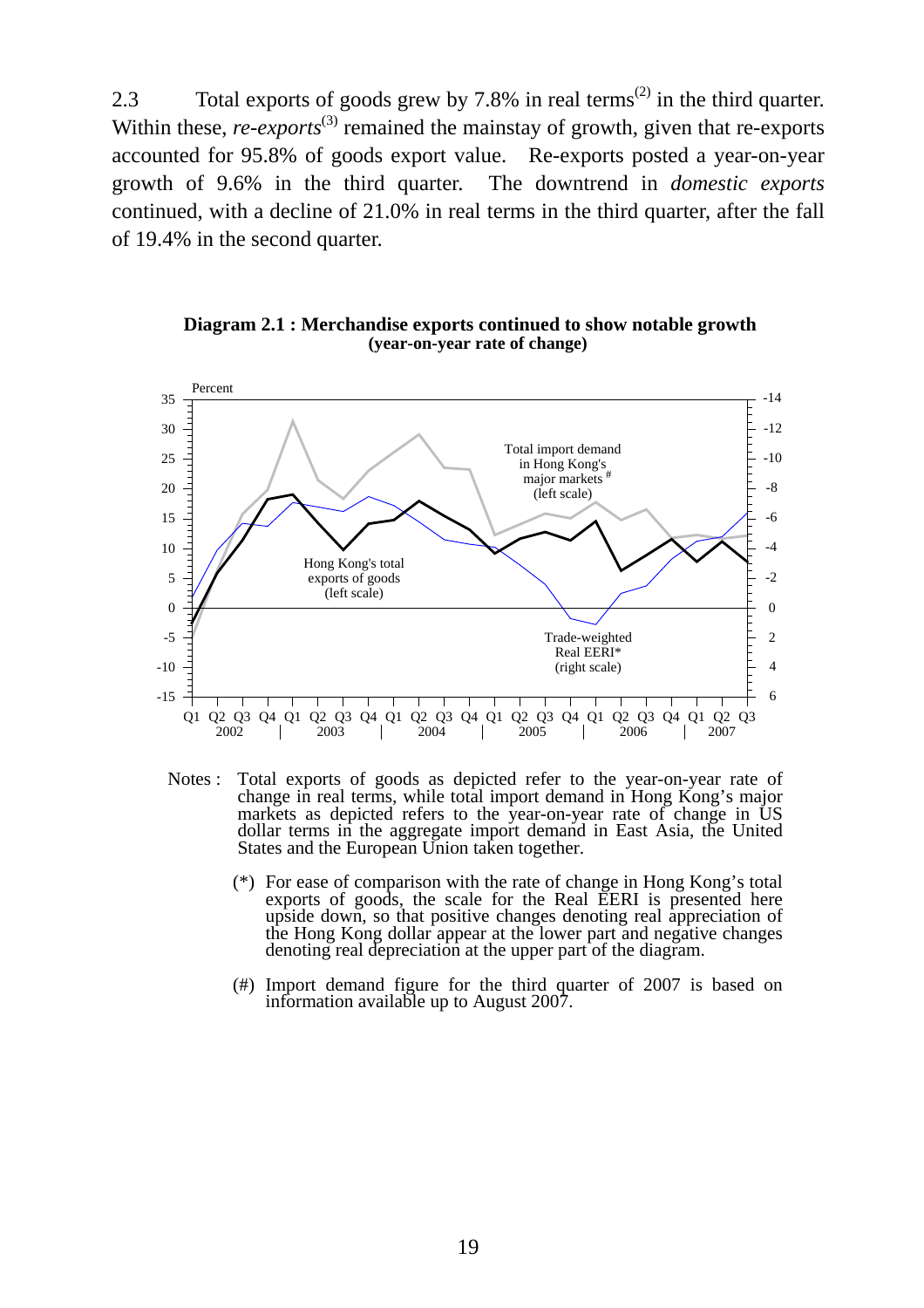

**Diagram 2.2 : Re-exports remained the mainstay of total exports**

**Diagram 2.3 : The Mainland market is the main engine of export growth**

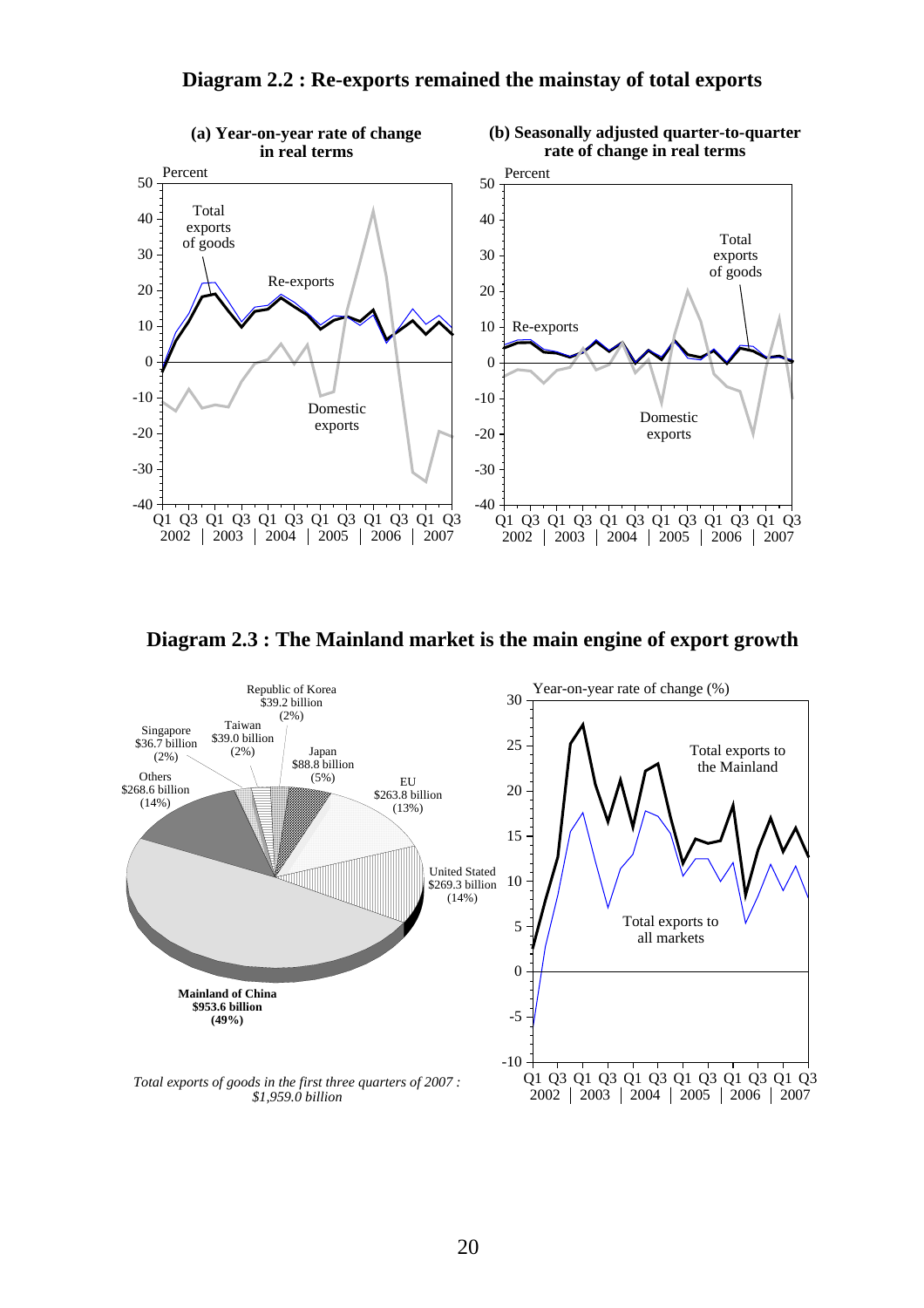|      |                |          |               | Mainland United European |        | Republic |        |           |
|------|----------------|----------|---------------|--------------------------|--------|----------|--------|-----------|
|      |                | of China | <b>States</b> | Union                    | Japan  | of Korea | Taiwan | Singapore |
| 2006 | Annual         | 16.7     | 1.7           | 4.7                      | 2.4    | 8.8      | 4.3    | 4.5       |
|      | Q1             | 23.1     | 3.5           | 9.5                      | 8.2    | 20.9     | 10.4   | 2.3       |
|      | Q2             | 11.4     | $-2.4$        | 4.1                      | 3.0    | 12.0     | $-5.3$ | $-5.4$    |
|      | Q <sub>3</sub> | 15.8     | $-1.1$        | 1.9                      | 0.6    | 10.7     | 8.3    | 12.8      |
|      | Q4             | 17.5     | 7.0           | 4.1                      | $-1.4$ | $-5.4$   | 4.2    | 8.3       |
| 2007 | Q <sub>1</sub> | 13.1     | 0.7           | 2.7                      | 0.6    | $-8.9$   | $-1.4$ | 0.7       |
|      | Q2             | 15.5     | 1.0           | 5.2                      | 4.0    | 3.8      | 9.0    | 3.9       |
|      | Q3             | 12.9     | $-3.9$        | 4.3                      | $-5.9$ | 0.2      | $-3.2$ | 0.2       |

## **Table 2.2 : Total exports of goods by major market (year-on-year rate of change in real terms (%))**

2.4 Analysed by market, exports to the Mainland maintained a double-digit growth in the third quarter, supported by its buoyant economy. The Mainland's trade flows and its domestic demand both stayed strong in the third quarter, continuing to benefit Hong Kong's external trade. Exports to such Asian emerging markets as India, Malaysia, Thailand, Vietnam and Indonesia also fared strongly in the third quarter. In contrast, exports to Japan reverted to decline in the third quarter, dragged by the weak currency and also the softness in its consumption demand. Exports to Taiwan, Korea and Singapore were also weak, mainly due to the fall-off in raw material intake, apparently likewise related to the falling US demand.

2.5 The US market slackened further to a moderate decrease in the third quarter, in tandem with the weakening in its import demand over the period. The US economy experienced sub-par growth in recent periods, due to the housing market downfall and the turmoil arising from the sub-prime mortgage problem. On the other hand, accompanying the steady economic expansion in the EU and the appreciation of the euro, exports to the EU continued to show moderate growth in the third quarter. This coupled with the strong performance of exports to the Mainland and other emerging markets, provided an offset to the weakness of the US market.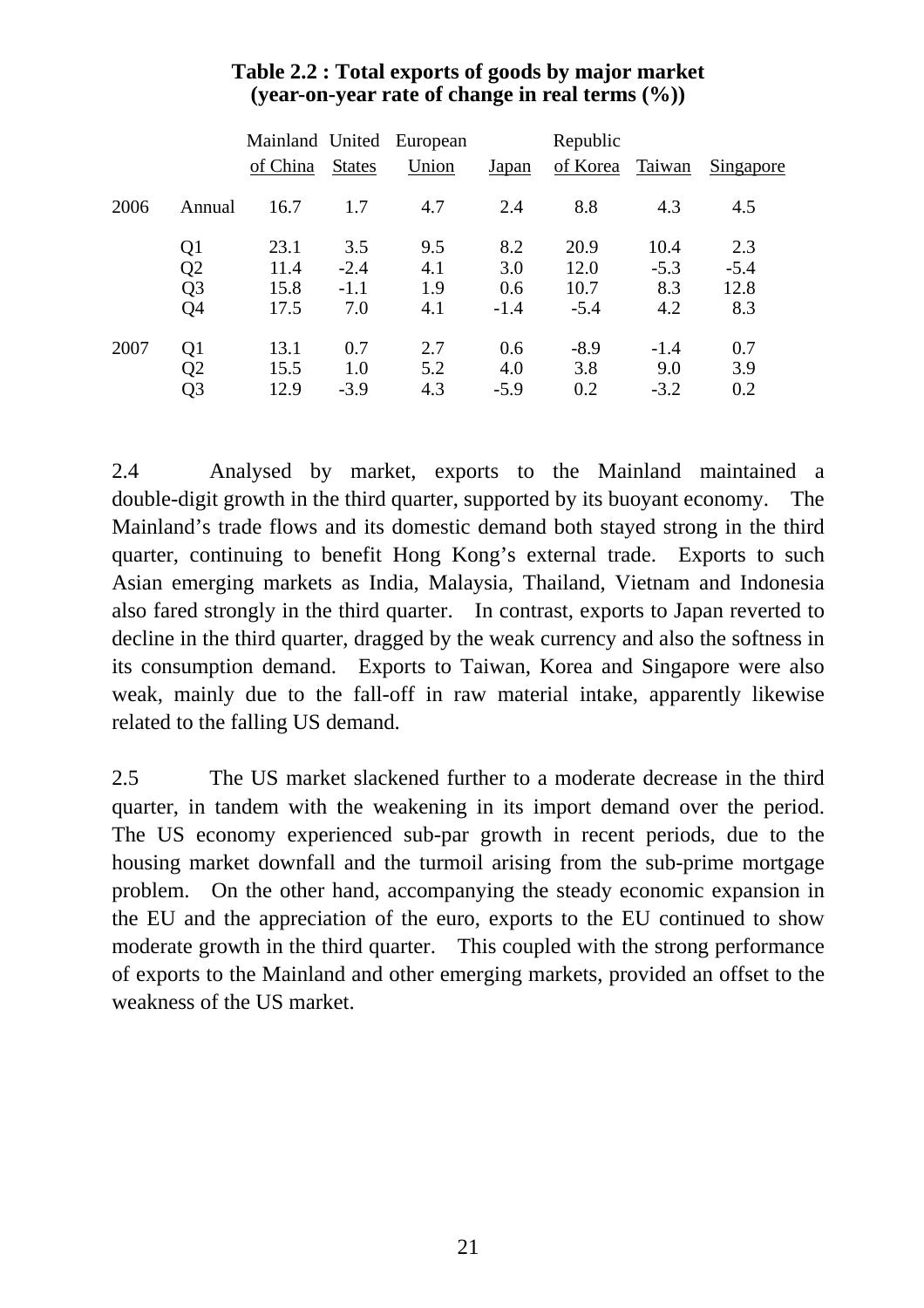

**Diagram 2.4 : Exports to the** 

#### **Diagram 2.5 : Exports to EU was helped by steady economic expansion in EU and the euro appreciation**



is based on information available up to August 2007.





#### **Diagram 2.7 : Exports to Japan reverted to a decline, mainly due to the weak consumer demand**

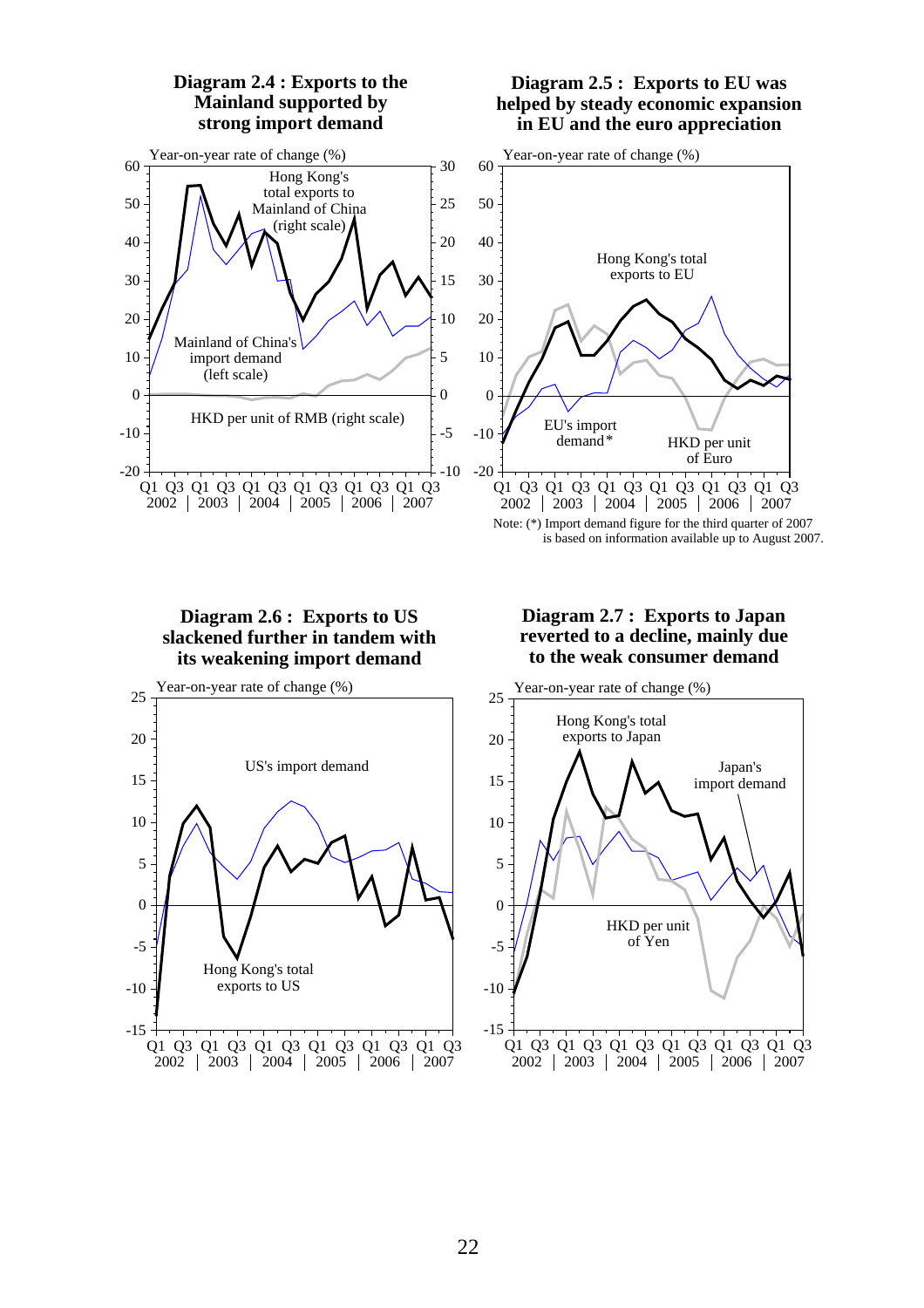

## *Imports of goods*

2.6 *Imports of goods* continued to obtain a notable growth of 9.9% in real terms in the third quarter of 2007. *Retained imports*, referring to the imports for domestic uses, maintained strong growth momentum with a 10.9% increase in real terms in the third quarter. Within this, retained imports of consumer goods and foodstuffs both turned in some notable growth, given the positive consumer sentiment and the strength of consumption demand. Retained imports of raw materials and semi-manufactures continued to rise sharply against the relatively low base in the same period last year. Retained imports of capital goods also rose further despite the relatively high base in the same quarter last year.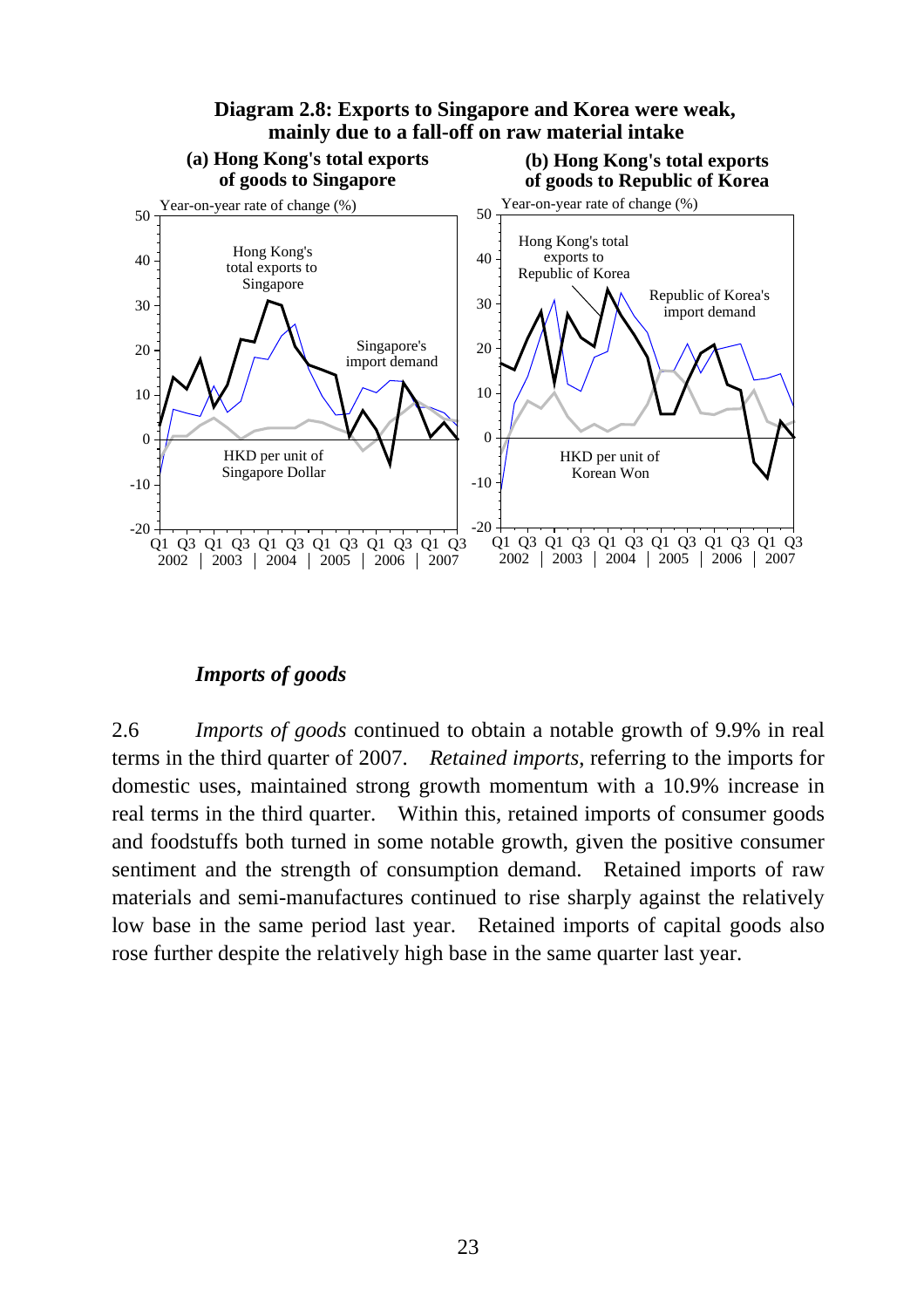|      |                |                   |      | Imports of goods |                     | Retained imports <sup>(a)</sup> |      |                  |                     |  |
|------|----------------|-------------------|------|------------------|---------------------|---------------------------------|------|------------------|---------------------|--|
|      |                | In value<br>terms |      | In real<br>terms | Change<br>in prices | In value<br>terms               |      | In real<br>terms | Change<br>in prices |  |
| 2006 | Annual         | 11.6              | 10.2 |                  | 2.1                 | 14.3                            | 8.4  |                  | 3.2                 |  |
|      | Q <sub>1</sub> | 13.8              | 13.9 | (3.3)            | 1.0                 | 20.8                            | 15.8 | (1.5)            | 2.7                 |  |
|      | Q <sub>2</sub> | 8.1               | 6.7  | $(-0.1)$         | 1.9                 | 16.7                            | 10.5 | $(-0.9)$         | 3.1                 |  |
|      | Q <sub>3</sub> | 10.7              | 8.7  | (3.7)            | 2.7                 | 12.7                            | 5.4  | (0.7)            | 3.9                 |  |
|      | Q <sub>4</sub> | 14.0              | 11.8 | (4.0)            | 2.7                 | 8.2                             | 3.3  | (2.2)            | 3.1                 |  |
| 2007 | Q <sub>1</sub> | 9.0               | 8.4  | (1.0)            | 2.6                 | 1.5                             | 2.7  | $(-0.8)$         | 2.0                 |  |
|      | Q <sub>2</sub> | 12.6              | 12.7 | (3.6)            | 1.9                 | 10.3                            | 11.7 | (9.9)            | 1.5                 |  |
|      | Q <sub>3</sub> | 9.1               | 9.9  | (0.7)            | 1.9                 | 6.6                             | 10.9 | (0.2)            | 1.1                 |  |

## **Table 2.3 : Imports of goods and retained imports (year-on-year rate of change (%))**

Notes : Figures in brackets are the seasonally adjusted quarter-to-quarter rates of change.

 (a) Based on the results of the Annual Survey of Re-export Trade conducted by the Census and Statistics Department, re-export margins by individual end-use category are estimated and adopted for deriving the value of imports retained for use in Hong Kong.



#### **Diagram 2.9 : The rise in total imports remained notable**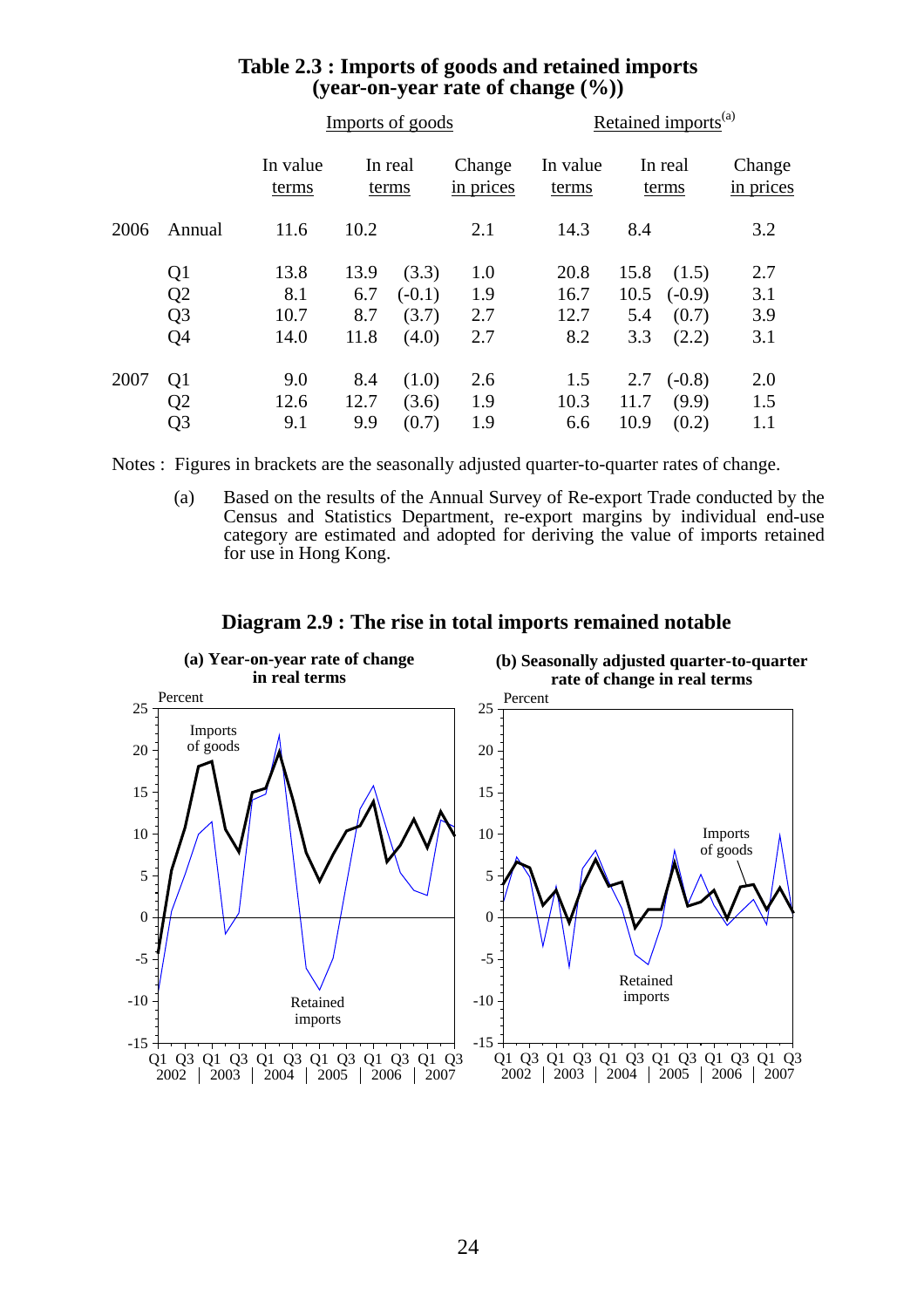|                | Consumer<br>goods | Foodstuffs | Capital<br>$\overline{goods}$ | Raw<br>materials and<br>semi-manufactures | Fuels  |
|----------------|-------------------|------------|-------------------------------|-------------------------------------------|--------|
| Annual         | 14.4              | 2.0        | 27.6                          | $-16.8$                                   | 5.4    |
| Q1             | 16.9              | 4.3        | 38.4                          | $-6.4$                                    | 4.0    |
| Q2             | 37.3              | 4.8        | 19.8                          | $-13.4$                                   | $-4.9$ |
| Q <sub>3</sub> | 7.8               | 2.3        | 32.5                          | $-27.5$                                   | 3.5    |
| Q4             | 0.5               | $-2.9$     | 22.2                          | $-18.9$                                   | 19.5   |
| Q1             | $-1.0$            | 4.4        | 6.4                           | $-2.9$                                    | 8.6    |
|                | 2.3               | 3.5        | 14.2                          | 16.1                                      | 24.4   |
| Q3             | 6.6               | 8.9        | 1.6                           | 33.7                                      | $-0.8$ |
|                | Q2                |            |                               |                                           |        |

## **Table 2.4 : Retained imports by end-use category (year-on-year rate of change in real terms (%))**

## **Invisible trade**

## *Exports of services*

2.7 *Exports of services* attained further impetus in its strong growth momentum in the third quarter with a highly notable 12.3% growth in real terms, further accelerated from the 11.6% increase in the second quarter. The growth pattern was broad-based as all sectors contributed. Exports of financial services turned in a steeper surge amidst the buoyant financial market activities. Exports of travel services also showed rapid growth as the number of incoming visitors showed a sharp pick-up in the third quarter, particularly those from the Mainland. The weakening of the Hong Kong dollar along with the US dollar rendered further boost to visitor spending. Exports of trade-related services, comprising mainly offshore trade and riding on the Mainland's vibrant trade flows, continued to show some highly notable growth. Meanwhile, exports of transportation services continued to expand solidly.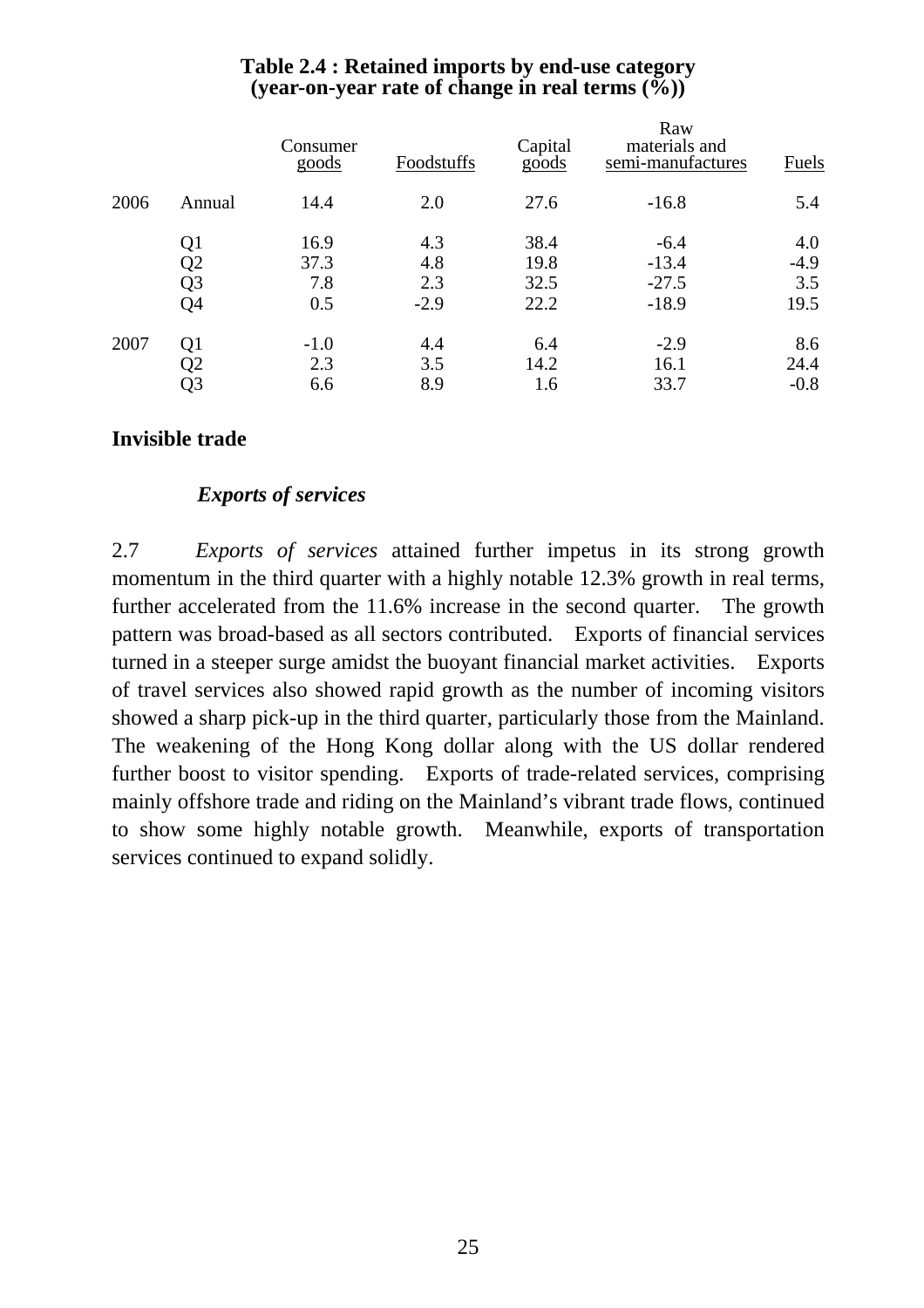

## **Table 2.5 : Exports of services by major service group\* (year-on-year rate of change in real terms (%))**

*Of which :*

|      |                      | <b>Exports</b><br>of services |                                  | $s$ ervices <sup>(a)</sup>  | Trade-related Transportation Travel<br>services | services <sup>(b)</sup>  | Finance,<br>business<br>and other<br>services |
|------|----------------------|-------------------------------|----------------------------------|-----------------------------|-------------------------------------------------|--------------------------|-----------------------------------------------|
| 2006 | Annual               | 8.9                           |                                  | 10.9                        | 6.9                                             | 6.4                      | 10.9                                          |
|      | Q1<br>Q2<br>Q3<br>Q4 | 9.0<br>9.3<br>8.6<br>8.7      | (1.1)<br>(2.5)<br>(3.0)<br>(1.8) | 13.2<br>10.7<br>11.5<br>8.9 | 7.3<br>7.4<br>5.8<br>7.2                        | 8.9<br>6.0<br>4.5<br>6.2 | 4.9<br>12.4<br>12.1<br>14.3                   |
| 2007 | Q1                   | 9.0<br>11.6<br>12.3           | (1.5)<br>(4.4)<br>(4.1)          | 9.7<br>11.3<br>11.2         | 3.9<br>6.3<br>6.1                               | 10.7<br>12.3<br>14.6     | 14.5<br>20.2<br>22.3                          |

Notes : (\*) The entire series have been revised, consequential to the release of the chain volume measures of GDP on 18 October 2007.

Figures in brackets are the seasonally adjusted quarter-to-quarter rates of change.

- (a) Comprising mainly offshore trade.
- (b) Comprising mainly inbound tourism receipts.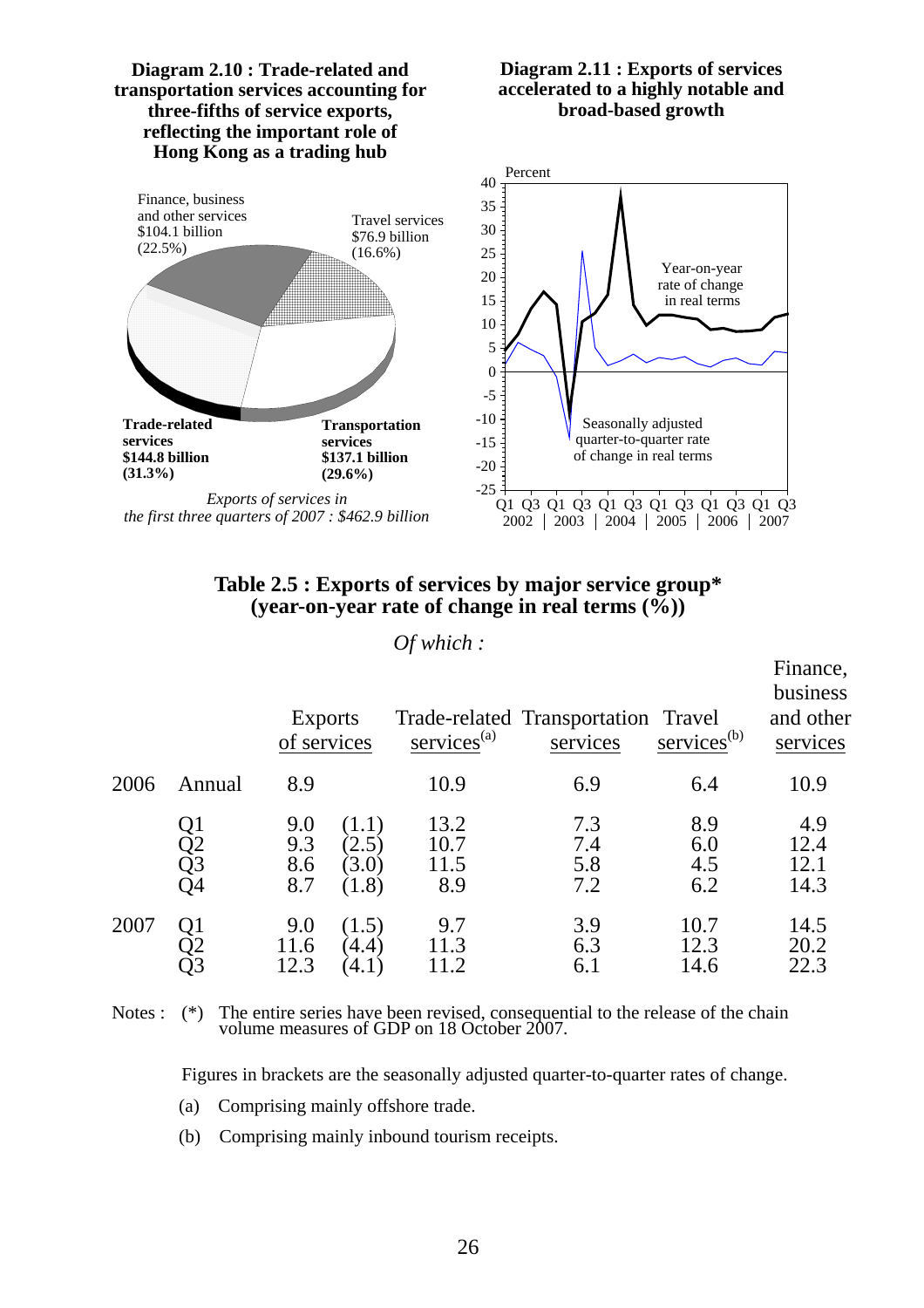## *Imports of services*

2.8 *Imports of services* grew notably further by 8.9% in real terms in the third quarter of 2007, after the 8.0% growth in the second quarter. Among the various types of imports of services, growth in financial, business and other services continued to outpace the growth in imports of travel and other services.



| Table 2.6 : Imports of services by major service group* |
|---------------------------------------------------------|
| (year-on-year rate of change in real terms $(\%))$      |

|      | Of which:            |                                                              |                                                   |                                          |                             |                                   |  |  |
|------|----------------------|--------------------------------------------------------------|---------------------------------------------------|------------------------------------------|-----------------------------|-----------------------------------|--|--|
|      |                      | Imports<br>of services                                       | Travel<br>$s$ ervices <sup><math>(+)</math></sup> | Transportation Trade-related<br>services | services                    | business<br>and other<br>services |  |  |
| 2006 | Annual               | 6.6                                                          | 4.1                                               | 6.8                                      | 1.6                         | 12.4                              |  |  |
|      | Q1<br>Q2<br>Q3<br>Q4 | 4.3<br>(1.7)<br>9.6<br>(3.4)<br>5.3<br>(0.1)<br>7.5<br>(1.9) | 0.2<br>9.1<br>1.1<br>6.6                          | 6.3<br>9.5<br>5.4<br>6.0                 | 3.7<br>1.4<br>2.1<br>$-0.2$ | 9.6<br>13.0<br>13.7<br>13.2       |  |  |
| 2007 | Q1<br>Q2<br>Q3       | $(-0.4)$<br>4.5<br>(5.9)<br>8.0<br>8.9                       | 1.9<br>3.9<br>6.2                                 | 3.3<br>7.0<br>7.2                        | 2.0<br>3.5<br>3.4           | 10.7<br>17.3<br>17.1              |  |  |

Notes : (\*) The entire series have been revised, consequential to the release of the chain volume measures of GDP on 18 October 2007.

Figures in brackets are the seasonally adjusted quarter-to-quarter rates of change.

(+) Comprising mainly outbound travel spending.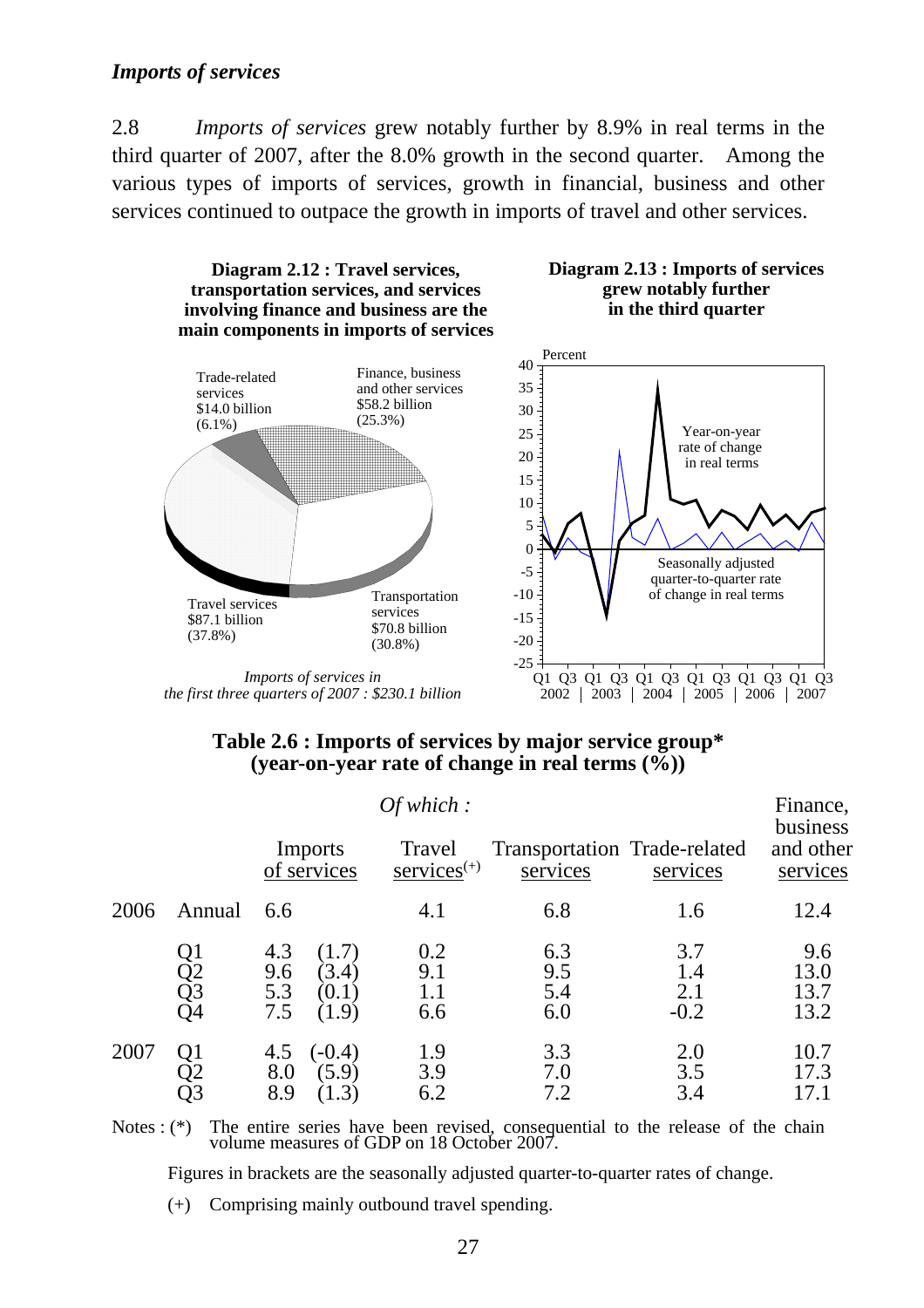## **Visible and invisible trade balance**

2.9 As the surplus in the invisible trade account more than offset the deficit in the merchandise trade account, a surplus of \$59.7 billion was recorded in the combined visible and invisible trade balance in the third quarter of 2007, equivalent to 7.2% of the total value of imports of goods and services. This was slightly widened as compared to the corresponding figure of \$55.1 billion (also equivalent to 7.2% of the total value of import of goods and services then) in the third quarter of 2006. The continued sizeable surplus is a reflection of Hong Kong's external competitiveness in the global economy.

|      |                      | Total exports                    |                                  | Imports                          |                              | Trade balance                            |                              |                              |
|------|----------------------|----------------------------------|----------------------------------|----------------------------------|------------------------------|------------------------------------------|------------------------------|------------------------------|
|      |                      | Goods                            | Services                         | Goods                            | Services                     | Goods                                    | <b>Services</b>              | Combined                     |
| 2006 | Annual               | 2,467.4                          | 561.5                            | 2,576.3                          | 283.8                        | $-109.0$                                 | 277.7                        | 168.8                        |
|      | Q1<br>Q2<br>Q3<br>Q4 | 538.5<br>586.7<br>667.2<br>674.9 | 128.4<br>129.0<br>149.5<br>154.6 | 568.3<br>622.1<br>685.8<br>700.2 | 65.0<br>68.3<br>75.8<br>74.6 | $-29.8$<br>$-35.4$<br>$-18.6$<br>$-25.2$ | 63.4<br>60.6<br>73.6<br>80.0 | 33.6<br>25.3<br>55.1<br>54.8 |
| 2007 | Q1<br>Q2<br>Q3       | 587.3<br>656.5<br>722.1          | 144.1<br>146.9<br>172.0          | 621.5<br>702.7<br>749.4          | 69.5<br>75.6<br>84.9         | $-34.2$<br>$-46.2$<br>$-27.4$            | 74.5<br>71.3<br>87.0         | 40.3<br>25.1<br>59.7         |

## **Table 2.7 : Visible and invisible trade balance\* (\$ billion at current market prices)**

Notes : (\*) The entire series have been revised, consequential to the release of the chain volume measures of GDP on 18 October 2007.

Figures may not add up exactly to the total due to rounding.

## **Trade policy and other developments**

2.10 On 10 October 2007, the Policy Address announced four cross-boundary infrastructure projects, including (1) The Guangzhou -Shenzhen-Hong Kong Express Rail Link, which will start construction in 2009; (2) The Hong Kong-Zhuhai-Macau Bridge; (3) Hong Kong-Shenzhen Airport Co-operation, for which the feasibility of a rail connection between Hong Kong International Airport and Shenzhen Airport will be studied; and (4) Hong Kong-Shenzhen Joint Development of the Lok Ma Chau Loop. These projects, when completed, will further facilitate the flow of people and goods between Hong Kong and the Mainland and will generate huge economic benefits to the Hong Kong economy.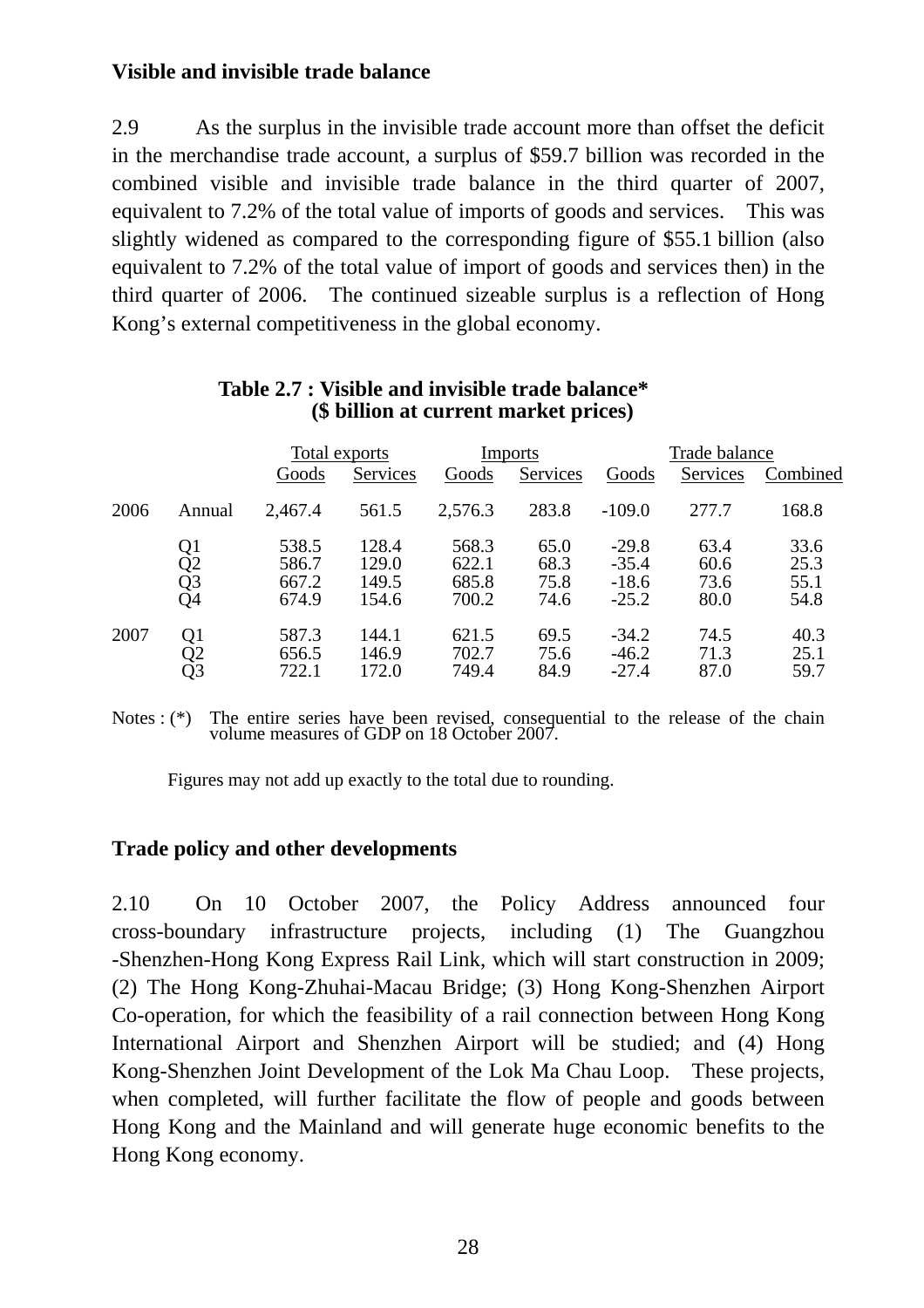2.11 Against the background of the recent policy adjustments on processing trade in the Mainland, Hong Kong enterprises with manufacturing operations in the PRD have to seriously consider industrial restructuring, upgrading and relocation. The Government has been working closely with industry and taken a multi-pronged approach to tackle the situation, including relaying to the Central Government industry concerns, proposing to the Central Government other flexible measures to match with the policy adjustment, exploring with the provinces and industry alternative operating bases and helping investors obtain first-hand information about the investment environment. The Government also plans to improve the Small and Medium Enterprises Funding Schemes and help industries upgrade production facilities and explore new markets. In September, the Central Government in response allowed alternative arrangements regarding the Guarantee Shadow Margin Account requirements (4).

2.12 The tense trading relationship between China and the EU over the textile trade drew to a close as an agreement was reached between the two sides in October. With effect from 1 January 2008, the quota restriction regime imposed by the EU on its textile imports from China would be scrapped. It will be replaced by a "double checking system" to track the issuing of licenses for the textile exports from China to the EU, with the level of such exports no longer being restricted.

## **Notes :**

- (1) International Monetary Fund (IMF) issued World Economic Outlook and Regional Economic Outlook for Asia and Pacific in October. According to IMF, the global economy is expected to continue its growth at a solid pace, at 5.2% in 2007 and 4.8% in 2008. The forecast growth rate for 2008 has been revised downward by 0.4 of a percentage point, as the IMF projects a slower US economy and takes into account its effect on other economies as well as the impact of the financial market turbulence. Despite this, the growth momentum in Asia is still projected to continue, with economic growth forecasts of 8.0% and 7.2% in 2007 and 2008 respectively. In particular, the Mainland's GDP growth is now forecasted at 11.5% and 10.0% in 2007 and 2008 respectively.
- (2) Estimates of price changes for the trade aggregates are based on changes in unit values, which do not take into account changes in the composition or quality of the goods traded, except for some selected commodities for which specific price indices are available. Changes in real terms are derived by discounting the effect of price changes from changes in the value of the trade aggregates. The changes in real terms reported here are constant price measures, which may differ from those reported in Chapter 1. The latter are chain volume measures as compiled under the GDP accounts.
- (3) Re-exports are those goods which have previously been imported into Hong Kong and are subsequently exported without having undergone in Hong Kong any manufacturing processes which change permanently the shape, nature, form or utility of the goods.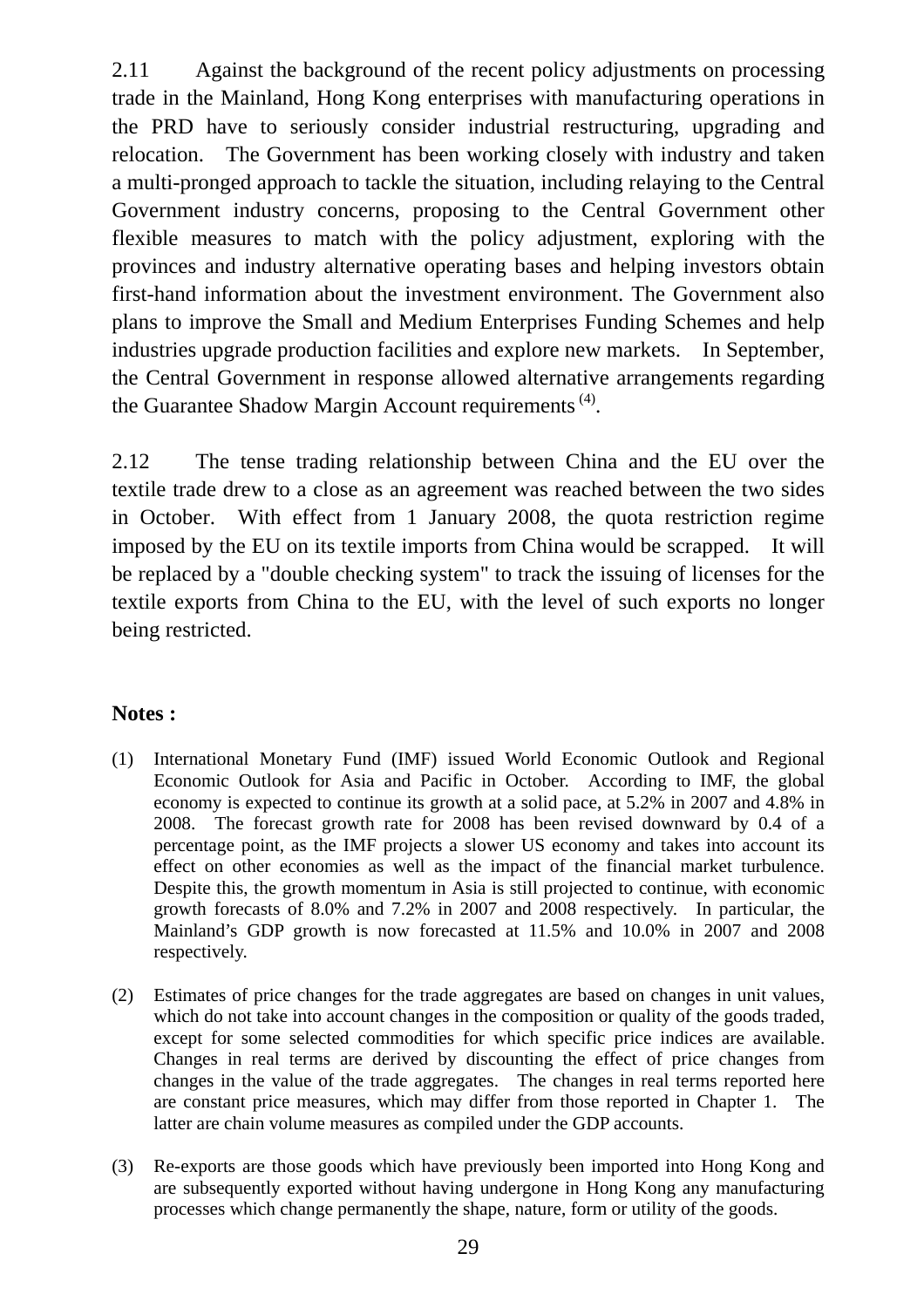(4) Towards the end of July, the Ministry of Commerce in the Central Government released a restricted commodities catalogue, requiring exporters of the products concerned to place guarantee deposits (the Guarantee Shadow Margin Account requirements) with the Bank of China. After intense efforts by the Hong Kong SAR Government, the Ministry of Commerce stated in early September that processing manufacturers could now settle the guarantee deposits with bank guarantees instead of cash. The industry in Hong Kong generally welcomed the announcement.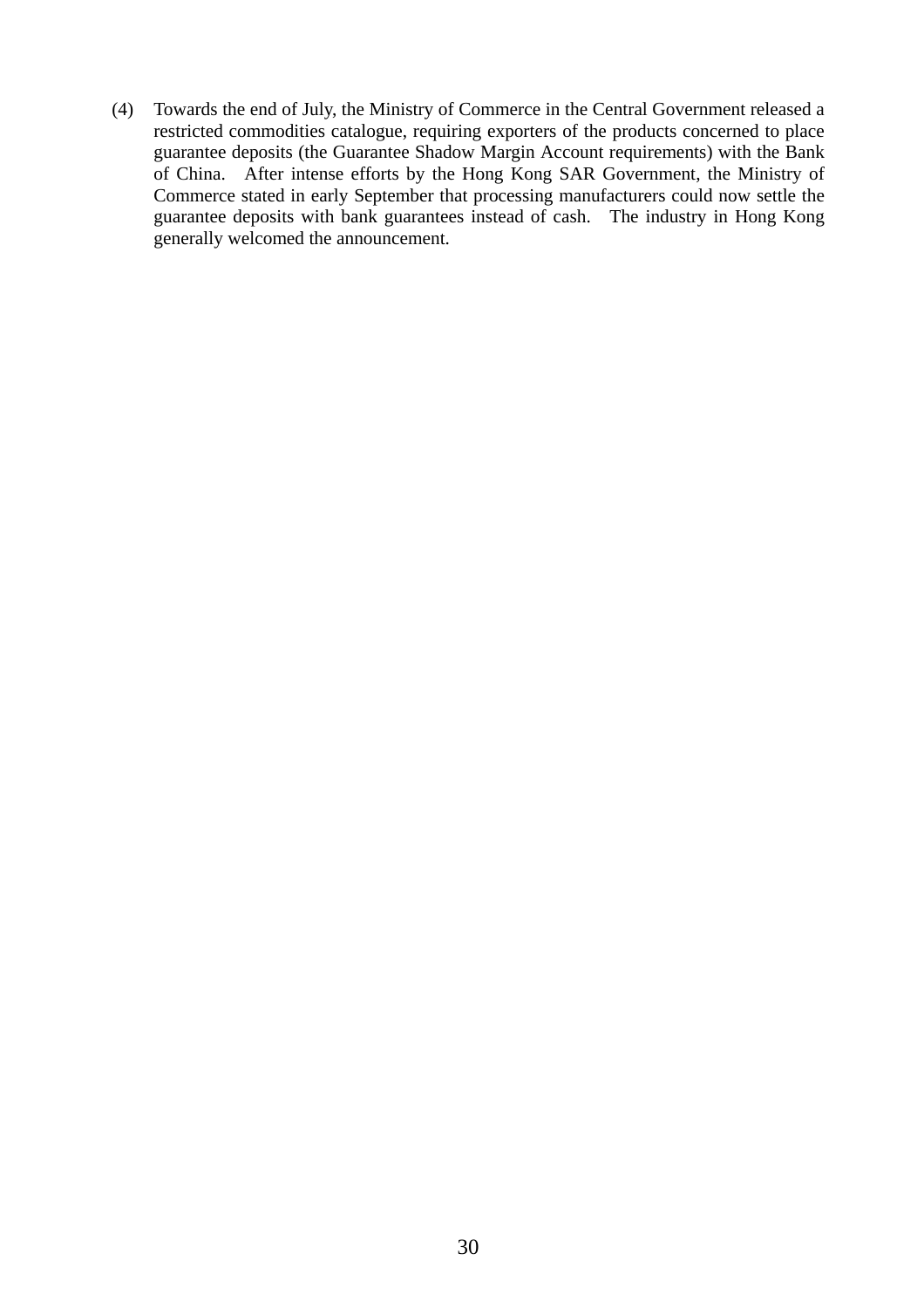# **CHAPTER 3 : DEVELOPMENTS IN SELECTED SECTORS**

### *Summary*

- *The residential property market continued to regain momentum after the earlier consolidation. Flat prices recorded steady increase for three consecutive quarters. The non-residential property markets especially the office segment kept faring strongly amidst general business upturn.*
- As stated in the Policy Address by the Chief Executive in early October, the *Government will press ahead with several large-scale infrastructure projects on domestic transportation system and cross-boundary transport links. Upon commissioning, these projects will consolidate Hong Kong's status as a global city and lay a new foundation for Hong Kong's sustained development in the future.*
- *Inbound tourism re-accelerated markedly in growth in recent months, with the driving force mainly from renewed surge in Mainland arrivals. Concurrently, arrivals from other source markets continued to increase extensively, sustaining a healthy broad-based growth pattern.*
- *The logistics sector continued to cruise ahead healthily. Port cargo movements remained on the rise in the third quarter while air cargo movements showed a faster growth.*
- The Government is conducting a public engagement exercise on the *development of the West Kowloon Cultural District, which represents a major long-term investment in arts and cultural infrastructure. Apart from fostering cultural and arts activities, the infrastructure is expected to stimulate investment in cultural and creative industries and nurture a pool of creative talent.*

# **Property**

3.1 The sales market for *residential property* continued to regain momentum in the third quarter of 2007. Overall flat prices rose further by about 2% during the quarter, giving a cumulative increase of about 11% over end-2006. Compared with the narrow band of movement over the course of market consolidation in 2006, this reflected a solid revival of acquisition interest as sustained economic growth translated into higher household income and improved job opportunities. Towards the end of the quarter, market sentiment was also somewhat boosted by the cut in the best lending rates of the banks by 0.25 of a percentage point.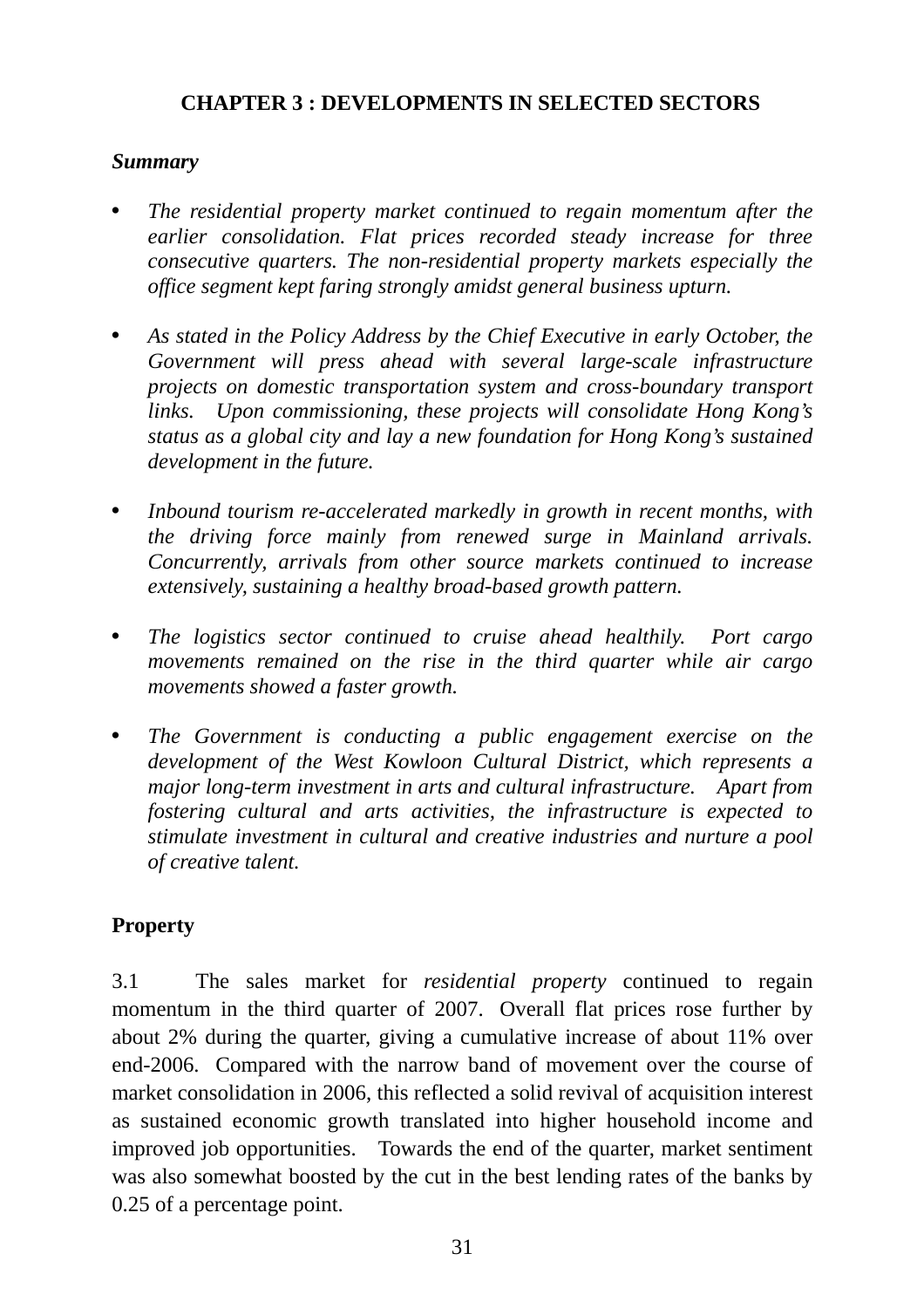3.2 The recent price upturn, whilst more noticeable for larger flats, was broadly based. In the third quarter of 2007, the prices of large and small/medium flats rose further by about 5% and 2% respectively, giving cumulative increases of 16% and 10% over end-2006. Yet against with the peak in 1997, the prices of large and small/medium flats were still 20% and 41% lower respectively. Home purchase affordability remained good, as flat price increases were well underpinned by improving household income.



Small/medium flats

**Diagram 3.1 : Flat prices firmed up in both the mass market segment and the luxury segment as housing demand improved extensively**



(2) Price index pertains to secondary market transactions only.

40

3.3 Residential property transactions held firm at 29 421 units in the third quarter of 2007, after rebounding to the two-year high of 30 293 units in the second quarter. Compared with a year earlier, the transaction volume of residential property rebounded remarkably by 34% in the first nine months of 2007, comprising increases of 44% in the primary market and 33% in the secondary market. Analysed by the value of transactions, the increase was broadly based across flats in different price ranges.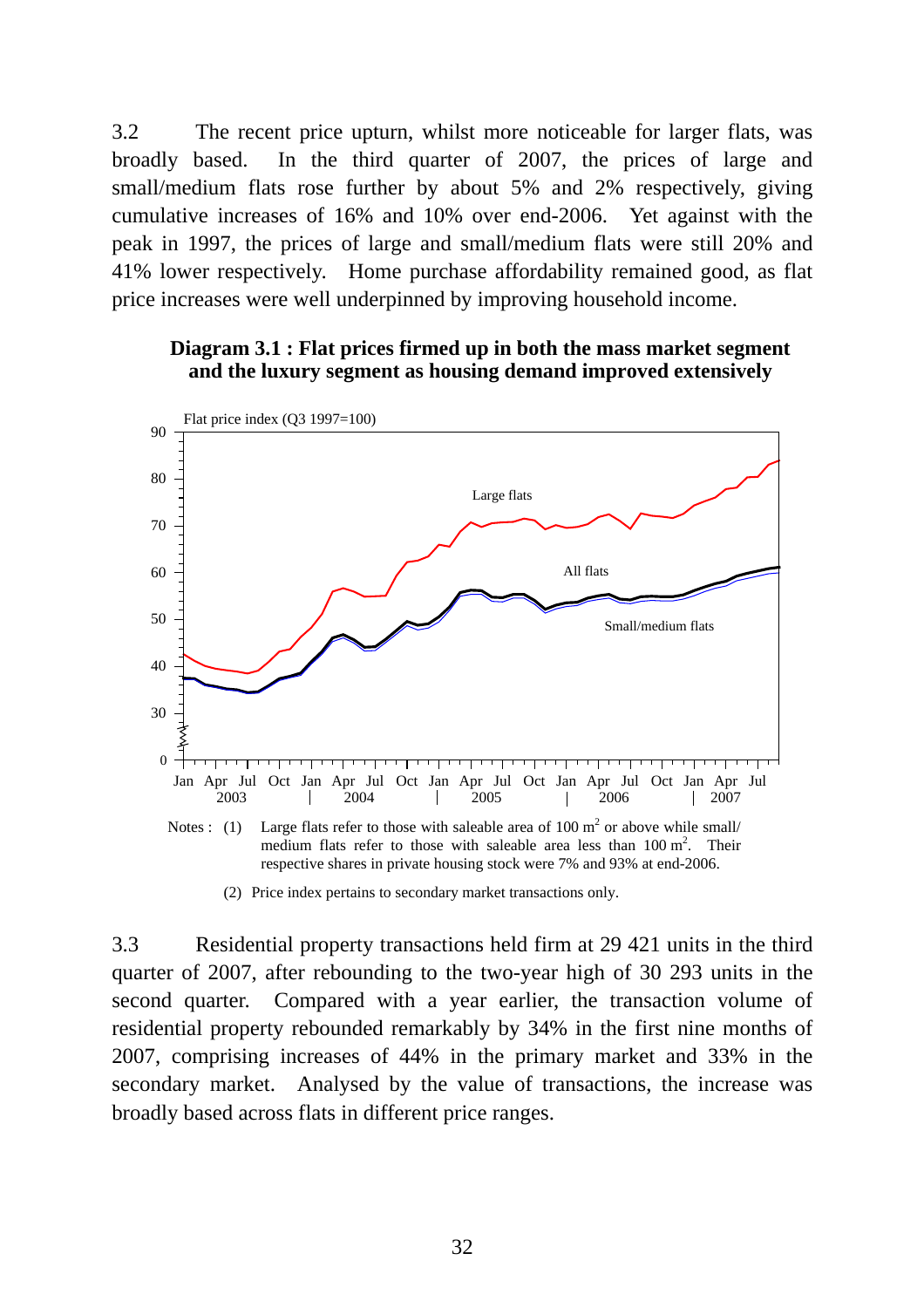

**Diagram 3.2 : The recent rebound in housing sales was across-the-board**

3.4 Leasing of residential property likewise fared well as household income continued to improve and user demand built up further. In the third quarter of 2007, overall flat rentals rose further by about 4%, giving a cumulative increase of about 10% over end-2006. The corresponding increases for large flats were faster, at about 7% and 18%, as compared to those of 3% and 9% for small/medium flats.

3.5 The market for *office space* stayed buoyant alongside the general pick-up in business activities. Rentals notched up across-the-board, by averages of about 4% in the third quarter and about 12% in the first nine months of 2007. The corresponding increases for Grade A office rentals were broadly similar, at 3% and 13%. After the earlier upsurge, the increase in Grade A office rentals turned steadier and was more in line with the market average over the past year or so. Although rentals in core districts kept rising distinctly, the wider rental gap prompted more office relocations from core to non-core areas where new supply was concentrated, thereby helping to contain the overall upward pressure (see *Box 3.1*). On the back of sanguine leasing outlook, the prices of office space in overall terms and for Grade A category moved up further by about 6% and 5% respectively in the third quarter of 2007, giving cumulative increases of 20% and 18% over end-2006.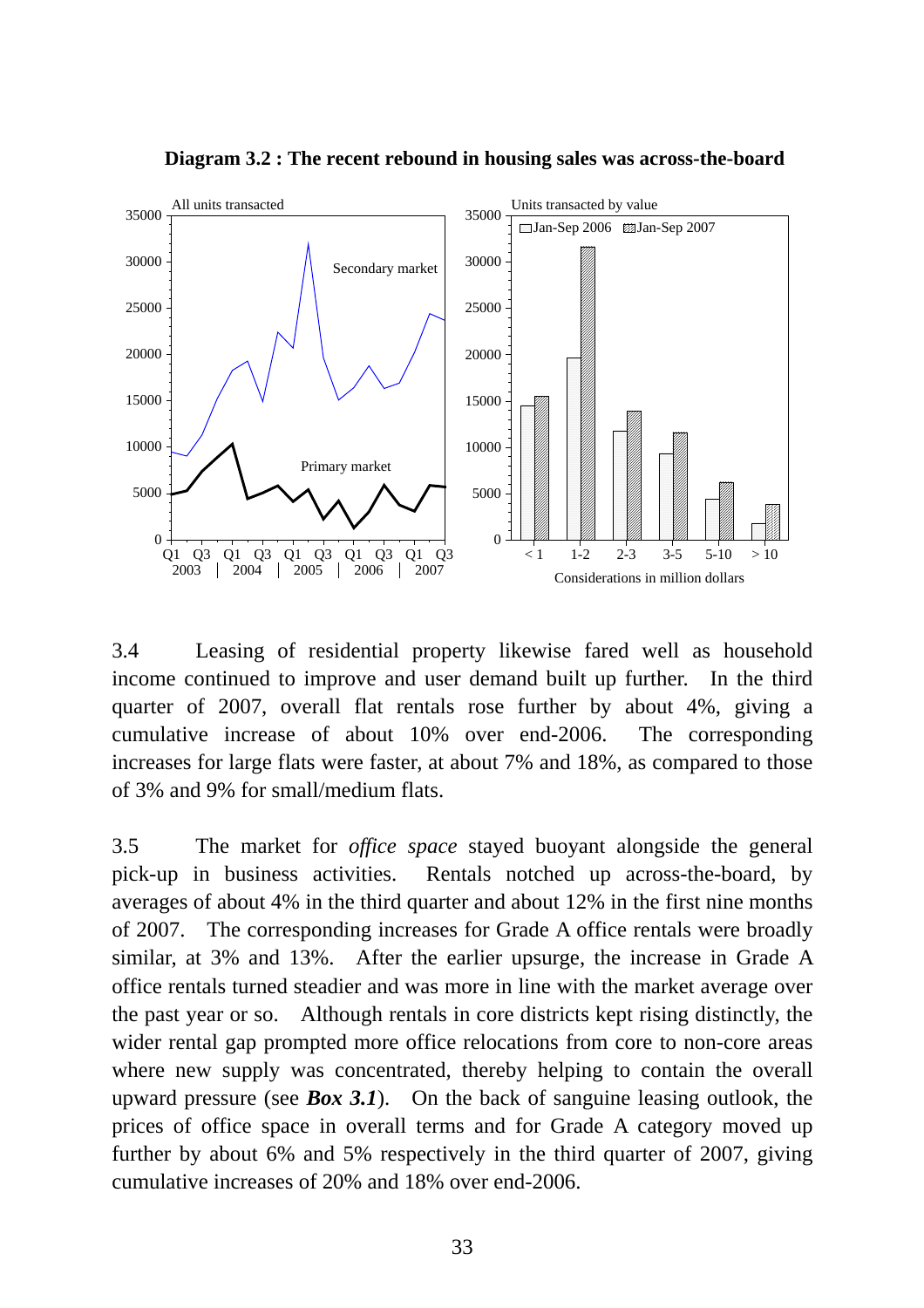3.6 As regards *shopping and flatted factory spaces*, the performance stayed benign in general. Leasing activities held steady amidst solid user demand. Rentals of shopping and flatted factory spaces moved up further by about 5% each in the third quarter of 2007, giving cumulative increases of about 10% and 12% respectively over end-2006. Prices firmed up particularly in respect of flatted factory space of which the higher market yields attracted much investment interest. In the third quarter, the prices of shopping and industrial spaces rose further by about 4% and 6%, giving cumulative increases of 13% and 19% over end-2006.





#### **Land**

3.7 Amidst increased optimism about the property market outlook, developers turned more confident in replenishing their land banks. Following sale of four residential sites triggered from the *Application List* in the second quarter, two residential sites were auctioned in the third quarter of 2007. Market response was favourable, with the prices fetched exceeding the trigger prices by 48% and 33%. Besides, two residential sites were triggered in the quarter for the auction held in October. The prices fetched were markedly higher than the trigger prices, by 141% and 128%.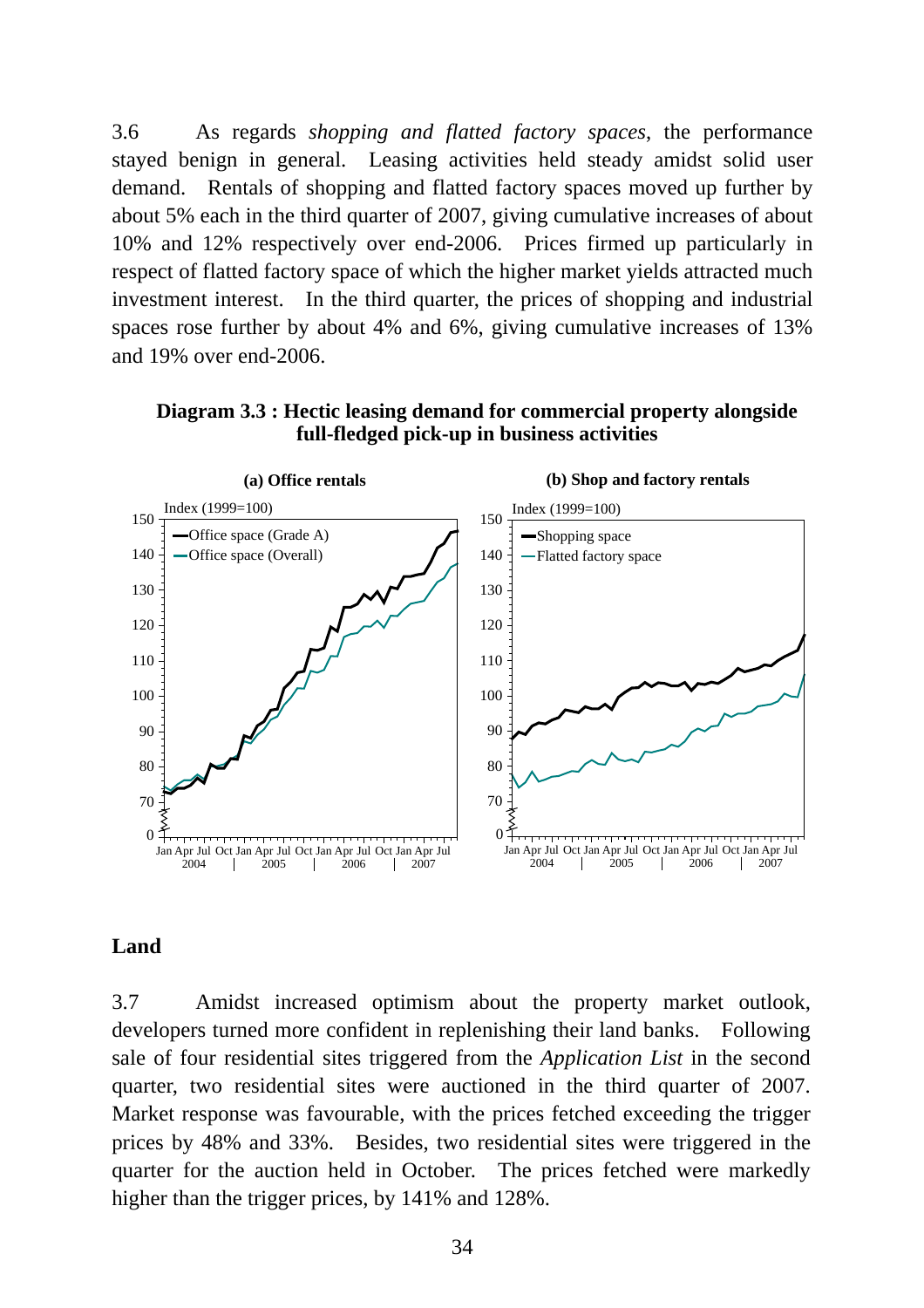#### $\overline{a}$ **Box 3.1**

## **Brief review of office market structure during the past decade**

Over the past decade, the total stock of private office space in Hong Kong rose substantially by 32% from 7.4 million m<sup>2</sup> at end-1996 to 9.8 million m<sup>2</sup> at end-2006<sup>(a)</sup>. The expansion of the office market was in tandem with remarkable economic growth averaging at 4% per annum during 1997-2006. Also contributed were further shift of economic structure towards service orientation (with the share of services sector in GDP up from 86% in 1997 to around 90% in 2006) and development of Hong Kong as an international business hub (with the number of regional headquarters and offices up from 2 514 in 1997 to 3 845 in 2006).

#### 1996 1997 1998 1999 2000 2001 2002 2003 2004 2005 2006 90 100 110 120 130 140 150  $160 - \frac{\text{Index} (1996=100)}{}$ 6 7 8  $\alpha$ 10 Real GDP (left scale) Private office stock (right scale) Internal floor area in million  $m<sup>2</sup>$  at year-end

#### **Real GDP and stock of private office space, 1997-2006**

Analysed by grade $^{(b)}$ , market demand for quality office space has been hectic over the past decade as the economy has been moving up the value chain. This is particularly apparent in the finance, insurance, real estate and business services sectors where premier properties with professional management and modern facilities are increasingly required to meet operational needs. In response, new supply of office space has been concentrated in Grade A office space, with its share in total surging from 49% in 1996 to 85% in 2006 (and further to the forecast ratio of 94% in 2008). As a result, the Grade A office stock expanded markedly by 36% over the decade to 5.8 million  $m^2$  at end-2006, with its share in total office stock rising to almost 60%. The new supply was well absorbed by the market, as manifested by the fall in the vacancy rate of Grade A office space from 8.3% to 7.6% during the past decade. The corresponding figure in Central/Admiralty went down even more, from 5.3% to 3.9%.

- (a) All areas quoted in this article are in terms of internal floor area. Offices owned by the Government and managed by the Government Property Agency are not included in the calculation of private office stock.
- (b) Office grading is based on rating of such parameters as quality of property management, facilities, finishes, sizes of floor plate, property age, etc. by Rating and Valuation Department (R&VD). For details, see "Hong Kong Property Review 2007" published by R&VD.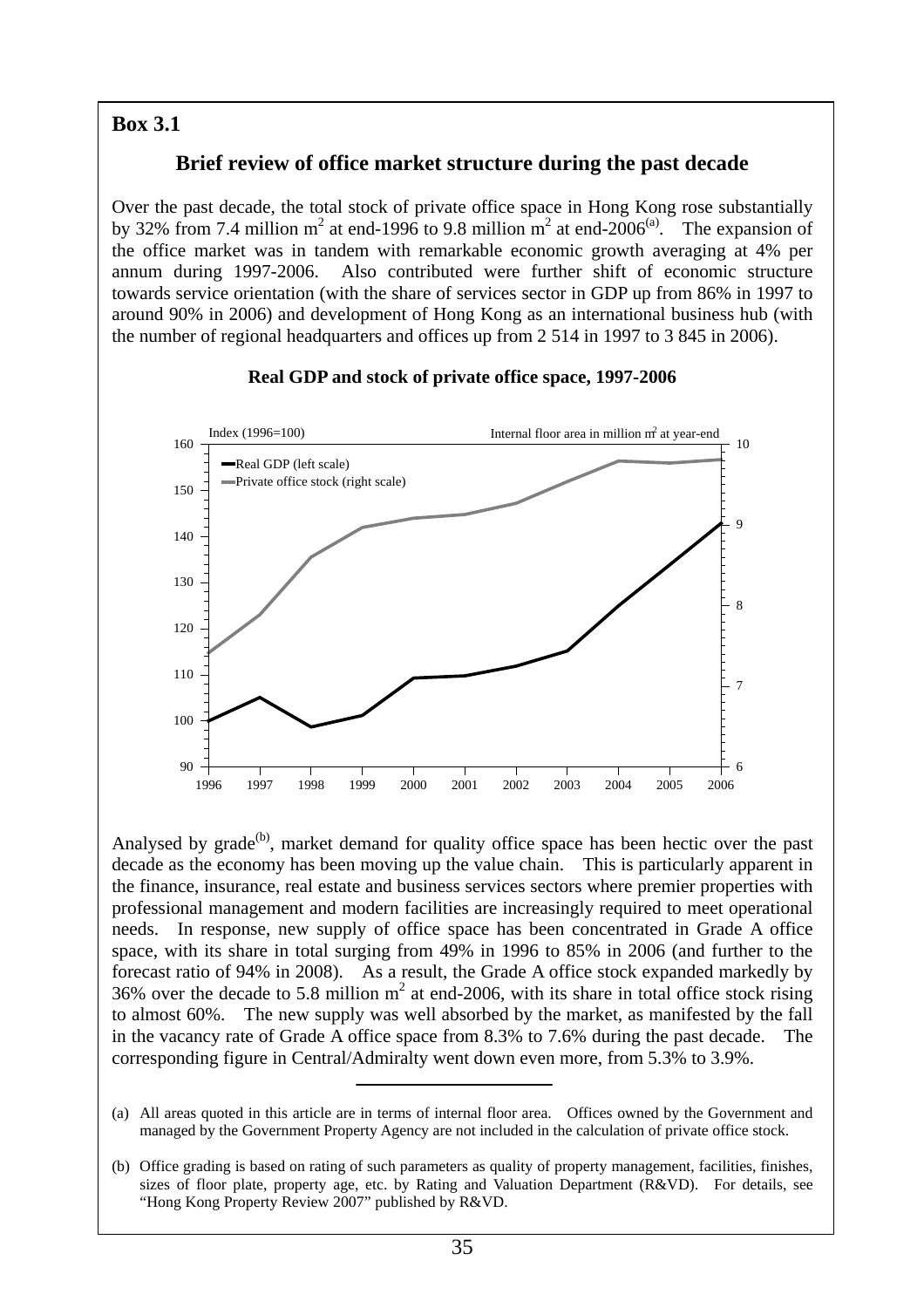

As regards Grade B and Grade C office spaces, the stock expanded by 33% and 19% respectively over the past decade but the increases occurred largely in the earlier years. New supply was relatively limited in the more recent years. Compared with a decade earlier, the share of Grade B in private office stock held stable at 25% at end-2006 while that of Grade C office space fell to 16%. The demand for lower-graded office space mainly came from small and medium enterprises so that the size of units involved were smaller in general. Crudely, it was estimated from a sample of leasing transactions in 2006 that the average sizes of Grade B and Grade C office units involved were  $92 \text{ m}^2$  and  $46 \text{ m}^2$  respectively as compared to the corresponding figure of 274  $m^2$  for Grade A office units<sup>(c)</sup>.

Analysed by location, office spaces in Grade B and C remain concentrated in more peripheral areas. Yet for Grade A office, the profile has become more decentralised due to faster increase for new supply in non-core districts than core districts. As a result, the share of Grade A office stock being located in non-core districts rose sharply from 28% at end-1996 to 38% at end-2006. Quarry Bay, North Point, Tsuen Wan and Kwun Tong are notable non-core areas with more Grade A office buildings. Among core districts, the share of Wan Chai/Causeway Bay dropped markedly from 23% to 16%. The shares of Central/Admiralty and Tsimshatsui fell more mildly, from 29% and 17% to 27% and 14% respectively.

A major driving force for Grade A office relocation from core to non-core districts is the more abundant supply of land available for office developments in fringe areas, in contrast to limited new sites in the core districts. This has led to wider rent gap between core and non-core districts which induces office relocation. The tendency is reinforced by growing efficiency of domestic transport system that makes peripheral areas increasingly accessible. Communications technology also plays a role. Its wider use has enabled enterprises to move at lease part of the operations, especially back-up services, to more affordable peripheral locations. As new office supply in core districts is likely to remain tight, the tendency of office relocation is expected to continue in the short to medium term.

<sup>(</sup>c) Crude estimates by R&VD based on a sample of units analysed in 2006.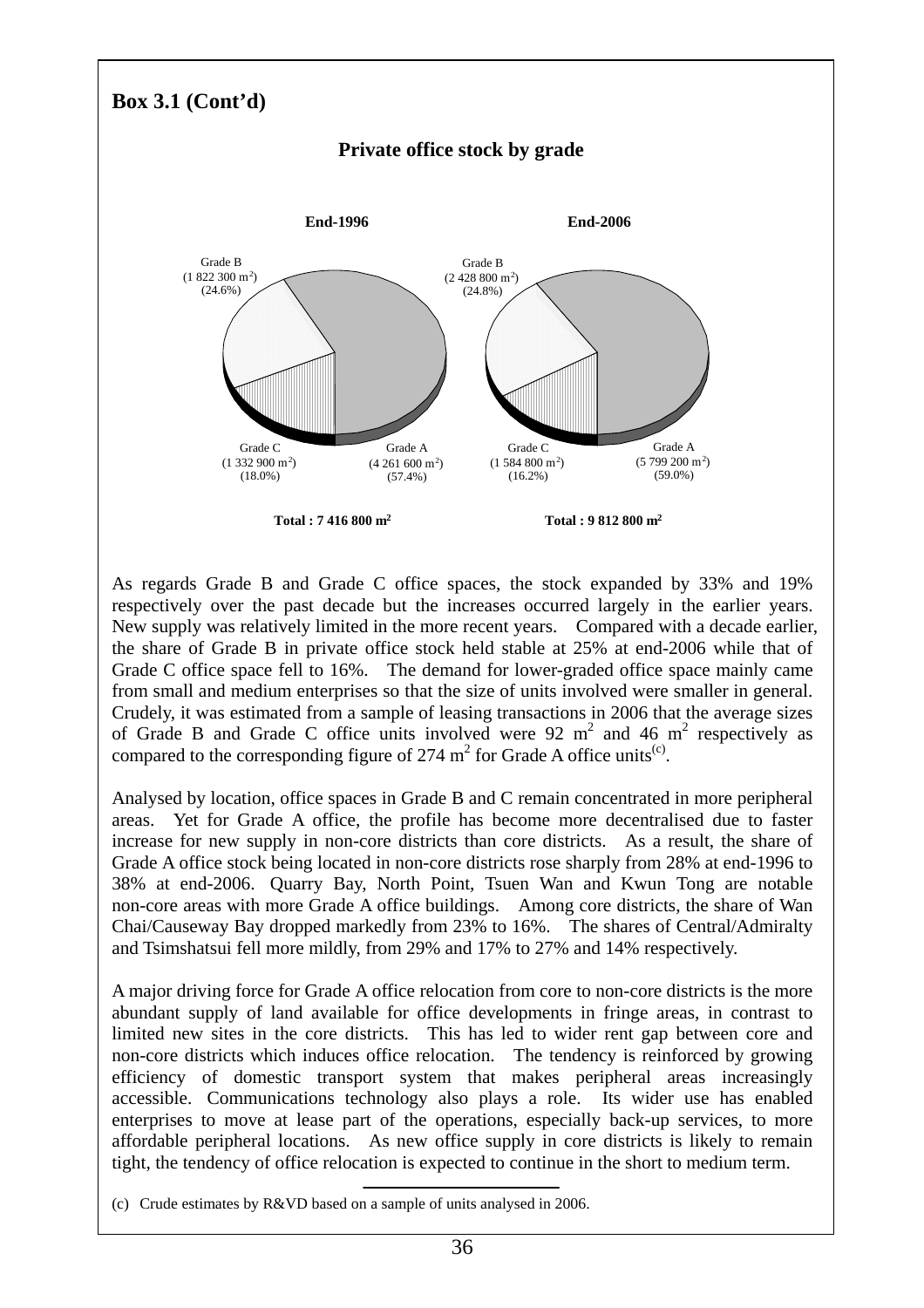

# **Transport**

3.8 As stated in the Policy Address by the Chief Executive in early October 2007, the Government will press ahead with several large-scale transport infrastructure projects in the years ahead, with a view to consolidating Hong Kong's status as a global city and laying a new foundation for its sustained development in the future. Upon commissioning, these projects will bring about more efficient transportation systems as well as closer rail and road transport links between Hong Kong and the neighbouring regions of Shenzhen and Pearl River Delta (PRD).

3.9 On *domestic transport infrastructure projects*, the Government is working towards commencement of construction works for two new rail projects, namely the Shatin to Central Link and the South Island Line, by 2010 and 2011 respectively. Upon commissioning, these two new rail links will substantially improve the local transportation system by which socio-cultural and business activities can be even better linked up, and by which the capacity for city development can be further enhanced.

3.10 On *cross-boundary transport links*, the Government is pressing ahead with the building of the Guangzhou-Shenzhen-Hong Kong Express Rail Link running from West Kowloon to Shibi, Guangzhou. The Hong Kong section of the Link will use a dedicated line to ensure its smooth operation. As regards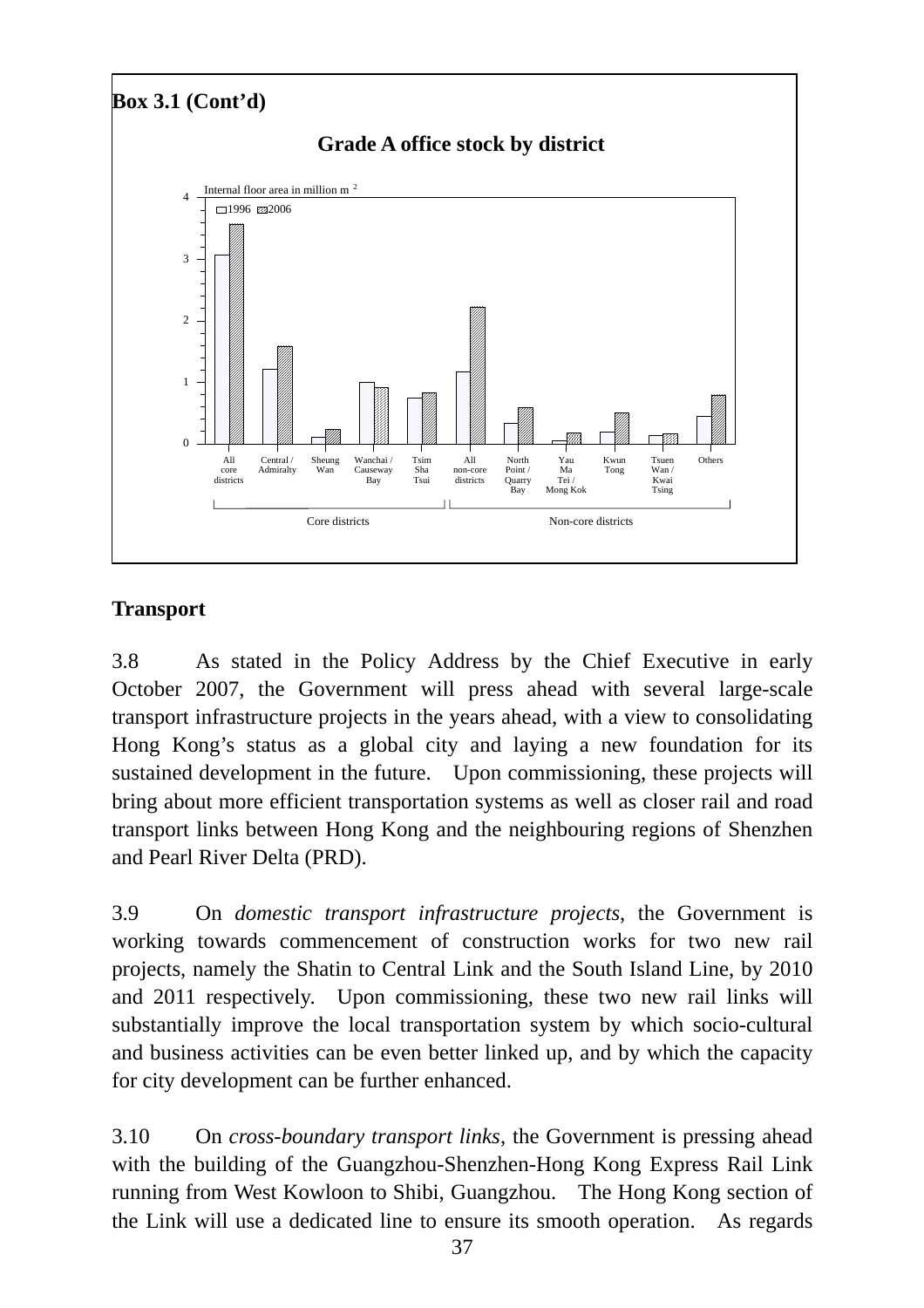the Hong Kong-Zhuhai-Macao Bridge, the engineering feasibility studies for over 20 project items have been completed. The Government will continue to press ahead with the preparatory work, including following up with the site selection study for the Hong Kong boundary-crossing facilities and the financing arrangements of the project, with a view to finalising and submitting the feasibility study report to the Central Government for approval, and commencing the construction work as soon as possible. Besides, the Government is actively planning to develop the Tuen Mun Western Bypass and the Tuen Mun-Chek Lap Kok Link. Upon completion there will be a direct access linking up the Kong Sham Western Highway, the Northwest New Territories and the Hong Kong International Airport (HKIA).

3.11 Development of the aforesaid cross-boundary infrastructures will help cater for the rapid expansion in passenger and cargo flows between Hong Kong and the Mainland, which rely heavily on rail and road transports through PRD. According to an estimate, 57% of the cross-boundary passenger trips are made by rail transport and 34% by road transport<sup>(1)</sup>. As regards cargo traffic, some 28% of cross-boundary cargo flows in tonnage terms between Hong Kong and the Mainland are handled by land modes of transport. From a wider perspective, improved efficiency of cross-boundary land transport links will create substantial synergy for both Hong Kong and PRD by facilitating their economic integration, enhancing their outreach to global transport network, and strengthening their global competitiveness.



#### **Diagram 3.4 : Persistently land transport handles about 90% of cross-boundary passenger flows, but there has been a relative shift towards greater use of vehicular traffic**

Note: Figures are based on the results of a two-week survey conducted by the Planning Department in late 2006.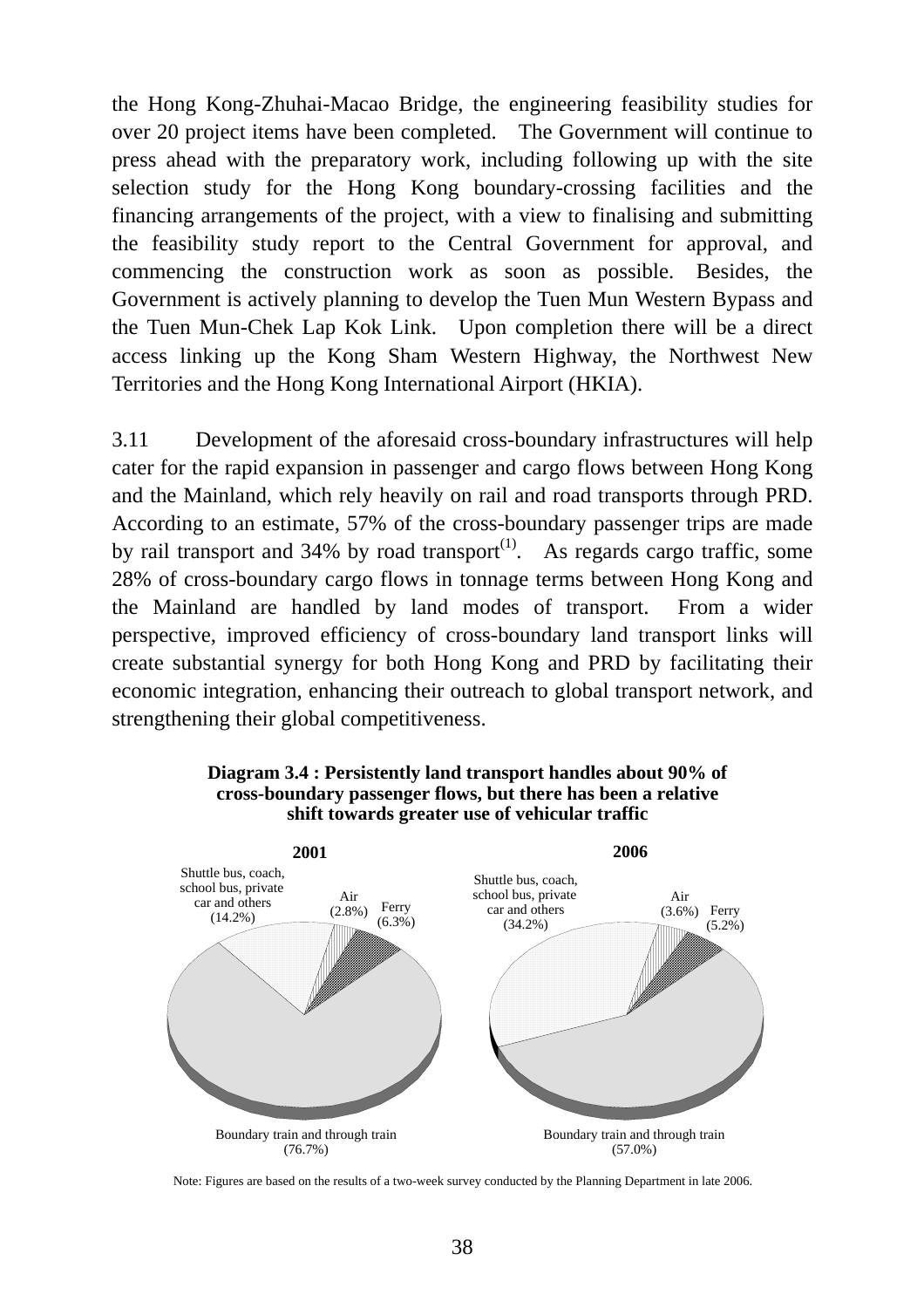3.12 Regarding air transport, the Policy Address highlights the advantages of capitalising the complementarity between HKIA and Shenzhen Airport. With the support from the Shenzhen Municipal Government, Hong Kong and Shenzhen will set up a joint task force to follow up on further cooperations between the two airports, including the feasibility of a rail connection linking them up.

3.13 In September 2007, a new hanger costing \$100 million has commenced operation at HKIA. Double in size than the existing one, the expansion responded to the fast-growing upmarket segment of business aviation<sup>(2)</sup>, as manifested by a surge in the movements of business aircrafts by 191% between 2000 and 2006. Further investment of \$80 million has been undertaken to expand the apron area in phases and to provide additional parking area for business jets.





#### **Tourism**

3.14 Inbound tourism showed a markedly accelerated growth in the third quarter of 2007, with the number of incoming visitors resuming a double-digit increase of 15.1% over a year earlier. This represented a distinct pick up from that of 6.8% in the first half, giving an increase of 9.6% in the first nine months of 2007. The growth acceleration was mainly driven by renewed surge in Mainland visitor arrivals, by 20.6% in overall terms and 33.3% under the Individual Visit Scheme in the third quarter. During the Golden Week in October, the Mainland visitor arrivals even soared by about 37.6% over the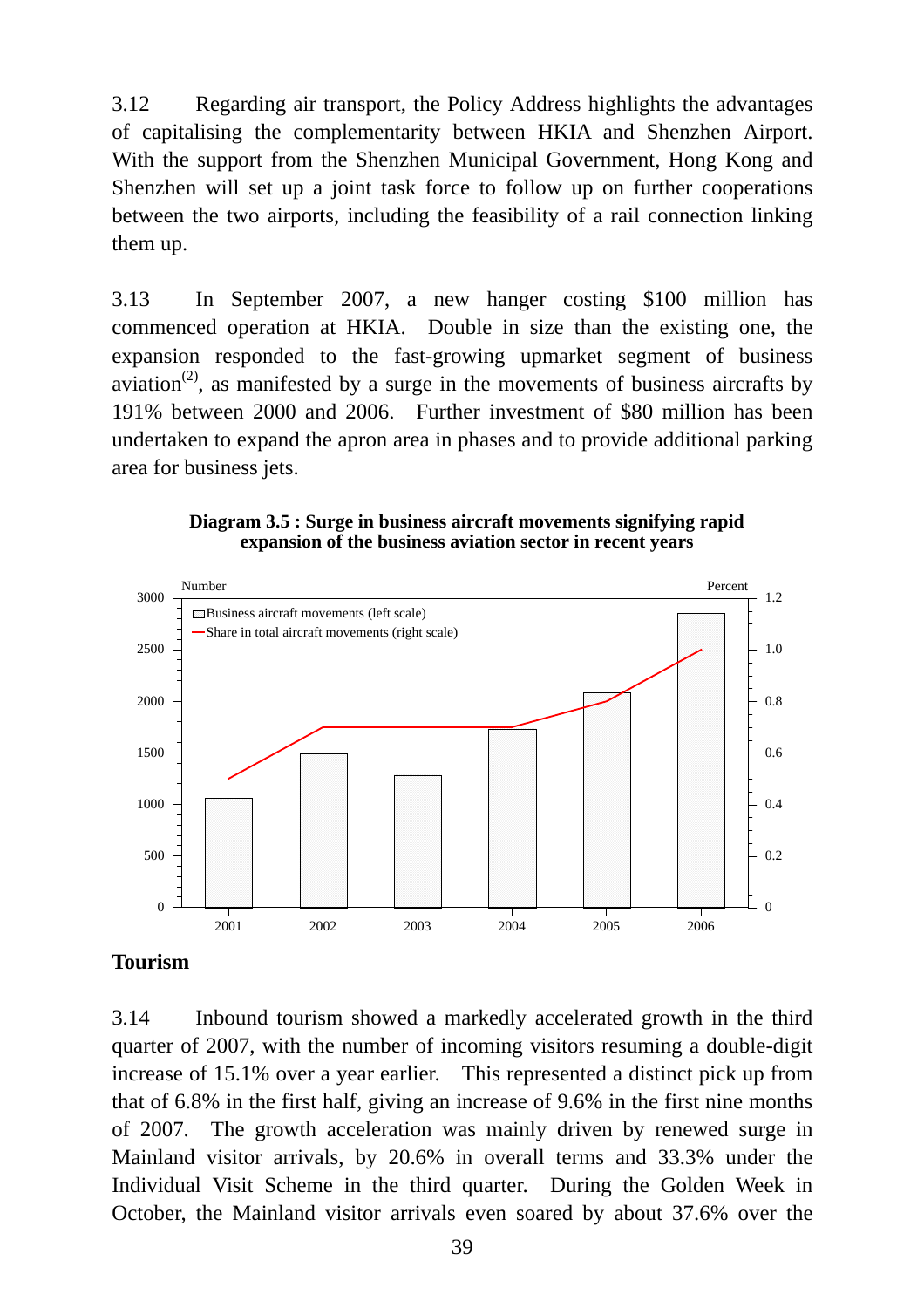same period in 2006. As a major and convenient destination for the Mainland tourists, Hong Kong continued to benefit from the rapid growth of the Mainland's outbound tourism market alongside its booming consumption.

3.15 Visitor arrivals from other major source markets continued to increase extensively, thereby sustaining a broad-based growth pattern. Arrivals from long-haul markets rose markedly further, by 12.3% in the third quarter of 2007 over a year earlier. The growth was more visible for such EU markets as the United Kingdom and France, benefiting from the appreciation of Euro against US dollar. Concurrently, arrivals from Asian markets other than the Mainland maintained steady growth, averaging at 6.2% in the third quarter.

#### **Diagram 3.6 : Incoming visitor growth re-accelerated distinctly further on the back of renewed surge in Mainland arrivals**



3.16 Apart from facilitating trading and business activities, the development of convention and exhibition services in Hong Kong over the years has helped boost tourism and other sectors through the impetus to business travels. In order to enhance the appeal of Hong Kong as an international convention, exhibition and tourism capital, the Government is working closely with the industries to improve our competitive edge amidst intense regional competition. In parallel, infrastructure development is in the pipeline to ensure an effective hardware that caters for market demand. The target completion of the atrium link extension in early 2009 is expected to increase the exhibition area of the Hong Kong Convention and Exhibition Centre by 42%. Besides, the Government is exploring with AsiaWorld-Expo the early commencement of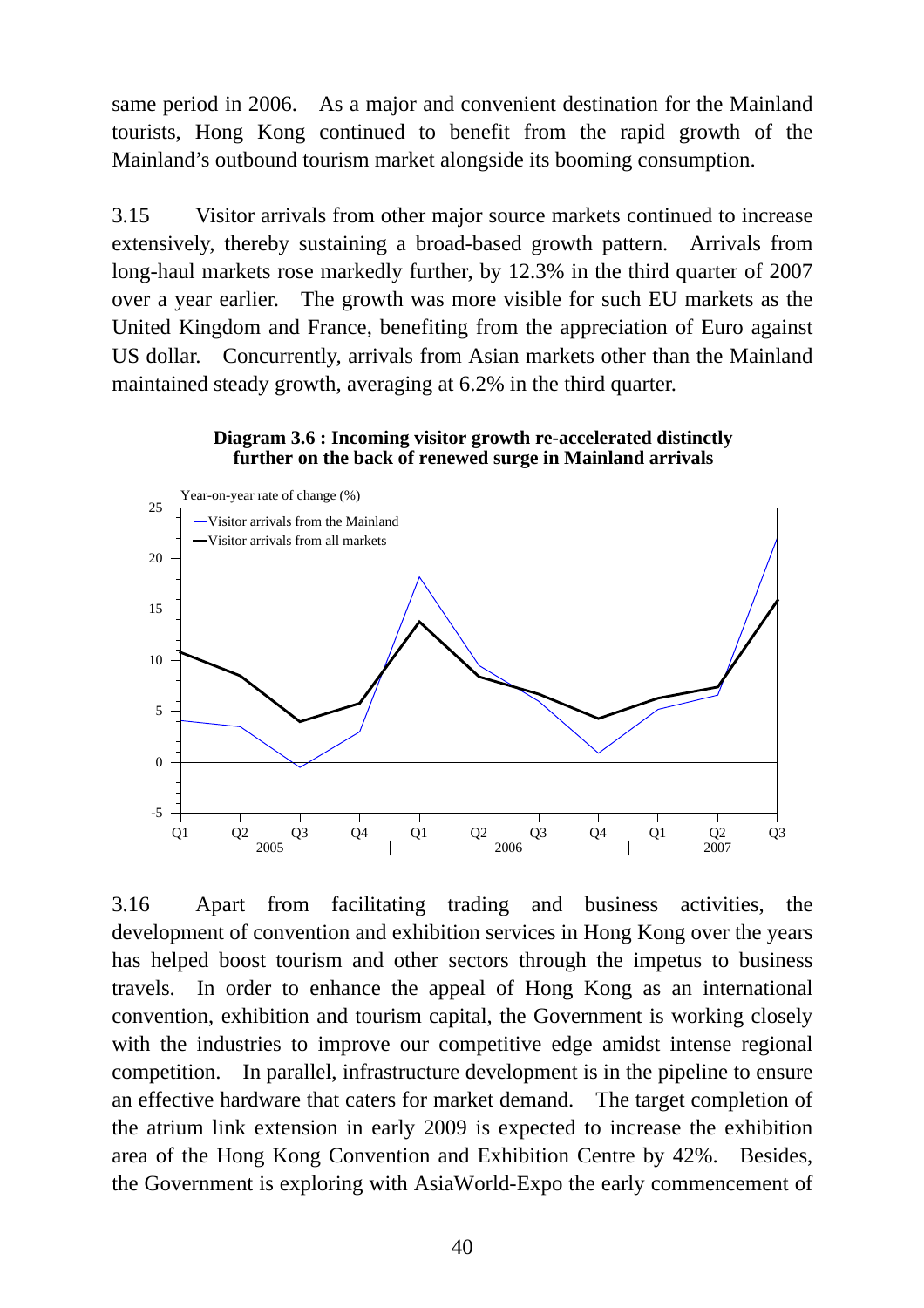its phase 2 expansion, and with the Hong Kong Trade Development Council on the provision of additional convention and exhibition facilities.

### **Logistics**

3.17 The logistics sector continued to move ahead healthily so far in 2007, benefiting from increased shipment activities as trade volume in the region kept scaling up. On *port cargo* movement, overall container throughput handled by Hong Kong port rose further by an estimate of about 1.4% year-on-year in the third quarter, following an increase of 2.1% in the first half of 2007. Profile up to August showed that the growth impetus so far this year mainly came from cargo movements related to transhipment.

### **Diagram 3.7 : Port container throughput continued to rise steadily on the back of sustained growth in trade and transhipment activities**



Note : (\*) Preliminary estimate by Hong Kong Port Development Council. Breakdown in throughput by ocean and river vessels is not available yet.

3.18 On *air freight,* cargo throughput picked up further by 8.1% year-on-year in the third quarter of 2007, after switching from a brief decline of 0.6% in the first quarter to an increase of 3.3% in the second quarter. For the first nine months of 2007 taken together, air cargo throughput expanded by 3.8% over a year earlier. A major factor behind the growth momentum in air freight was the expansion in air cargo throughput with the Mainland, of which the share in Hong Kong's total air cargo throughput had risen markedly from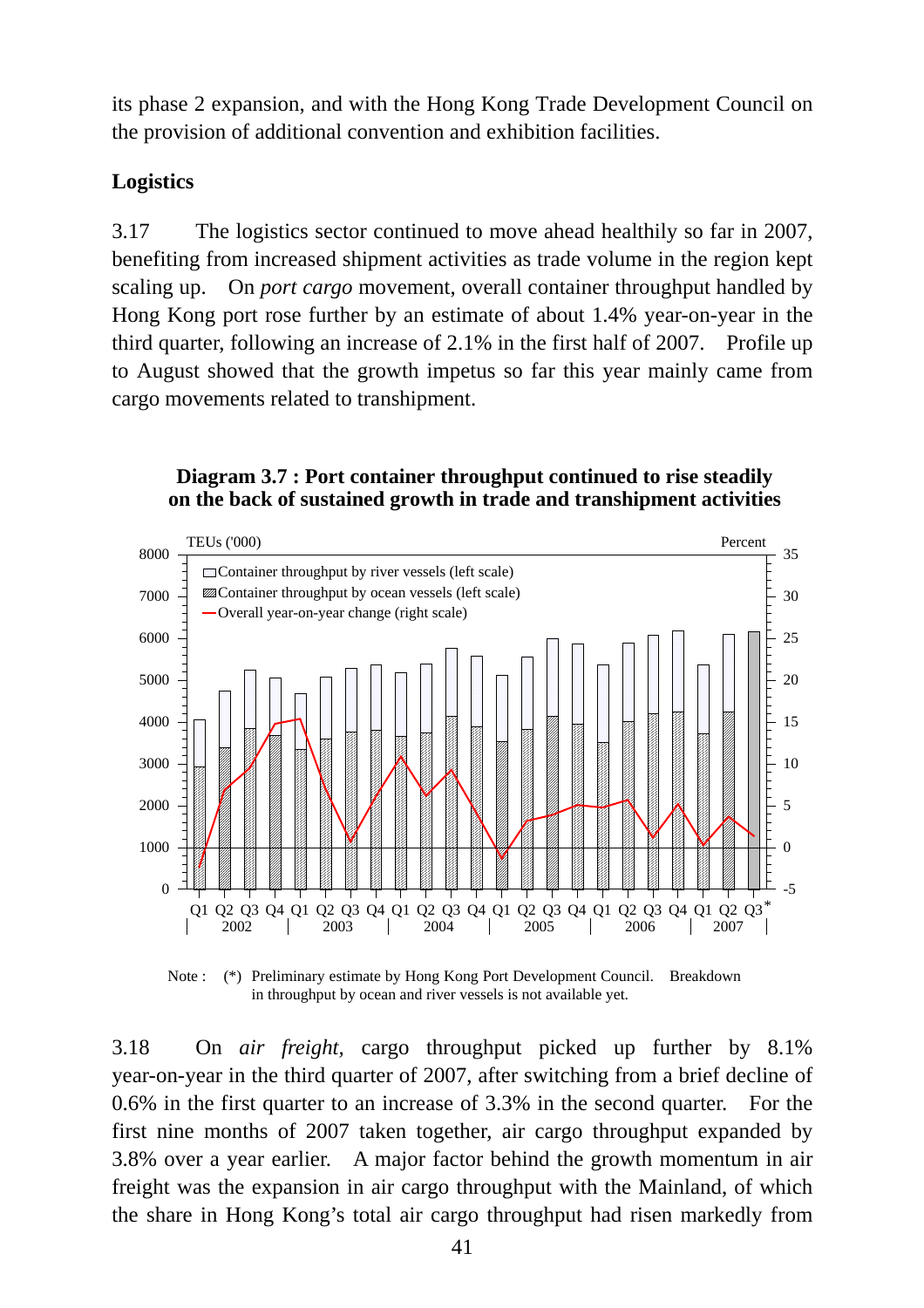5.8% in 2001 to 10.8% in 2006. In the first nine months of 2007, air cargo throughput with the Mainland rose further by about 12.7 % over a year earlier.





### **Creativity and innovation**

3.19 A public engagement exercise has been launched on the recommendations of the Consulative Committee on the Core Arts and Cultural Facilities of the West Kowloon Cultural District (the Consultative Committee). The West Kowloon Cultural District (WKCD) project is a major investment in Hong Kong's cultural and arts infrastructure. The Consultative Committee recommends an upfront endowment of about \$19 billion (net present value at 2006), to be appropriated by the Legislative Council, be given to the proposed West Kowloon Cultural District Authority for developing and operating the WKCD in a self-sufficient and sustainable manner. Upon completion of the exercise in December 2007, it is targeted to introduce the bill on establishing the WKCD authority in early 2008 and have the legislation enacted in mid-2008 so that the authority can be set up as soon as possible to spearhead this giant investment project<sup>(3)</sup>. WKCD as an integrated cultural hub is expected to open up a wealth of new opportunities for investment in cultural and arts activities, thereby stimulating the development of cultural and creative industries in Hong Kong. By supporting arts education and cultural appreciation in the community, the infrastructure will also help nurture a pool of creative talents that are necessary for Hong Kong to develop into a creative economy.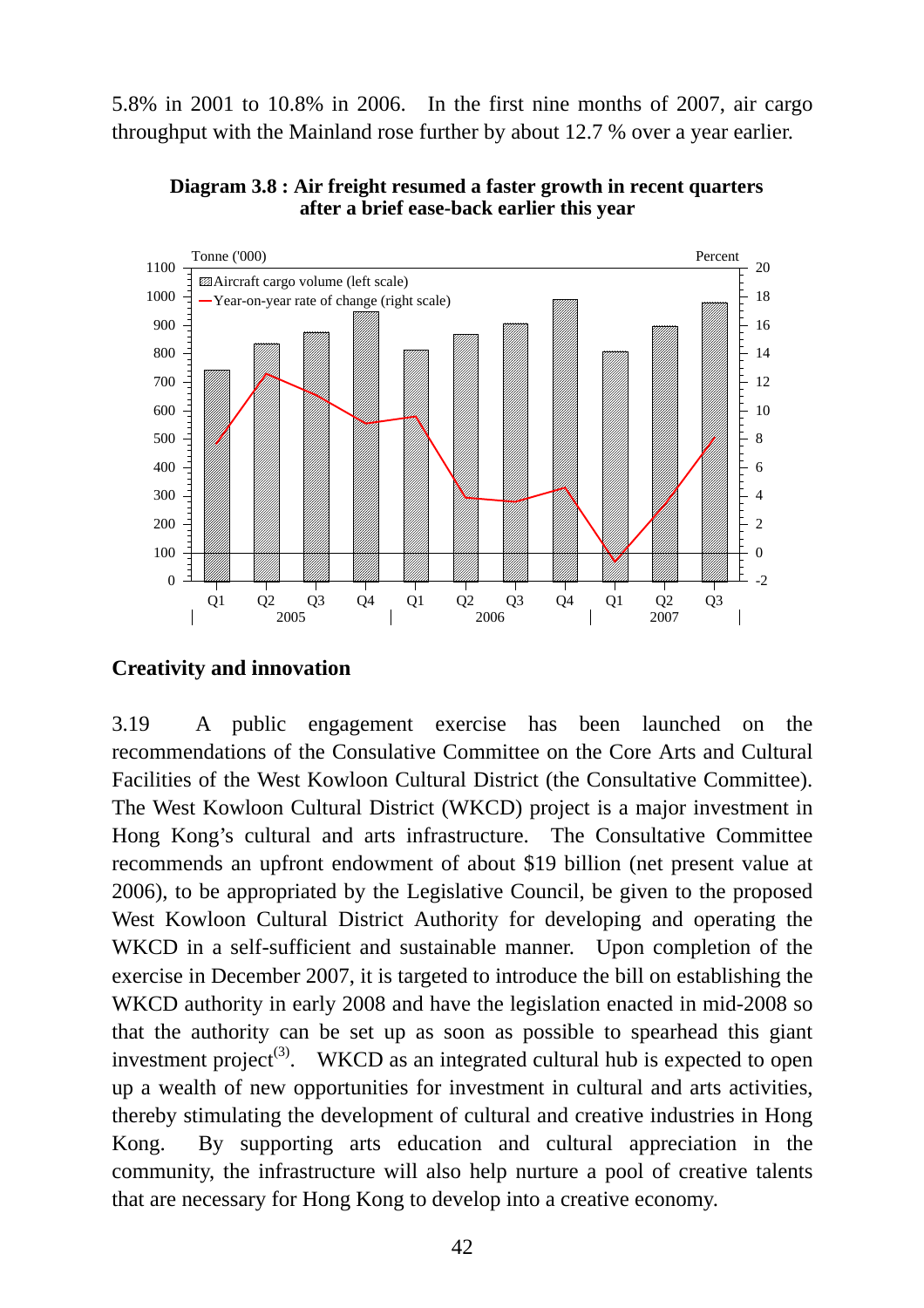3.20 In his Policy Address in early October, the Chief Executive highlighted the need to accelerate the development of creative industries in the next five years. In this connection, the Financial Secretary and the Commerce and Economic Development Bureau under his ambit will oversee the development plan for creative industries. They will draw up overall strategic plans for future development, complementary facilities and manpower training in collaboration with government departments, non-governmental organisations and professional bodies.

3.21 The concerted efforts by the Government to promote creative and innovative activities are echoed by increasing engagement of the business sector in research and development (R&D) activities. Latest indicators revealed that business expenditure on in-house R&D activities rose markedly further by 11.8% to a new high of \$6.3 billion in  $2006^{(4)}$ . Meanwhile, the size of R&D workforce also kept expanding, by 4.1% to 12 681 full-time equivalent.



**Diagram 3.9 : Business investment in research and development activities kept building up along with increasing recognition of creativity as a driver of growth**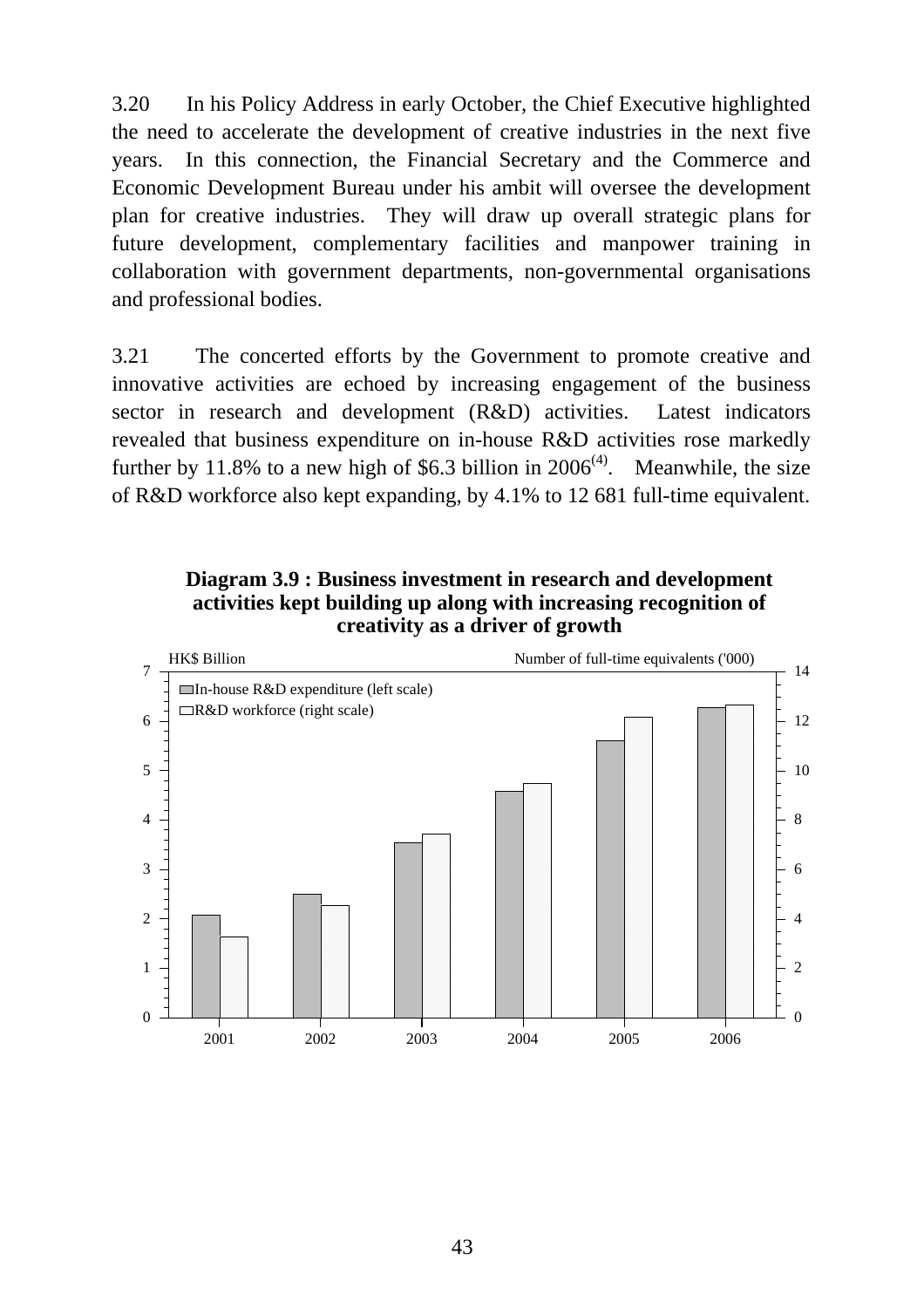#### **Notes :**

- (1) For details, see the Report on "Northbound Southbound 2006 Profile of Travelling Between the Mainland and Hong Kong Based on the Cross-boundary Travel Survey 2006" published by Planning Department on 5 October 2007.
- (2) Business aviation, in general, refers to the own exclusive use of aircraft or helicopter by any company, government or persons for the transportation of people.
- (3) It is proposed that the WKCD be developed in two phases, with the first phase of the core arts and cultural facilities in full operation in 2015. For details, see the Recommendation Report of the Consultative Committee on the Core Arts and Cultural Facilities of the West Kowloon Cultural District, June 2007 at http://www.hab.gov.hk/wkcd/
- (4) For details, see the Report on "2006 Annual Survey of Innovation Activities in the Business Sector" published by Census and Statistics Department on 25 October 2007.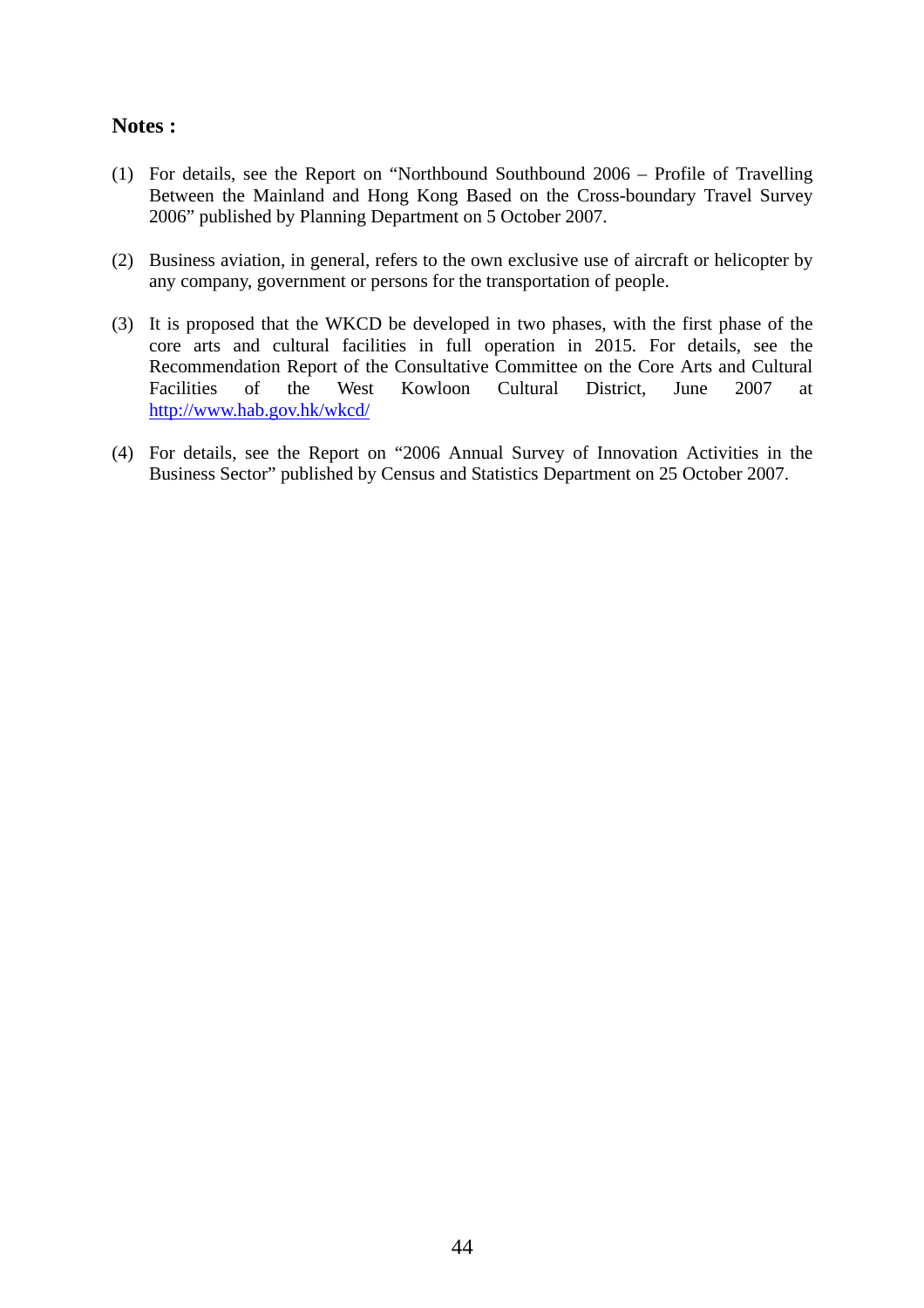# **CHAPTER 4 : THE FINANCIAL SECTOR#**

### *Summary*

- *The financial sector continued to perform robustly in the third quarter given the strong economic fundamentals in Hong Kong and the Mainland. The financial system stayed sound despite the volatility in global financial markets that was triggered by the US sub-prime mortgage problems.*
- <sup>z</sup>*The cut in US interest rates prompted lowering of the savings deposit and best lending rates in Hong Kong. However, hectic IPO activities, coupled with the global credit market turbulence, kept HIBORs at a relatively high level during the third quarter, narrowing the negative interest rate gaps with the US dollar rates towards the end of the period. Growth in money supply and bank loans remained sturdy, amidst the economic expansion. The weakening of Hong Kong dollar along with the US dollar against most major currencies continued.*
- *Positive sentiment in the local stock market, amidst the prospects for more capital inflow, pushed both the Hang Seng Index and stock market turnover to successive record highs after a brief malaise in August. Fund-raising activities remained buoyant as well. Meanwhile, persistent optimism towards investment markets and increasing awareness about wealth management continued to drive the fund management and insurance sectors.*
- <sup>z</sup>*Although the local financial markets have been mostly upbeat in the past few months, heightened market volatility, risk-adverseness in the credit market and a possible slower growth for the global economy are some of the major issues that warrant close monitoring.*
- <sup>z</sup>*Hong Kong will relentlessly put efforts into building a diversified financial market to further consolidate its position as an international financial centre. In addition to facilitating Mainland enterprises and investors to participate in Hong Kong's stock market and use the city as a platform for more outward investment, development of the Renminbi (RMB) market and an Islamic bond market are other initiatives that were announced in the Policy Address in October 2007.*
- **(#) This chapter is jointly prepared by the Hong Kong Monetary Authority (HKMA) and the Economic Analysis Division.**

**\_\_\_\_\_\_\_\_\_**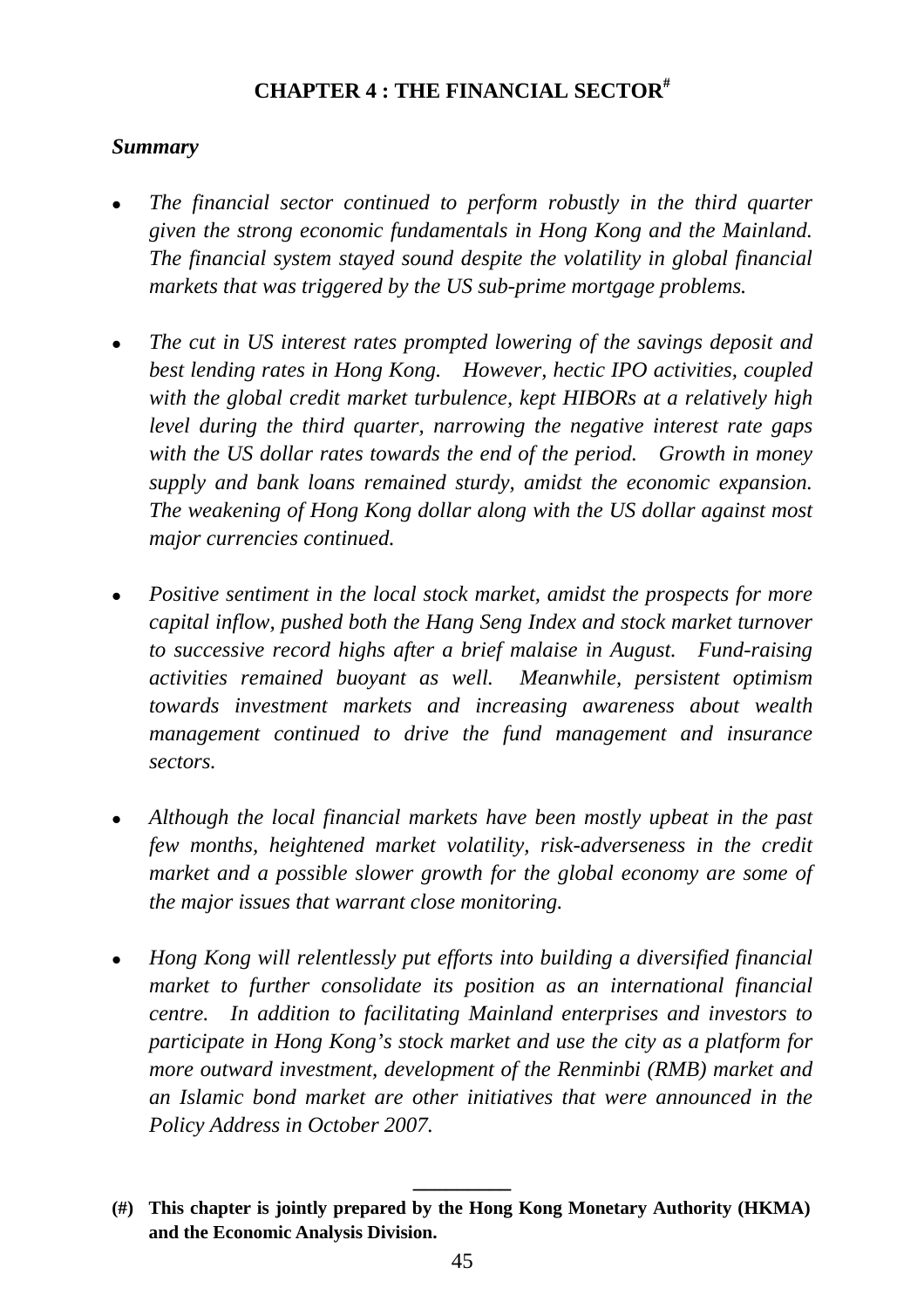# **Overall situation**

4.1 The global financial markets were volatile in the third quarter as the concern over sub-prime mortgage securities in the US led to heightened risk aversion among investors. Nevertheless, Hong Kong's financial system remained sound, given the strong supervisory framework and prudent management of local financial institutions. In particular, positive sentiment and sustained high level of liquidity in the market propelled the Hang Seng Index to record highs.

4.2 The banking sector continued to hold up well despite pressure from competition in loan pricing. Meanwhile, insurance and asset management businesses remained buoyant amidst the growth in demand for wealth management services. Moreover, the issuance of RMB-denominated bonds by Mainland financial institutions further enhanced Hong Kong's capability to handle RMB-denominated transactions. Other efforts to build a diversified financial market, such as attracting more overseas enterprises to list and developing an Islamic Bond market, will strengthen Hong Kong's role as an international financial centre as well.

# **Interest rates and exchange rates**

4.3 On 18 September, the US Federal Reserve cut both the Target Rate and the discount rate by 50 basis points to 4.75% and 5.25% respectively to prevent the recent disruptions in financial markets from spilling over to the broader economy. Consequently, the Discount Window Base Rate for Hong Kong dollar as offered by the HKMA was also cut in tandem to 6.25% according to the established formula  $(1)$ . For the interbank market for Hong Kong dollar, however, the overnight and three-month HIBORs rose to an average of 4.11% and 4.54% respectively during the period, underpinned by increased funding demand associated with vigorous equity initial public offering (IPO) activities. The discount of the three-month HIBOR over the corresponding Euro-dollar deposit rate continued to narrow, from 93 basis points at end-June to 27 basis points at end-September. For long-end of the yield curve, interest rate spread between 10-year Exchange Fund Notes and US Treasuries of the same maturity was 21 basis points at end-September, narrowing, by a smaller extent, from 25 basis points at end-June. Meanwhile, the Aggregate Balance remained little changed at around \$1.3 billion at end-September.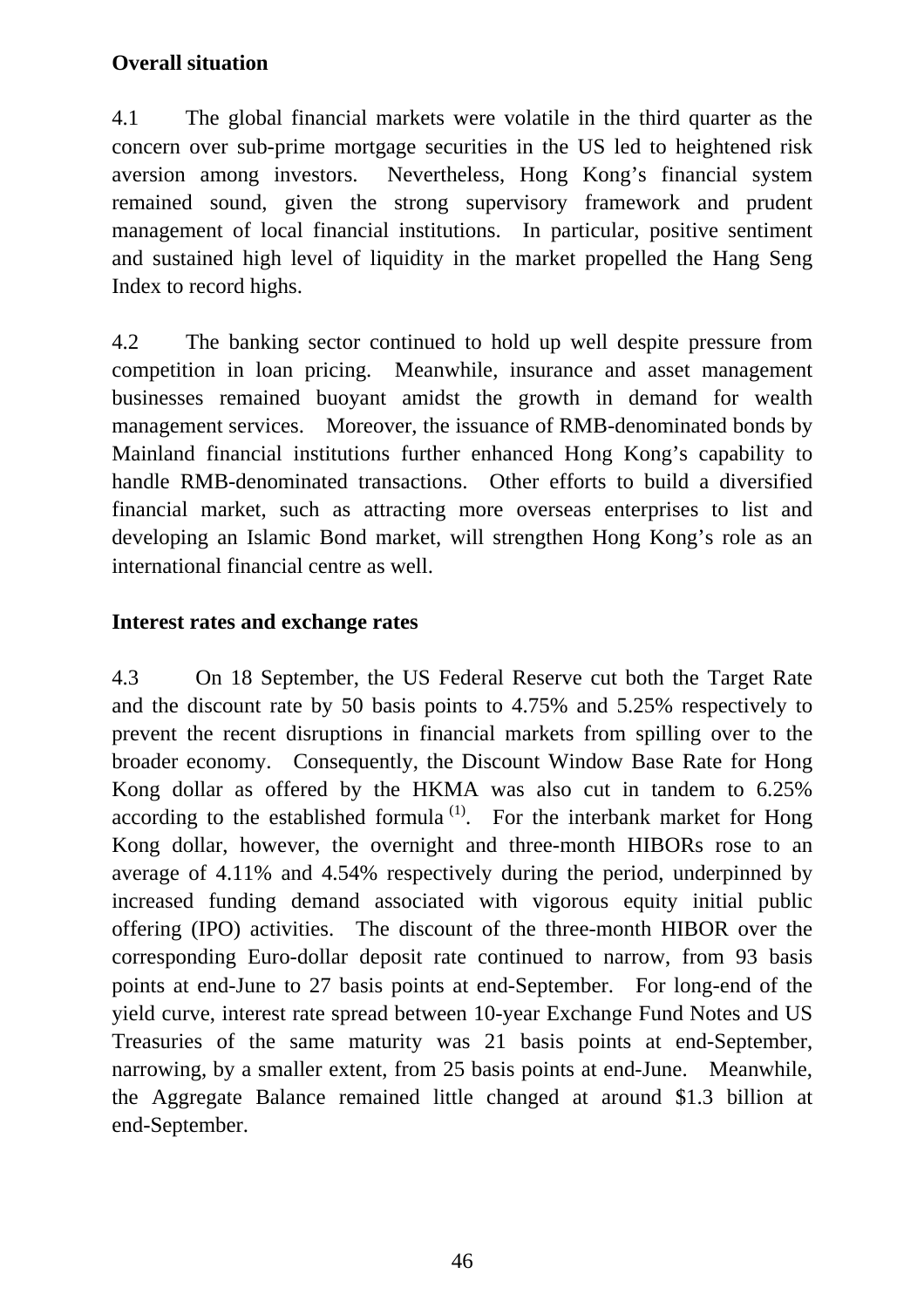#### **Diagram 4.1: A tighter gap between Hong Kong and US dollar yield curves**



4.4 At the retail level, Federal Reserve's rate cut prompted local banks to trim their savings deposit and best lending rates (BLRs) also, albeit by a smaller magnitude. The two best lending rates in the market both declined by 25 basis points to 7.50% and 7.75% respectively on 20 September. The savings deposit rate also decreased by 25 basis points to 2.01%. However, with higher interbank interest rates, the average one-month time deposit rate offered by major authorised institutions<sup>(2)</sup> rose to 2.67% at end-September, up from 2.54% at end-June. Reflecting intense competition in the mortgage market, over 90% of the newly approved mortgages in the third quarter were priced at more than 2.5% below BLR. The fierce price competition in the mortgage market had lessened the repayment burden for mortgagors in a significant way over the past few years and has brought about some favourable effects on domestic consumer demand and the economy in general (See *Box 4.1*). However, a number of banks cut the discount to BLR on mortgage rates towards the end of the third quarter, citing upward pressure on funding costs. The composite interest rates, which indicated the average cost of funds for banks, rose from 3.09% at end-June to  $3.34\%$  at end-September<sup>(3)</sup>.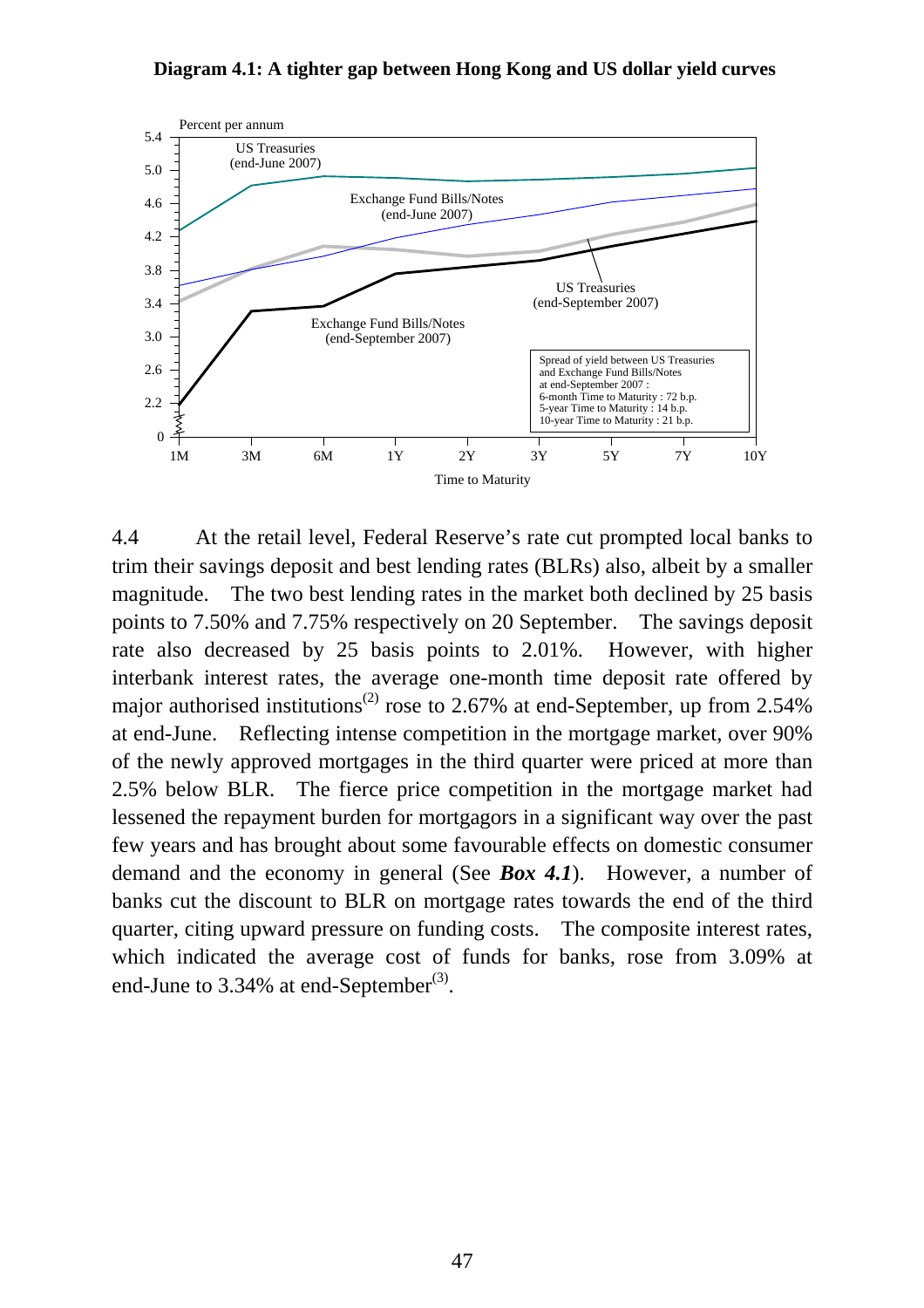**Diagram 4.2: HIBORs remained high in spite of rate cuts in the US (end for the week)**



#### **Box 4.1**

### **Economic Impact of Competition in Mortgage Interest Rates**

Residential mortgage lending, a key market segment for local banks, has experienced fierce competitive pressure over the past few years. According to statistics from HKMA, over 90% of new mortgages was issued at more than 2.5% below the best lending rate (BLR) in the third quarter of 2007; in the first half of 1998, more than 80% of new mortgage loans was issued at more than 0.5% above the BLR.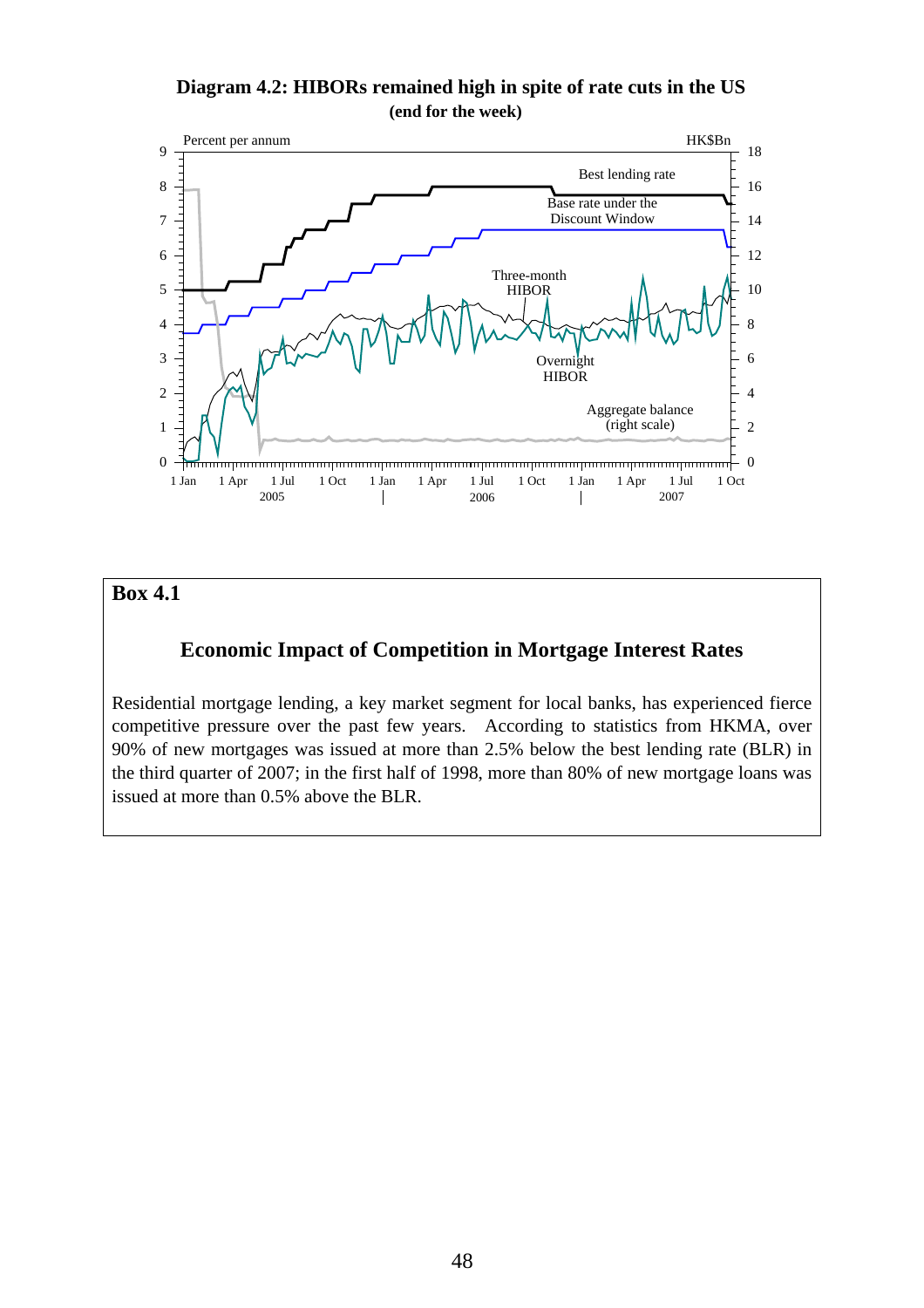

Mortgagors are obviously the major beneficiaries of this development. The intensified competition in mortgage lending since 1999 had brought about an estimated interest savings of about \$90 billion between 2000 and 2006 for these borrowers.

To put the benefit of lower mortgage rates into the perspective of homeownership, if the margin between mortgage rate and BLR has stayed unchanged at the level in early 1999, the latest mortgage repayment-income ratio (which is inversely related to the affordability of homeownership) would have been about 9 percentage points higher. In other words, the "typical" household living in private housing would have to set aside another 9% of their income to pay for a 20-year mortgage on an average residential flat.

In terms of economic impact, the interest savings would have boosted private consumption expenditure and, hence, overall GDP. Nevertheless, the economic impact should have been somewhat dampened by local residents' high savings rate, their inclination to use part of their discretionary spending on overseas tours and the high ratio of retained imports of goods to support domestic consumption demand.

Looking ahead, while some local banks have already trimmed the negative margin between mortgage rates and BLR, the chance for a drastic reversal of the discount, thereby significantly increasing the repayment burden on mortgagors, is also not likely due to the persistent competitive environment in the local banking market. Besides, the prospects of lower US dollar interest rates and continued positive long-term outlook for the Hong Kong economy should lend support to the residential property market and local consumption demand as well in the near term.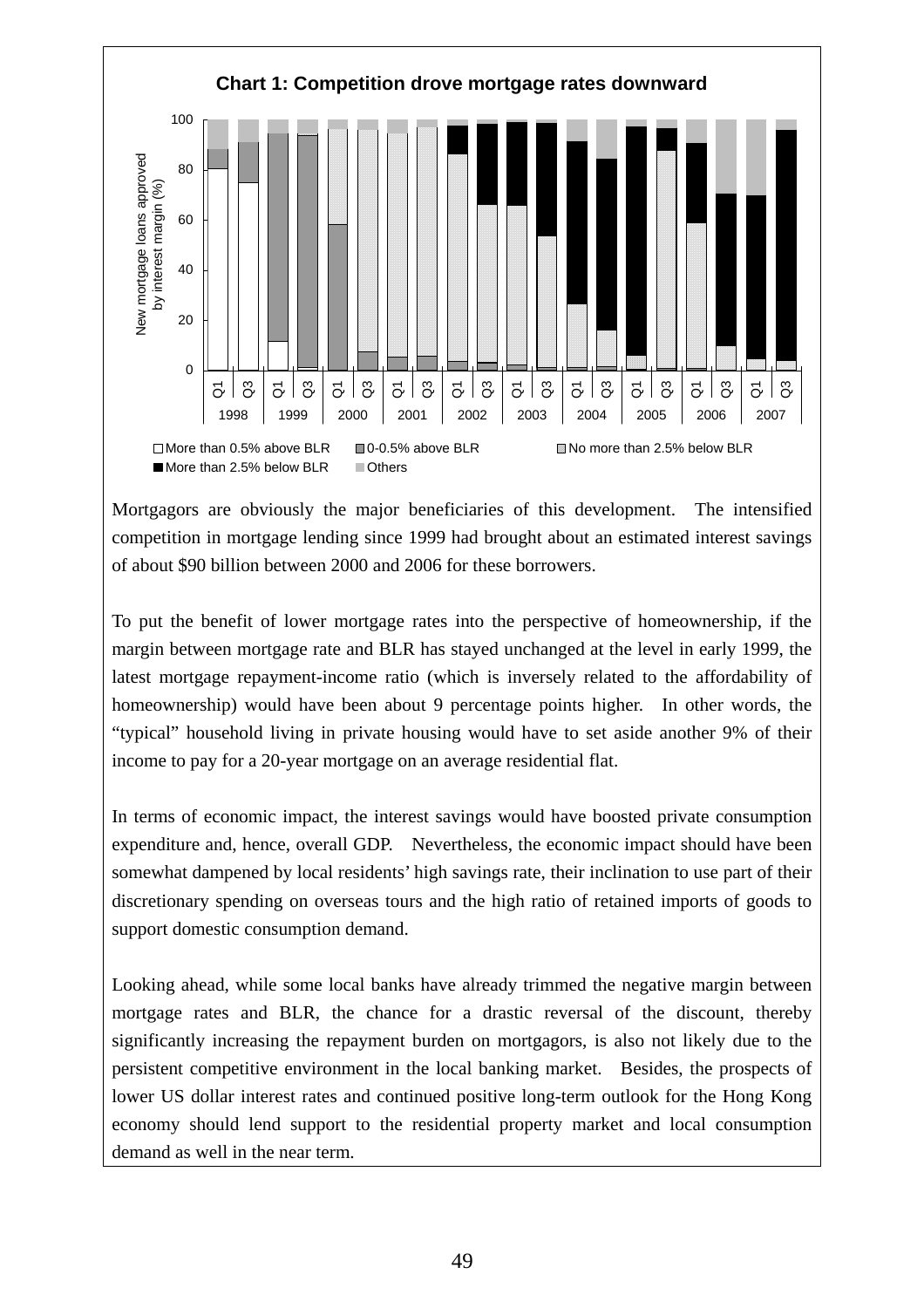4.5 Reversing the weakening trend of the first seven months of 2007, the Hong Kong dollar strengthened against the US dollar in August and September, reflecting some unwinding of carry trade positions and equity-related demand for Hong Kong dollar amidst the buoyant market and IPO activities in late-September and early-October. However, the Hong Kong dollar continued to lose further ground against other currencies given the persistent depreciation of the US dollar that reflected the negative spill-over effect associated with the sub-prime mortgage problem and the lowered US Fed Funds Target Rate. During the third quarter, the trade-weighted Nominal and Real Effective Exchange Rate Indices (EERIs)<sup>(4)</sup> of the Hong Kong dollar fell by 1.3% and 1.6% respectively. In line with the narrowing spread between HIBORs and Euro-dollar deposit rate, the discount of the 12-month Hong Kong dollar forward rate over the spot rate also tightened further from -555 pips (each pip is equivalent to HK\$0.0001) at end-June to -120 pips at end-September.



Note:  $(*)$ The shaded area represents the Convertibility Zone that was introduced in May 2005 as part of the three refinements to the Linked Exchange Rate System.

#### Money supply and banking sector

4.6 Both narrow and broad money supply increased in the third quarter. In particular, the seasonally adjusted Hong Kong dollar narrow money supply  $(HK$M1)^{(5)}$  posted an increase of 2.0% at end-September over end-June, reflecting buoyant fund-raising activities and increased stock market turnover.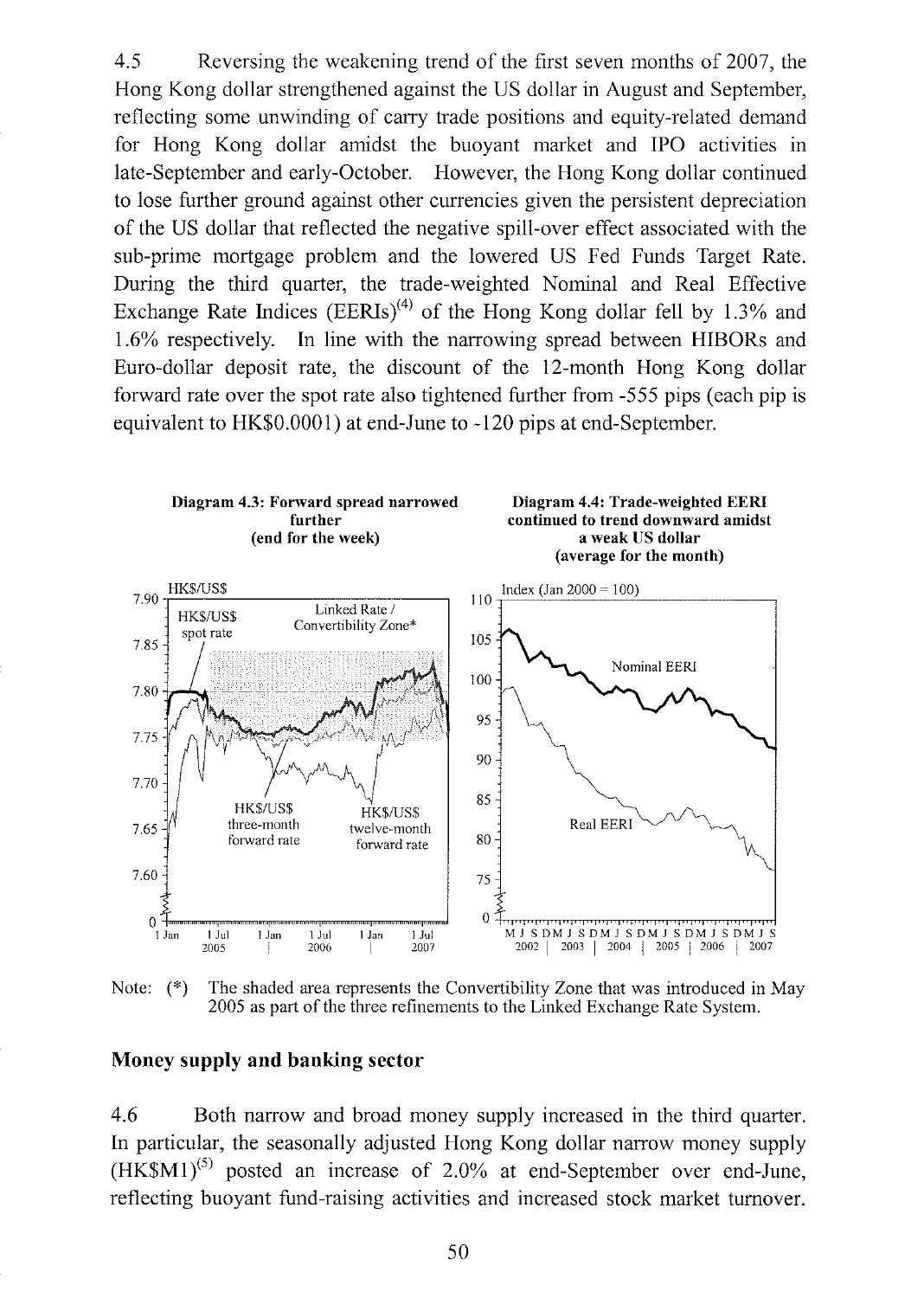Hong Kong dollar broad money supply (HK\$M3) rose by 6.6% over the same period, along with the strong increase in time deposits. Total deposits with authorised institutions continued to expand, as financial positions of both the household and corporate sectors further strengthened amidst sustained improvement in labour market and the buoyant asset market.



**Diagram 4.5 : Money supply grew strongly amidst strengthening**

Note: ( $\wedge$ ) Figures refer to the positions at end of quarter.

(#) Adjusted to include foreign currency swap deposits.

4.7 Total loans and advances increased during the third quarter, by 6.4% to \$3,042 billion (comprising Hong Kong dollar loans of \$2,334 billion and foreign currency loans of \$708 billion) at end-September, alongside the sustained above-trend economic expansion. Moreover, loans for use in Hong Kong rose. Analysed by major usage, a particularly strong growth was seen in loans to stockbrokers, reflecting vibrant stock market activities and increased borrowing to finance the subscription for IPOs. The growth in loans to building, construction, property development and investment was comparable to the overall loan portfolio at authorised institutions. The generally steady flow of loans to purchase residential mortgage was in line with the healthy state of the residential property market and the low mortgage rate environment. The increase in loans to finance visible trade also matched Hong Kong's vibrant external trade sector. Meanwhile, the Hong Kong dollar loan-to-deposit ratio was 72.9% in the third quarter, compared with 73.7% in the second quarter.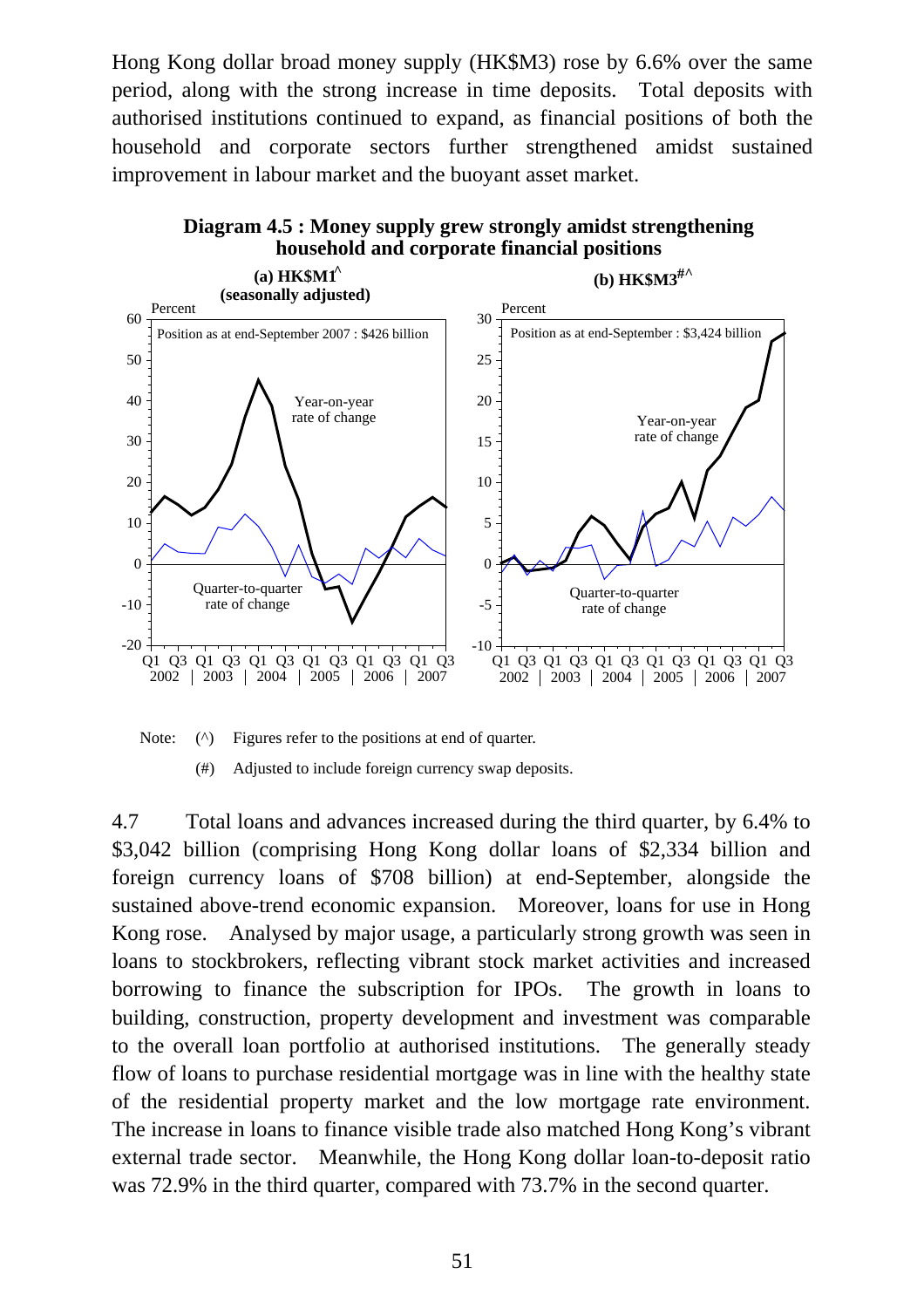# **Table 4.1 : Loans and advances**

|             |                                                   | Loans to: |           |        |                            |                         |          |         |                      |                          |          |
|-------------|---------------------------------------------------|-----------|-----------|--------|----------------------------|-------------------------|----------|---------|----------------------|--------------------------|----------|
|             |                                                   |           |           | Whole- | Building,<br>construction, |                         |          |         |                      | All loans                |          |
|             |                                                   |           |           | sale   | property                   | Purchase                |          |         |                      | and advances             | Total    |
| % change    |                                                   | Finance   | Manu-     | and    | development                | of                      |          |         |                      | for use                  | loans    |
| during      |                                                   | visible   | facturing | retail | and                        | residential Financial   |          | Stock-  |                      | outside                  | and      |
| the quarter |                                                   | trade     | sector    | trade  | investment                 | property <sup>(a)</sup> | concerns | brokers | Total <sup>(b)</sup> | Hong Kong <sup>(c)</sup> | advances |
| 2006        | Q1                                                | $-2.4$    | $-1.9$    | 0.9    | 0.6                        | $-1.1$                  | 3.6      | 5.3     | $-0.3$               | 9.1                      | 0.7      |
|             | Q <sub>2</sub>                                    | 10.1      | 3.7       | 1.9    | 5.7                        | $-0.6$                  | $-1.3$   | $-6.0$  | 2.8                  | 12.0                     | 3.9      |
|             | Q <sub>3</sub>                                    | 4.9       | $-5.4$    | 0.1    | $-0.9$                     | $-0.5$                  | 4.7      | 620.6   | 1.5                  | 16.7                     | 3.3      |
|             | Q4                                                | $-4.7$    | $-2.7$    | 2.1    | 4.0                        | 0.3                     | $-2.5$   | $-82.5$ | $-1.4$               | $-0.2$                   | $-1.2$   |
| 2007        | Q1                                                | $-1.0$    | 3.5       | 1.9    | 1.0                        | $-0.1$                  | 12.5     | 959.5   | 7.6                  | 12.3                     | 8.3      |
|             | Q2                                                | 12.2      | 7.3       | 3.9    | 6.1                        | 1.2                     | 8.4      | 39.5    | 6.4                  | 10.7                     | 7.0      |
|             | Q <sub>3</sub>                                    | 4.2       | 4.8       | 1.8    | 5.8                        | 1.4                     | 6.0      | 11.9    | 5.8                  | 9.9                      | 6.4      |
|             | Total amount at<br>end-September<br>2007 (HK\$Bn) | 176       | 119       | 113    | 555                        | 609                     | 230      | 139     | 2,575                | 467                      | 3,042    |
| % change    | over a year earlier                               | 10.3      | 13.2      | 10.0   | 18.0                       | 2.7                     | 26.6     | 169.8   | 19.5                 | 36.4                     | 21.8     |

- Notes: (a) Figures also include loans for the purchase of flats under the Home Ownership Scheme, Private Sector Participation Scheme and Tenants Purchase Scheme, in addition to those for the purchase of private residential flats.
	- (b) Loans to individual sectors may not add up to all loans and advances for use in Hong Kong, as some sectors are not included in this table.
	- (c) Also includes loans where the place of use is not known.

4.8 Asset quality of the local banking sector remained good. The ratio of classified loans to total loans of retail banks declined further, from 1.11% at end-December 2006 to 0.90% at end-June 2007. The arrears for over three months in credit card repayment stayed at 0.40% at end-June 2007, an average level for the past two years. For residential mortgage loans, the delinquency ratio decreased from 0.20% to 0.13% during the first three quarters of 2007. The capital adequacy ratio (CAR) for local banks remained stable, averaged at around 13.4% at end-June. All individual authorised institutions' CARs were above the statutory minimum ratios they are required to meet under the Banking Ordinance.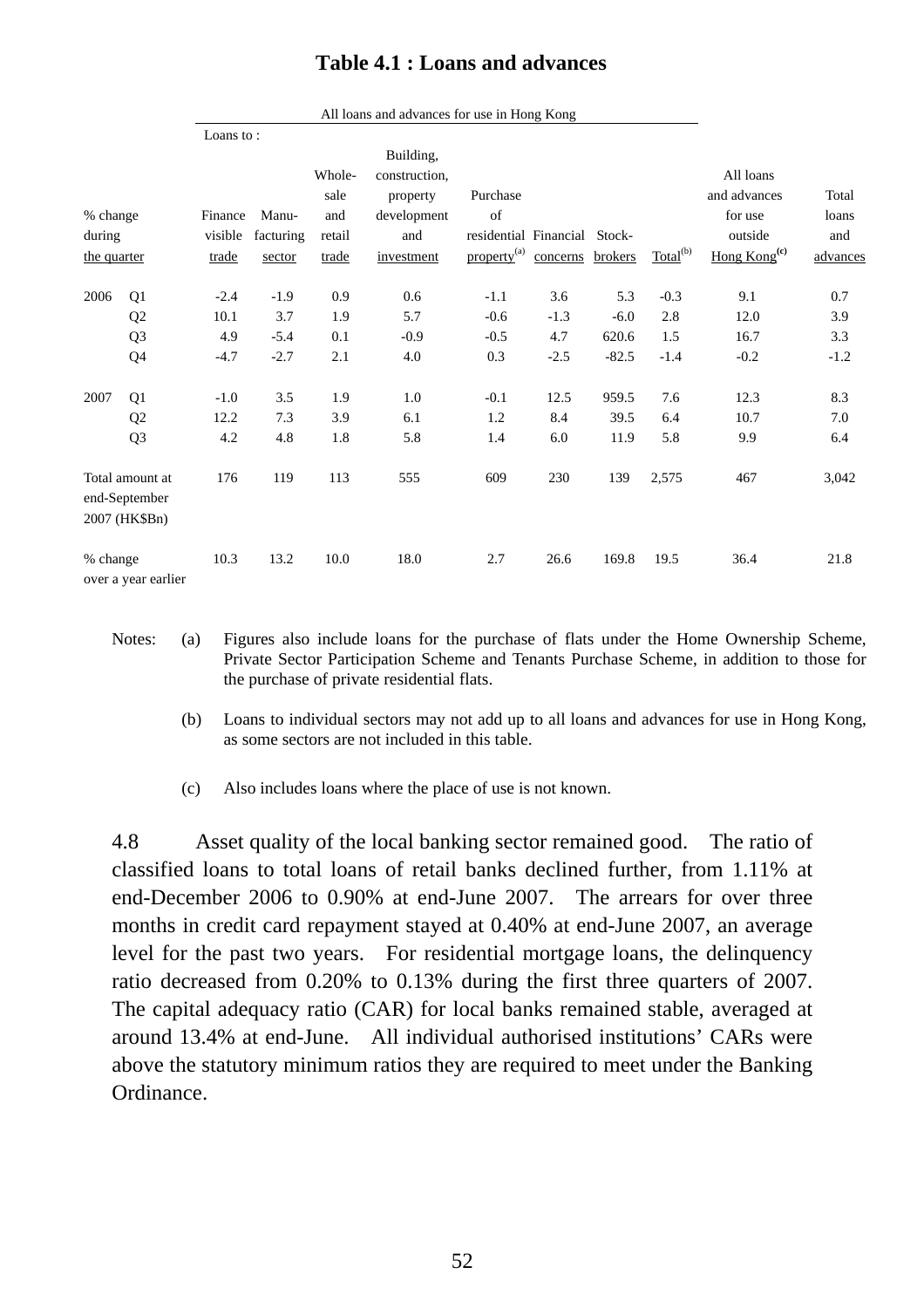# Table 4.2 : Asset quality of retail banks<sup>(a)</sup>

|      | As at the end of                 | Pass loans                       | Special mention loans        | Classified loans<br>(gross)  |
|------|----------------------------------|----------------------------------|------------------------------|------------------------------|
| 2006 | Q <sub>1</sub><br>Q2<br>Q3<br>Q4 | 95.97<br>96.15<br>96.44<br>96.65 | 2.71<br>2.55<br>2.37<br>2.24 | 1.32<br>1.29<br>1.19<br>1.11 |
| 2007 | Q1                               | 97.11<br>97.37                   | 1.89<br>1.73                 | 1.00<br>0.90                 |

(as % of total loans)

Notes: (a) Period-end figures relate to Hong Kong offices and overseas branches. Loans and advances are classified into the following categories: Pass, Special Mention, Substandard, Doubtful and Loss. Loans in the substandard, doubtful and loss categories are collectively known as "classified loans".

Due to rounding, figures may not add up to 100.

4.9 Renminbi deposits with authorised institutions decreased slightly during the third quarter, amounting to RMB 27.5 billion yuan at end-September, down from RMB 27.6 billion yuan at end-June. With the second and third issuances of the renminbi-denominated bonds in Hong Kong, there seemed to be a shift away from the time deposits to these debt instruments, partly reflecting a higher yield for these bonds. The retail-level renminbi interest rates in Hong Kong remained unchanged at below 1%, much lower than yields carried by renminbi-denominated bonds.

#### **Table 4.3 : Renminbi deposits in licensed banks**

|              |                |                                               |                              | Interest rates on <sup>(a)</sup> |                                    |                                                         |                                                                  |  |
|--------------|----------------|-----------------------------------------------|------------------------------|----------------------------------|------------------------------------|---------------------------------------------------------|------------------------------------------------------------------|--|
| As at end of |                | Demand and<br>savings<br>deposits<br>(RMB Mn) | Time<br>deposits<br>(RMB Mn) | Total<br>deposits<br>(RMB Mn)    | Saving<br>$deposits^{(b)}$<br>(% ) | Three-month<br>$time$ deposits <sup>(b)</sup><br>$(\%)$ | Number of<br>licensed banks<br>engaged in<br><b>RMB</b> business |  |
| 2006         | Q <sub>1</sub> | 10,682                                        | 11,776                       | 22,458                           | 0.46                               | 0.65                                                    | 39                                                               |  |
|              | Q2             | 11,285                                        | 11,427                       | 22,712                           | 0.46                               | 0.65                                                    | 39                                                               |  |
|              | Q <sub>3</sub> | 11,355                                        | 11,264                       | 22,619                           | 0.46                               | 0.65                                                    | 40                                                               |  |
|              | Q4             | 12,228                                        | 11,175                       | 23,403                           | 0.46                               | 0.65                                                    | 38                                                               |  |
| 2007         | Q1             | 13,643                                        | 11,595                       | 25,238                           | 0.46                               | 0.65                                                    | 38                                                               |  |
|              | Q2             | 17,228                                        | 10,391                       | 27,618                           | 0.46                               | 0.65                                                    | 38                                                               |  |
|              | Q <sub>3</sub> | 18,458                                        | 9,045                        | 27,503                           | 0.46                               | 0.65                                                    | 37                                                               |  |

Notes: (a) The interest rates are sourced from a survey conducted by the HKMA.

(b) Period average figures.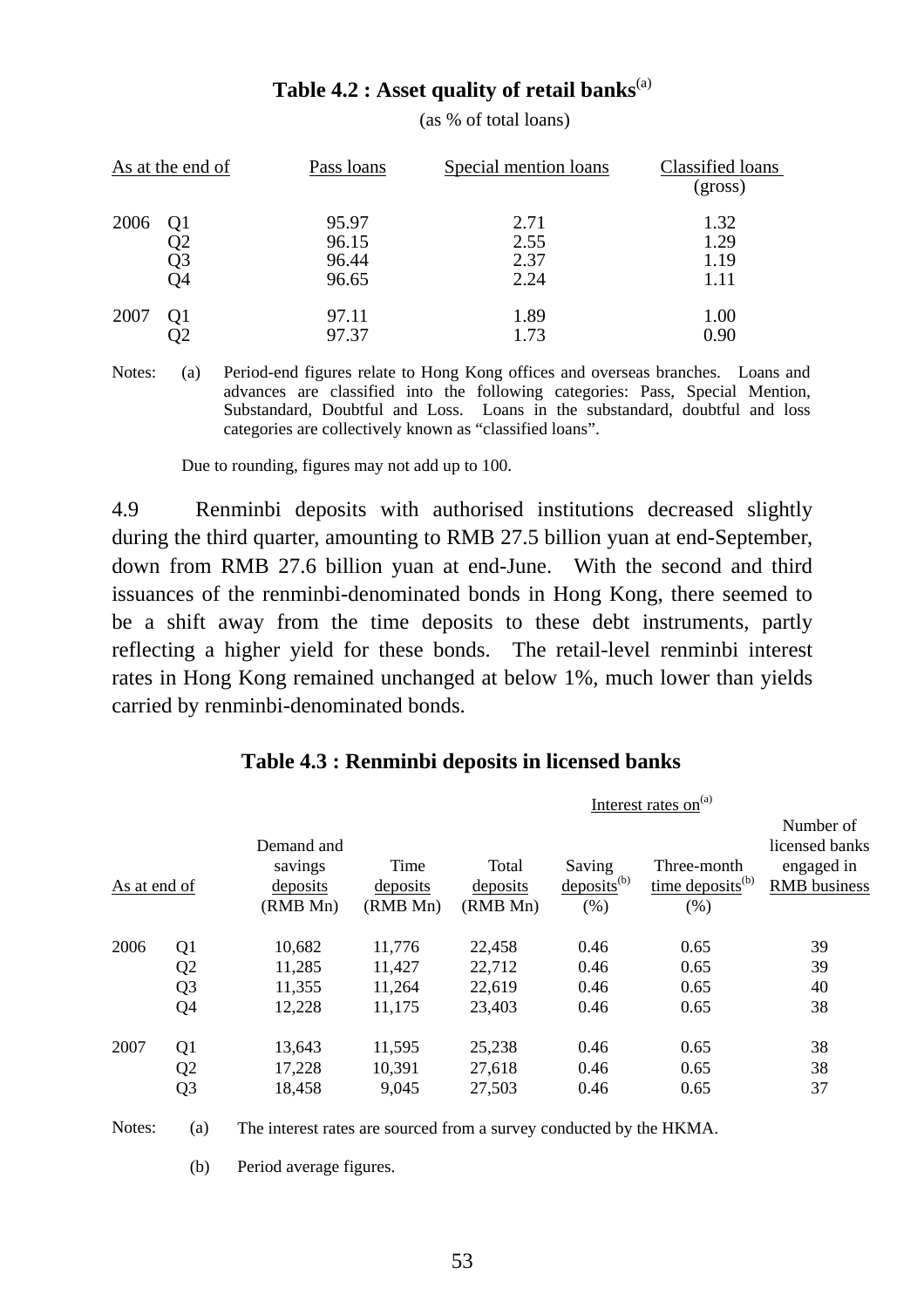# **The debt market**

4.10 RMB-denominated bonds issued by China Development Bank, The Export-Import Bank of China and Bank of China up to the end of the third quarter marked a major milestone for the financial sector in Hong Kong. With a combined face value of RMB 10 billion yuan, the bonds varied in maturity (two to three years) as well as coupon interest rates (ranging from 3% to 3.35%). The issues were well-received by investors and further solidified the Hong Kong's status as an international financial centre.

4.11 At end-September 2007, the total outstanding value of all Hong Kong dollar debt securities rose by 4.6% over a year ago to \$756 billion<sup>(6)</sup>. This was equivalent to 22% of HK\$M3 or 17% of the Hong Kong dollar-denominated assets of the entire banking sector<sup>(7)</sup>. The majority of these outstanding debts were issued by the private sector, while the remaining were mainly Exchange Fund papers and debt issued by the Government and statutory organisations. In order to create an increasingly diversified financial market in Hong Kong, the Government will step up efforts to nurture the growth of the debt market, including developing an Islamic bond market.

|         |                     |                                         | Statutory          |                              |        |                        |            |                          |         |                          |       |
|---------|---------------------|-----------------------------------------|--------------------|------------------------------|--------|------------------------|------------|--------------------------|---------|--------------------------|-------|
|         |                     |                                         | bodies/govern      |                              | Public |                        |            | Non-MDBs                 | Private |                          |       |
|         |                     | Exchange                                | ment-owned Govern- |                              | sector |                        | Local      | overseas                 | sector  |                          |       |
|         |                     | Fund paper                              | corporations       | ment                         | total  | $\overline{AIs}^{(a)}$ | corporates | borrowers <sup>(b)</sup> | total   | $MDBs^{(b)}$             | Total |
|         | <b>New Issuance</b> |                                         |                    |                              |        |                        |            |                          |         |                          |       |
| 2006    | Annual              | 220.5                                   | 17.4               | $\overline{\phantom{a}}$     | 237.9  | 44.9                   | 21.3       | 147.0                    | 213.2   | 3.0                      | 454.1 |
|         | Q1                  | 54.4                                    | 6.9                | $\overline{\phantom{0}}$     | 61.3   | 14.1                   | 7.0        | 35.6                     | 56.7    | 0.2                      | 118.2 |
|         | Q <sub>2</sub>      | 55.6                                    | 3.5                | $\blacksquare$               | 59.1   | 12.0                   | 1.2        | 42.0                     | 55.2    | $\overline{\phantom{0}}$ | 114.3 |
|         | Q <sub>3</sub>      | 54.1                                    | 2.6                | $\overline{\phantom{a}}$     | 56.7   | 10.0                   | 7.0        | 35.5                     | 52.5    | 1.8                      | 111.0 |
|         | Q4                  | 56.4                                    | 4.4                | $\qquad \qquad \blacksquare$ | 60.8   | 8.8                    | 6.1        | 33.9                     | 48.8    | 1.0                      | 110.6 |
| 2007    | Q <sub>1</sub>      | 55.0                                    | 4.0                | $\overline{\phantom{a}}$     | 59.0   | 13.3                   | 5.4        | 37.9                     | 56.6    | 1.5                      | 117.1 |
|         | Q <sub>2</sub>      | 56.9                                    | 6.9                | $\overline{\phantom{a}}$     | 63.8   | 20.2                   | 6.5        | 40.9                     | 67.6    | $\overline{\phantom{a}}$ | 131.4 |
|         | Q <sub>3</sub>      | 56.1                                    | 1.5                | $\qquad \qquad \blacksquare$ | 57.6   | 6.7                    | 5.7        | 18.7                     | 31.1    | $\overline{\phantom{a}}$ | 88.7  |
|         |                     | <b>Outstanding (period-end figures)</b> |                    |                              |        |                        |            |                          |         |                          |       |
| 2006 Q1 |                     | 127.9                                   | 59.3               | 10.3                         | 197.5  | 154.3                  | 44.7       | 270.0                    | 469.0   | 17.5                     | 684.0 |
|         | Q <sub>2</sub>      | 129.3                                   | 54.0               | 10.3                         | 193.6  | 152.9                  | 43.3       | 295.3                    | 491.5   | 17.1                     | 702.2 |
|         | Q <sub>3</sub>      | 130.4                                   | 54.1               | 7.7                          | 192.2  | 151.7                  | 48.0       | 312.5                    | 512.2   | 18.5                     | 722.9 |
|         | Q4                  | 131.8                                   | 56.9               | 7.7                          | 196.4  | 147.4                  | 52.4       | 332.4                    | 532.2   | 19.5                     | 748.1 |
| 2007    | Q1                  | 133.0                                   | 54.6               | 7.7                          | 195.3  | 147.7                  | 54.3       | 335.3                    | 537.3   | 16.5                     | 749.1 |
|         | Q <sub>2</sub>      | 134.4                                   | 58.0               | 7.7                          | 200.1  | 151.6                  | 58.9       | 350.5                    | 561.0   | 14.4                     | 775.5 |
|         | Q <sub>3</sub>      | 135.6                                   | 57.2               | 7.7                          | 200.5  | 140.7                  | 62.9       | 338.9                    | 542.4   | 13.4                     | 756.3 |

# **Table 4.4 : New issuance and outstanding value of HK dollar debt securities (HK\$Bn)**

Notes: Figures may not add up to the corresponding totals due to rounding.

(a) AIs : Authorised Institutions.

(b) MDBs : Multilateral Development Banks.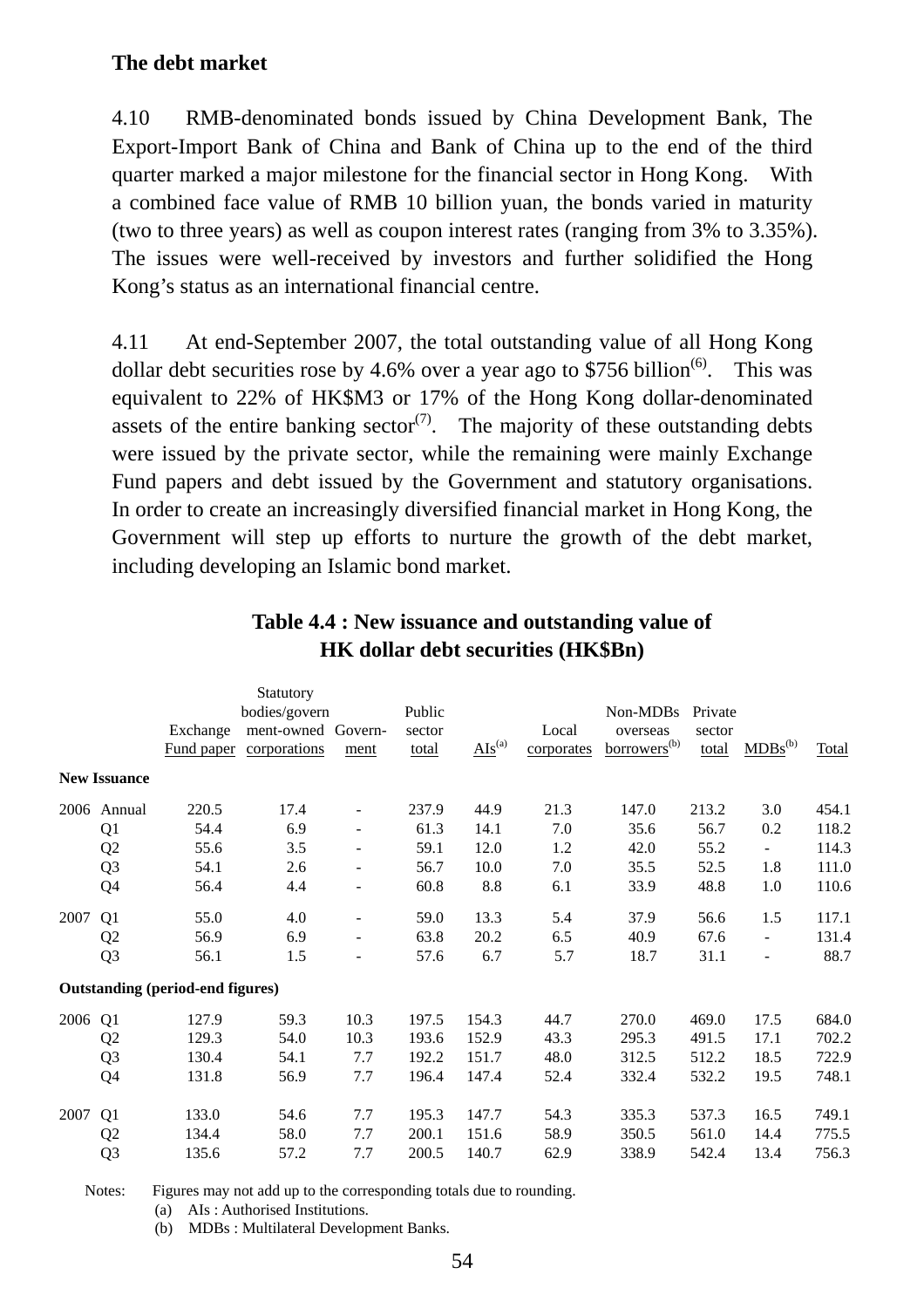#### **The stock and derivative markets**

4.12 The local stock market<sup> $(8)$ </sup> experienced a brief pull-back in August alongside the global credit market turmoil triggered by the US sub-prime mortgage problems. Nevertheless, the market staged a sharp rebound in mid-August and the momentum in the market picked up another notch in the second half of September. The Hang Seng Index (HSI) closed the third quarter at a record high of 27 142, and daily market turnover averaged at \$98 billion in the third quarter, 48% higher than the figure in the second quarter. Prospects for more capital inflow bolstered the sentiment among investors.



**Diagram 4.6: The market weathered the turbulence and trended up further in the third quarter** 

Note: (\*) Period average figures.

4.13 The 25% run-up in HSI during the third quarter also represented an out-performance relative to equity market benchmarks in major markets. Rising stock prices also boosted market capitalisation to \$20.1 trillion at end-September 2007, increasing by 26.5% from the end of June. Hong Kong ranked seventh among global stock markets at end-September in terms of market capitalisation, according to the World Federation of Exchanges<sup> $(9)$ </sup>. Fund raising activities were vibrant in the midst of a buoyant market. Fund raised through new shares floatation and post-listing amounted to \$117 billion in the third quarter. Meanwhile, Hong Kong ranked seventh in terms of equity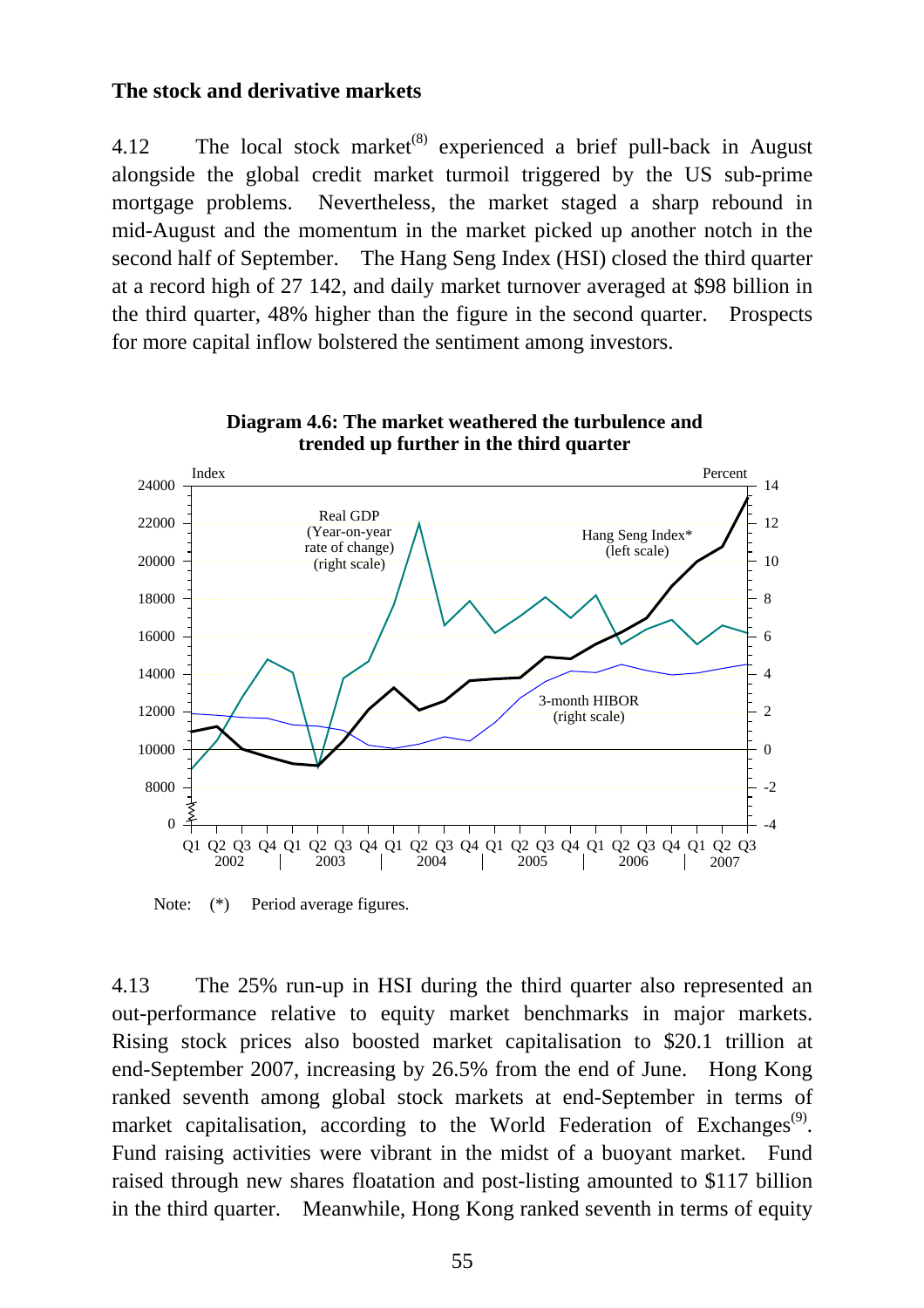fund raised in the first nine months of 2007 among all major exchanges in the world.





#### **Diagram 4.8: HSI outperformed other major stock indices in the third quarter**



(#) Position at end of month.

4.14 Mainland enterprises remain a dominant force in the Hong Kong stock market. At the end of September, there were 388 Mainland enterprises listed on the Hong Kong stock market (including 143 H-share companies, 90 "Red Chips" companies and 155 private enterprises), accounting for 32% of the total number of listed companies. With an aggregate market capitalisation of \$11.6 trillion, Mainland enterprises together accounted for 58% of the total market capitalisation at end-September. Moreover, Mainland enterprises made up 70% of equity turnover and 66% of fund raised in the third quarter.

4.15 Derivatives trading during the third quarter was robust as well, given the abundant liquidity and the variety of products in the market. The derivative market was especially frenetic in August when volatility in the local stock market heightened amidst the turbulence in global financial markets, with distinctly high volume in index-related futures contracts<sup> $(10)$ </sup>. In addition, the derivative warrant market remained buoyant and accounting for around 20% of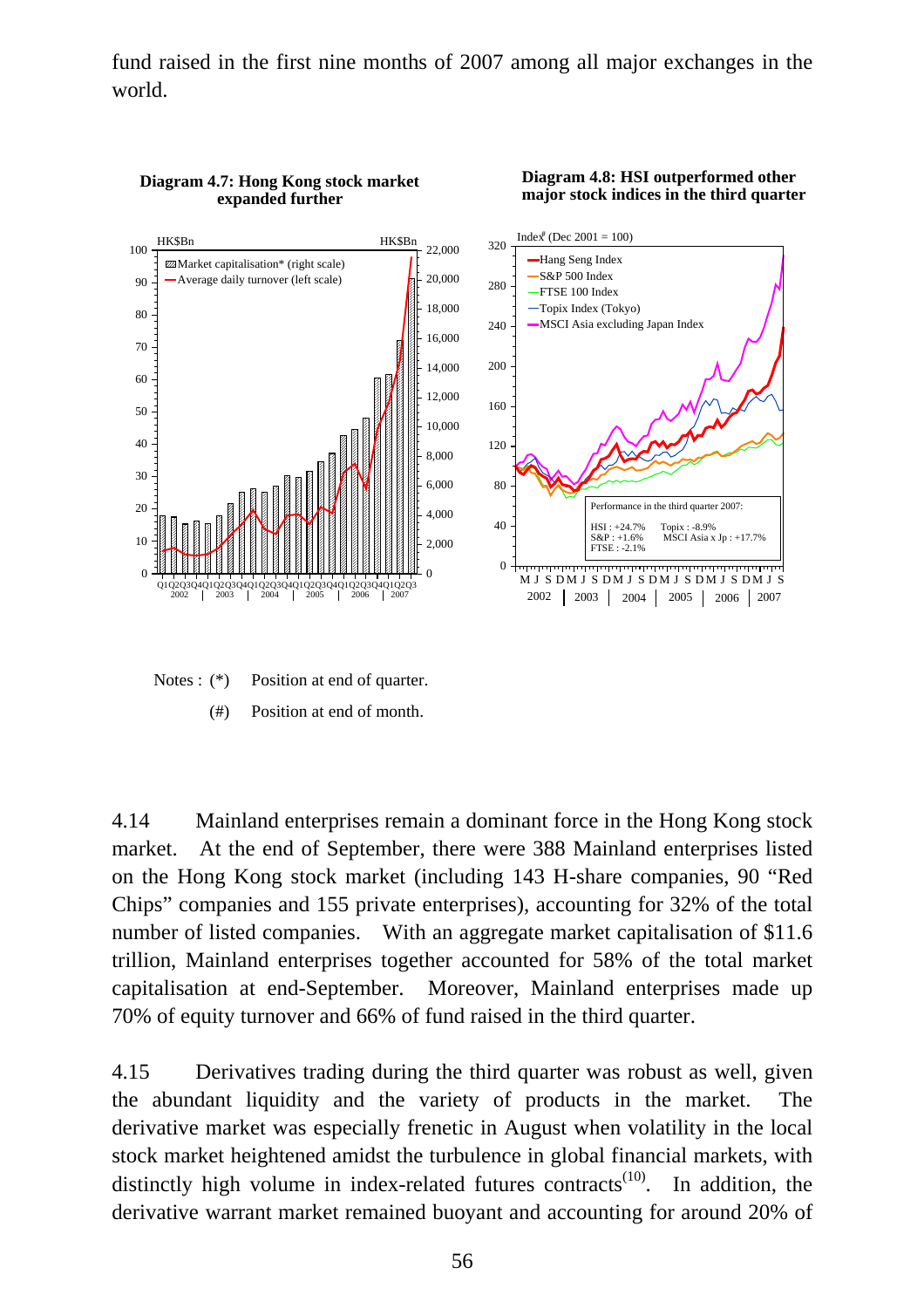the overall market turnover value. Callable Bull/Bear Contracts (CBBCs) had also become more popular among market participants, with average daily turnover reaching \$249 million in the third quarter, which was 173% higher than the preceding period.

4.16 In view of the growing number of new listings in recent years and to support future growth in structured products, the Hong Kong Exchanges and Clearing Limited announced that its cash market will expand the stock codes from the current four digits to five digits on 7 April 2008, subject to market readiness.

|              |                 |                      |                      |                      |              | Total                         | Derivative |
|--------------|-----------------|----------------------|----------------------|----------------------|--------------|-------------------------------|------------|
|              |                 | Hang Seng            | Hang Seng            | H-shares             | <b>Stock</b> | Futures and                   | Warrants   |
|              |                 | <b>Index Futures</b> | <b>Index Options</b> | <b>Index Futures</b> | Options      | Options traded <sup>(a)</sup> | (SMn)      |
| 2006         | Annual          | 51 491               | 16 5 8 2             | 19759                | 73 390       | 173 708                       | 7,247      |
|              | Q1              | 46 638               | 14 287               | 17436                | 61 863       | 149 618                       | 6,080      |
|              | Q2              | 54 5 35              | 17 14 1              | 22 703               | 65 038       | 172 719                       | 6,354      |
|              | Q <sub>3</sub>  | 50 281               | 16 671               | 16 670               | 66 836       | 162 747                       | 6,758      |
|              | Q4              | 54 770               | 18 278               | 22 5 6 4             | 100 169      | 210 829                       | 9,818      |
| 2007         | Q <sub>1</sub>  | 61 184               | 30 4 95              | 31 059               | 124 662      | 268 878                       | 10,837     |
|              | Q2              | 62 301               | 31 774               | 34783                | 137 742      | 285 315                       | 11,662     |
|              | Q <sub>3</sub>  | 76 28 6              | 37952                | 54 210               | 240 131      | 438 005                       | 18,811     |
| vear earlier | % change over a | 51.7                 | 127.7                | 225.2                | 259.3        | 169.1                         | 178.3      |

# **Table 4.5 : Average daily turnover of derivatives contracts of the Hong Kong stock market**

Note: (a) Turnover figures for individual futures and options do not add up to the total futures and options traded as data for some products is not included in this table.

#### **Fund management and investment funds**

4.17 In the third quarter of 2007, gross retail sales of mutual funds<sup> $(11)$ </sup> amounted to US\$11.4 billion, little changed from the previous quarter. Funds managed under the MPF schemes continued to increase in the third quarter of 2007. The aggregate net asset value of the approved constituent funds rose to \$257 billion at end-September 2007, from \$230 billion at end-June 2007, partly driven by strong investment returns during the quarter $(12)$ . Development in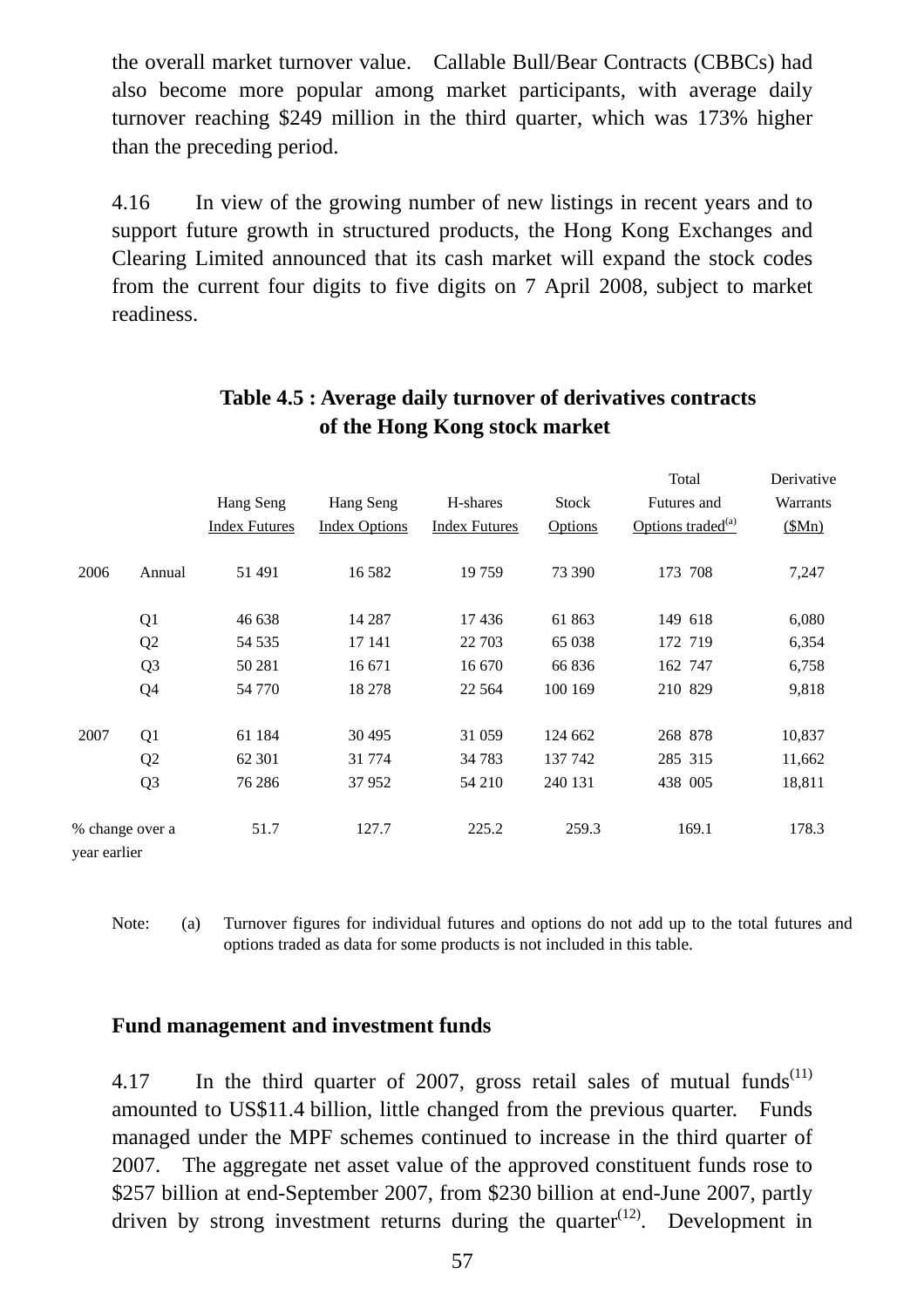retail hedge funds market continued in the third quarter as well<sup> $(13)$ </sup>.

# **Insurance**

4.18 Insurance industry $^{(14)}$  experienced further growth in the second quarter of 2007 thanks to households' increasing consciousness about financial planning. In particular, the buoyant investment market has led to increased interest in investment-linked life insurance products in place of more traditional policies. Moreover, general insurance premium recorded strong increase in the period as well.

|                | General business: |                |                        | Premium for long-term business <sup>*</sup> :     |                                               |                                 |                                            |                              |                                                                                     |  |
|----------------|-------------------|----------------|------------------------|---------------------------------------------------|-----------------------------------------------|---------------------------------|--------------------------------------------|------------------------------|-------------------------------------------------------------------------------------|--|
|                | Gross<br>premium  | Net<br>premium | Underwriting<br>profit | Individual<br>life and<br>annuity<br>(non-linked) | Individual<br>life and<br>annuity<br>(linked) | Other<br>individual<br>business | Non-retirement<br>scheme group<br>business | All<br>long-term<br>business | Gross<br>premium<br>from<br>long-term<br>business<br>and general<br><u>business</u> |  |
| 2006 Q1        | 6,795             | 4,881          | 637                    | 4,868                                             | 7,284                                         | 37                              | 52                                         | 12,241                       | 19,036                                                                              |  |
| Q2             | 5,337             | 3,951          | 723                    | 5,360                                             | 9,195                                         | 41                              | 38                                         | 14,634                       | 19,971                                                                              |  |
| Q <sub>3</sub> | 5,894             | 4,024          | 674                    | 4,792                                             | 6,630                                         | 58                              | 45                                         | 11,525                       | 17,419                                                                              |  |
| Q <sub>4</sub> | 4,932             | 3,342          | 33                     | 5,908                                             | 9,019                                         | 67                              | 24                                         | 15,018                       | 19,950                                                                              |  |
| Annual         | 22,958            | 16,198         | 2,067                  | 20,928                                            | 32,128                                        | 203                             | 159                                        | 53,418                       | 76,376                                                                              |  |
| 2007 Q1        | 6,792             | 4,904          | 441                    | 5,982                                             | 10,122                                        | 62                              | 45                                         | 16,211                       | 23,003                                                                              |  |
| Q <sub>2</sub> | 6,156             | 4,451          | 598                    | 3,307                                             | 13,189                                        | 62                              | 50                                         | 16,608                       | 22,764                                                                              |  |
| % change       | 15.3              | 12.7           | $-17.3$                | $-38.3$                                           | 43.4                                          | 51.2                            | 31.6                                       | 13.5                         | 14.0                                                                                |  |
| over a year    |                   |                |                        |                                                   |                                               |                                 |                                            |                              |                                                                                     |  |
| earlier        |                   |                |                        |                                                   |                                               |                                 |                                            |                              |                                                                                     |  |

# **Table 4.6: Insurance business in Hong Kong (HK\$Mn)**

Note: (\*) Figures refer to new businesses only. Retirement scheme businesses are excluded.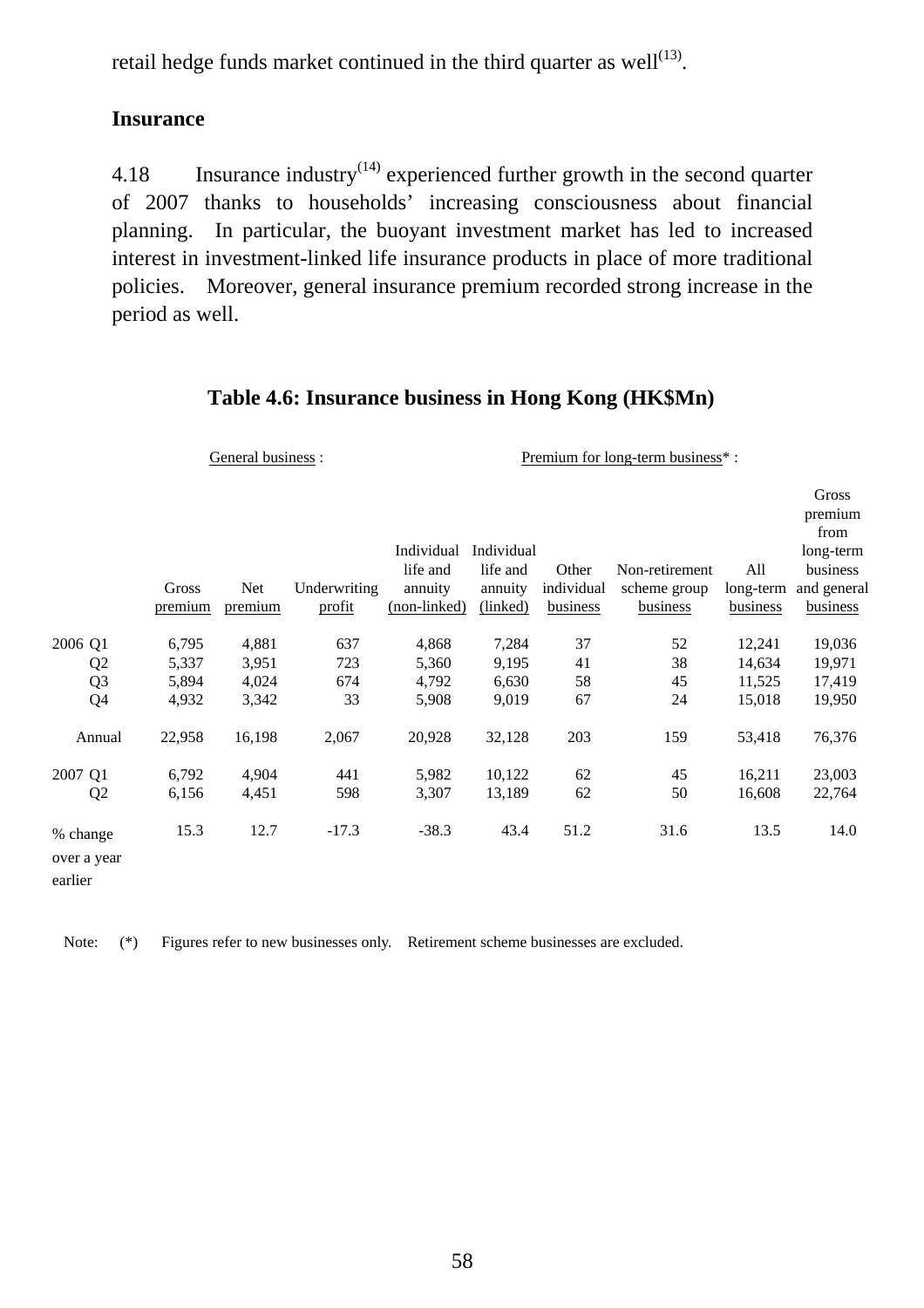#### **Notes:**

- (1) At present, the Base Rate is set at either 150 basis points above the prevailing US Fed Funds Target Rate or the average of the five-day moving averages of the overnight and one- month HIBORs, whichever is higher.
- (2) Authorised institutions include licensed banks, restricted licence banks and deposit-taking companies. At end-September 2007, there were 142 licensed banks, 29 restricted licence banks and 30 deposit-taking companies in Hong Kong. Altogether, 201 authorised institutions (excluding representative offices) from 32 countries and territories (including Hong Kong) had a presence in Hong Kong.
- (3) In December 2005, the HKMA published a new data series on composite interest rate, reflecting movement in various deposit rates, interbank and other interest rates to closely track the average costs of funds of banks. The published data enable the banks to keep track of changes in funding cost and thus help improve interest rate risk management in the banking sector.
- (4) The trade-weighted Nominal Effective Exchange Rate Index (EERI) is an indicator of the overall exchange value of the Hong Kong dollar against a fixed basket of other currencies. Specifically, it is a weighted average of the exchange rates of the Hong Kong dollar against some 14 currencies of its major trading partners, with the weights adopted being the respective shares of these trading partners in the total value of merchandise trade for Hong Kong during 1999 and 2000.

 The Real EERI of the Hong Kong dollar is obtained by adjusting the Nominal EERI for relative movements in the seasonally adjusted consumer price indices of the respective trading partners.

- (5) The various definitions of the money supply are as follows:
	- M1 : notes and coins with the public, plus customers' demand deposits with licensed banks.
	- M2 : M1 plus customers' savings and time deposits with licensed banks, plus negotiable certificates of deposit (NCDs) issued by licensed banks, held outside the monetary sector as well as short-term Exchange Fund placements of less than one month.
	- M3 : M2 plus customers' deposits with restricted licence banks and deposit-taking companies, plus NCDs issued by such institutions and held outside the monetary sector.

 Among the various monetary aggregates, more apparent seasonal patterns are found in HK\$M1, currency held by the public, and demand deposits.

- (6) The figures for private sector debt may not represent a full coverage of all the Hong Kong dollar debt paper issued.
- (7) Assets of the banking sector include notes and coins, amount due from authorised institutions in Hong Kong as well as from banks abroad, loans and advances to customers, negotiable certificates of deposits (NCDs) held, negotiable debt instruments other than NCDs held, and other assets. Certificates of indebtedness issued by Exchange Fund and the counterpart bank notes issued are nevertheless excluded.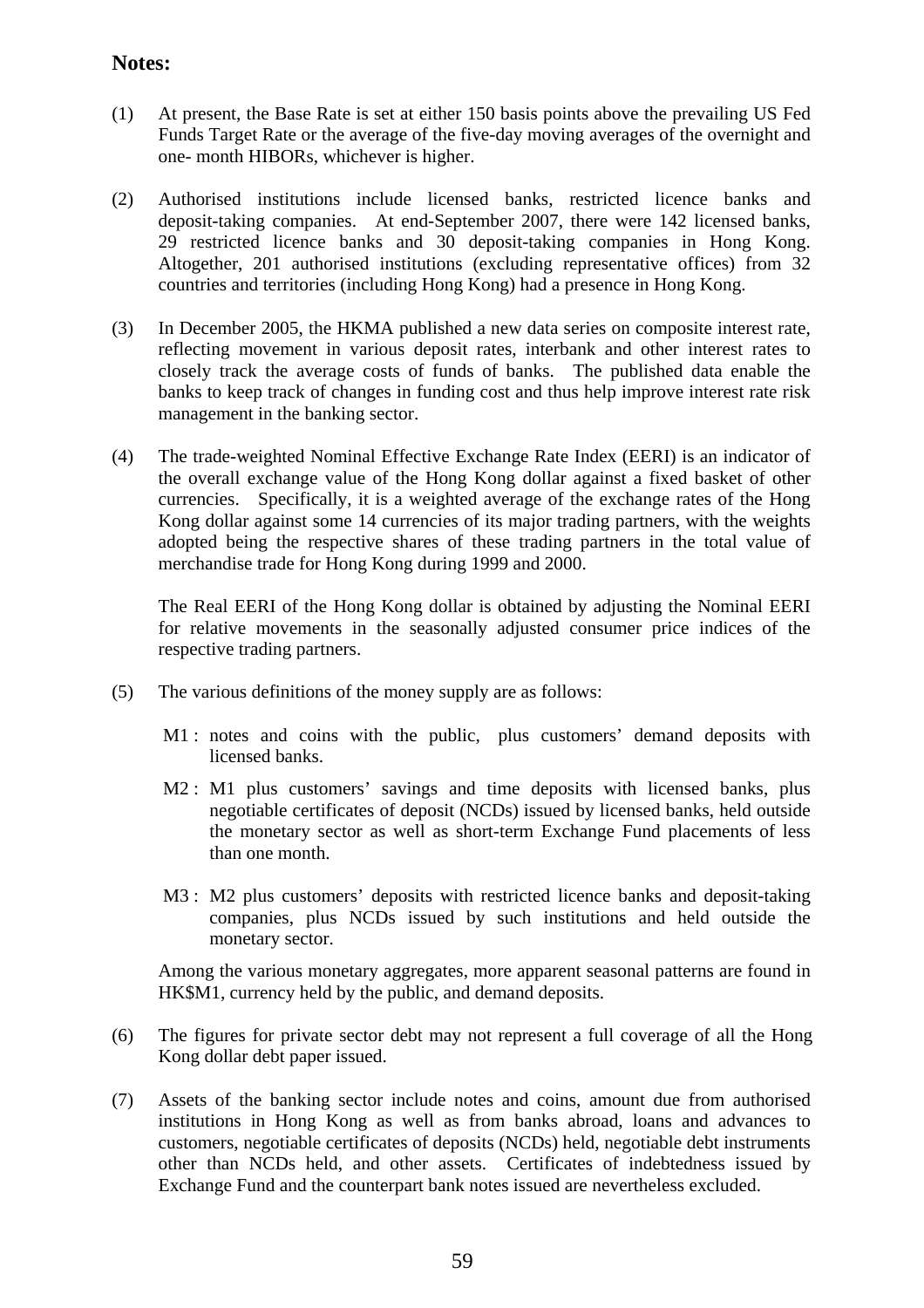- (8) At end-September 2007, there were 1 018 and 192 companies listed on the Main Board and GEM respectively.
- (9) The ranking is sourced from the World Federation of Exchanges, a global trade association for the stock exchange industry. Its membership comprises 54 stock exchanges (as of 10 October 2007), covering almost all globally recognised stock exchanges.
- (10) At end-September 2007, there were 47 classes of stock options contracts and 43 classes of stock futures contracts.
- (11) These figures are sourced from the Sales and Redemptions Survey conducted by the Hong Kong Investment Funds Association on their members, and cover only the active authorised funds that have responded to the survey. To provide a more accurate picture of the retail fund market in Hong Kong, the survey has been revamped, with effect from 2005, such that it would cover only retail transactions (including switching) and exclude institutional transactions. At end-September 2007, there were a total of 1 120 authorised-funds covered by the Survey.
- (12) There were 19 approved trustees at end-September 2007. On MPF products, 34 master trust schemes, two industry schemes and two employer-sponsored schemes, comprising altogether 318 constituent funds, were approved by the Mandatory Provident Fund Schemes Authority. A total of 239 000 employers, 2.10 million employees and 278 000 self-employed persons have participated in MPF schemes.
- (13) There were 14 retail hedge funds authorised by the Securities and Futures Commission (SFC) and the net asset size of SFC-authorised hedge funds amounted to US\$1.67 billion as at end-September, up by 8.4% from September 2006. The net asset size at end-September 2007 was more than 10 times of that as at end-2002, the year when the hedge funds guidelines were first issued.
- (14) As at end-September 2007, there were 181 authorised insurers in Hong Kong. Within this total, 46 were engaged in long-term insurance business, 117 in general insurance business, and 18 in composite insurance business. These authorised insurers come from 24 countries and territories (including Hong Kong)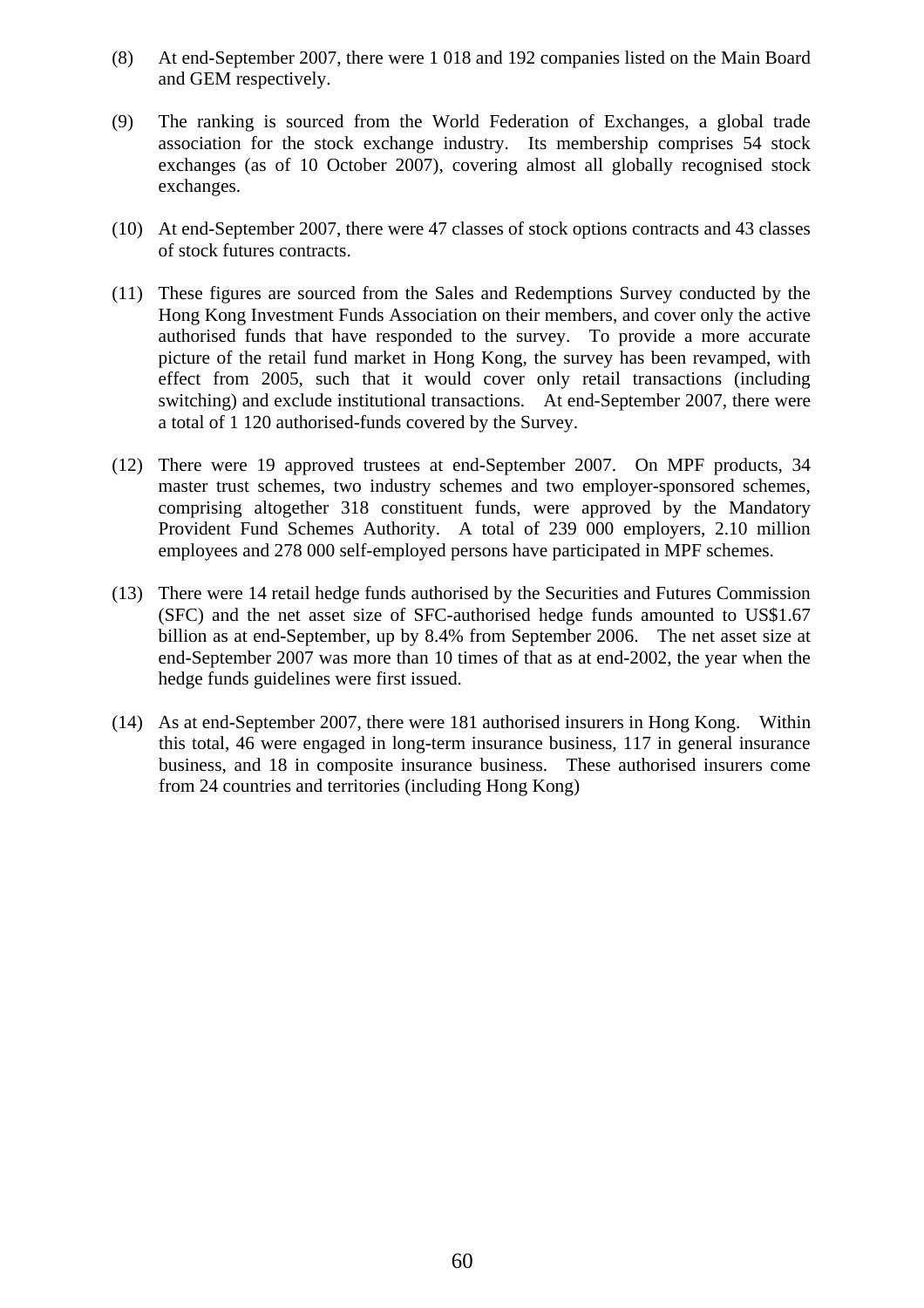# **CHAPTER 5 : THE LABOUR SECTOR**

### *Summary*

- *Robust labour demand has been observed across many major economic sectors and occupations, thereby leading to an extensive improvement in Hong Kong's unemployment situation in the third quarter of 2007.*
- *Both the total labour force and total employment hit all-time highs of 3.67 million and 3.5 million respectively during the quarter. The seasonally adjusted unemployment rate fell further to 4.1%, the lowest level in more than nine years.*
- *Overall labour wages and earnings have continued to increase, though with considerable variation among different economic sectors and job categories.*

## **Overall labour market situation**

5.1 Comparing the second and third quarters of 2007, the number of first-time job seekers notably increased mainly from the entry of fresh graduates and school leavers into the labour market. The total labour force expanded to 3.66 million in the third quarter, after hitting an all-time high of 3.67 million in the three months ending August. On the back of a vibrant economy and robust labour demand, total employment climbed to above 3.5 million over the same period. As a result, the number of unemployed persons rose, but only modestly to 156 300. After discounting the seasonality, the *seasonally adjusted unemployment rate*<sup>(1)</sup> actually fell from 4.2% to 4.1%, the lowest level since early 1998. Meanwhile, the underemployment rate<sup>(2)</sup> held stable at  $2.2\%$ .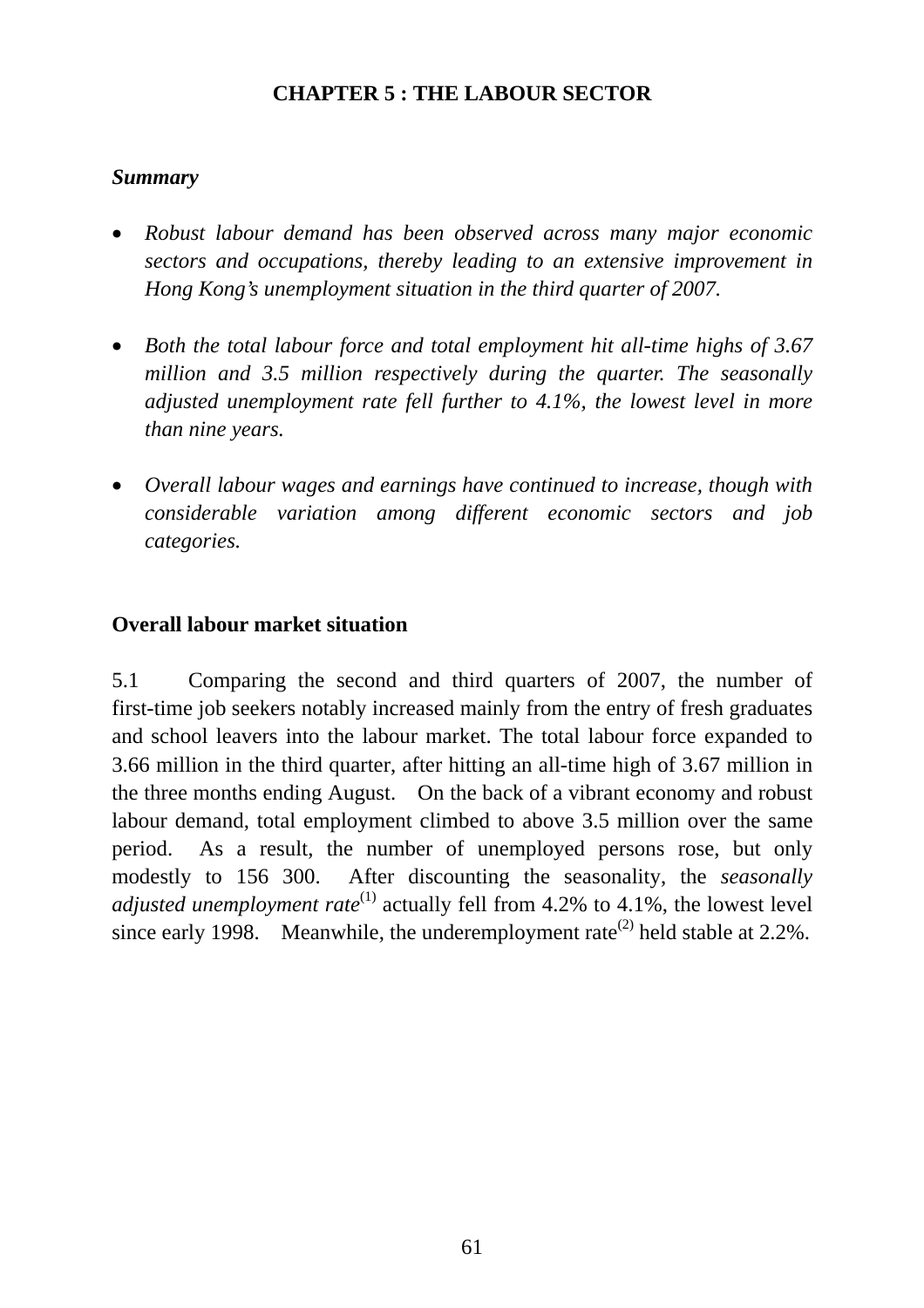

**Diagram 5.1 : Unemployment situation continued to improve amid the sustained economic upturn**

### **Total employment and labour supply**

5.2 Improvement in labour market conditions has remained largely demand-led. *Total employment*<sup>(3)</sup> exceeded the 3.5 million mark in the third quarter of 2007, marking a quarter-to-quarter increase of 0.5%. Broad gains in employment were observed in such service sectors as transport and storage, sanitary services, retail trade, and business services. Also worth noting was the appreciable increase in jobs in the construction sector. More employment opportunities were thus available at the lower segment of the market, especially individuals engaged as clerks and craft and related workers. Younger people aged 15-29 and older ones aged 50-59 were also able to benefit from the recent expansion. Moreover, the majority of new jobs generated during the third quarter were full-time in nature, further attesting to increased willingness on the part of local enterprises to recruit permanent staff in anticipation of continued business expansion. On a year-on-year comparison, total employment also attained a solid growth of 2.0%.

5.3 The *labour supply*<sup>(4)</sup> increased by 0.5% to 3.66 million in the third quarter over the preceding quarter. This was the combined outcome of a growth in population of working age and a rise in the rate of labour force participation from 61.4% to 61.6%. The influx of fresh graduates and school leavers during the summer months and of workers with upper secondary and matriculation education constituted the major sources of labour supply growth. The supply of female workers aged 50 and above also continued to increase,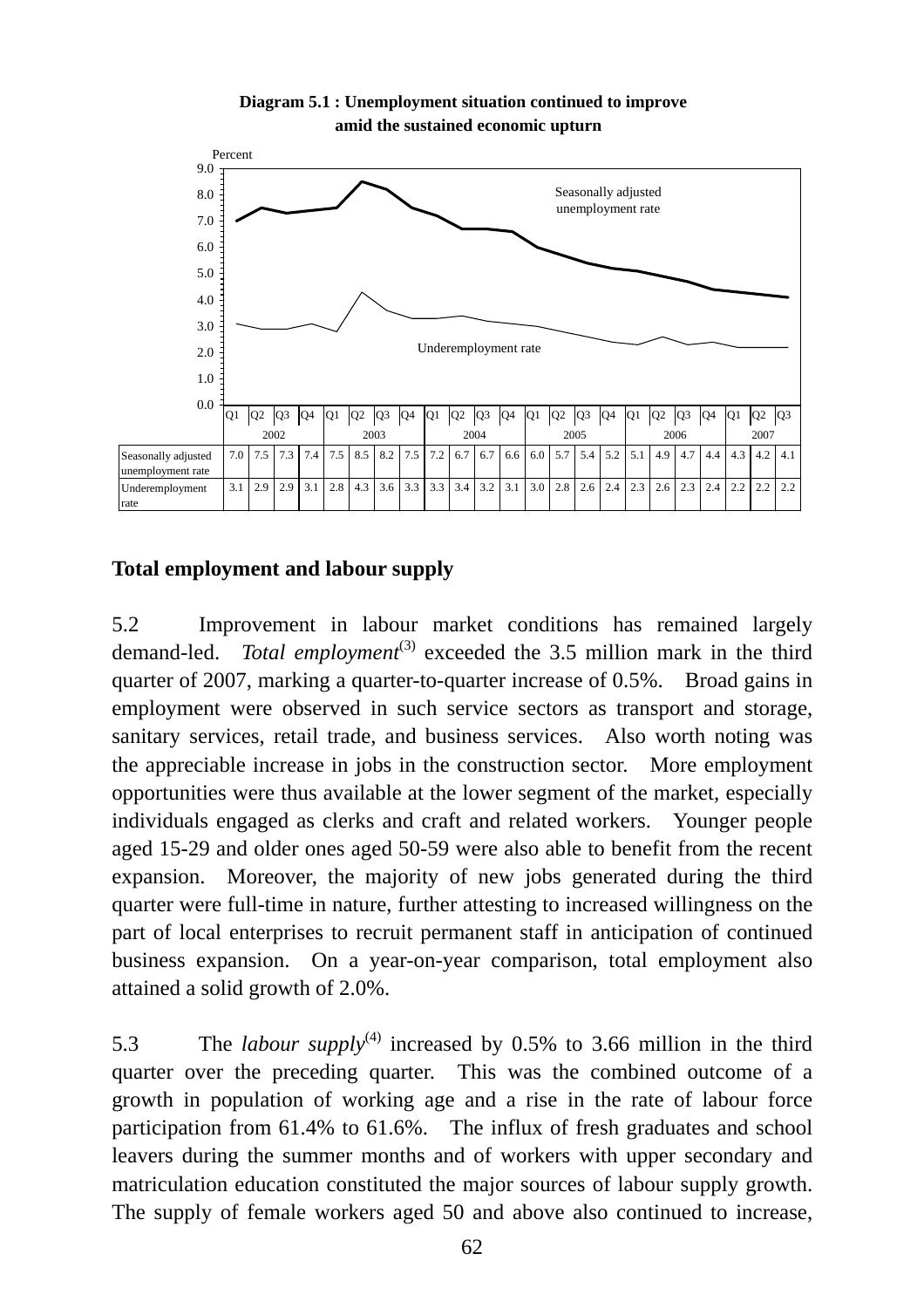conceivably induced by better job opportunities especially at the lower segment of the market. In sum, the total labour force hit an all-time high of 3 669 700 in June-August, before settled at 3 658 400 in July-September. Compared with a year earlier, the labour supply expanded by 1.3% in the third quarter of 2007.

|      |                     | Labour force  |       | Persons employed |       | Persons<br>Unemployed <sup>(a)</sup> | Persons<br>underemployed |
|------|---------------------|---------------|-------|------------------|-------|--------------------------------------|--------------------------|
|      | 2006 Annual         | 3 5 8 1 4 0 0 | (1.2) | 3 410 200        | (2.1) | 171 200                              | 86 200                   |
|      | Q1                  | 3 552 400     | (0.7) | 3 374 900        | (1.7) | 177 500                              | 80 100                   |
|      | Q <sub>2</sub>      | 3 546 100     | (0.5) | 3 369 900        | (1.3) | 176 200                              | 93 000                   |
|      | Q <sub>3</sub>      | 3 610 600     | (1.8) | 3 433 100        | (2.7) | 177 500                              | 84 000                   |
|      | Q <sub>4</sub>      | 3 616 500     | (1.8) | 3 462 900        | (2.7) | 153 600                              | 87 500                   |
| 2007 | Q <sub>1</sub>      | 3 611 900     | (1.7) | 3 459 400        | (2.5) | 152 500                              | 80 600                   |
|      | Q2                  | 3 640 700     | (2.7) | 3 485 000        | (3.4) | 155 700                              | 81 200                   |
|      | Three months ending |               |       |                  |       |                                      |                          |
|      | Jul                 | 3 652 200     | (2.1) | 3 494 200        | (3.1) | 157 900                              | 83 500                   |
|      | Aug                 | 3 669 700     | (2.0) | 3 503 400        | (2.7) | 166 400                              | 83 800                   |
|      | $Sep^{(b)}$         | 3 658 400     | (1.3) | 3 502 200        | (2.0) | 156 300                              | 80 500                   |
|      |                     |               | <0.5> |                  | <0.5> |                                      |                          |

# **Table 5.1 : The labour force, and persons employed, unemployed and underemployed**

Notes : (a) These include first-time job-seekers and re-entrants into the labour force.<br>(b) Provisional figures.

(b) Provisional figures.<br>  $($  ) Year-on-year % channel

 $\overrightarrow{ }$   $\rightarrow$  Year-on-year % change.<br>  $\left\langle >\right\rangle$  % change between O2 as

% change between  $\overline{Q2}$  and  $\overline{Q3}$  (i.e. July-September).

Source : General Household Survey, Census and Statistics Department.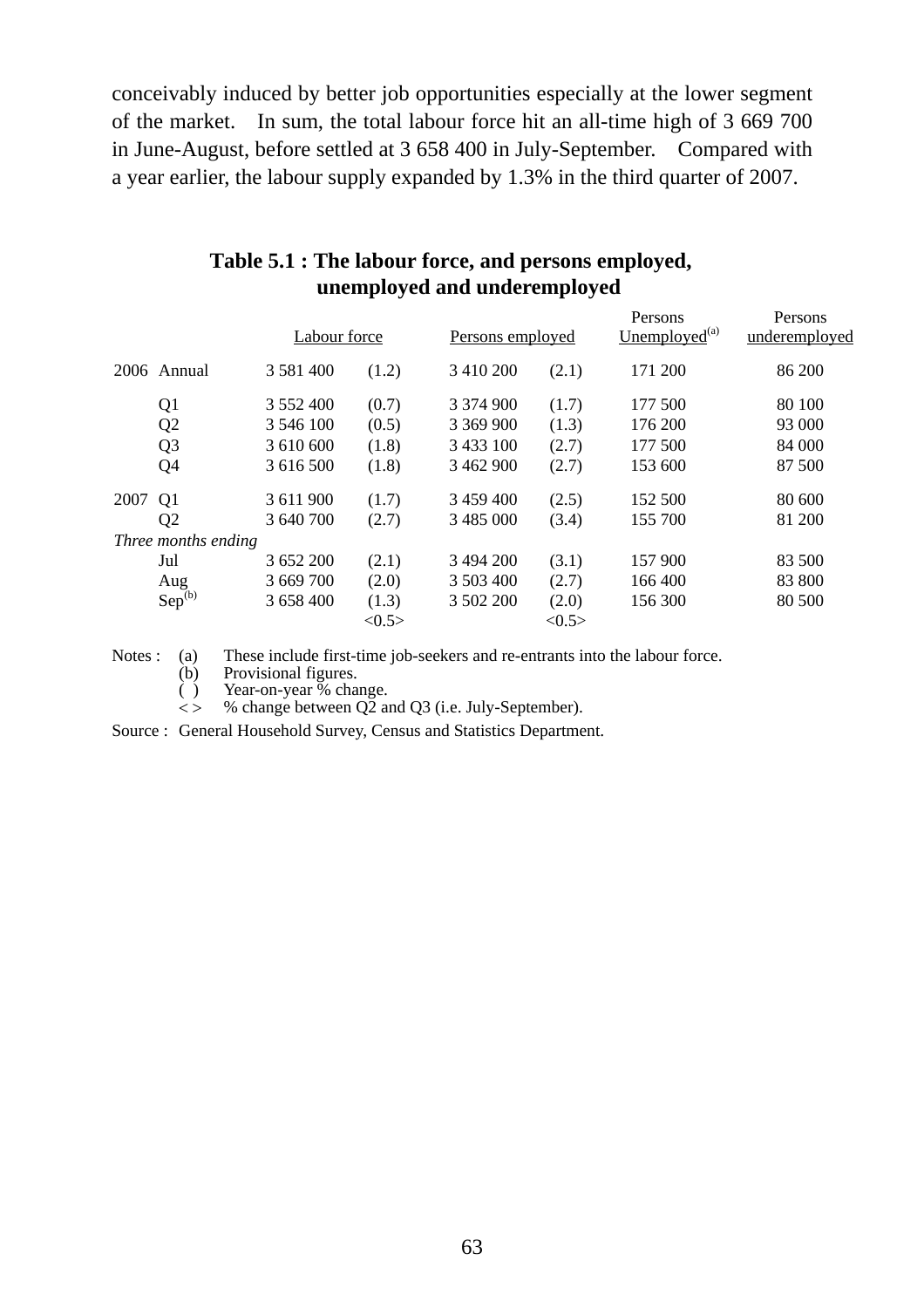

#### **Profile of unemployment**

5.4 The unemployment situation remained broadly stable between the second and third quarters of 2007, as manifested by a mild increase of 600 persons in the number of unemployed. However, this small change masked significant fluctuations within the three-month period. In particular, the numbers of unemployed persons went up to 166 400 in June – August but fell back to 156 300 in July – September. These erratic changes were largely attributable to the seasonal flow of fresh graduates and school leavers during the summer months. Also worth of note is the fact that the proportion of first-time job seekers within the total numbers of unemployed more than doubled from 7.8% in the second quarter to 15.9% in the third quarter. After discounting the seasonal effect, the seasonally adjusted unemployment rate actually fell further from 4.2% to 4.1%, the lowest level in more than nine years. Another significant development was the further reduction in long-term unemployment (i.e. duration of six months or longer). In the third quarter of 2007, this number fell to 34 700, representing a drop of more than 10 000 persons or 23.5% from a year earlier. This magnitude was even larger than the decline of 12.0% in the total number of unemployed over the same period, suggesting that the current economic upturn is also benefiting individuals confronted with greater difficulties in the job market. (For a more detailed analysis of long-term unemployment, refer to *Box 5.1*).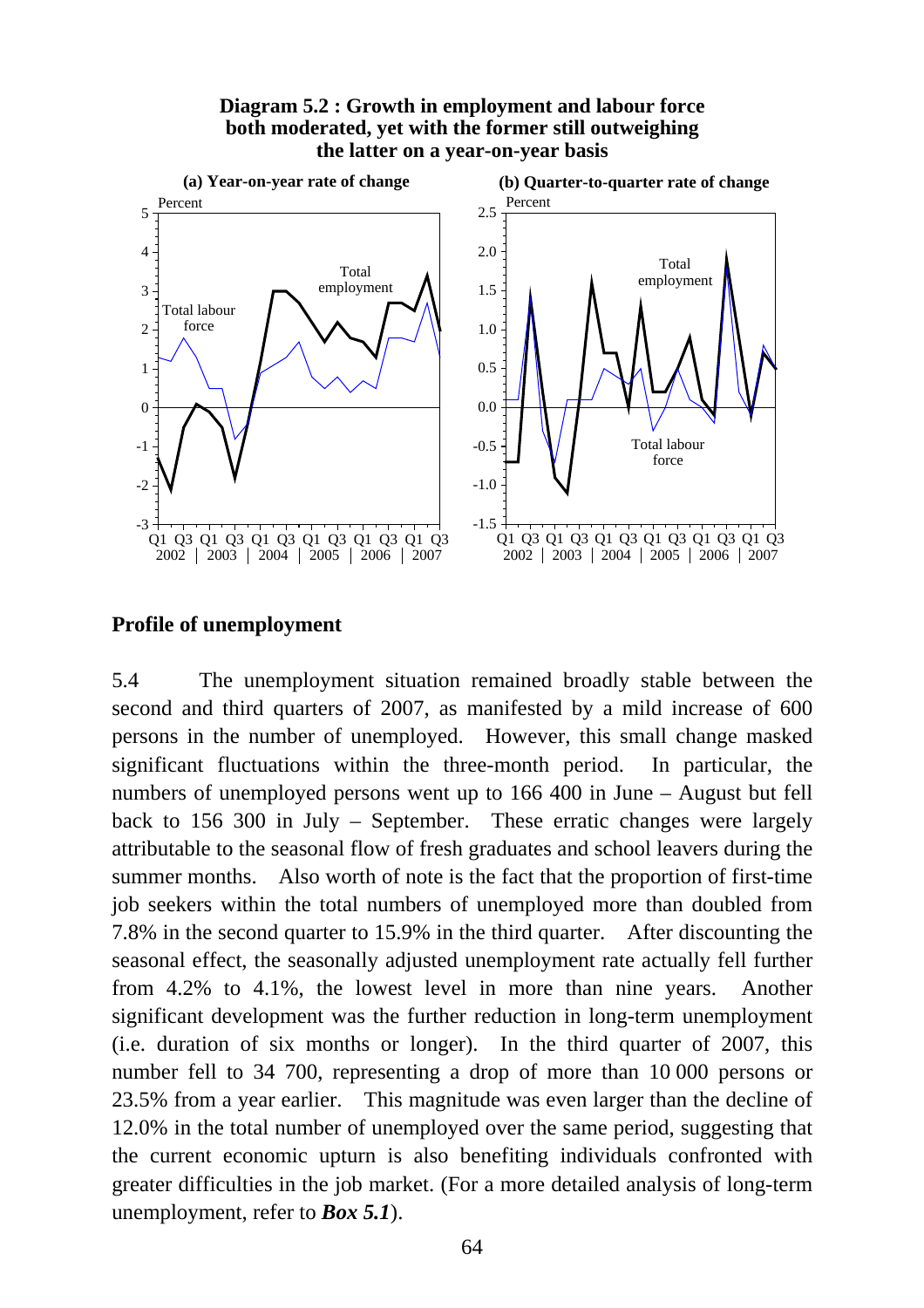#### **Box 5.1**

# **Long-term Unemployment(1) Situation since 2003**

#### *Improved labour market conditions*

Labour market conditions have improved on a broad front since 2003, on the back of sustained economic growth. The unemployment rate has fallen by more than half, from a peak of 8.5% in mid-2003 to a nine-year low of 4.1% in Q3 2007. Concurrently, the number of unemployed persons fell from 307 700 to 156 300, while those of the long-term unemployed also dropped from 92 600 to 34 700. With the latter group registering a more noticeable decline, the long-term unemployment rate fell from a peak of 2.7% to 0.9% in Q3 2007, with the share of long-term unemployed in the total numbers unemployed shrinking from 30% to 22%. Meanwhile, the median duration of unemployment has also shortened from 88 days to 63 days.



Reduction in long-term unemployment first occurred among workers with a shorter duration of unemployment. In particular, workers unemployed for less than one year as a proportion of the long-term unemployed fell from 46% in 2003 to 41% in 2006. Despite an absolute reduction, the proportion of the "hard-core unemployed"<sup>(2)</sup> increased from  $32\%$  to  $39\%$ . However since early 2007, workers who had been jobless for longer also began to enjoy substantial improvements in employment situation. In the first three quarters of 2007, the "hard-core unemployed" registered a year-on-year decline of 34.8%, which amounted to 35% of the total long-term unemployed.

# *Long-term unemployment was more prevalent among young and lower-skilled workers*

The improvements noted above notwithstanding, some workers still faced difficulties in securing jobs. In terms of socio-economic attributes in Q3 2007, young workers aged 15-19 and older male workers aged 50-59 suffered the highest long-term unemployment rate (LTUR), at 2.8% and 1.6% respectively. Less-educated workers were also prone to relatively long duration of unemployment. Workers with primary or below education registered a LTUR of 1.6%, outpacing the overall rate of 0.9%. Meanwhile, lower-skilled workers also registered a LTUR above that of higher-skilled workers (1.1% vs. 0.5%).

 $\frac{1}{2}$  ,  $\frac{1}{2}$  ,  $\frac{1}{2}$  ,  $\frac{1}{2}$  ,  $\frac{1}{2}$  ,  $\frac{1}{2}$  ,  $\frac{1}{2}$  ,  $\frac{1}{2}$  ,  $\frac{1}{2}$  ,  $\frac{1}{2}$  ,  $\frac{1}{2}$  ,  $\frac{1}{2}$  ,  $\frac{1}{2}$  ,  $\frac{1}{2}$  ,  $\frac{1}{2}$  ,  $\frac{1}{2}$  ,  $\frac{1}{2}$  ,  $\frac{1}{2}$  ,  $\frac{1$ 

(1) Refers to workers unemployed for six months or longer.

<sup>(2)</sup> Those unemployed for 18 months or longer.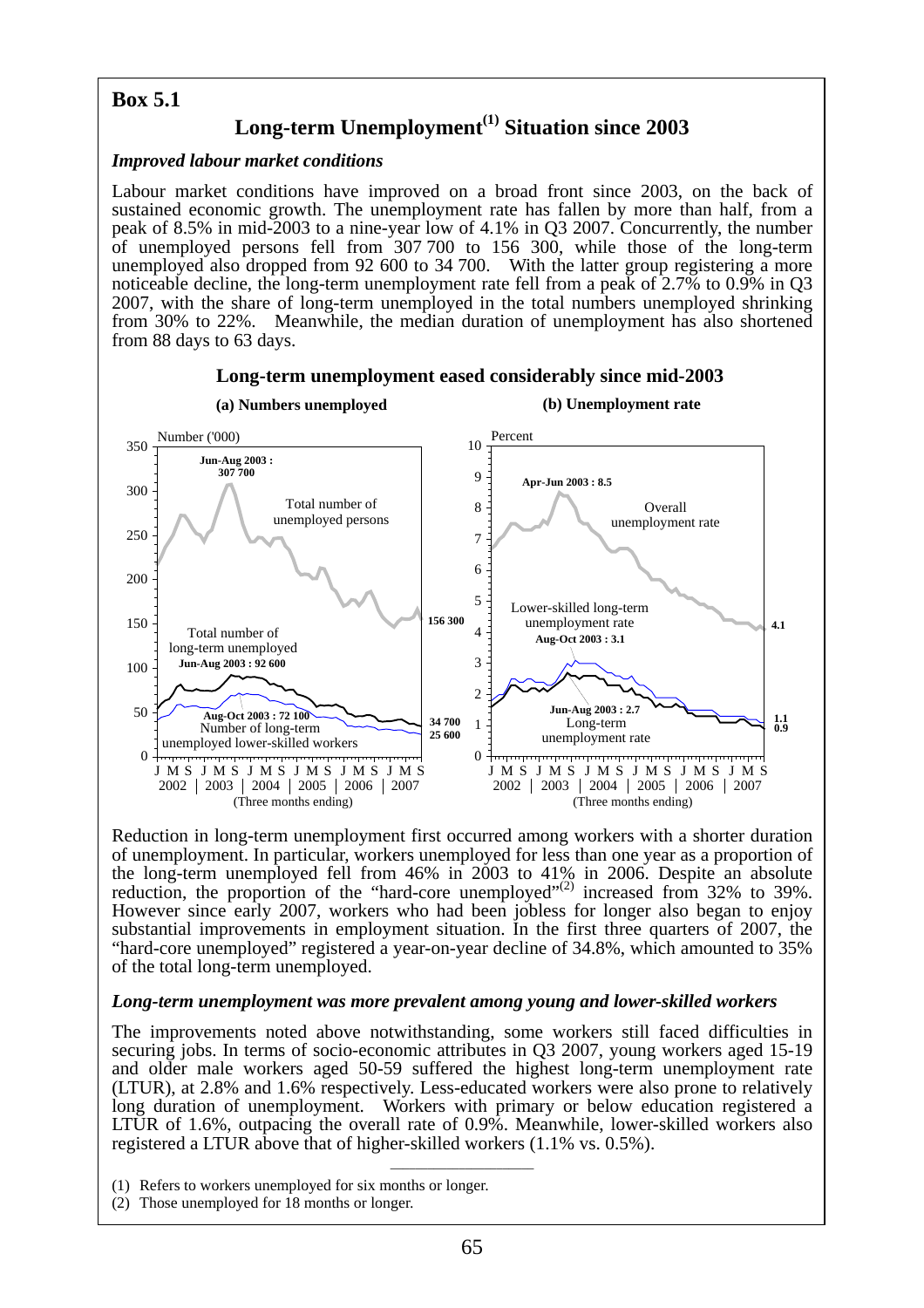### **Box 5.1 (Cont'd)**

Analysed by economic sector, manufacturing, construction and wholesale/retail trades experienced relatively high LTURs, at 1.9%, 1.6% and 1.3% respectively in Q3 2007. Long-term unemployment in these sectors also tended to take up a larger proportion out of the overall unemployment, at 37%, 22% and 28% respectively, at or above the overall average of 22%.

Mirroring such a sectoral profile, long term unemployment was more prevalent among craft and related workers (1.4%), workers engaged in elementary occupations (1.3%) and service workers and shop sales workers  $(1.2\%)$  in Q3 2007. In terms of absolute number, these three occupations already accounted for 56% of the total long-term unemployment.

#### **Occupation profile of long-term unemployment in Q3 2007**

|    | Occupation                                | Number of<br>long-term<br>unemployed | <b>LTUR</b> | <b>Share of long-term</b><br>unemployed out of total |
|----|-------------------------------------------|--------------------------------------|-------------|------------------------------------------------------|
| 1. | Elementary occupations                    | 9 100                                | 1.3%        | 31%                                                  |
|    | 2. Service workers and shop sales workers | 6 500                                | 1.2%        | 22%                                                  |
|    | 3. Craft and related workers              | 4 0 0 0                              | 1.4%        | 20%                                                  |
|    | Overall                                   | 34 700                               | $0.9\%$     | 22%                                                  |

#### *Long-term unemployment trends*

Under the current economic upturn, the decline in long-term unemployment has been broad-based. Though lower-skilled, less-educated and young workers faced higher long-term unemployment, the improvements have been substantial. Comparing the LTURs in Q3 2007 with their respective peaks in 2003, improvements were most significant among the following groups:

|     | Groups with most significant improvement in LTUR                                                                      | <b>Peak in 2003</b>    | <b>O3 2007</b>       |
|-----|-----------------------------------------------------------------------------------------------------------------------|------------------------|----------------------|
| (1) | Craft and related workers, service workers and shop sales workers, and plant<br>and machine operators and assemblers; | 3.9%                   | 1.1%                 |
| (2) | Workers in restaurants and hotels, construction and manufacturing sectors;                                            | $5.1\%$ ; 5.1\%; 3.9\% | $1.0\%$ ; 1.6%; 1.9% |
| (3) | Young workers aged 15-19 and workers aged 50 or above; and                                                            | $8.5\%$ ; 4.3%         | $2.8\%$ ; 1.4%       |
| (4) | Workers with lower secondary or below education.                                                                      | 4.4%                   | 1.5%                 |

For most groups, the recovery was driven by employment growth. However, the reduction in LTUR for craft and related workers and workers in the construction sector was mainly caused by shrinkage in the respective labour supplies. Further improvement in their long-term unemployment situation would likely benefit from a faster pace of job creation.

#### *Conclusions*

From 2003 to Q3 2007, the long-term unemployment situation, especially for workers at the lower-end, showed a significant improvement. As long-term unemployment was mainly seen among these workers, this turnaround was partly attributable to the relatively high base and partly to faster employment growth relative to labour supply.

Since the hard-core unemployed still accounts for about one-third of the long-term unemployed, structural unemployment remains a challenge. The comprehensive expansion of the Employees Retraining Scheme set out in the 2007-08 Policy Address can be expected to raise employability of our labour force, and hence reduce difficulties in securing employment.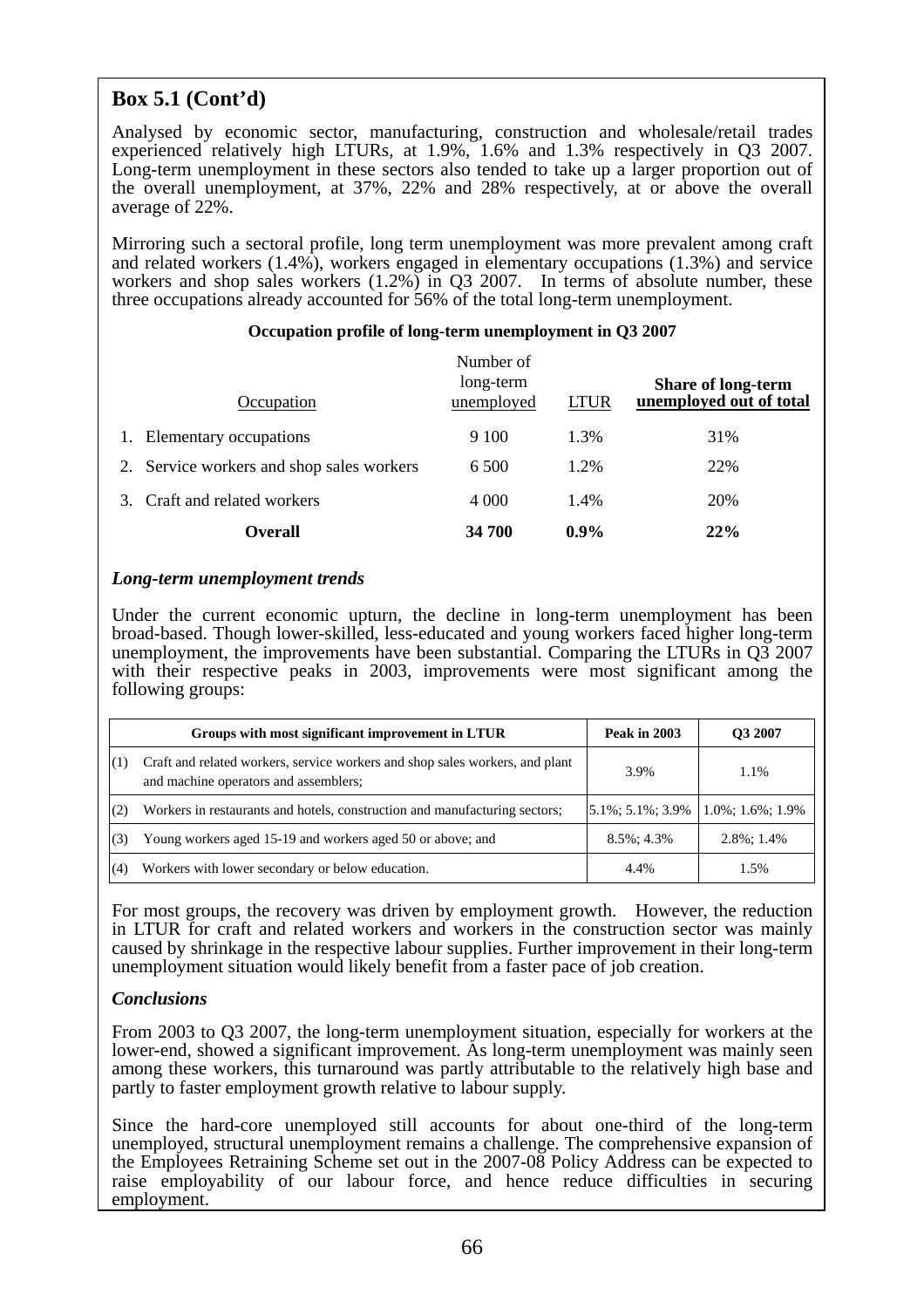5.5 From a sectoral perspective, declines in unemployment rate were virtually across-the-board, with more notable improvements in the construction, transport and storage, wholesale and retail trades, and sanitary service sectors. The bar benders' industrial action which began in early August and lasted for about five weeks appeared not to have impacted negatively on the employment situation of construction workers. Though unemployment rates in insurance and import/export trades also fell, this outcome was primarily the result of shrinkage in the sectoral labour supply. Workers engaged in elementary occupations, persons of higher age and individuals with upper secondary education or below also enjoyed appreciable improvements in the unemployment situation.

5.6 While unemployment rate of younger people aged 15-24 increased notably in the third quarter over the preceding quarter, this mainly reflected the impact of the seasonal entry of fresh graduates into the market. The generally higher unemployment rate of this particular age group is actually in line with the experience of many other countries, where younger job-seekers are found to encounter difficulties in finding or securing employment due to limited working experience and high turnover. As a reflection of the Government's commitment to promote youth employment, there will be a comprehensive expansion of training schemes under the Employee Retraining Board. This includes a substantial increase in training places, more diversified and market gearing programmes, and a relaxation of age and education limits to include younger workers aged 15-29 and workers with higher education up to sub-degree level. Such initiatives can be expected to enhance the employability of Hong Kong's younger generation.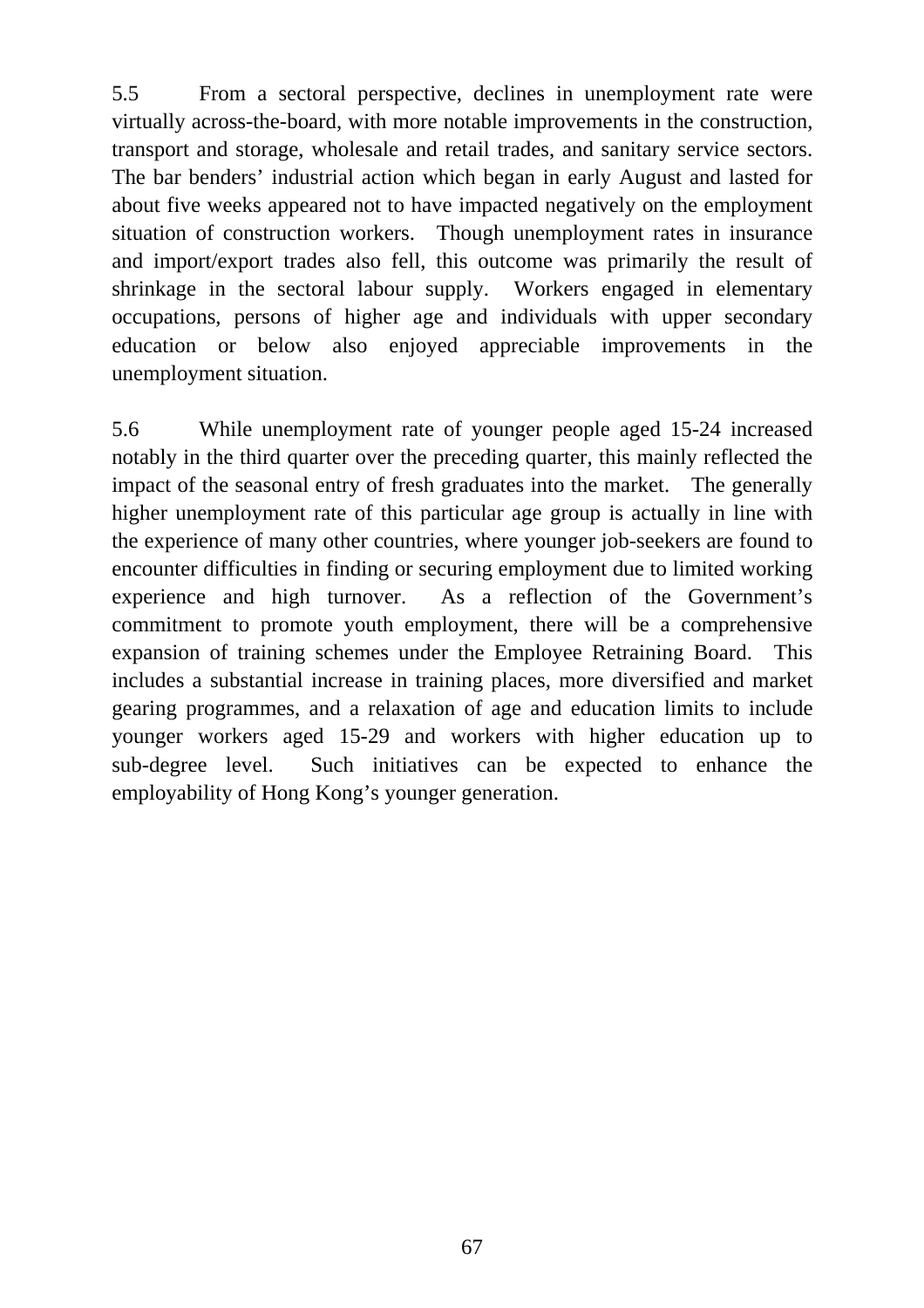



**Diagram 5.4 : Unemployment rate\* fell almost across-the-board, with particularly notable decline seen among workers engaged in elementary occupations**



Notes : (\*) Not seasonally adjusted, and not including first-time job seekers and re-entrants into the labour force.

(#) Including technicians and supervisors.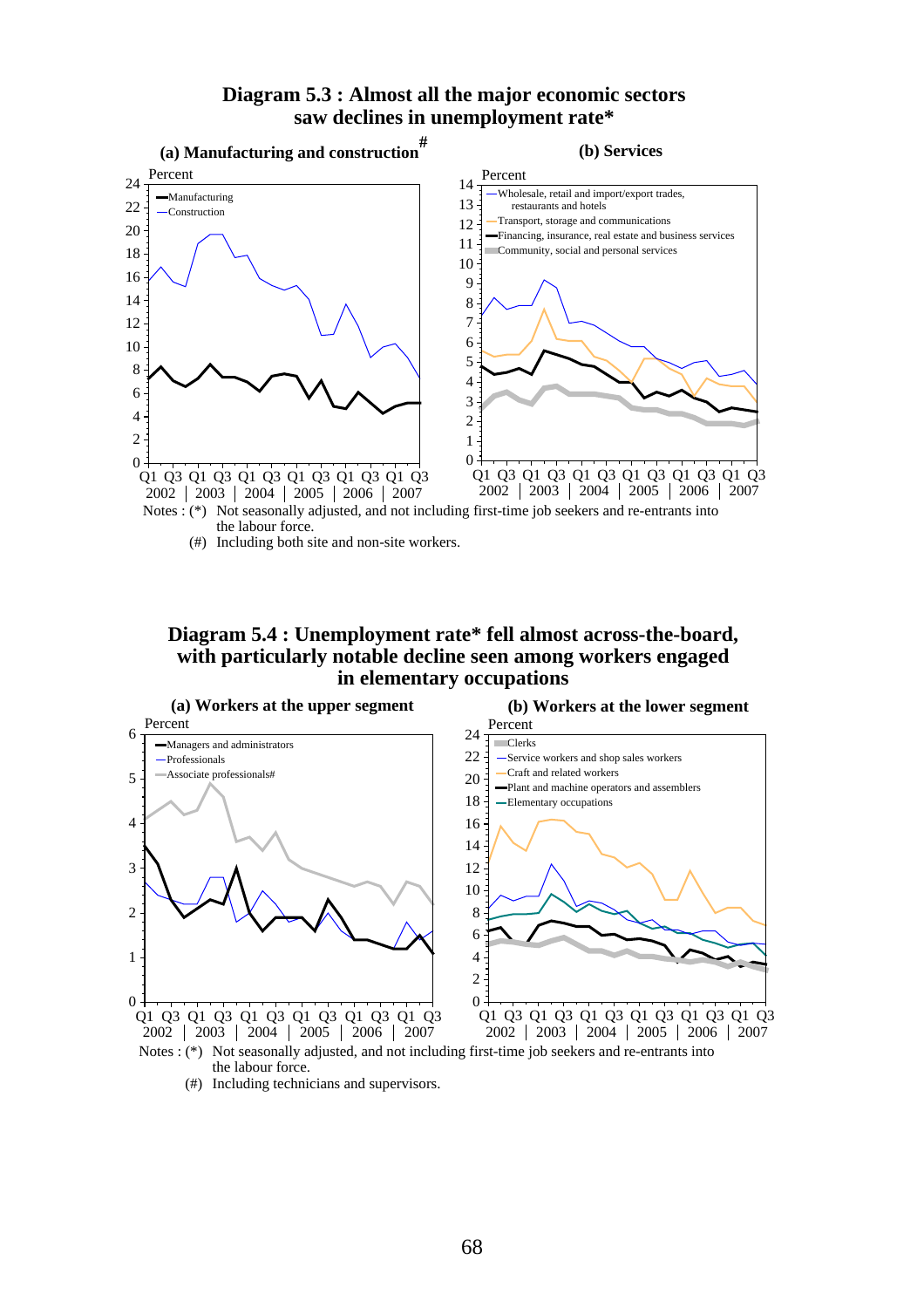

**Diagram 5.5 : Unemployment rate\* of younger people, though** 

#### **Profile of underemployment**

5.7 In the third quarter of 2007, the underemployment rate stood at 2.2%, same as the levels recorded in the preceding two quarters. The number of underemployed persons, having climbed to 83 800 in the three months ending August, settled back at 80 500 in the third quarter, which was only down by 700 from the level in the second quarter. Comparing the third quarter with the second quarter, declines in underemployment rate were mainly found among craft and related workers in the construction sector and service workers in the restaurants sector. These outcomes were more or less offset by higher underemployment among service workers and shop sales workers in retail trade, as well as plant and machine operators and assemblers in transport and storage. Analysed by age, people aged 40 and below generally experienced a rise in underemployment during the period, which was offset by falling underemployment among more mature workers.

#### **Profile of employment in establishments**

5.8 Statistics on employment, vacancies and labour income in the private sector are available only up to mid-2007. Year-on-year, for June 2007, employment in *private sector establishments* increased by 2.6%. The service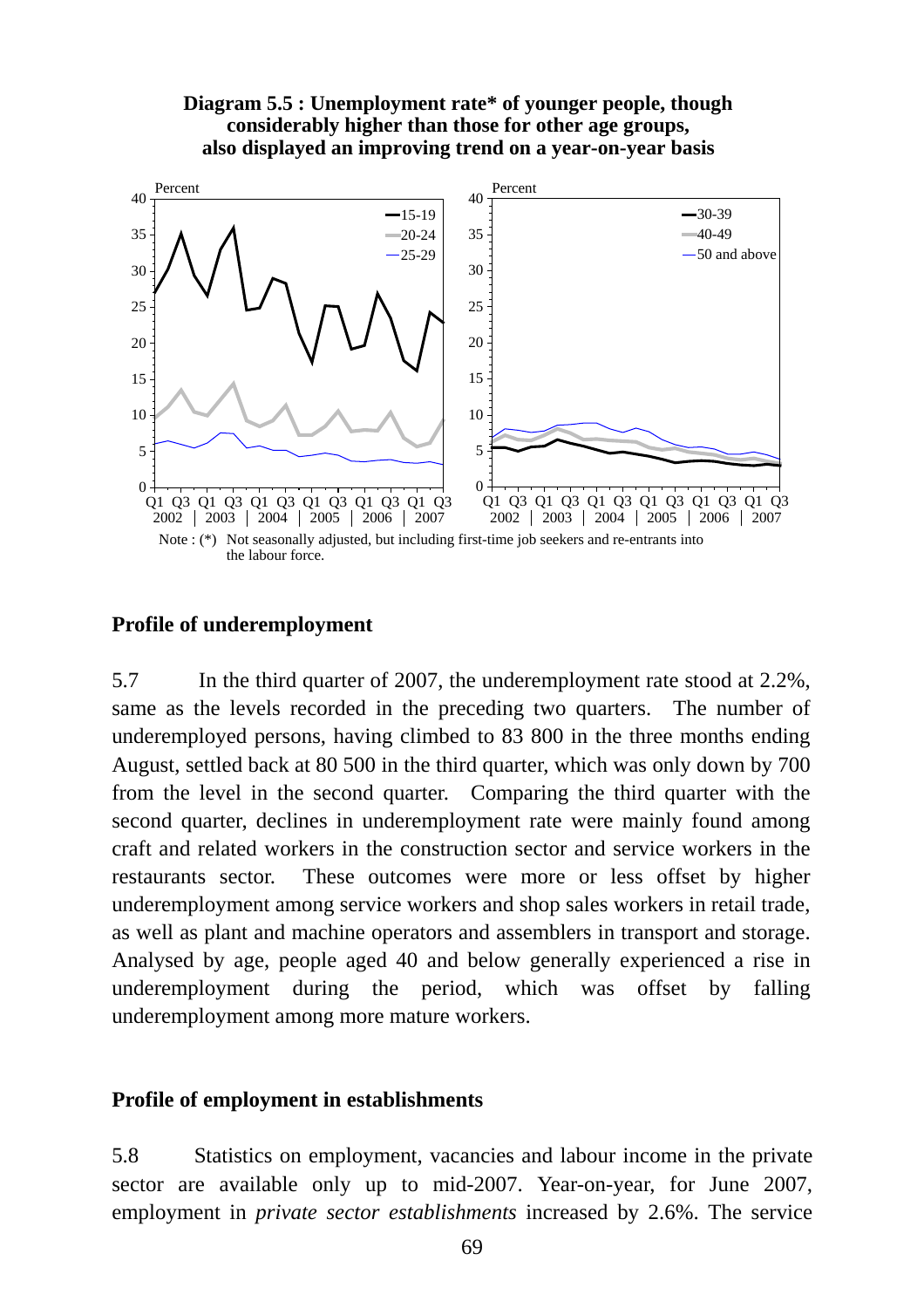sectors, in particular financing, insurance, real estate and business services; community, social and personal services; and restaurants and hotels constituted the major sources of employment growth, which more than offset job losses in manufacturing and at building and construction sites<sup> $(5)$ </sup>. Continued expansion in services sector employment was underpinned by the strong and sustained economic growth and by structural transformation towards higher value-added service activities such as financial advisory, wealth management and various consumer-centric personal services. On the other hand, employment in the manufacturing sector and at building and construction sites registered further declines of 2.3% and 2.2% respectively. However, the latter figure already represented a marked improvement from the 8.3% dip in the preceding quarter, an effect which was conceivably driven by a moderate rebound in construction activity during the second quarter. Analysed by size of establishment, larger enterprises played a more prominent role in employment creation than small and medium-sized enterprises  $(SMEs)^{(6)}$ , with the former contributing more than three-quarters of the total job gains over the past year.

5.9 Regarding the civil service, employment edged down further in June 2007 from a year earlier, though the decline had tapered to a marginal 0.5%. Judging from the phasing-out of the general open recruitment freeze as from 1 April and more vibrant recruitment for civil service posts recently, the prolonged downtrend of civil service employment can be expected to be arrested in the near future.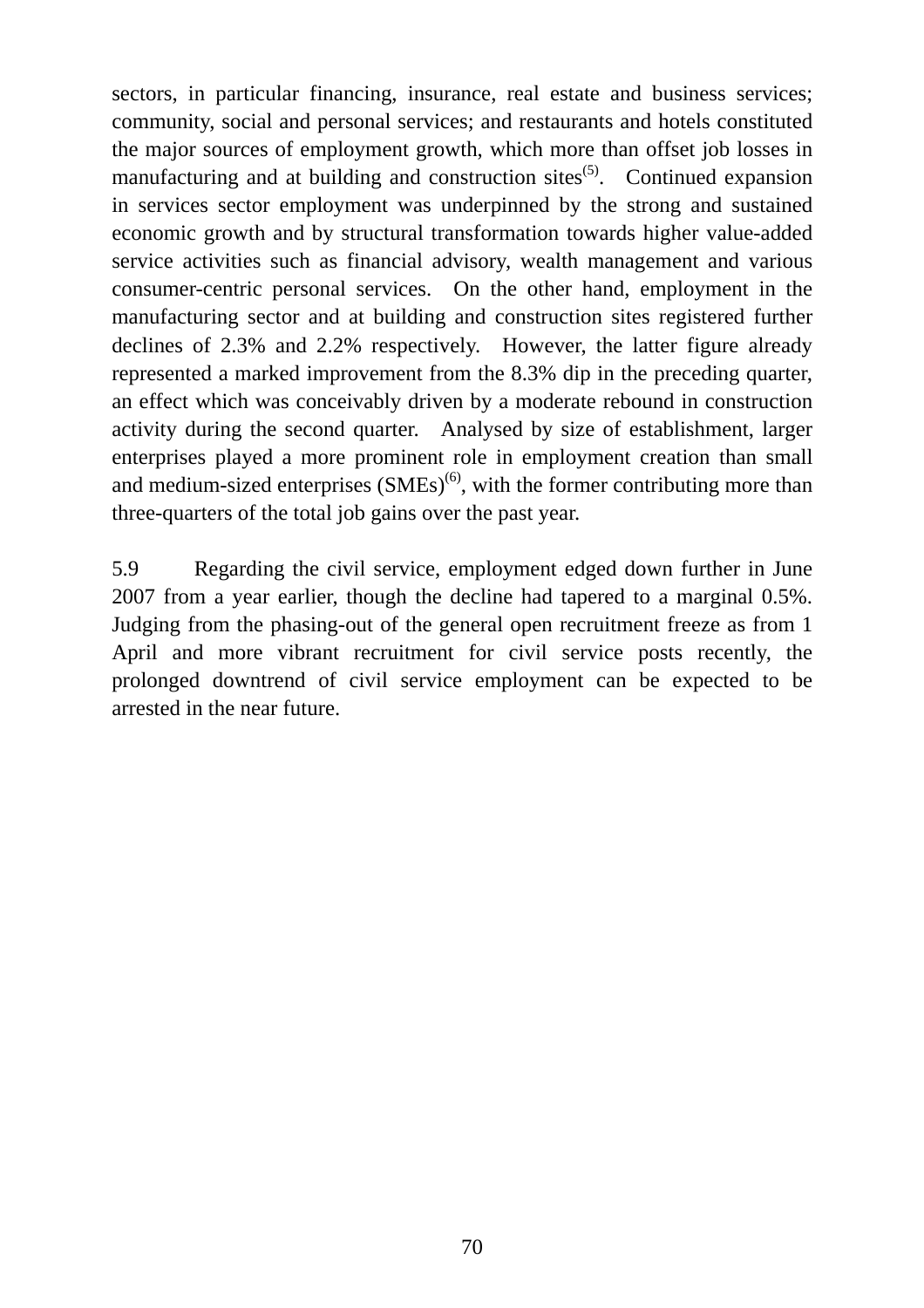#### **Table 5.2 : Employment by major economic sector**

|                                                                     |                    |                             | 2006                        |                             |                             |                             | 2007                        |
|---------------------------------------------------------------------|--------------------|-----------------------------|-----------------------------|-----------------------------|-----------------------------|-----------------------------|-----------------------------|
|                                                                     | Annual<br>average  | Mar                         | Jun                         | <b>Sep</b>                  | Dec                         | Mar                         | Jun                         |
| Wholesale, import and export trades                                 | 583 400            | 581 200                     | 581 700                     | 584 000                     | 586 600                     | 587 500                     | 588 200                     |
|                                                                     | (0.3)              | $(-0.3)$                    | (0.4)                       | $(-0.2)$                    | (1.2)                       | (1.1)                       | (1.1)                       |
| Retail trade                                                        | 228 300            | 225 900                     | 229 300                     | 228 600                     | 229 400                     | 229 100                     | 232 600                     |
|                                                                     | (3.3)              | (4.6)                       | (2.1)                       | (3.1)                       | (3.4)                       | (1.4)                       | (1.5)                       |
| Restaurants and hotels                                              | 226 400            | 221 800                     | 225 800                     | 226 200                     | 231 800                     | 231 700                     | 232 500                     |
|                                                                     | (5.1)              | (5.3)                       | (5.3)                       | (5.5)                       | (4.3)                       | (4.4)                       | (3.0)                       |
| Transport and storage                                               | 155 700            | 154 100                     | 155 200                     | 156 100                     | 157 500                     | 155 900                     | 160 100                     |
|                                                                     | (1.6)              | (1.8)                       | (1.0)                       | (1.8)                       | (1.9)                       | (1.2)                       | (3.1)                       |
| Communications                                                      | 29 600             | 30 000                      | 29 300                      | 29 500                      | 29 400                      | 30 300                      | 30 100                      |
|                                                                     | $(-1.4)$           | (0.6)                       | $(-5.9)$                    | $(-0.7)$                    | (0.8)                       | (0.8)                       | (2.7)                       |
| Financing, insurance, real estate and                               | 479 100            | 468 300                     | 475 900                     | 480 500                     | 491 600                     | 492 000                     | 503 200                     |
| business services                                                   | (5.0)              | (4.6)                       | (4.1)                       | (5.5)                       | (5.8)                       | (5.1)                       | (5.7)                       |
| Community, social and personal                                      | 454 800            | 451 300                     | 451 700                     | 455 200                     | 460 800                     | 464 200                     | 467 900                     |
| services                                                            | (3.6)              | (3.9)                       | (3.4)                       | (4.0)                       | (3.1)                       | (2.9)                       | (3.6)                       |
| Manufacturing                                                       | 160 500            | 161 500                     | 161 100                     | 160 200                     | 159 300                     | 158 700                     | 157 300                     |
|                                                                     | $(-2.5)$           | $(-1.0)$                    | $(-0.5)$                    | $(-3.7)$                    | $(-4.8)$                    | $(-1.7)$                    | $(-2.3)$                    |
| Building and construction sites                                     | 52 900             | 54 900                      | 52 300                      | 53 300                      | 51 000                      | 50 400                      | 51 100                      |
|                                                                     | $(-10.8)$          | $(-16.5)$                   | $(-12.9)$                   | $(-6.3)$                    | $(-6.3)$                    | $(-8.3)$                    | $(-2.2)$                    |
| All establishments surveyed in the<br>private sector <sup>(a)</sup> | 2 378 700<br>(2.1) | 2 357 200<br>(2.0)<br><0.7> | 2 370 400<br>(1.8)<br><0.3> | 2 381 800<br>(2.3)<br><0.7> | 2 405 300<br>(2.4)<br><0.7> | 2 407 800<br>(2.1)<br><0.4> | 2 430 900<br>(2.6)<br><0.7> |
| Civil service <sup>(b)</sup>                                        | 154 300            | 155 000                     | 154 500                     | 154 100                     | 153 800                     | 153 800                     | 153 700                     |
|                                                                     | $(-1.3)$           | $(-1.5)$                    | $(-1.5)$                    | $(-1.4)$                    | $(-1.1)$                    | $(-0.8)$                    | $(-0.5)$                    |

Notes : Employment figures enumerated from business establishments, as obtained from the Quarterly Survey of Employment and Vacancies, are somewhat different from those enumerated from households, as obtained from the General Household Survey. This is mainly due to difference in sectoral coverage: while the former survey covers selected major sectors, the latter survey covers all sectors in the economy.

- (a) The total figures on private sector employment cover also employment in mining and quarrying and in electricity and gas supply, besides employment in the major sectors indicated above.
- (b) These figures cover only those employed on civil service terms of appointment. Judges, judicial officers, ICAC officers, locally engaged staff working in Hong Kong Economic and Trade Offices abroad, and other Government employees such as non-civil service contract staff are not included.
- ( ) % change over a year earlier.
- < > Seasonally adjusted quarter-to-quarter % change.
- Sources : Quarterly Survey of Employment and Vacancies, Census and Statistics Department. Quarterly Employment Survey of Construction Sites, Census and Statistics Department.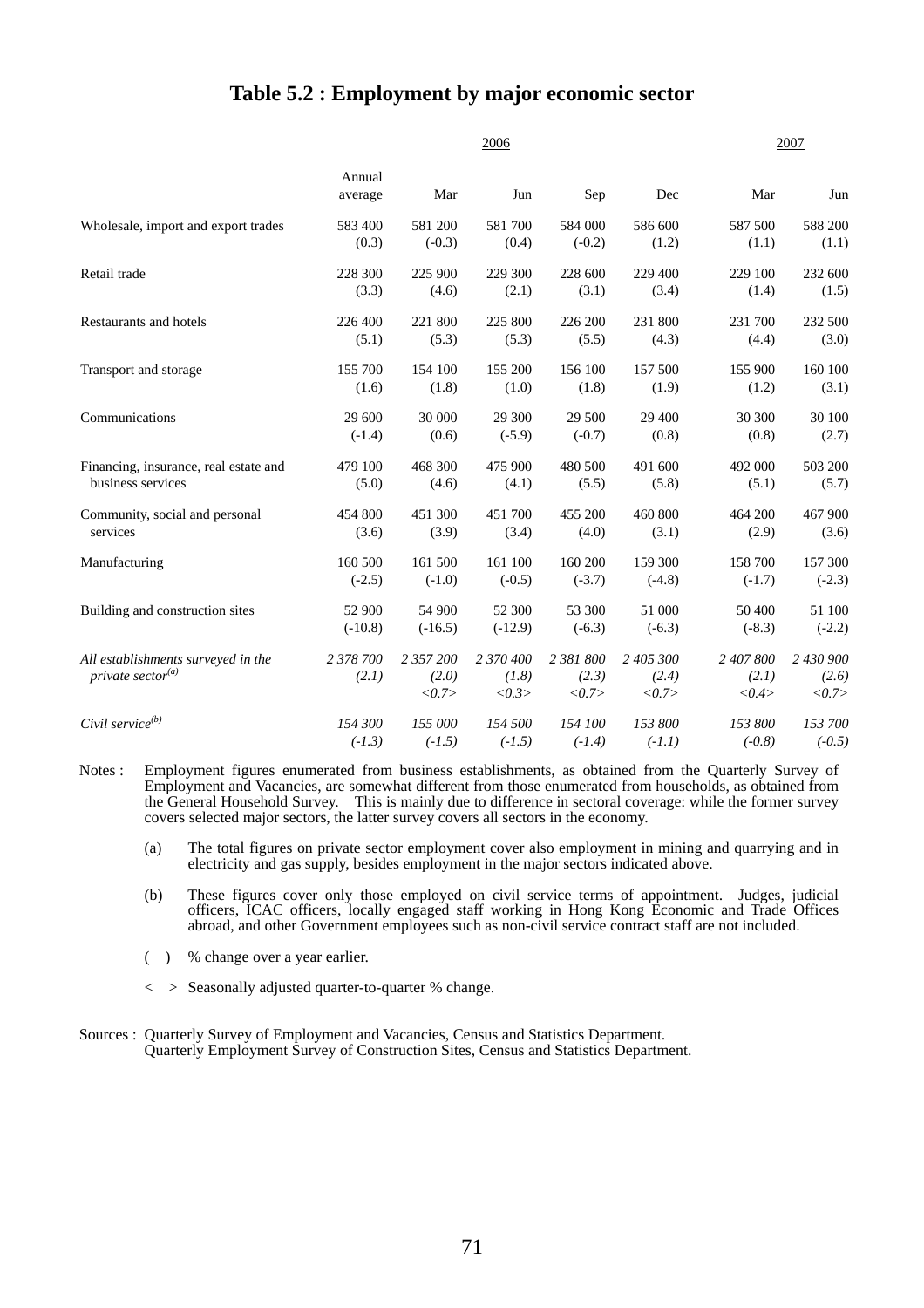## **Vacancies**

5.10 In June 2007, vacancies in *private sector establishments* posted a significant increase of 10.5% over a year earlier to 45 900, the highest level recorded for the month of June since 1997. More than 95% of vacancies originated in the services sector, with more notable increases found in community, social and personal services; restaurants and hotels, as well as financing, insurance, real estate and business services. With unemployment figures introduced for further analysis, this gave a ratio of 29 job vacancies per 100 job-seekers in June 2007, up from 24 a year ago. The corresponding ratio for lower-skilled jobs especially increased from 17 to 22, while that for higher-skilled jobs rose from 70 to 76. The faster growth in vacancies at the lower end than at the upper end, by 13.5% as against 7.0%, suggested that the economic upturn was feeding through to benefit workers at the lower segment. Analysed by size of establishment, SMEs registered a significant vacancy growth of 16.2% in June 2007 over a year earlier, higher than the 5.2% increase for large establishments. Regarding the *civil service,* vacancies increased considerably by 27.0% in June 2007 from a year earlier, with the actual numbers involved at 3 200, the highest level since December 1999.

5.11 Statistics supplied by the Employment Services of the Labour Department provide an indication of the most recent changes in job vacancies. The figures showed that in the third quarter of 2007, the number of private sector job vacancies registered an appreciable increase of 19.4% to 157 033 over a year earlier. On average, more than 2 400 vacancies were received per working day. Meanwhile, the department achieved 36 004 placements in the third quarter, up by 15.1% over a year earlier.

5.12 The Administration will continue to adopt a multi-pronged approach to promote employment on all fronts. To cater for the needs of youngsters who often face greater difficulties in finding work, the Labour Department will open two Youth Employment Resource Centres before end-2007 to provide one-stop advisory and support services on employment and self-employment to young people aged 15-29. Meanwhile, as announced in the 2007-08 Policy Address, the Administration will further buttress employment support for young people by providing 3 000 three-year employment opportunities for this particular age group. Together with the ongoing Youth Pre-employment Training Programme and the Youth Work Experience and Training Scheme, these measures can be expected to enhance employability for Hong Kong's younger generation.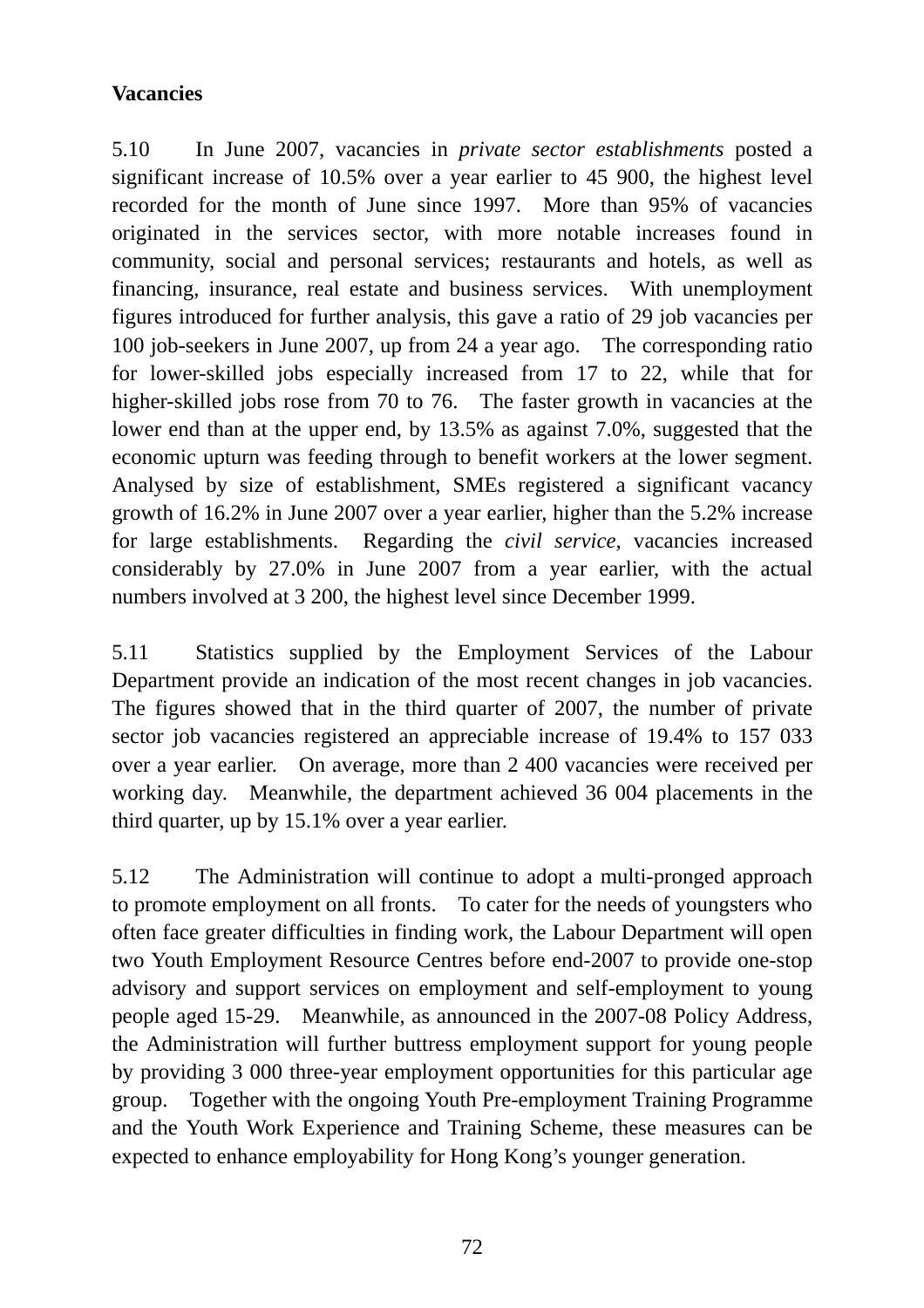

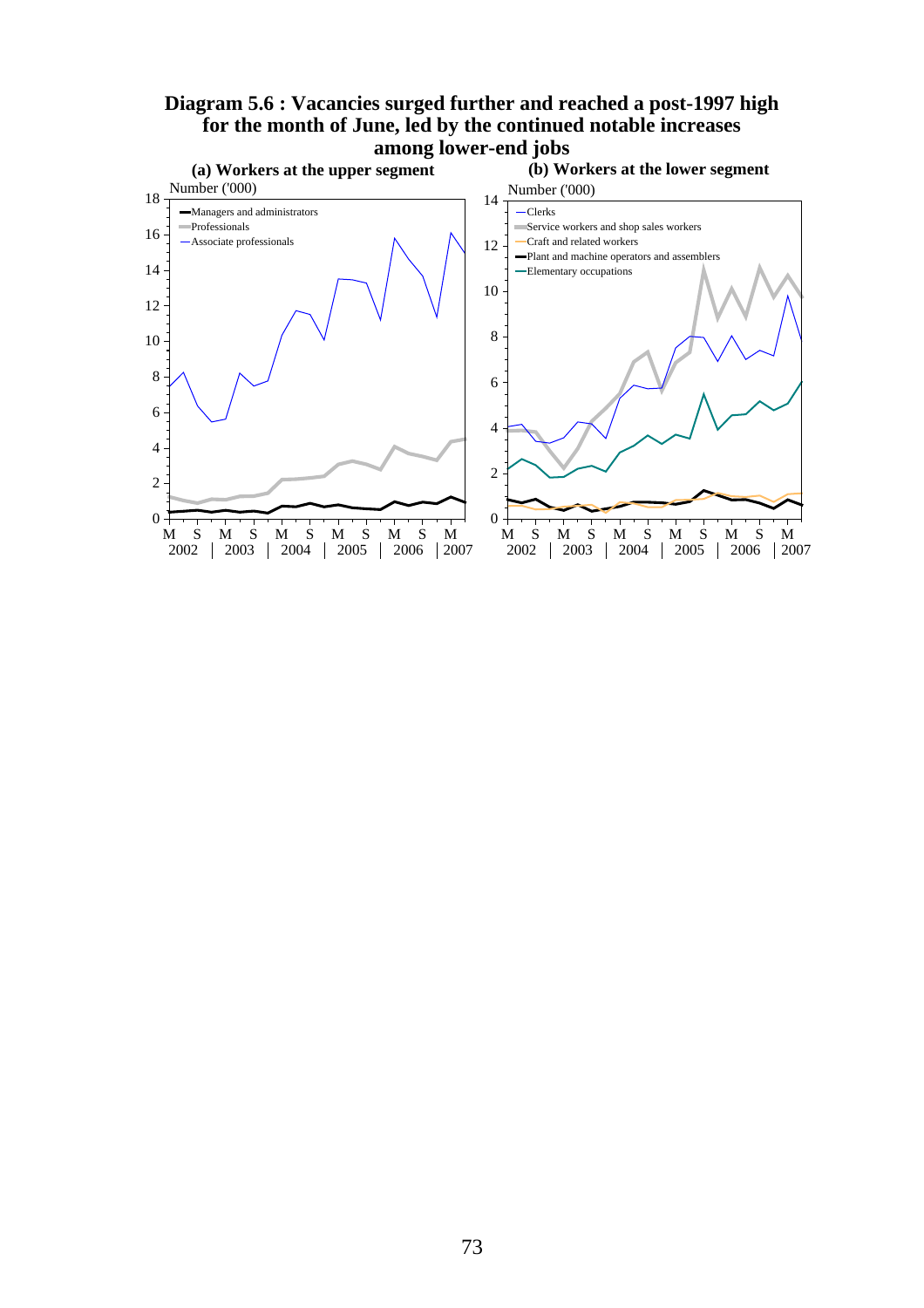#### **Table 5.3 : Vacancies by major economic sector**

No. of vacancies

|                                                               |                   | 2006                      |                              |                          |                           |                          | 2007                                       |                                     |  |
|---------------------------------------------------------------|-------------------|---------------------------|------------------------------|--------------------------|---------------------------|--------------------------|--------------------------------------------|-------------------------------------|--|
|                                                               | Annual<br>average | Mar                       | Jun                          | <u>Sep</u>               | Dec                       | Mar                      | $Jun$                                      | Vacancy rate<br>in Jun 2007<br>(% ) |  |
| Wholesale, import and<br>export trades                        | 8 400<br>$(-8.2)$ | 10 600<br>(3.0)           | 8 3 0 0<br>$(-10.8)$         | 7800<br>$(-14.2)$        | 6 800<br>$(-12.9)$        | 10 400<br>$(-1.8)$       | 9 0 0 0<br>(8.6)                           | 1.5                                 |  |
| Retail trade                                                  | 4 3 0 0<br>(16.2) | 4 800<br>(58.7)           | 3 800<br>(17.4)              | 4 4 0 0<br>$(-9.1)$      | 4 200<br>(13.2)           | 5 100<br>(5.5)           | 4 200<br>(10.3)                            | 1.8                                 |  |
| Restaurants and hotels                                        | 4 200<br>(22.6)   | 4 0 0 0<br>(63.4)         | 4 0 0 0<br>(45.3)            | 5 000<br>(17.6)          | 3700<br>$(-11.3)$         | 4 300<br>(6.8)           | 4 500<br>(12.7)                            | 1.9                                 |  |
| Transport and storage                                         | 2 000<br>(6.5)    | 2 000<br>(20.1)           | 2 200<br>(17.5)              | 1800<br>$(-19.6)$        | 1700<br>(17.5)            | 2 200<br>(7.1)           | 2 2 0 0<br>$(-0.4)$                        | 1.4                                 |  |
| Communications                                                | 700<br>(0.8)      | 800<br>(93.0)             | 800<br>(52.6)                | 700<br>$(-42.6)$         | 700<br>$(-15.4)$          | 800<br>(3.0)             | 800<br>$(-3.8)$                            | 2.5                                 |  |
| Financing, insurance, real<br>estate and business<br>services | 12 300<br>(13.2)  | 13 600<br>(29.6)          | 12 300<br>(9.6)              | 12 800<br>(6.8)          | 10 500<br>(7.6)           | 14 600<br>(7.7)          | 13 700<br>(11.8)                           | 2.7                                 |  |
| Community, social and<br>personal services                    | 8 600<br>(20.7)   | 7 9 0 0<br>(15.6)         | 8 100<br>(13.3)              | 9 200<br>(15.1)          | 9 3 0 0<br>(40.6)         | 9 600<br>(22.3)          | 9 500<br>(16.6)                            | 2.0                                 |  |
| Manufacturing                                                 | 1 900<br>$(-6.4)$ | 1 900<br>$(-3.4)$         | 2 000<br>(6.1)               | 1 900<br>$(-3.7)$        | 1700<br>$(-22.5)$         | 2 400<br>(23.3)          | 2 000<br>$(-1.6)$                          | 1.2                                 |  |
| Building and construction<br>sites                            | #<br>$(-7.0)$     | #<br>(66.7)               | $\#$<br>$(*)$                | #<br>$(*)$               | #<br>$(-23.8)$            | #<br>(660.0)             | $\#$<br>(77.8)                             | $\ast$                              |  |
| All establishments surveyed<br>in the private sector $^{(a)}$ | 42 300<br>(9.1)   | 45 500<br>(22.8)<br><2.5> | 41 500<br>(9.3)<br>$< -4.4>$ | 43 600<br>(0.1)<br><2.1> | 38 600<br>(5.7)<br>< 5.8> | 49 300<br>(8.3)<br><4.6> | 45 900<br>(10.5)<br>$\langle -1.8 \rangle$ | 1.9                                 |  |
| Civil service <sup>(b)</sup>                                  | 2 500<br>(166.7)  | 2 600<br>(76.3)           | 2 500<br>(131.6)             | 2 900<br>(308.8)         | 2 100<br>(304.0)          | 1 200<br>$(-55.0)$       | 3 200<br>(27.0)                            | 2.0                                 |  |

Notes : Vacancy rate refers to the ratio of vacancies to total employment opportunities (actual employment plus vacancies).

(a) The total figures on private sector vacancies cover also vacancies in mining and quarrying and in electricity and gas supply, besides vacancies in the major sectors indicated above.

(b) These figures cover only vacancies for those staff to be employed on civil service terms of appointment. A general open recruitment freeze to the civil service was imposed during the period from 1 April 2003 to 31 March 2007. The civil service vacancies during this period refer only to the number of vacant posts for which exemptions from open recruitment freeze have been granted.

( ) % change over a year earlier.

< > Seasonally adjusted quarter-to-quarter % change.

 $(\#)$  Less than 50.

- $(*)$  Less than  $0.05\%$ .
- Sources : Quarterly Survey of Employment and Vacancies, Census and Statistics Department. Quarterly Employment Survey of Construction Sites, Census and Statistics Department.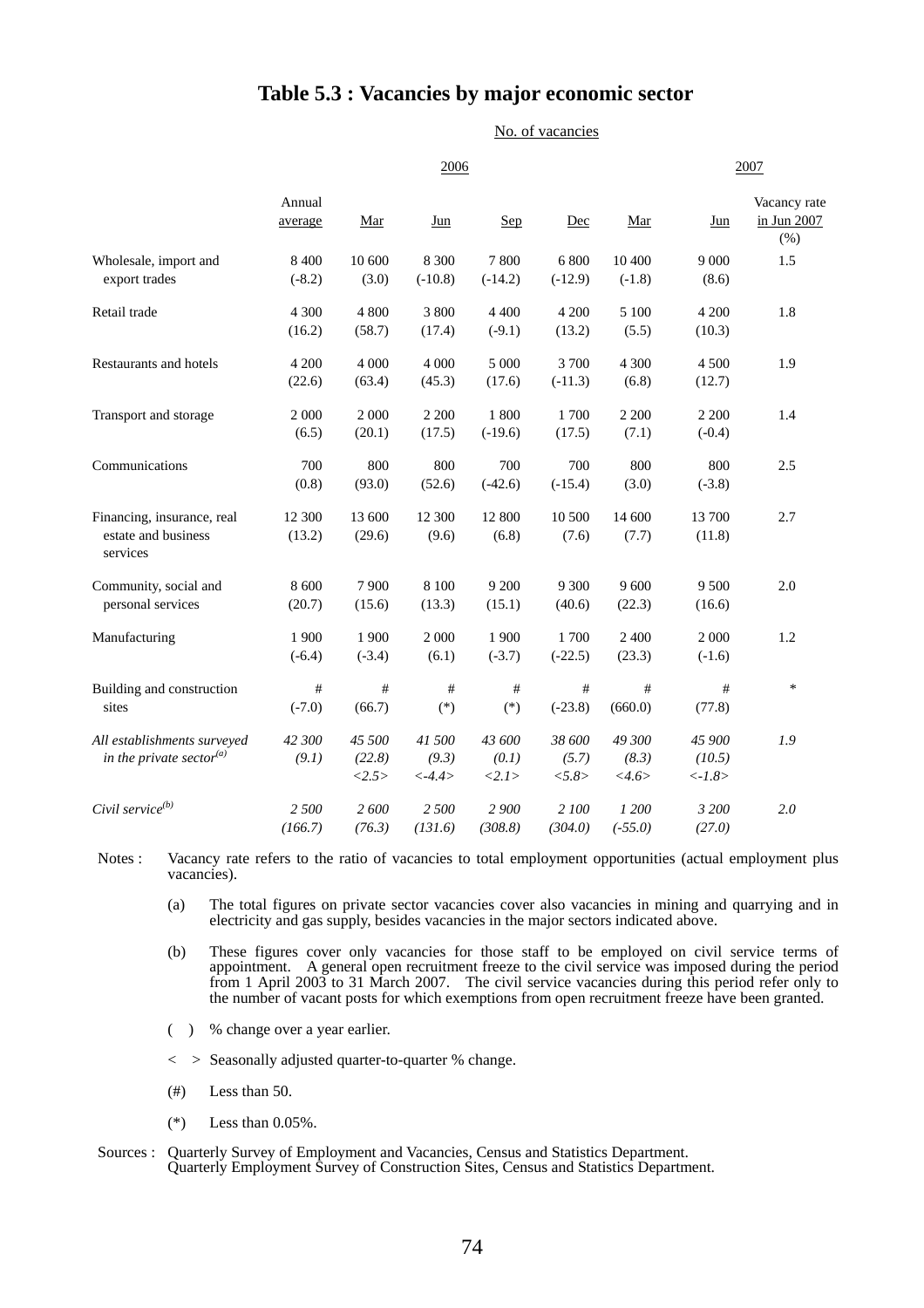## **Earnings and wages**

5.13 Employment income has remained on a steady uptrend since early 2005. *Labour earnings*<sup>(7)</sup>, as measured by payroll per person engaged in the private sector, increased by 2.9% in money terms in the second quarter of 2007 over a year earlier. After netting out the price change, labour earnings went up by 1.7% in real terms<sup> $(8)$ </sup>.

5.14 In the second quarter of 2007, nominal pay rises were found across most major economic sectors. Consistent with the figures over the past two years, workers in financial institutions continued to enjoy a more notable increase in nominal payroll of 7.6% year-on-year, 2.6 times the overall average. This was mainly attributable to buoyant economic activity and hence tighter manpower resource requirements in this particular sector. Workers in other service sectors also experienced generally solid increases in earnings, with notable exceptions in the telecommunications sector and some community and social services like welfare institutions and education services. On the other hand, labour earnings in the manufacturing sector rose appreciably by 3.1%.

5.15 The Salary Indices for Managerial and Professional Employees pointed to a larger pay rise in the upper segment over the past year. Comparing June 2007 with a year earlier, the index increased by 4.9% in money terms or 3.0% in real terms<sup>(9)</sup> in respect of staff remaining in the same occupation and the same company during the period. When the newly recruited and promoted employees were also taken into account, the index increased by 3.4% in money terms, and 1.5%% in real terms.

5.16 More up-to-date data from the General Household Survey indicated an appreciable increase in overall average monthly employment earnings (excluding foreign domestic helpers) in the third quarter of 2007, by 3.7% year-on-year in money terms. Anecdotal evidence generally suggests that an increasing number of enterprises have had to offer more attractive pay packages in order to maintain service levels and retain staff. Such development tends to especially benefit workers with higher education and skill levels.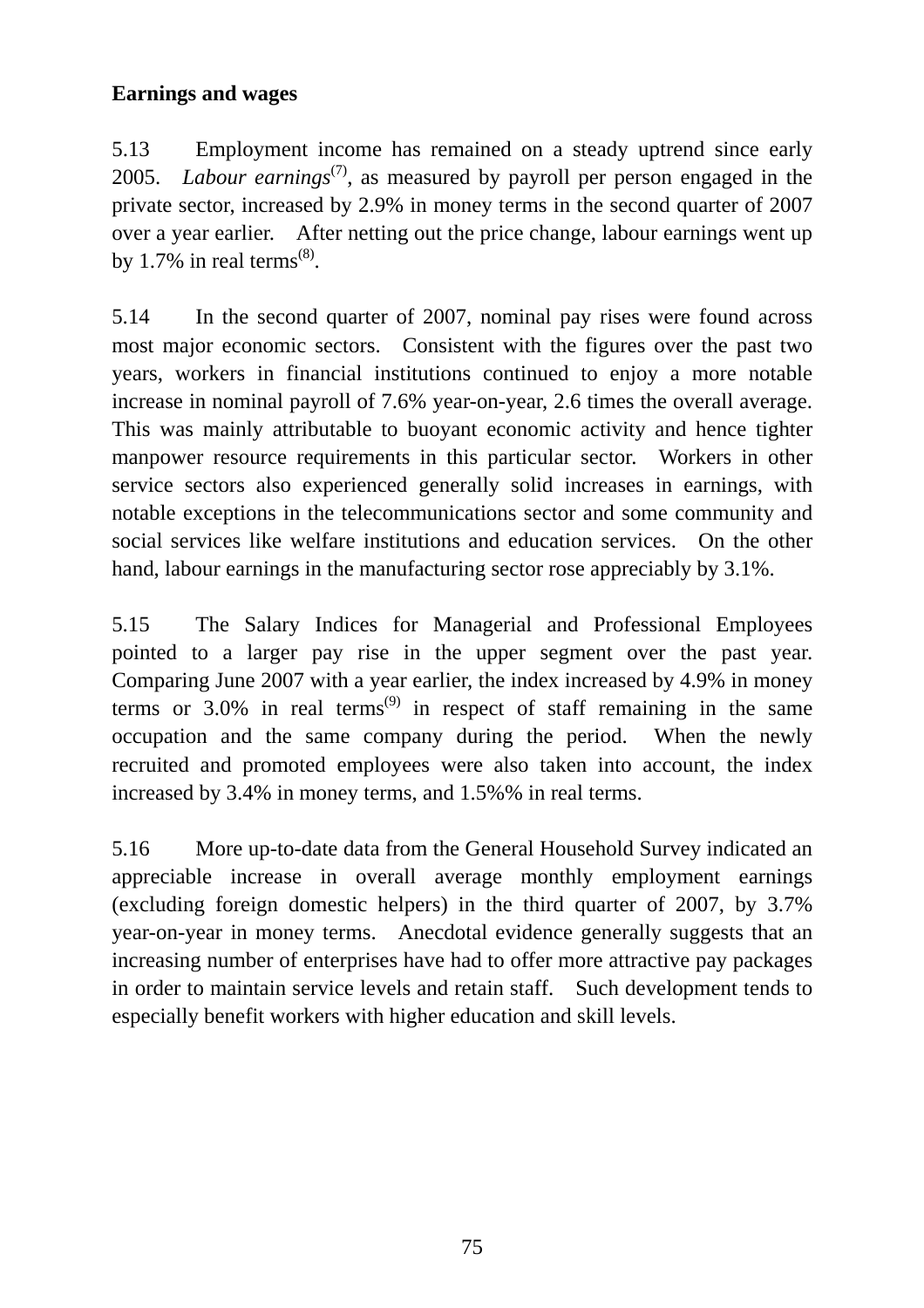**Diagram 5.7 : Nominal earnings registered a further moderate rise in the first half of 2007**



5.17 In comparison with labour earnings, *labour wages*, as a measure of regular payments to employees at the supervisory level or below recorded a smaller year-on-year increase of 2.6% in money terms in June 2007. After discounting the price change, however, wages showed a slightly larger rise of 1.8% in real terms than labour earnings, mainly as a result of the bigger relief of price pressures for lower to middle income groups following the Government's rates concession.

5.18 Analysed by economic sector, nominal wages moved higher across-the-broad. Among the major economic sectors, personal services; and financing, insurance, real estate and business services were distinguished by larger wage increases, by 6.2% and 3.5% respectively over a year earlier. Meanwhile, manufacturing; wholesale, retail and import/export trades; and restaurants and hotels all recorded nominal wage increases of above 2%, while transport services experienced a relatively smaller wage rise of 1.6%. However, with modest inflation during the period, real wages increased in all these major sectors. In terms of occupation categories, supervisory and technical workers, together with service workers, enjoyed greater upward revisions in wages, by 3.4% and 3.0% respectively in money terms. Average wages received by miscellaneous non-production workers also rose by 1.9%. This was broadly comparable to the wage increases for clerical and secretarial workers and craftsmen, suggesting that workers at the lower end of the labour market have also been able to benefit from the current economic upturn.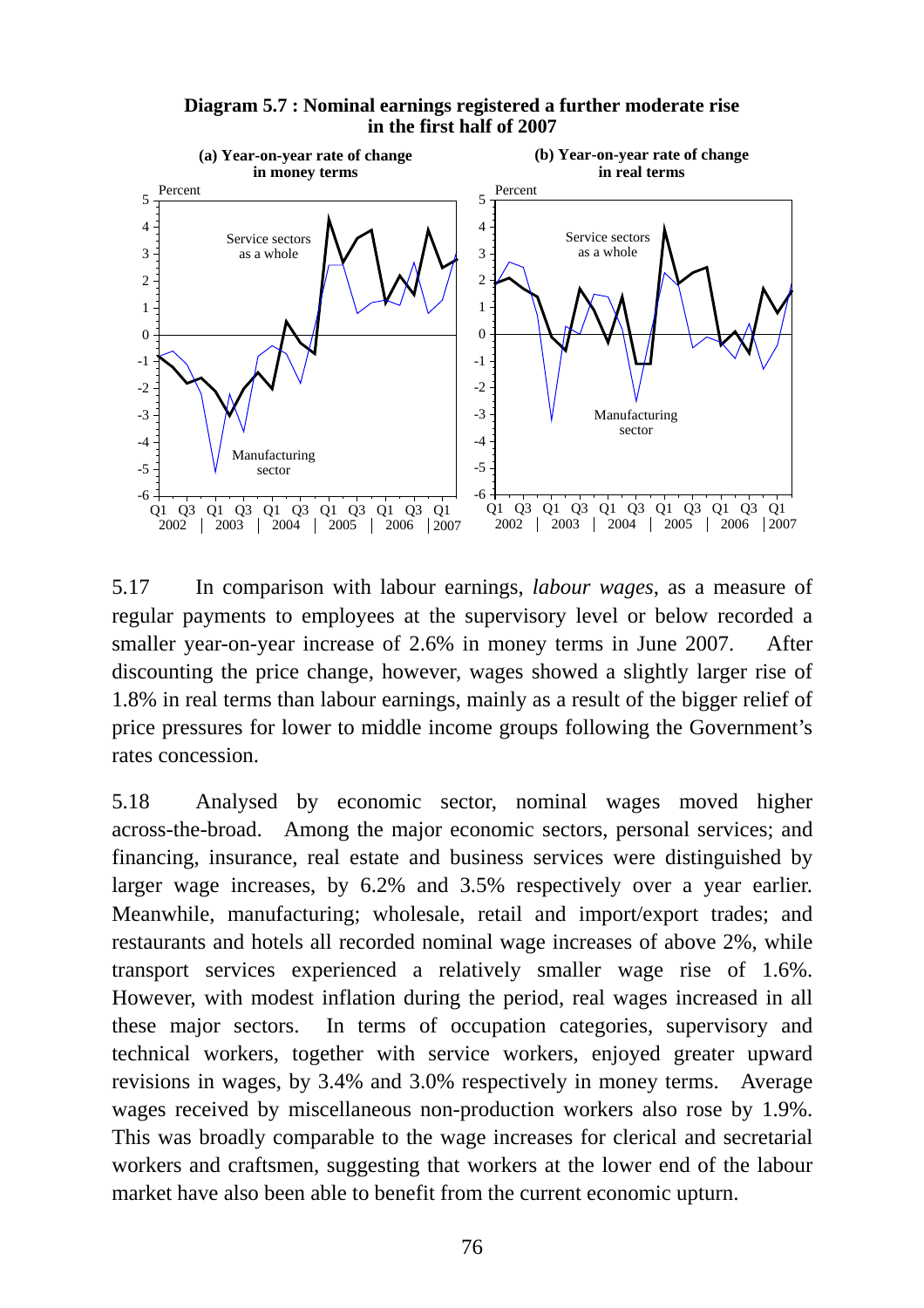#### **Notes :**

(1) For a person aged 15 or above to be classified as unemployed, he or she should: (a) not have a job and not be performing any work for pay or profit during the reference period (i.e. seven days before enumeration); and (b) be available for work during the reference period; and (c) be seeking work during the 30 days before enumeration.

 Notwithstanding the above, the following types of persons are also considered unemployed: (a) persons without a job, having sought work but not available for work because of temporary sickness; (b) persons without a job, available for work but not having sought work because they will take up new jobs or start business at a subsequent date, or expect to return to their original jobs; and (c) discouraged workers not having sought work because they believe work is not available to them.

 Even at full employment, some frictional unemployment is bound to exist as workers move between jobs in order to obtain better terms of employment. The precise level of unemployment which can be described as purely frictional varies amongst economies, depending on the structure and characteristics of their labour markets.

 In April 2001, the Census and Statistics Department put out a revised series of seasonally adjusted unemployment rate compiled by reference to the X-11 ARIMA method, which adjusts for all seasonal variations in employment and unemployment (i.e. the changes due to holiday effects, seasonally ups and downs in economic activity, seasonal variations in first-time job-seekers, etc). This replaces the former series which adjusts only for seasonal variations in the proportion of first-time job-seekers in the labour force. For more details, see Note (3) at the end of Chapter 5 of the Half-yearly Economic Report 2001.

 Figures enumerated from the General Household Survey have been revised to take into account the results of the 2006 Population By-census. Labour force figures compiled for the period from Q1 2001 to Q4 2006 have also been revised.

 The revision has the effect of lowering the levels of total labour force, total employment, and the unemployed and underemployed by a modest margin. The effect on the unemployment and underemployment rates, being computed as ratios of the respective levels, is generally even smaller. Furthermore, the movements in the seasonally adjusted unemployment rate and the underemployment rate mostly showed little change.

(2) The main criteria for an employed person aged 15 or above to be classified as underemployed are: involuntarily working less than 35 hours during the reference period (i.e. seven days before enumeration), and either available for additional work during the reference period or seeking additional work during the 30 days before enumeration.

 Following these criteria, employed persons taking no-pay leave due to slack work during the reference period are also classified as underemployed if they had worked less than 35 hours or were on leave for the entire reference period.

(3) Figures enumerated from household data. The employed population is defined here to include those persons aged 15 or above who performed work for pay or profit or had a formal job attachment during the reference period (i.e. seven days before enumeration).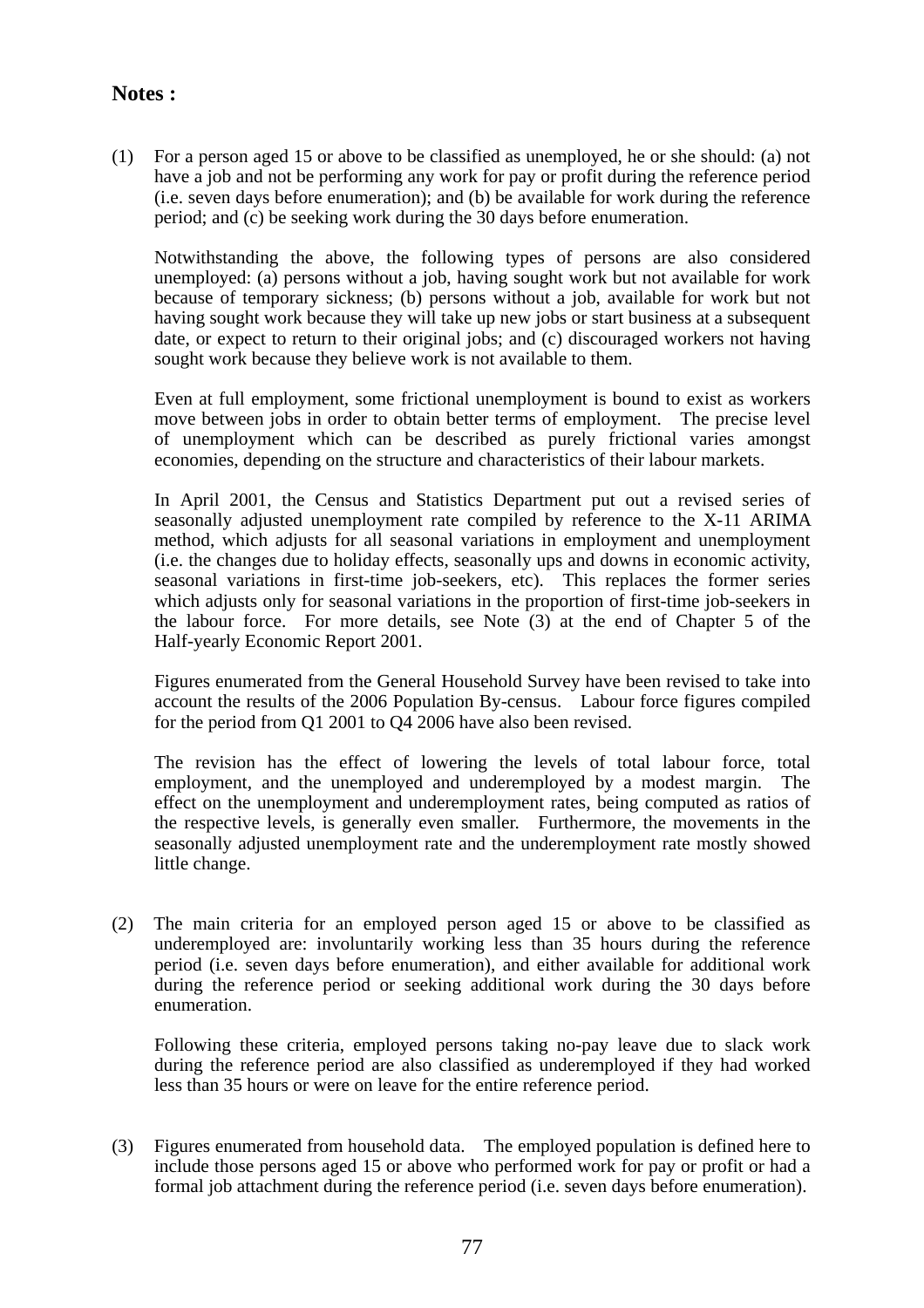- (4) The labour force, or the economically active population, is defined to include all persons aged 15 or above who either were engaged in productive work during the reference period (i.e. seven days before enumeration) or would otherwise have been engaged in productive work but were unemployed.
- (5) Taking into account off-site workers and related professional and support staff, employment in the entire building and construction sector actually increased by 3.8% in the third quarter of 2007 over a year earlier.

 Employment for the construction sector as a whole is enumerated from the General Household Survey carried out by the Census and Statistics Department. Apart from site workers, it also includes non-site workers engaged in minor alteration and addition, repair, maintenance and interior decoration work on existing buildings. In addition, it includes professionals, administrative and other support personnel engaged in that sector, such as engineers, architects, surveyors and contract managers, as well as general clerical staff.

- (6) Manufacturing enterprise with fewer than 100 employees and non-manufacturing enterprises with fewer than 50 employees are regarded as small and medium-sized enterprises (SMEs) in Hong Kong. Yet, establishments with the same main business registration number (BRN) and engaging in activities of the same industry sector are grouped into one business unit for the purpose of calculating the number of SMEs. Thus, a business with a lot of small chain stores each employing a small number of employees will be considered as a single large enterprise, instead of separate SMEs.
- (7) In addition to wages, which include all regular payments like basic pay and stipulated bonuses and allowances, earnings also cover overtime pay and other non-guaranteed or irregular bonuses and allowances, except severance pay and long service payment. Because of this difference, as well as the difference in sectoral and occupational coverage, the movements in average earnings, as measured by payroll per person engaged, do not necessarily match closely with those in wage rates.
- (8) Different consumer price indices are used for compiling the real indices of labour earnings and wages, taking into account their relevance to the respective occupation coverage. Specifically, the Composite CPI, being an indicator of overall consumer prices, is taken as the price deflator for earnings received by employees at all levels of the occupational hierarchy. The CPI(A), being an indicator of consumer prices for the middle to lower income groups, is taken as the price deflator for wages in respect of workers on occupations up to the supervisory level, and also in respect of manual workers engaged in the construction sector.
- (9) The Consumer Price Index (C) is used for compiling the Salary Indices for Managerial and Professional Employees in real terms.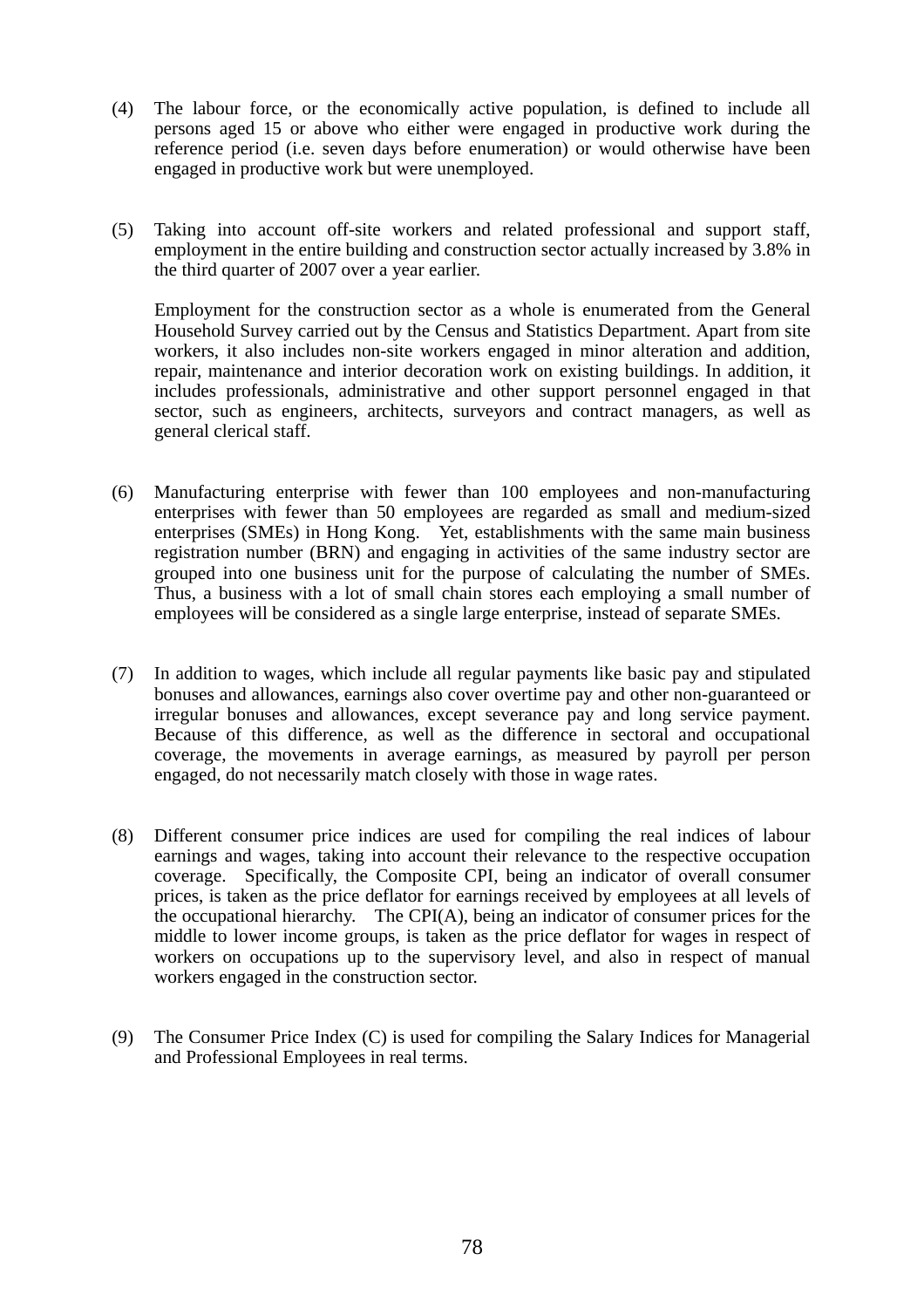## **CHAPTER 6 : PRICES**

#### *Summary*

- *Headline consumer price inflation edged up to 1.6% in the third quarter of 2007. Taking away the effect of the Budget measure of rates concession, underlying consumer price inflation was 2.7%, which was still rather moderate considering the continued robust economic growth.*
- *The recent inflationary pressures from imported sources, most notably on food prices, were mainly attributable to the depreciation of the US dollar, the strengthening of the renminbi, and the worldwide phenomenon of food inflation.* Yet the effects of these factors were partly mitigated by sustained *labour productivity growth, which helped keep domestic cost pressures under control.*
- *Looking ahead, the headline inflation rate is expected to rise further in the fourth quarter upon the fading out of the effect of the rates concession. Also, apart from the exchange rate and food price factors, the recent resurgence of oil prices is another factor which may pose inflation risk in the near term. Nevertheless, the recent cut in public housing rentals and implementation of the Pre-Primary Education Voucher Scheme, together with further increase in labour productivity, will provide a partial offset.*

## **Consumer prices**

6.1 Headline consumer price inflation, as measured by the *Composite Consumer Price Index*<sup>(1)</sup> (CCPI), edged up to 1.6% in the third quarter of 2007, after easing back from 1.7% in the first quarter to 1.3% in the second quarter. The inflation figures for both the second and third quarters were lowered by 1.1 percentage points by the Budget measure of rates concession. Discounting the effect of this measure, underlying consumer price inflation crept up from 2.4% in the second quarter to 2.7% in the third quarter, which was still rather moderate when viewed against the continued brisk economic growth. On the external front, the depreciation of the US dollar and the strengthening of the renminbi continued to bring about some inflationary pressures from imported sources. Coupled with the worldwide phenomenon of food inflation, price increases were most visible on food items. However, the effects of these factors were cushioned by the mild cost pressures on the domestic front, thanks to the sustained labour productivity growth and solid business expansion which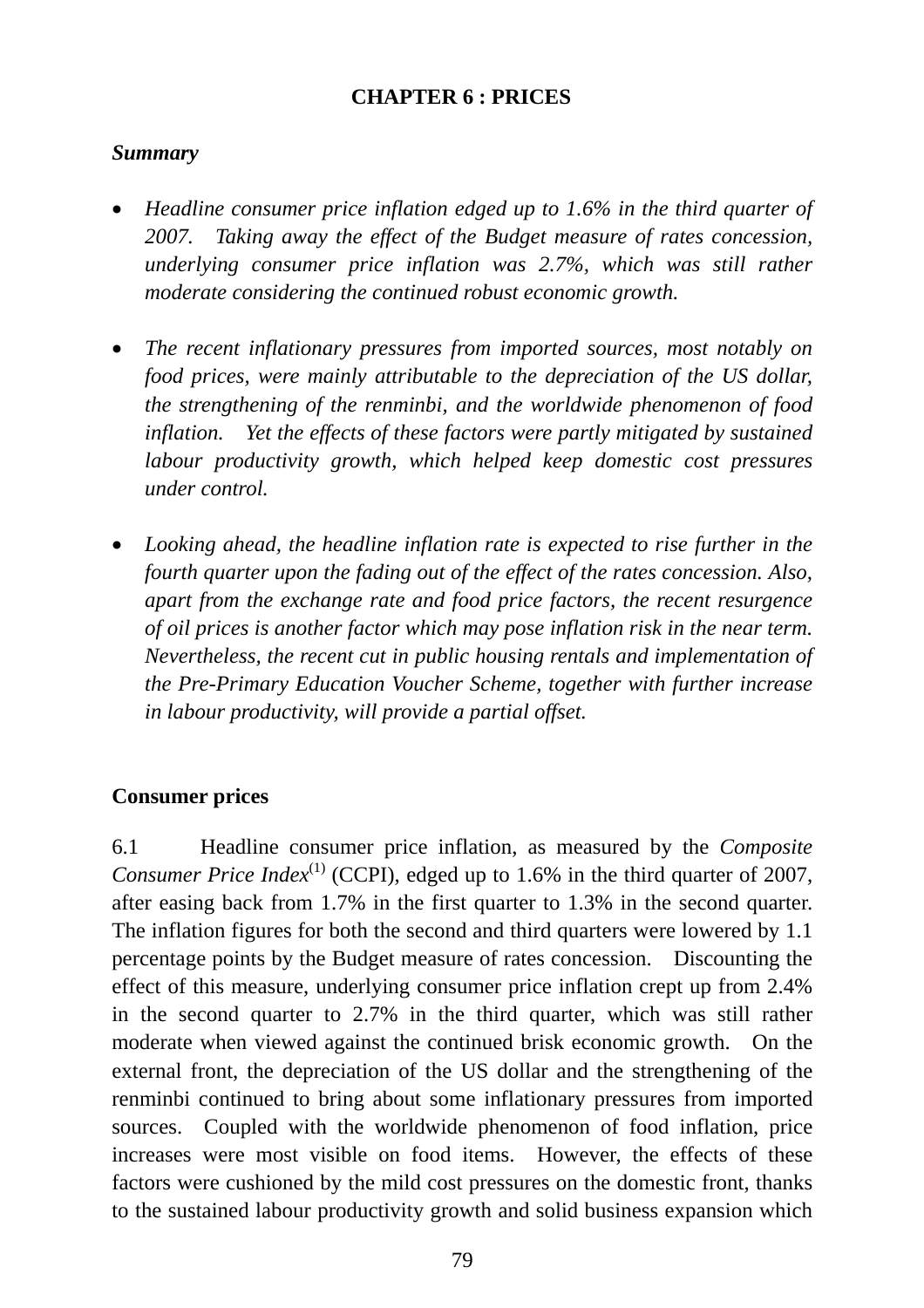helped keep the rising unit labour cost and unit rental cost under control. Thus, on the whole, overall consumer price inflation, though up slightly, remained moderate in the third quarter.

6.2 Looking ahead, higher food prices will continue to pose an upside risk to inflation. The recent increase in oil prices may also add some uncertainty to the inflation outlook. Moreover, the favourable effect of the rates concession will fade out after September, which will bring the headline inflation rate back to the underlying inflation rate. On the other hand, sustained labour productivity growth, the cut in public housing rentals from August and the implementation of the Pre-Primary Education Voucher Scheme from September will help keep the consumer price inflation for the rest of the year in check.

|      | (year-on-year rate of change $(\%)$ ) |               |             |          |             |  |
|------|---------------------------------------|---------------|-------------|----------|-------------|--|
|      |                                       | Composite CPI | CPI(A)      | CPI(B)   | CPI(C)      |  |
| 2006 | Annual                                | 2.0           | 1.7         | 2.1      | 2.2         |  |
|      | H1                                    | 1.8           | 1.6         | 1.9      | 2.0         |  |
|      | H2                                    | 2.2           | 1.9         | 2.3      | 2.4         |  |
|      | Q1                                    | 1.6(0.4)      | 1.3(0.4)    | 1.7(0.5) | 1.7(0.5)    |  |
|      | Q2                                    | 2.0(0.7)      | 1.8(0.7)    | 2.1(0.7) | 2.3(0.9)    |  |
|      | Q <sub>3</sub>                        | 2.3(0.6)      | 2.1(0.5)    | 2.4(0.6) | 2.4(0.6)    |  |
|      | Q4                                    | 2.1(0.4)      | 1.8(0.3)    | 2.2(0.4) | 2.5(0.5)    |  |
| 2007 | H1                                    | 1.5           | 0.5         | 1.7      | 2.3         |  |
|      | Q1                                    | $1.7(*)$      | $0.3(-1.1)$ | 2.0(0.3) | 2.9(0.9)    |  |
|      | Q2                                    | 1.3(0.4)      | 0.7(1.1)    | $1.3(*)$ | $1.8(-0.2)$ |  |
|      | Q <sub>3</sub>                        | 1.6(0.8)      | 0.9(0.6)    | 1.7(0.9) | 2.3(1.0)    |  |

# **Table 6.1 : Consumer Price Indices**

Notes : Figures in brackets are the seasonally adjusted quarter-to-quarter rates of change.

(\*) Change of less than 0.05%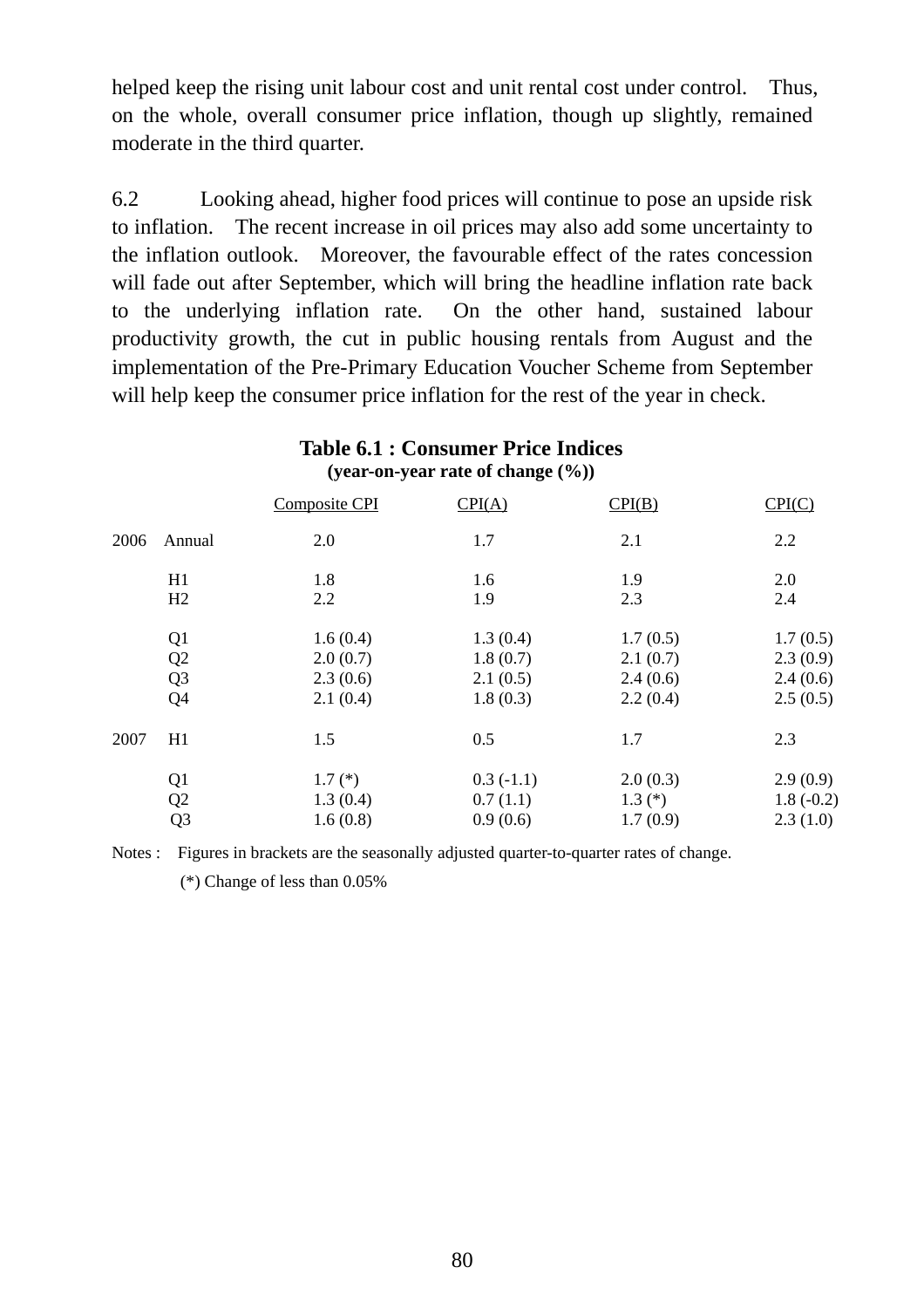

6.3 Among the main components of CCPI, food prices contributed most to the CCPI inflation in the third quarter of 2007. This was followed by miscellaneous services, with the fees for outbound package tours rising quite notably due to the weakening of the Hong Kong dollar. The contribution from housing was milder, reflecting the favourable effects of the rates concession and the cut in public housing rentals. The prices of clothing and footwear; and miscellaneous goods rose modestly, reflecting higher imported prices and stronger pricing power of retailers. Meanwhile, price pressures for the other components – electricity, gas and water; alcoholic drinks and tobacco; durable goods; and transport – remained subdued.



**Diagram 6.2 : Food prices accelerated further, but partly offset by the cut in public housing rentals from August**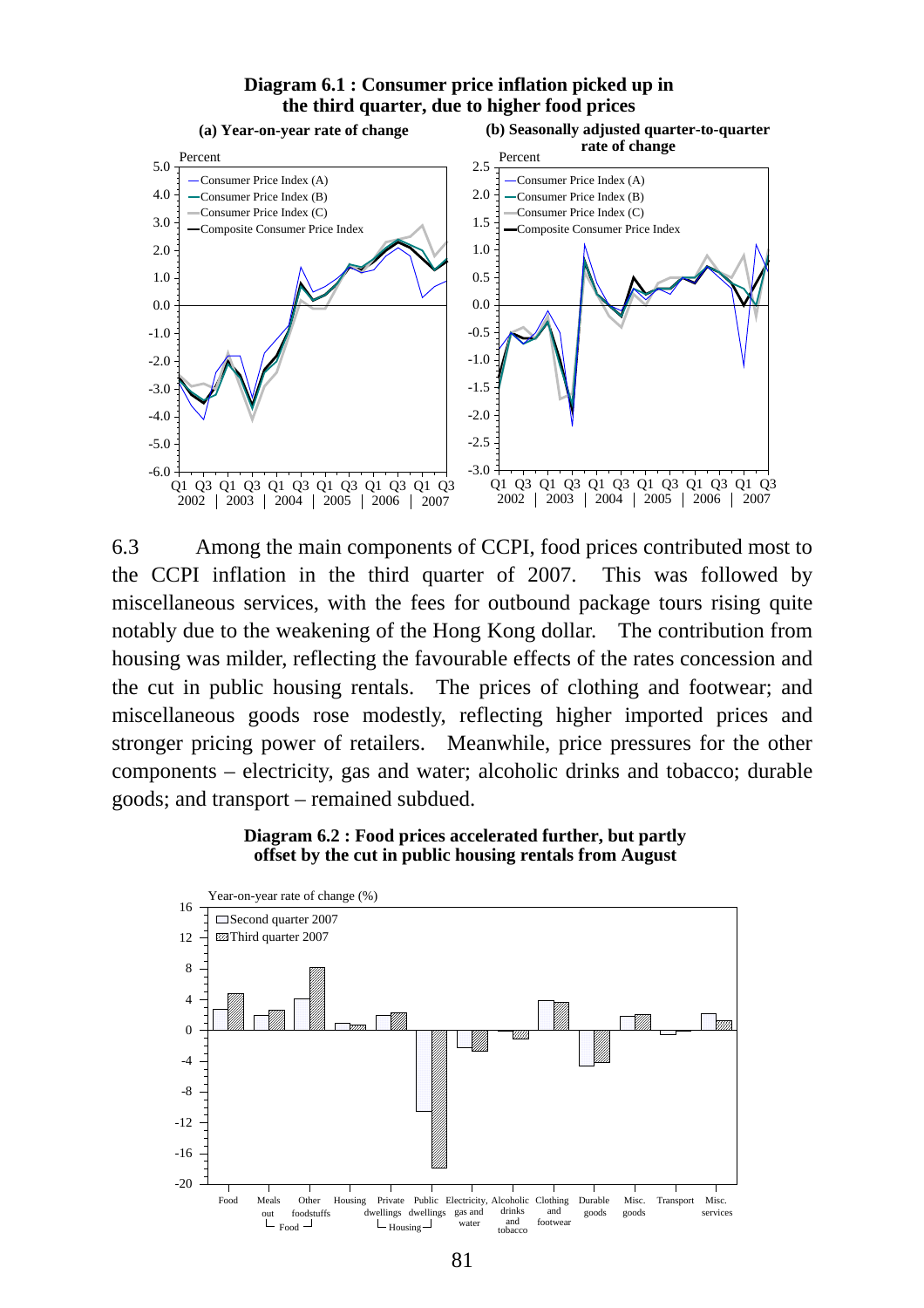|                                 |           |        |        | 2006           |                |              | 2007         |              |
|---------------------------------|-----------|--------|--------|----------------|----------------|--------------|--------------|--------------|
| <b>Expenditure component</b>    | Weighting | Q1     | Q2     | Q <sub>3</sub> | Q <sub>4</sub> | Q1           | Q2           | $Q_3$        |
| Food                            | 26.94     | 0.9    | 1.7    | 2.1            | 2.2            | 2.9          | 2.8          | 4.8          |
| Meals bought<br>away from home  | 16.86     | 1.0    | 1.3    | 1.5            | 1.5            | 1.8          | 2.0          | 2.6          |
| Other foodstuffs                | 10.08     | 1.0    | 2.3    | 3.1            | 3.5            | 4.4          | 4.1          | 8.2          |
| Housing <sup>(a)</sup>          | 29.17     | 4.2    | 4.9    | 4.8            | 4.8            | 2.2          | 1.0          | 0.7          |
| Private dwellings               | 23.93     | 5.0    | 5.9    | 5.7            | 5.6            | 5.6          | 2.0          | 2.3          |
| Public dwellings                | 2.49      | 0.1    | 0.1    | 0.1            | 0.1            | $-31.7$      | $-10.5$      | $-17.8$      |
| Electricity, gas and water      | 3.59      | 3.9    | 3.4    | 4.1            | $-2.8$         | $-1.3$       | $-2.2$       | $-2.7$       |
| Alcoholic drinks and<br>tobacco | 0.87      | $-0.6$ | $-5.9$ | $-4.1$         | $-4.3$         | $-3.9$       | $-0.1$       | $-1.1$       |
| Clothing and footwear           | 3.91      | $-2.0$ | $-0.7$ | 1.7            | 5.0            | 7.2          | 3.9          | 3.7          |
| Durable goods                   | 5.50      | $-5.8$ | $-6.6$ | $-6.9$         | $-6.3$         | $-5.8$       | $-4.6$       | $-4.2$       |
| Miscellaneous goods             | 4.78      | 0.4    | 1.8    | 1.9            | 2.6            | 2.8          | 1.8          | 2.1          |
| Transport                       | 9.09      | 1.6    | 1.1    | 0.2            | $-0.1$         | $-0.6$       | $-0.5$       | $-0.1$       |
| Miscellaneous services          | 16.15     | 1.2    | 1.9    | 2.5            | 2.1            | 2.2          | 2.2          | 1.3          |
| All items                       | 100.00    | 1.6    | 2.0    | 2.3            | 2.1            | 1.7<br>(2.5) | 1.3<br>(2.4) | 1.6<br>(2.7) |

#### **Table 6.2 : Composite Consumer Price Index by component (year-on-year rate of change (%))**

- Notes : (a) The housing component covers rents, rates, Government rent, maintenance costs and other housing charges. Its sub-components on private and public dwellings as presented here, however, cover rents, rates and Government rent only. Hence, the combined weighting of private and public dwellings is slightly less than the weighting of the entire housing component.
	- ( ) Underlying inflation rate after taking out the effect of one-off measures, specifically, the public rental waiver in February and the rates concession in the second and third quarters.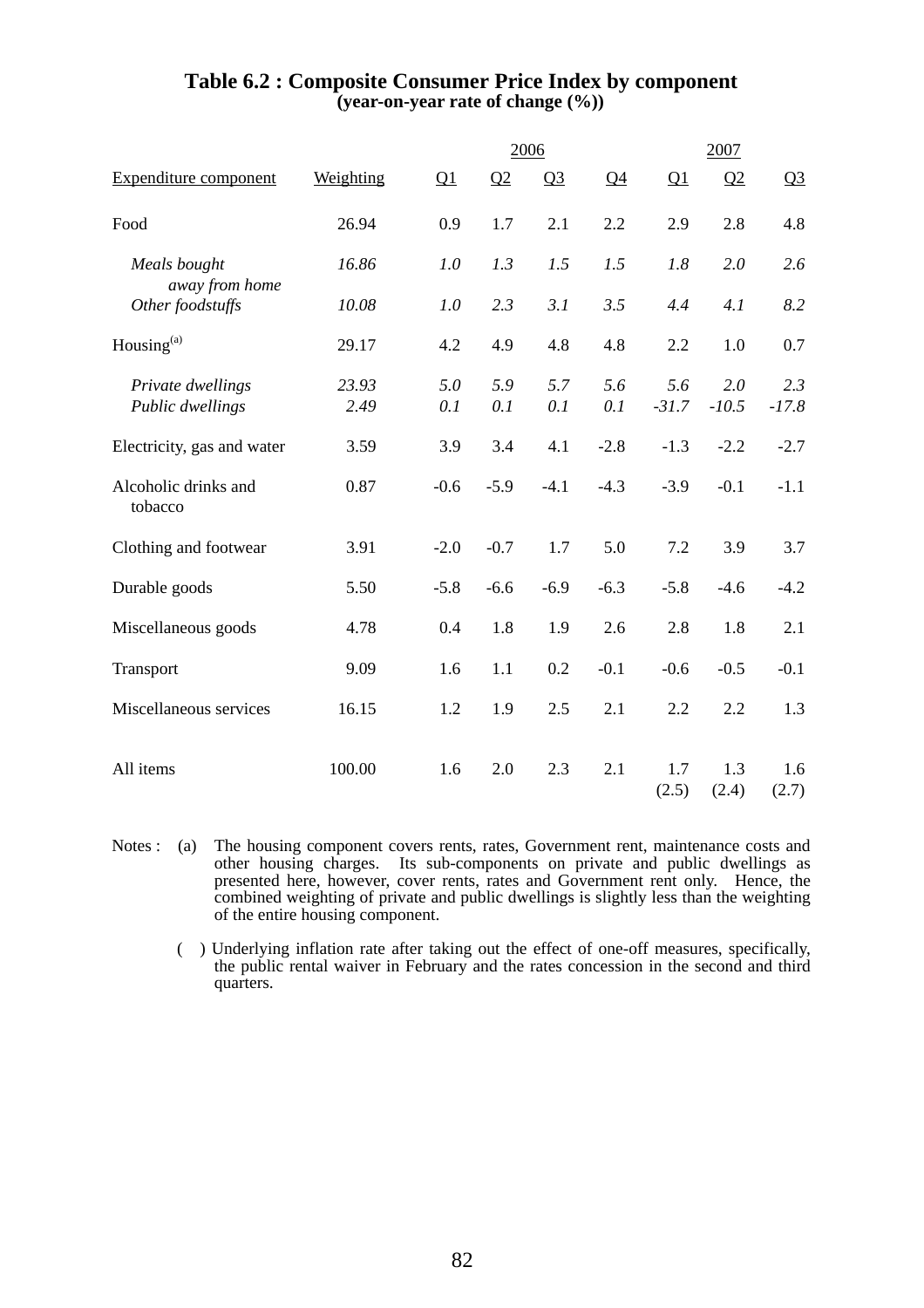## **Costs of factor inputs**

6.4 Domestic pressures on business costs were still largely in check in the third quarter of 2007 as *unit rental cost* fell slightly while *unit labour cost*<sup>(2)</sup> was broadly stable. Although wages saw a mild pick-up due to the improving labour market, this was largely matched by the concurrent sustained growth in labour productivity. Similarly, the increase in shop rentals was cushioned by solid expansion in business volume. Nevertheless, underpinned by the continued buoyant economic activities, the pace of increase in labour earnings and property prices and rentals may pick up further in the period ahead, thereby adding more cost pressures to the economy.



**Diagram 6.3 : Costs of factor inputs**

6.5 On the external front, foodstuffs continued to show the largest pick-up in import prices, because of the global inflation in food prices. Import prices of consumer goods increased moderately further as prices of consumer goods in the Mainland remained soft while the currency of Japan, another major import source of consumer goods for Hong Kong, stayed weak. Import prices of fuels went up notably due to the resurgence in international crude oil prices. Meanwhile, the increase in import prices of raw materials moderated further from the last quarter, while import prices of capital goods remained stable. Thus, although import prices which are more relevant in the context of consumer price inflation saw faster increases, overall import prices only went up modestly.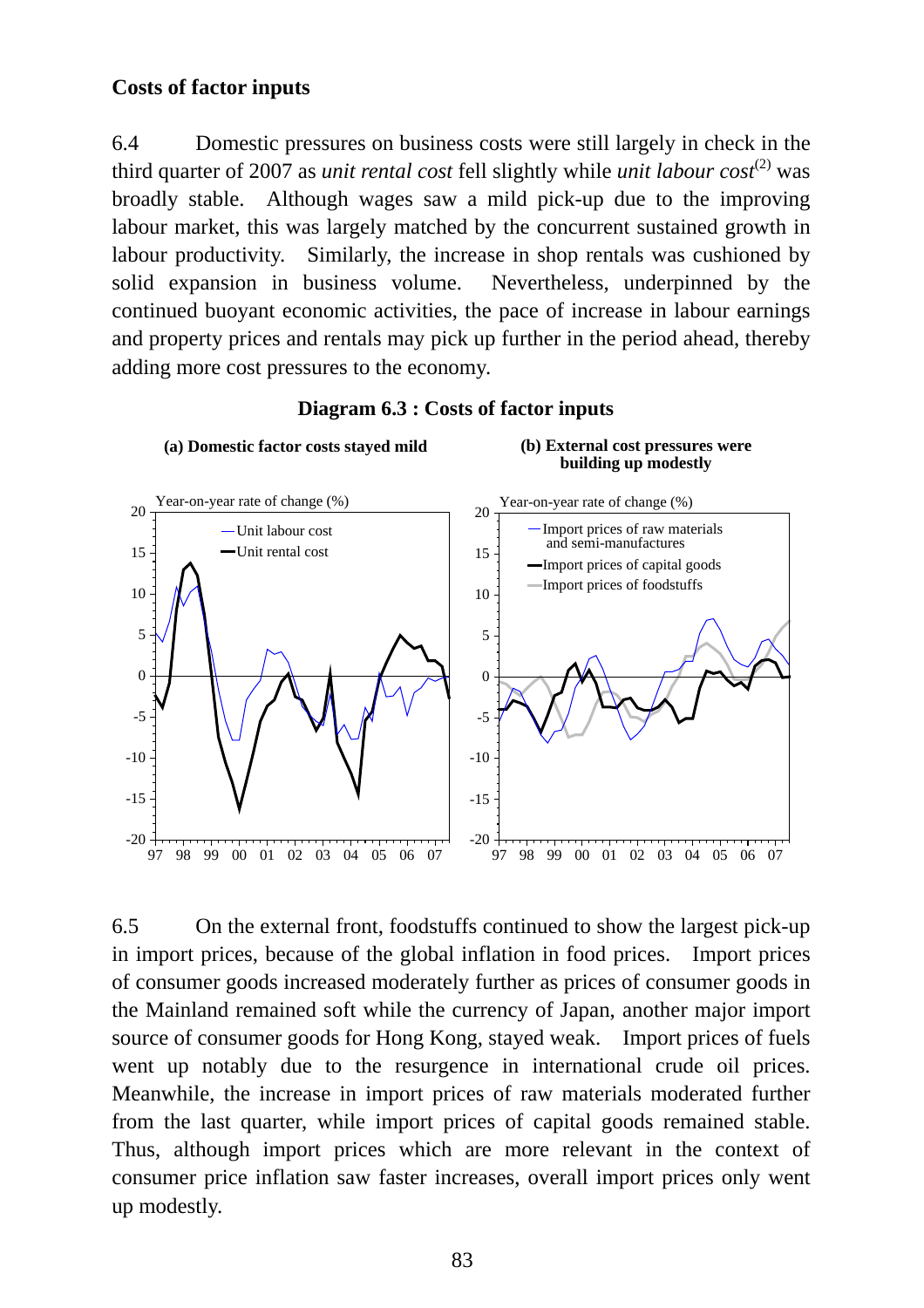|      |                | Foodstuffs | Consumer<br>goods | Raw<br>materials | <b>Fuels</b> | Capital<br>goods | $\underline{All}$ |
|------|----------------|------------|-------------------|------------------|--------------|------------------|-------------------|
| 2006 | Annual         | 1.2        | 0.5               | 3.2              | 16.6         | 1.1              | 2.1               |
|      | H1             | 0.2        | 0.3               | 1.8              | 27.5         | $\ast$           | 1.5               |
|      | H2             | 2.3        | 0.7               | 4.4              | 7.6          | 2.1              | 2.7               |
|      | Q <sub>1</sub> | $-0.3$     | 0.5               | 1.2              | 32.4         | $-1.5$           | 1.0               |
|      | Q <sub>2</sub> | 0.6        | 0.1               | 2.3              | 23.7         | 1.3              | 1.9               |
|      | Q <sub>3</sub> | 1.5        | 0.4               | 4.3              | 13.6         | 2.0              | 2.7               |
|      | Q4             | 3.0        | 1.1               | 4.6              | 2.0          | 2.1              | 2.7               |
| 2007 | H1             | 5.4        | 2.8               | 3.0              | 0.3          | 0.7              | 2.2               |
|      | Q <sub>1</sub> | 4.9        | 2.3               | 3.4              | 1.9          | 1.7              | 2.6               |
|      | Q <sub>2</sub> | 6.0        | 3.2               | 2.6              | $-2.0$       | $-0.1$           | 1.9               |
|      | Q <sub>3</sub> | 6.8        | 3.4               | 1.4              | 7.9          | $\ast$           | 1.9               |

#### **Table 6.3 : Prices of imports by end-use category (year-on-year rate of change (%))**

Note : (\*) Change of less than  $0.05\%$ 

#### **Diagram 6.4 : Import prices continued to rise modestly in overall terms despite the further depreciation of the Hong Kong dollar**



Note : The nominal EERI in this graph is inverted in scale for easier comprehension. An increase in the nominal EERI indicates weakening of the Hong Kong dollar.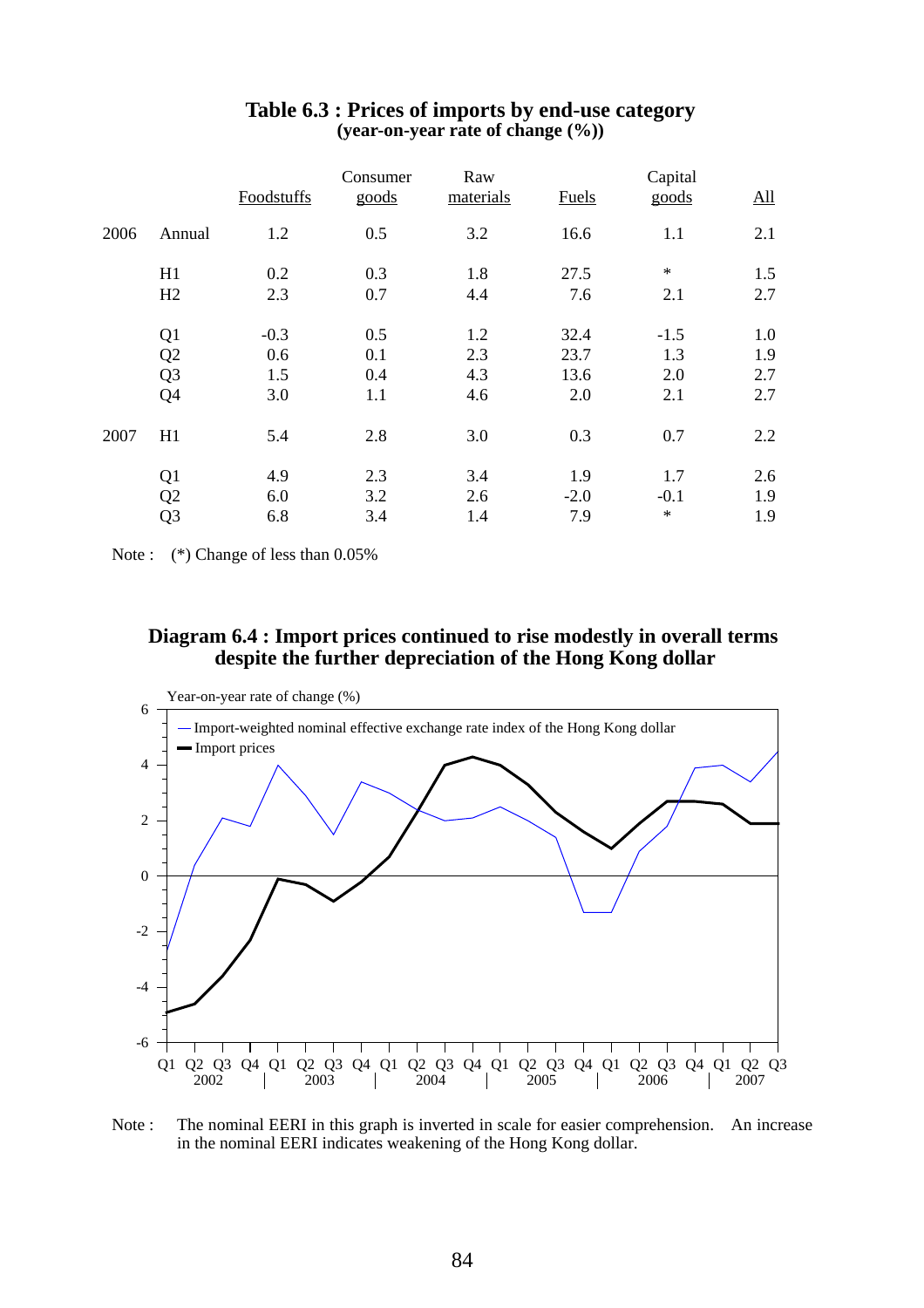

#### **Diagram 6.5 : Prices of imports by end-use category**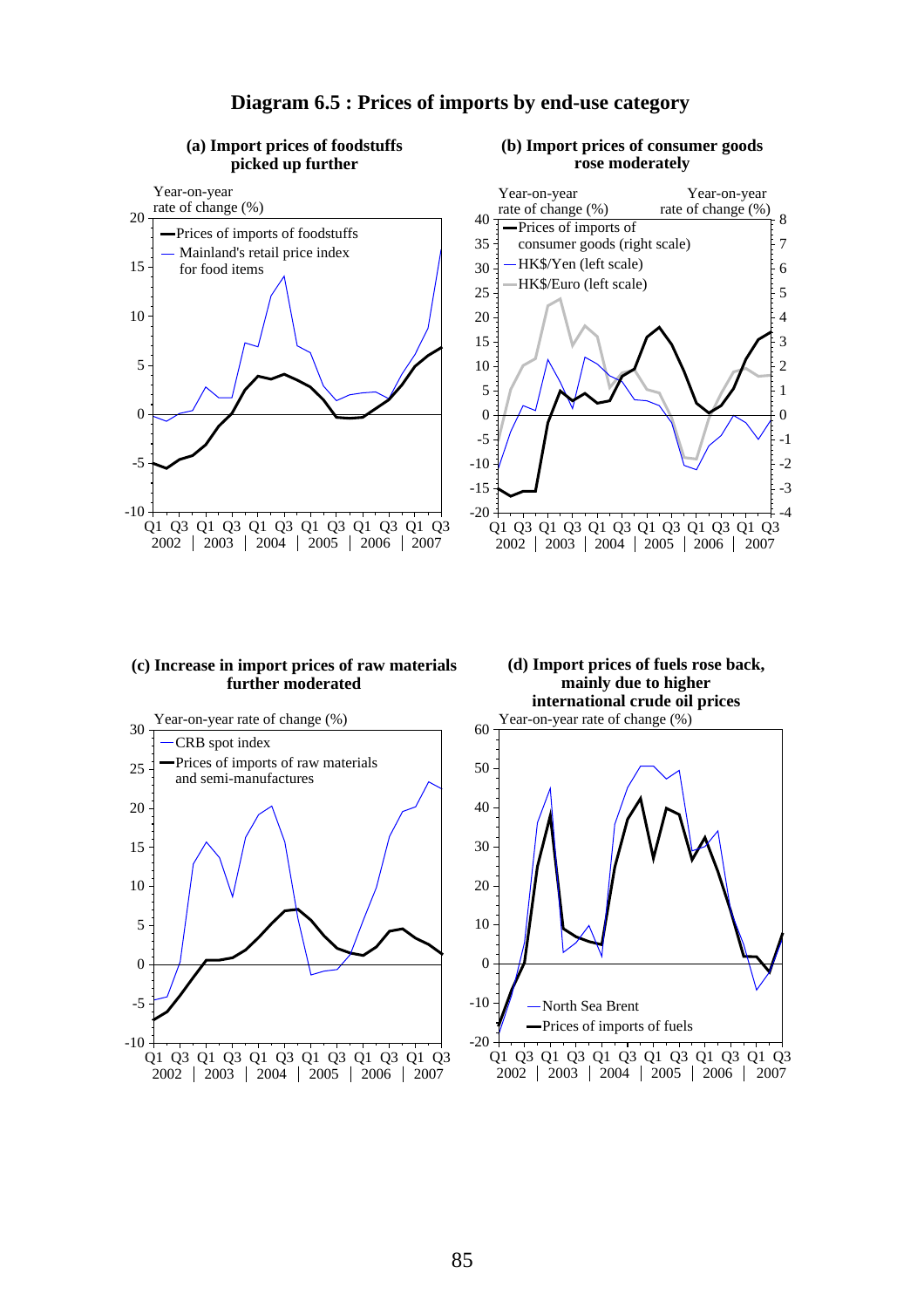## **Output prices**

6.6 Output prices, as measured by the *Producer Price Indices*(3), showed a mixed performance across different sectors in the second quarter of 2007. Prices of local manufacturing output rose modestly, in line with the movement of prices of domestic exports. Among the service sectors, prices for hotels and boarding houses continued to show a distinct increase amidst the vibrant inbound tourism. In contrast, prices in telecommunications continued to fall as a result of technological advancement and competitive pressure. Output prices in other service sectors showed relatively mild movements.

# **Table 6.4 : Producer Price Indices for the local manufacturing sector and selected service sectors**

|                                                                     |        |                       | 2006   |        |                | 2007                  |                   |
|---------------------------------------------------------------------|--------|-----------------------|--------|--------|----------------|-----------------------|-------------------|
| Industry group                                                      | Annual | $\Omega$ <sup>1</sup> | Q2     | $Q_3$  | Q <sub>4</sub> | $\Omega$ <sup>1</sup> | $\Omega^{\omega}$ |
| Manufacturing                                                       | 2.3    | 2.0                   | 2.4    | 2.6    | 2.0            | 2.5                   | 2.6               |
| Selected service sector $($ <sup><math>#</math><math>)</math></sup> |        |                       |        |        |                |                       |                   |
| Hotels and boarding<br>houses                                       | 10.3   | 10.1                  | 9.2    | 9.2    | 12.5           | 8.4                   | 9.2               |
| Land transport                                                      | $\ast$ | 1.0                   | 0.6    | $-0.2$ | $-1.2$         | $-0.8$                | $-0.4$            |
| Maritime transport                                                  | $-1.9$ | $-3.6$                | $-3.4$ | $-1.8$ | 1.1            | 1.8                   | $-0.8$            |
| Air transport                                                       | $-1.1$ | 0.2                   | $-0.5$ | $-1.1$ | $-3.0$         | 0.8                   | 1.4               |
| Telecommunications                                                  | $-6.1$ | $-7.5$                | $-6.3$ | $-4.0$ | $-6.7$         | $-3.4$                | $-3.8$            |
| Miscellaneous<br>communications<br>services                         | 0.4    | 1.5                   | 1.4    | 1.3    | $-2.6$         | $-0.3$                | $-0.7$            |

**(year-on-year rate of change (%))** 

- Notes : (#) Producer Price Indices for other service sectors are not available, due to the difficulties involved in defining and delineating the various types of services and hence in measuring their respective price changes. This is particularly so for such sectors as banking and insurance, where the producers often do not charge their customers explicitly.
	- (\*) Change of less than 0.05%
	- $\binom{6}{x}$  Provisional figures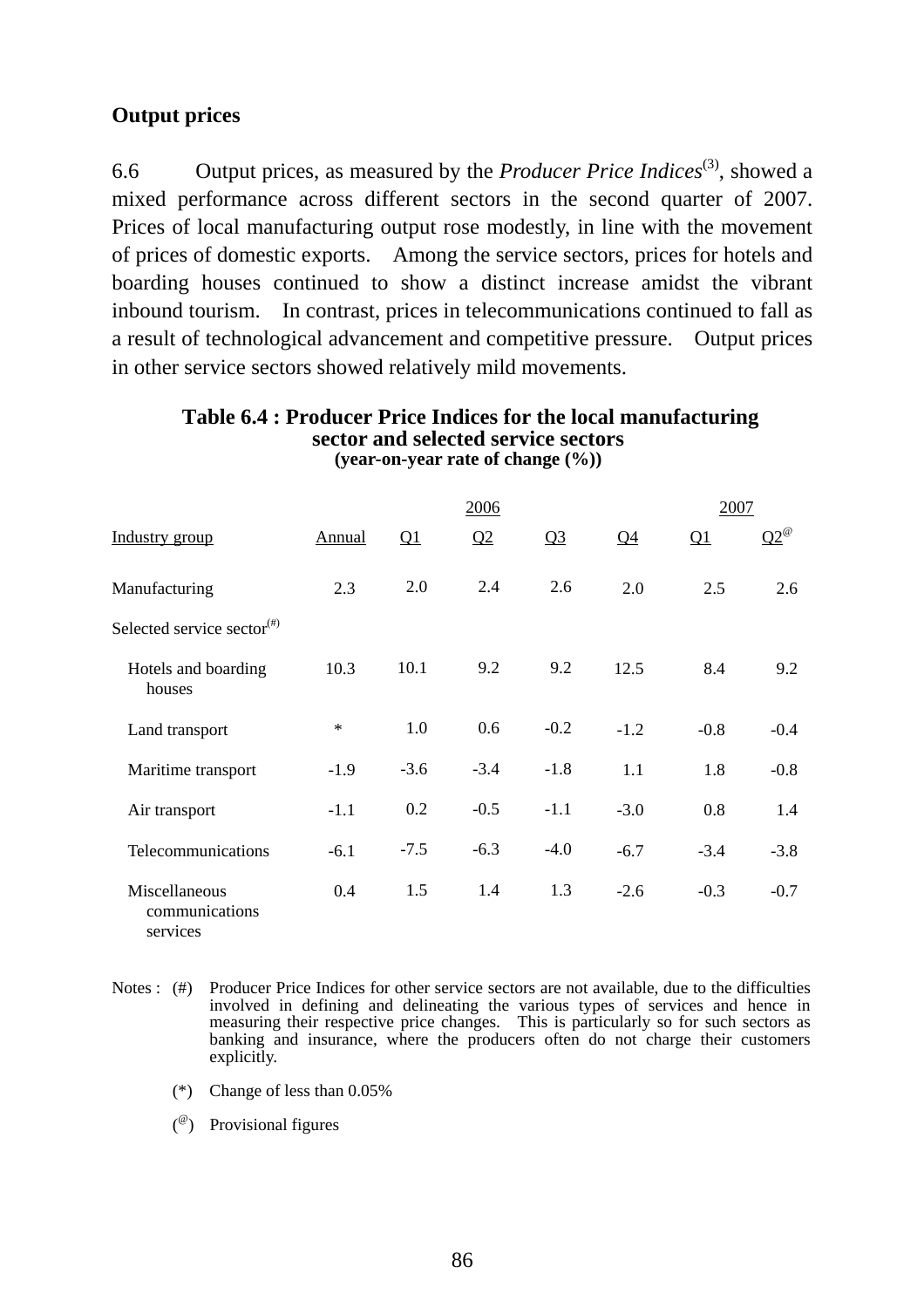## **GDP deflator**

6.7 The *GDP deflator*<sup>(4)</sup>, a broad measure of the overall change in prices of the economy, picked up to a year-on-year increase of 3.4% in the third quarter of 2007, from the 1.9% rise in the second quarter. This was mainly attributable to the improvement in the *terms of trade*<sup>(5)</sup>, a dominant item in the GDP deflator given the vast trade volume of the Hong Kong economy **(Box 6.1)**. Excluding the terms of trade effect, the *domestic demand deflator* rose slightly faster in the third quarter, in line with the edging up of consumer price inflation.

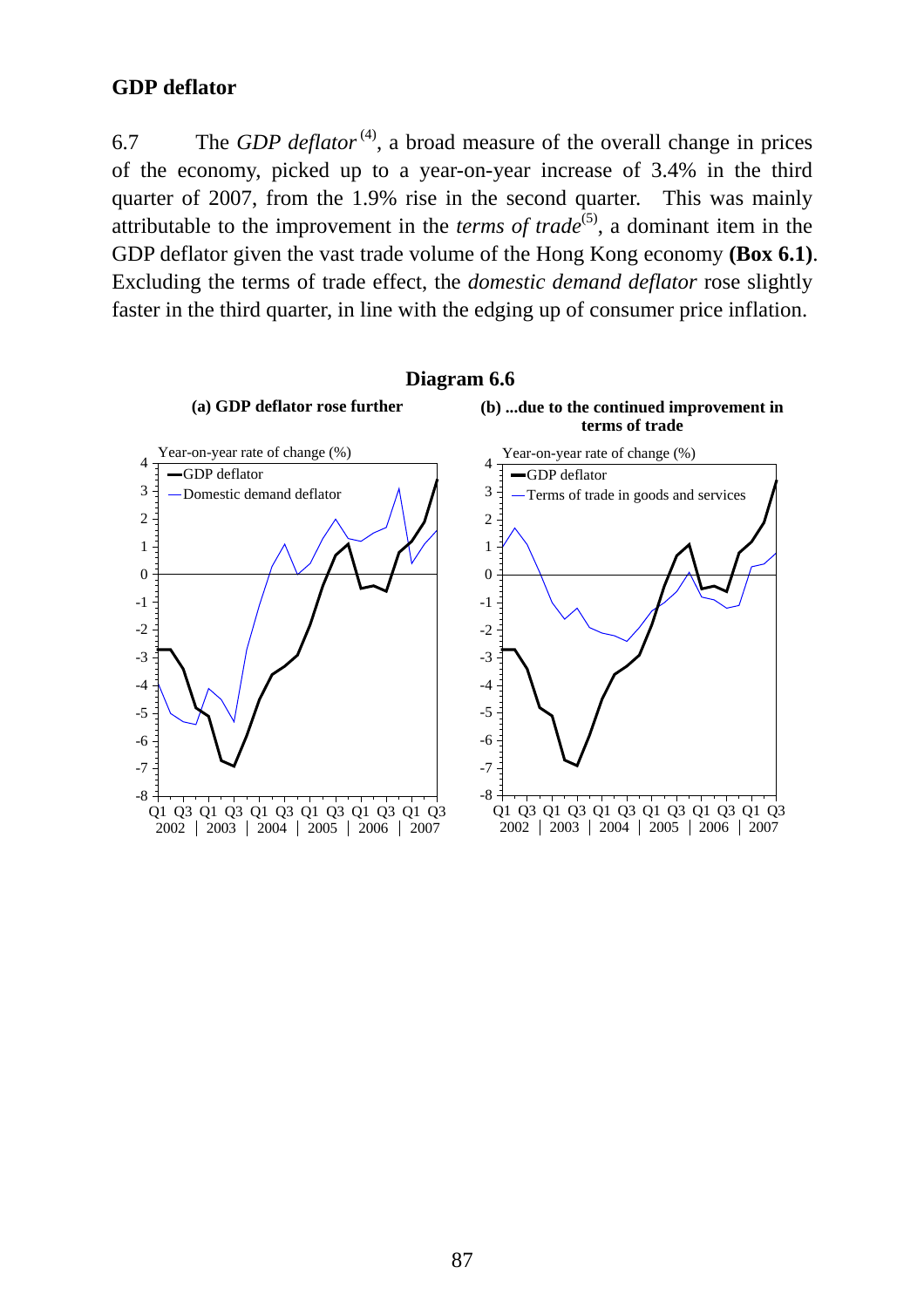|                                              |        |                   |                           |                 |                   |              | 2007            |         |
|----------------------------------------------|--------|-------------------|---------------------------|-----------------|-------------------|--------------|-----------------|---------|
|                                              | Annual | $\Omega^{\sharp}$ | $Q2^{\#}$ <sup>2006</sup> | $Q3^{\#}$       | $\Omega^{4^{\#}}$ | $\Omega^{1}$ | $\mathrm{Q2}^*$ | $Q_2^+$ |
| Private consumption<br>expenditure           | 1.6    | 1.7               | 1.6                       | 1.1             | 2.1               | 2.1          | 2.7             | 4.4     |
| Government<br>consumption<br>expenditure     | 1.4    | 1.1               | 1.5                       | 1.6             | 1.3               | 1.5          | 4.0             | 4.0     |
| Gross domestic<br>fixed<br>capital formation | 3.1    | $-0.3$            | 2.0                       | 5.0             | 5.5               | $-4.8$       | $-5.3$          | $-7.4$  |
| Total exports of<br>goods                    | 0.3    | $-1.2$            | 0.1                       | 0.6             | 1.2               | 2.3          | 1.7             | 1.7     |
| Imports of goods                             | 2.1    | 0.6               | 2.1                       | 2.7             | 2.8               | 2.1          | 1.2             | 0.9     |
| Exports of services                          | 4.0    | 3.8               | 4.7                       | 4.6             | 3.0               | 2.9          | 2.1             | 2.5     |
| Imports of services                          | 0.7    | $-0.3$            | 0.5                       | 1.0             | 1.5               | 2.3          | 2.4             | 2.8     |
| <b>Gross Domestic</b>                        | $-0.1$ | $-0.5$            | $-0.4$                    | $-0.6$          | 0.8               | 1.2          | 1.9             | 3.4     |
| <b>Product</b>                               |        | $<-0.6>$          | <0.1>                     | $<\!\!0.2\!\!>$ | <1.0>             | $<^*>$       | <0.7>           | <1.7>   |
| Total final demand                           | 1.2    | 0.2               | 1.1                       | 1.4             | 2.0               | 1.8          | 1.5             | 1.8     |
| Domestic demand                              | 1.9    | 1.2               | 1.5                       | 1.7             | 3.1               | 0.4          | 1.1             | 1.6     |

#### **Table 6.5 : GDP deflator and the main expenditure component deflators (year-on-year rate of change (%))**

Notes : Figures are derived based on the new series of chain volume measures of GDP. They are subject to revision later on as more data become available.

(#) Revised figures

(+) Preliminary figures

< > Seasonally adjusted quarter-to-quarter % change

(\*) Change of less than 0.05%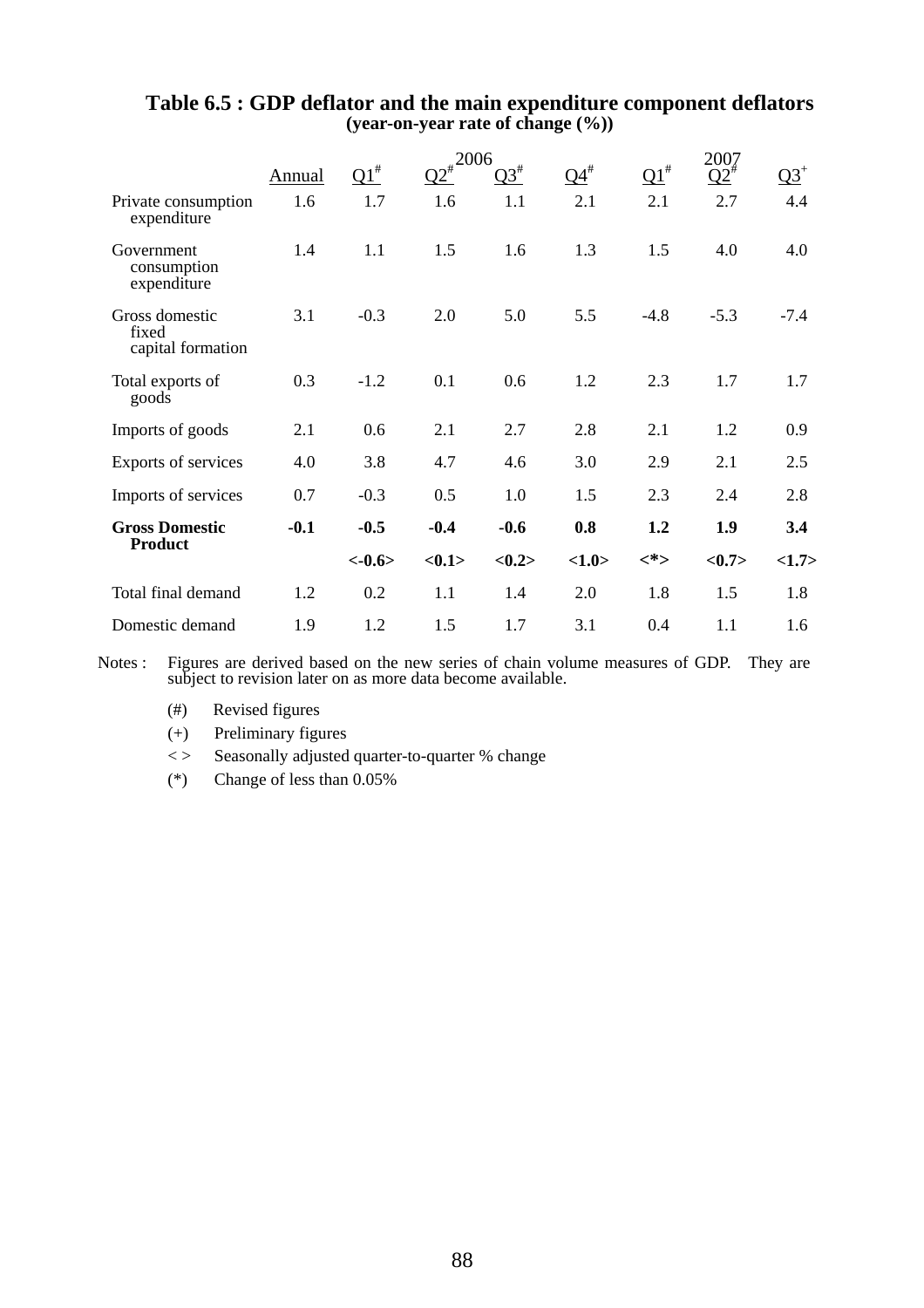#### **Box 6.1**

## **The GDP deflator and terms of trade**

Two commonly used measures of inflation are the *CPI* and the *GDP deflator*. As shown in Chart 1, the two indicators in general exhibited similar year-on-year movements between 1996 and late 2002. Both of them saw year-on-year declines from late 1998 as Hong Kong entered into a period of deflation when the effects of the Asian financial turmoil set in. However, while the former returned to positive as consumer price deflation faded out in the second half of 2004, the latter, which is a broader measure of inflation, remained negative until the third quarter of 2006 except for a short while in the second half of 2005. The terms of trade is the major factor that accounts for the different movements of the GDP deflator and the CPI.





Note: The GDP deflator refers to the new series derived from the chained-dollar measures of GDP.

The GDP deflator is a measure of the overall change in prices of the economy. While the CPI reflects movements in the prices of consumer goods and services only, the GDP deflator covers also price changes related to government consumption, investment, and exports and imports of goods and services. Unlike the CPI which is constructed based on observed prices collected through a retail price survey, the GDP deflator and its expenditure components are not direct measures of price changes. They are *implicit* price deflators derived by dividing current-dollar values by the corresponding chained-dollar values (see Box 1.1 for explanation on the chained-dollar measures of GDP).

Among the GDP components, *private consumption expenditure* accounts for some 60% of the GDP. Hence, the movements of the GDP deflator are highly correlated to those of the CPI. Apart from consumer prices, another important factor which affects the GDP deflator is the terms of trade, which is the ratio of the price of exports to that of imports. Since it is only the *net exports of goods and services* (i.e. exports deducting imports) that enters into the final GDP figure, the prices of exports and imports have offsetting effects on the GDP deflator – the price of exports has a positive relationship while that of imports a negative relationship with the GDP deflator. Thus, the movements of the GDP deflator are affected by the *relative* movements of import and export prices.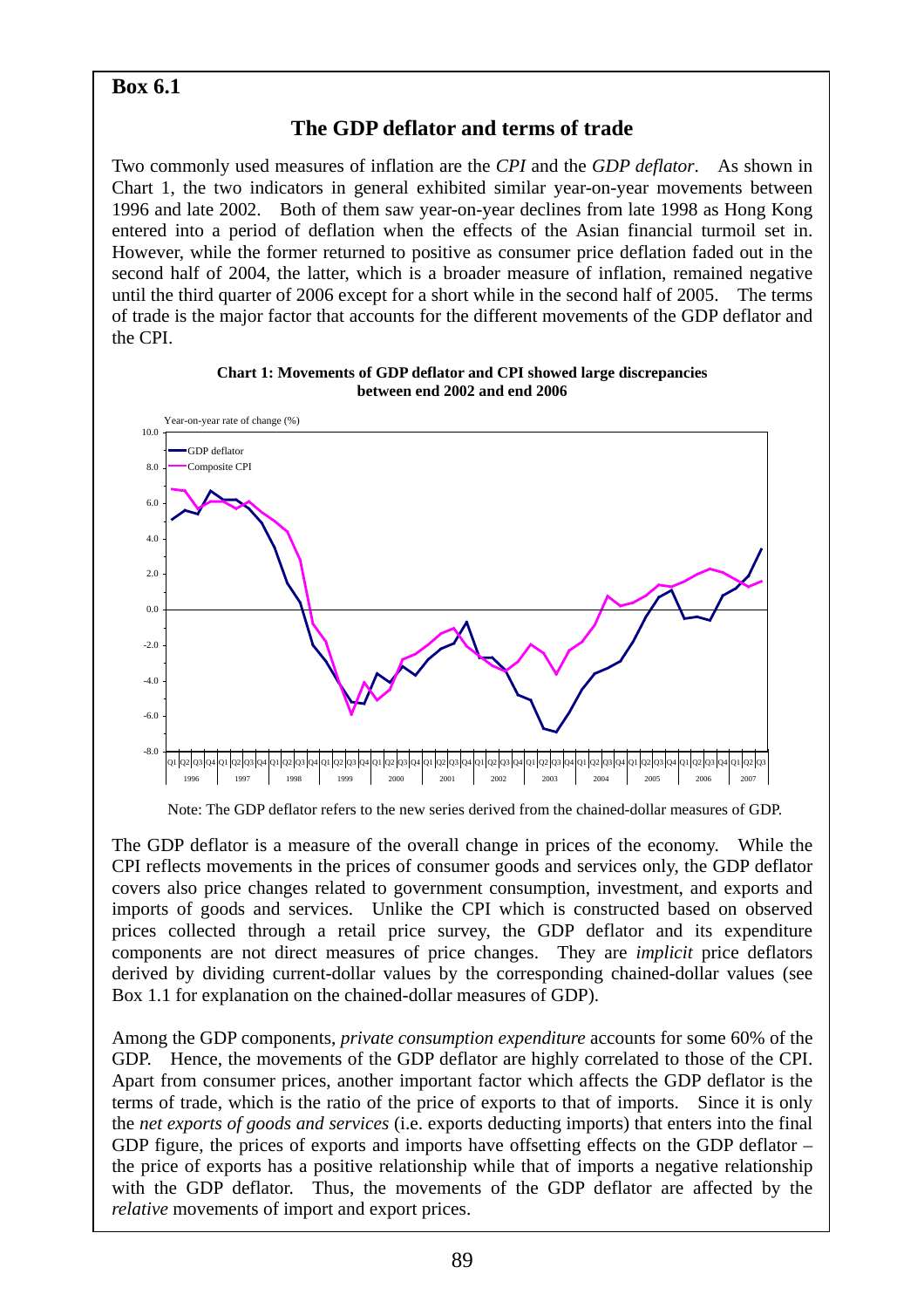## **Box 6.1 (Cont'd)**

The effect of the terms of trade may be illustrated by examining the difference between the movements of the GDP deflator and the *domestic demand deflator*, the latter derived by taking out the trade components of GDP (Chart 2). In general, it is observed that the GDP deflator has a larger rate of change than the domestic demand deflator when the terms of trade is improving (i.e. showing a year-on-year increase) and vice versa when the terms of trade is deteriorating (i.e. showing a year-on-year decrease).





Note: The GDP deflator and domestic demand deflator refer to the new series derived from the chained-dollar measures of GDP.

The terms of trade is affected by a number of factors including movements in exchange rates, changes in the composition of traded goods and services, and changes in traders' profit margin. Since trade in goods has a much larger value than trade in services, the overall terms of trade tends to be more influenced by trade in goods than trade in services. The terms of trade in goods exhibits more volatile movements due to changes in the mix of goods imported and exported as well as changes in their prices.

During 2003 to 2006, i.e. the period when the GDP deflator registered a notably lower rate of change than the CPI, two components in particular imposed an unfavourable effect on the terms of trade in goods. The first component was fuel, which though only accounted for less than 5% of total import value (and a negligible share of total export value), contributed to the deterioration in the terms of trade due to the soaring import prices of oil. (Interested readers may refer to Box 6.1 of the *Third Quarter Economic Report 2006* for a more detailed analysis on this.) The second component was raw materials and semi-manufactures, which registered a faster rate of average annual increase in its import prices, at 3.3%, than its re-export prices, at 1.0% over the period concerned.

A turnaround in the terms of trade was observed in the first three quarters of 2007, partly benefiting from waning negative drag of high oil prices over the period (Table 6.3). In particular, the increase in import prices of fuel was 2.6% in 2007 Q1-Q3, much smaller than that of 16.6% in 2006. Also relevant was the moderation in the pace of increase in import prices of raw materials and semi-manufactures (2.4% in 2007 Q1-Q3 vs 3.2% in 2006). Looking forward, however, the recent resurgence in oil price and the continued weakening of the Hong Kong dollar are likely to push up overall import prices further, thereby possibly posing a renewed drag on the terms of trade in the coming quarters.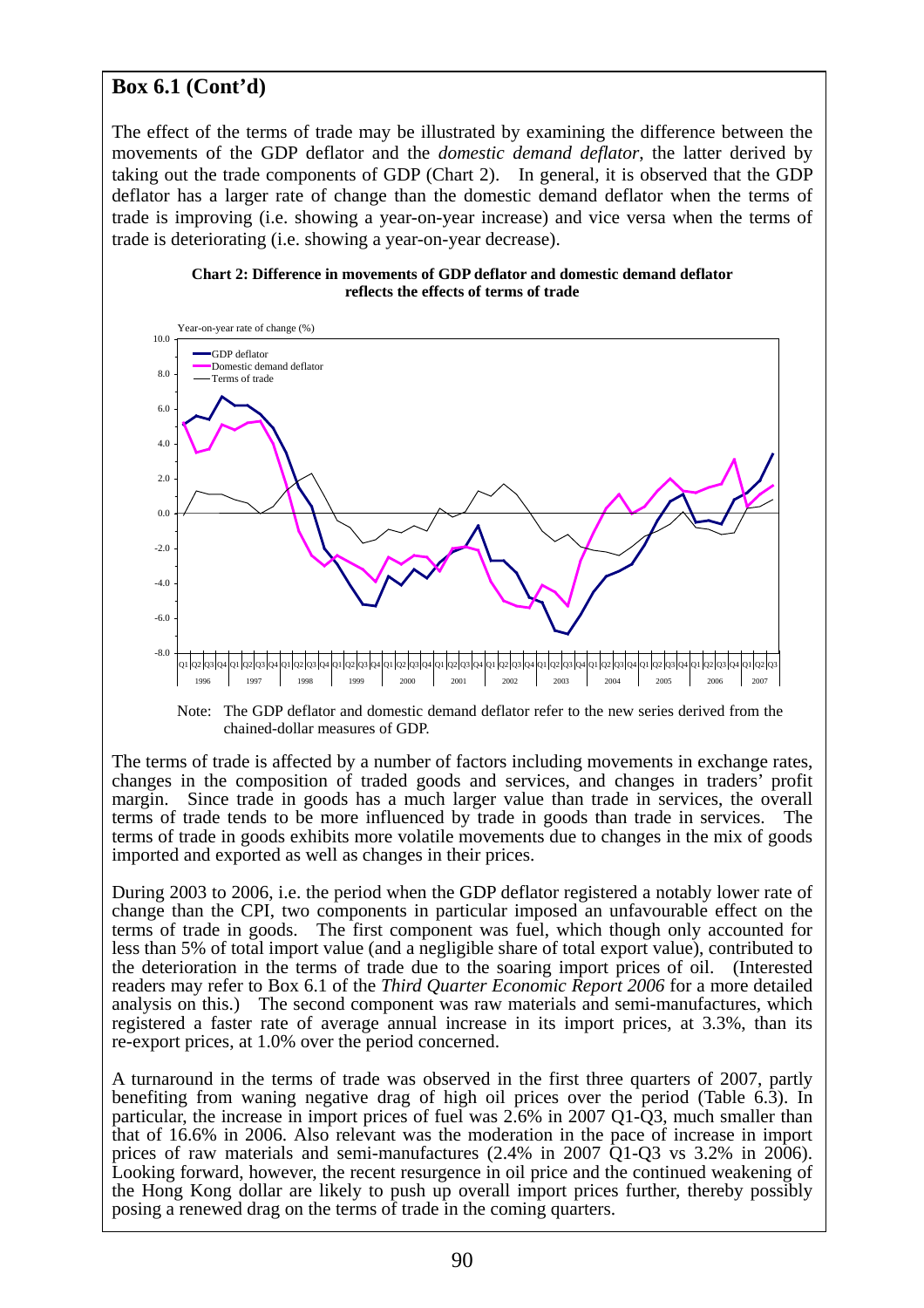#### **Notes :**

(1) The Consumer Price Indices (A), (B) and (C) are compiled by reference to the average expenditure patterns for different groups of households as obtained from the Household Expenditure Survey. Then, by aggregating the expenditure patterns of all the households covered by the above three indices, a Composite CPI is compiled.

 The expenditure ranges of the households covered in the 2004/05-based CPIs are shown below:

|        | Approximate proportion of<br>households covered<br>(%) | Average monthly expenditure.<br>range<br>during Oct 2004 to Sep $2005$ |
|--------|--------------------------------------------------------|------------------------------------------------------------------------|
| CPI(A) | 50                                                     | 4,000 to 15,499                                                        |
| CPI(B) | 30                                                     | 15,500 to 27,499                                                       |
| CPI(C) | 10                                                     | 27,500 to 59,999                                                       |

The weightings of the various components in the 2004/05-based CPIs are as follows:

| Expenditure          |                      |                        |        |        |
|----------------------|----------------------|------------------------|--------|--------|
| <b>Component</b>     | <b>Composite CPI</b> | $\text{CPI}(\text{A})$ | CPI(B) | CPI(C) |
|                      | $( \% )$             | (%)                    | (% )   | (%)    |
| Food                 | 26.94                | 32.10                  | 27.32  | 20.41  |
| Meals bought         | 16.86                | 18.63                  | 17.65  | 13.74  |
| away from home       |                      |                        |        |        |
| Other foodstuffs     | 10.08                | 13.47                  | 9.67   | 6.67   |
| Housing              | 29.17                | 30.54                  | 27.70  | 29.66  |
| Private dwellings    | 23.93                | 22.07                  | 23.89  | 26.11  |
| Public dwellings     | 2.49                 | 6.18                   | 1.25   |        |
| Maintenance costs    | 2.75                 | 2.29                   | 2.56   | 3.55   |
| and other            |                      |                        |        |        |
| housing charges      |                      |                        |        |        |
| Electricity, gas and | 3.59                 | 4.84                   | 3.37   | 2.45   |
| water                |                      |                        |        |        |
| Alcoholic drinks and | 0.87                 | 1.35                   | 0.79   | 0.42   |
| tobacco              |                      |                        |        |        |
| Clothing and         | 3.91                 | 2.81                   | 4.28   | 4.67   |
| footwear             |                      |                        |        |        |
| Durable goods        | 5.50                 | 4.01                   | 5.67   | 6.99   |
| Miscellaneous goods  | 4.78                 | 4.68                   | 4.76   | 4.91   |
| <b>Transport</b>     | 9.09                 | 8.07                   | 9.05   | 10.35  |
| Miscellaneous        | 16.15                | 11.60                  | 17.06  | 20.14  |
| services             |                      |                        |        |        |
| All items            | 100.00               | 100.00                 | 100.00 | 100.00 |
|                      |                      |                        |        |        |

- (2) Unit labour cost represents the labour cost per unit of output produced. It is distinct from the nominal wage index in that it will discount the effect of labour productivity growth in arriving at the labour cost measure. Technically, it refers to the product of the nominal index of payroll per person engaged and the total employment, divided by the real GDP.
- (3) The Producer Price Index is designed to reflect changes in the prices of goods and services received by local producers. Producer prices refer to the transacted prices, net of any discounts or rebates allowed to the buyers. Transportation and other incidental charges are not included.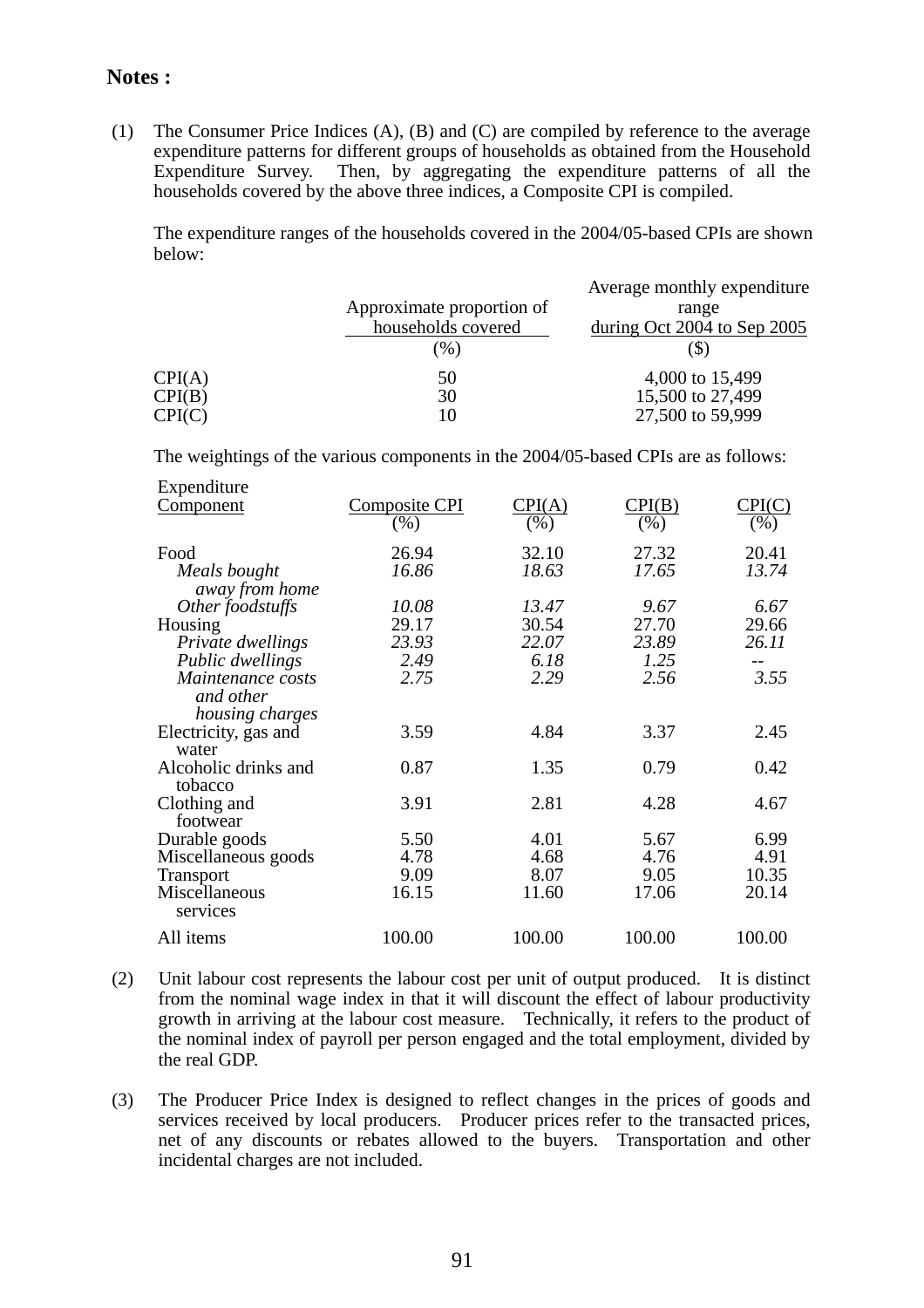- (4) The implicit price deflators of GDP and its main expenditure components are derived by dividing GDP at current prices by the corresponding chained-dollar figures. The rate of change in the GDP deflator may differ substantially from that in the Composite CPI over the same time span. The Composite CPI covers consumer price inflation in particular. Yet the GDP deflator is a much broader measure of inflation for the entire economy, and takes into account all the price changes related to consumption, investment, exports and imports. Also, the rate of change in the GDP deflator may differ appreciably from that in the total final demand deflator, depending on the movement in the prices of final demand and imports. Likewise, the rate of change in the GDP deflator may differ appreciably from that in the domestic demand deflator, depending on the movement in the prices of imports and exports.
- (5) The terms of trade is defined as the ratio of the prices of total exports to the prices of total imports.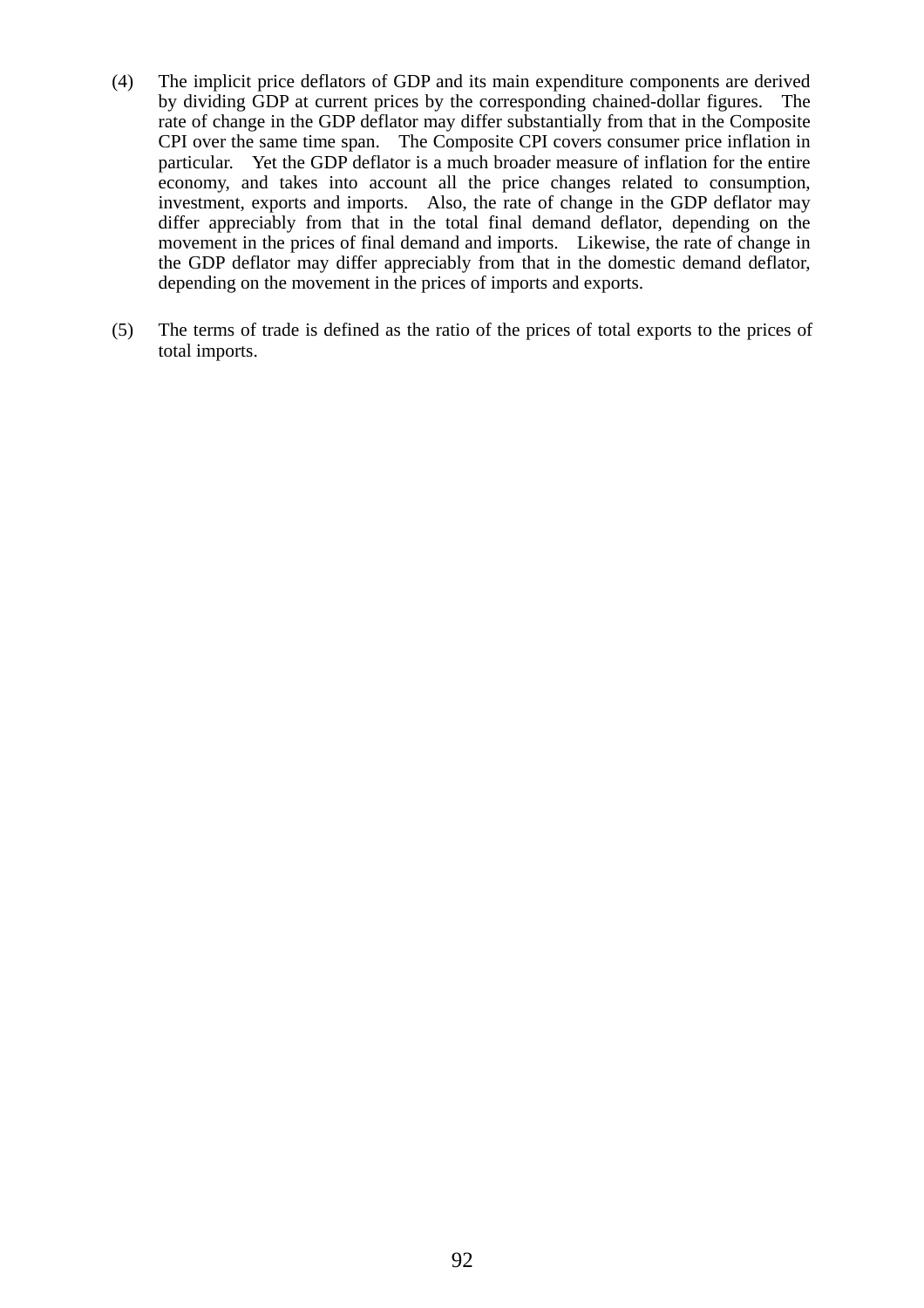# **Statistical Appendix**

|     | <b>Table</b>                                                                                                   | <b>Page</b> |
|-----|----------------------------------------------------------------------------------------------------------------|-------------|
| 1.  | Gross Domestic Product by expenditure component (at current market prices)                                     | 94-95       |
| 2.  | Rates of change in chain volume measures of Gross Domestic Product by expenditure<br>component (in real terms) | 96-97       |
| 3.  | Gross Domestic Product by economic activity (at current prices)                                                | 98          |
| 4.  | Rates of change in chain volume measures of Gross Domestic Product by economic<br>activity (in real terms)     | 99          |
| 5.  | Balance of payments account by major component (at current prices)                                             | 100         |
| 6.  | Visible and invisible trade (at current market prices)                                                         | 101         |
| 7.  | Total exports of goods by market (in value terms)                                                              | 102         |
| 8.  | Imports of goods by source (in value terms)                                                                    | 103         |
| 9.  | Retained imports of goods by end-use category (in value terms)                                                 | 103         |
| 10. | Exports and imports of services by component (at current market prices)                                        | 104         |
| 11. | Incoming visitors by source                                                                                    | 105         |
|     | 12. Property market                                                                                            | 106-107     |
|     | 13. Property prices and rentals                                                                                | 108-109     |
|     | 14. Monetary aggregates                                                                                        | 110-111     |
|     | 15. Rates of change in business receipts indices for service industries/domains                                | 112         |
|     | 16. Labour force characteristics                                                                               | 113         |
|     | 17. Employment in selected major economic sectors                                                              | 114         |
|     | 18. Number of workers engaged at building and construction sites                                               | 115         |
|     | 19. Average labour earnings by major economic sector                                                           | 116         |
|     | 20. Rates of change in wage indices by selected major economic sector                                          | 117         |
| 21. | Rates of change in prices                                                                                      | 118-119     |
| 22. | Rates of change in Composite Consumer Price Index                                                              | 120-121     |
| 23. | Rates of change in implicit price deflators of GDP and<br>its main expenditure components                      | 122-123     |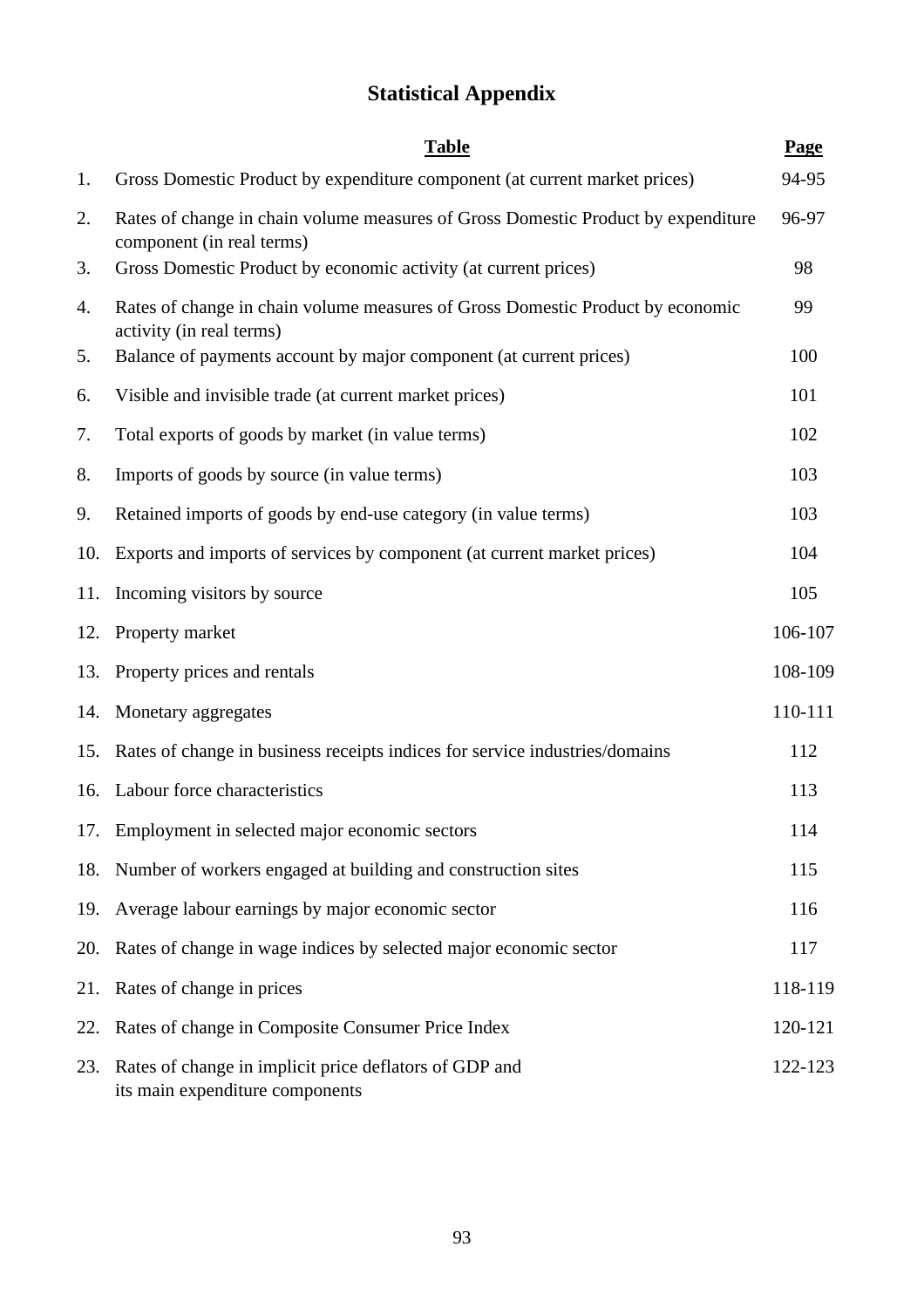|                                                                            |                                   |                                   |                                   |                                   |                                   | \$Mn\$                          |
|----------------------------------------------------------------------------|-----------------------------------|-----------------------------------|-----------------------------------|-----------------------------------|-----------------------------------|---------------------------------|
|                                                                            | 1997                              | 1998                              | 1999                              | 2000                              | 2001                              | 2002                            |
| Private consumption<br>expenditure                                         | 833,825                           | 795,948                           | 765,248                           | 777,141                           | 782,984                           | 748,402                         |
| Government consumption<br>expenditure                                      | 112,751                           | 116,550                           | 119,993                           | 120,172                           | 128,866                           | 131,291                         |
| Gross domestic fixed<br>capital formation                                  | 451,891                           | 388,731                           | 325,328                           | 347,375                           | 333,044                           | 286,025                         |
| of which:                                                                  |                                   |                                   |                                   |                                   |                                   |                                 |
| Building and construction<br>Machinery, equipment and<br>computer software | 223,264<br>190,760                | 208,235<br>165,177                | 171,930<br>141,349                | 155,441<br>180,204                | 142,659<br>180,011                | 131,757<br>144,832              |
| Changes in inventories                                                     | 12,313                            | $-15,651$                         | $-10,612$                         | 14,399                            | $-4,060$                          | 5,660                           |
| Total exports of goods                                                     | 1,455,949                         | 1,347,649                         | 1,349,000                         | 1,572,689                         | 1,480,987                         | 1,562,121                       |
| Domestic exports<br>Re-exports                                             | 211,410<br>1,244,539              | 188,454<br>1,159,195              | 170,600<br>1,178,400              | 180,967<br>1,391,722              | 153,520<br>1,327,467              | 131,079<br>1,431,041            |
| Imports of goods                                                           | 1,589,876                         | 1,408,317                         | 1,373,500                         | 1,636,711                         | 1,549,222                         | 1,601,527                       |
| Exports of services                                                        | 286,595                           | 262,099                           | 276,385                           | 315,012                           | 320,799                           | 347,836                         |
| Imports of services                                                        | 198,424                           | 194,245                           | 185,174                           | 192,427                           | 194,180                           | 202,494                         |
| <b>GDP</b>                                                                 | 1,365,024                         | 1,292,764                         | 1,266,668                         | 1,317,650                         | 1,299,218                         | 1,277,314                       |
| Per capita GDP $(\$)$                                                      | 210,350                           | 197,559                           | 191,731                           | 197,697                           | 193,500                           | 189,397                         |
| <b>GNP</b>                                                                 | 1,363,409                         | 1,317,362                         | 1,291,436                         | 1,326,404                         | 1,327,761                         | 1,282,966                       |
| Per capita $GNP$ (\$)                                                      | 210,101                           | 201,318                           | 195,480                           | 199,010                           | 197,751                           | 190,235                         |
| Total final demand                                                         | 3,153,324                         | 2,895,326                         | 2,825,342                         | 3,146,788                         | 3,042,620                         | 3,081,335                       |
| Total final demand<br>excluding re-exports <sup>(a)</sup>                  | 2,130,313                         | 1,952,900                         | 1,886,157                         | 2,048,719                         | 1,983,301                         | 1,923,623                       |
| Domestic demand<br>Private<br>Public                                       | 1,410,780<br>1,233,803<br>176,977 | 1,285,578<br>1,107,816<br>177,762 | 1,199,957<br>1,014,313<br>185,644 | 1,259,087<br>1,078,515<br>180,572 | 1,240,834<br>1,053,973<br>186,861 | 1,171,378<br>986,542<br>184,836 |
| External demand                                                            | 1,742,544                         | 1,609,748                         | 1,625,385                         | 1,887,701                         | 1,801,786                         | 1,909,957                       |

# **Table 1 : Gross Domestic Product by expenditure component (at current market prices)**

Definitions of Terms :

| Total final demand             | $=$ private consumption expenditure $+$ government consumption expenditure $+$ gross<br>domestic fixed capital formation $+$ changes in inventories $+$ total exports of goods $+$<br>exports of services |
|--------------------------------|-----------------------------------------------------------------------------------------------------------------------------------------------------------------------------------------------------------|
| Private sector domestic demand | $=$ private consumption expenditure $+$ gross domestic fixed capital formation by the<br>private sector $+$ changes in inventories                                                                        |
| Public sector domestic demand  | $=$ government consumption expenditure $+$ gross domestic fixed capital formation by the<br>public sector                                                                                                 |
| Domestic demand                | $=$ private sector domestic demand $+$ public sector domestic demand                                                                                                                                      |
| External demand                | $=$ total exports of goods + exports of services                                                                                                                                                          |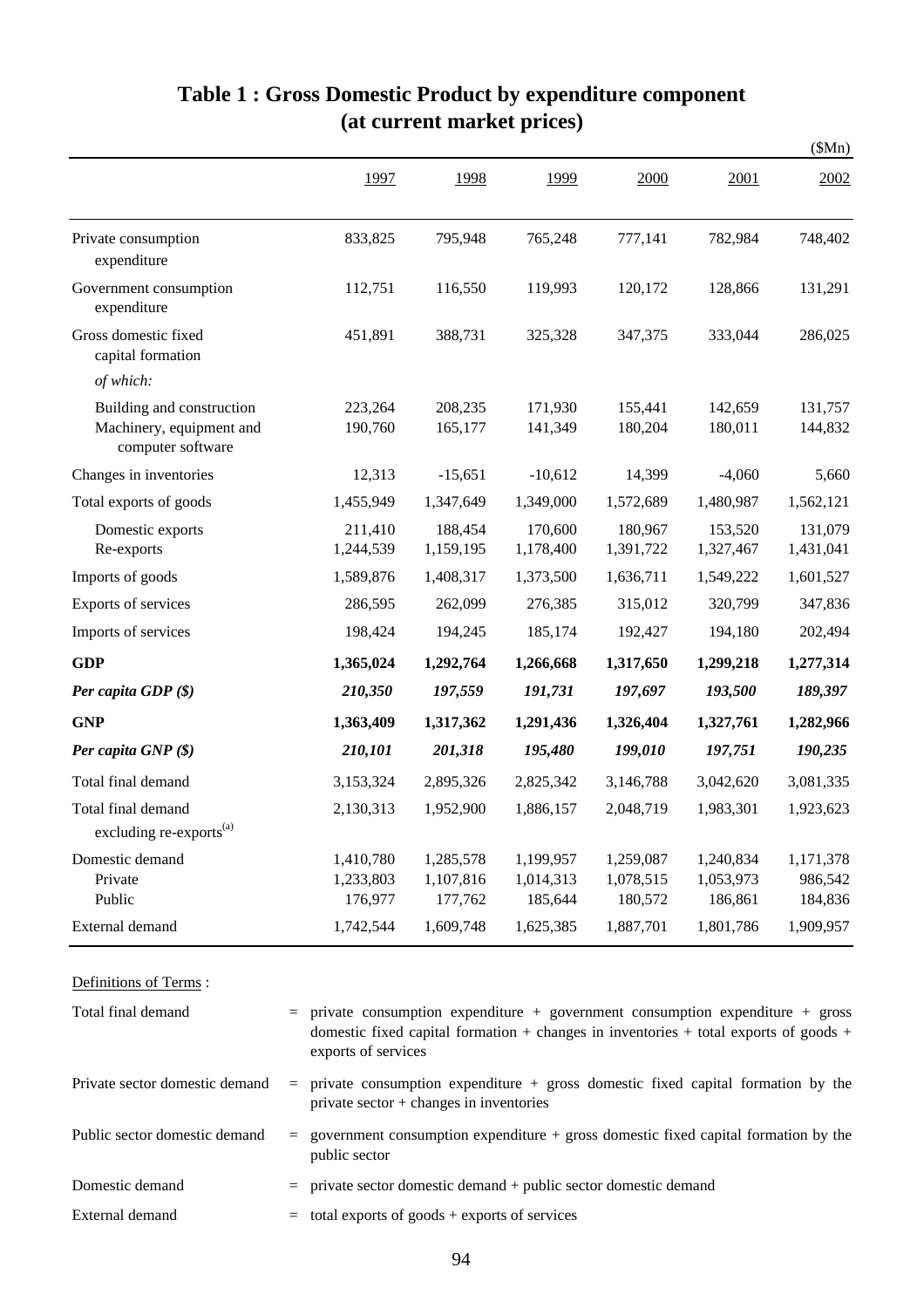|                                                                            |                                 |                                   |                                   |                                   |                              |                              | (SMn)                        |
|----------------------------------------------------------------------------|---------------------------------|-----------------------------------|-----------------------------------|-----------------------------------|------------------------------|------------------------------|------------------------------|
|                                                                            | 2003                            | 2004                              | $2005$ <sup>#</sup>               | $2006^{\text{*}}$                 |                              | 2007                         |                              |
|                                                                            |                                 |                                   |                                   |                                   | $\mathrm{Q1}^{\text{\#}}$    | $Q2^{\#}$                    | $Q3^{\text{\#}}$             |
| Private consumption<br>expenditure                                         | 719,873                         | 767,923                           | 804,936                           | 866,095                           | 221,009                      | 236,874                      | 241,880                      |
| Government consumption<br>expenditure                                      | 130,151                         | 127,327                           | 121,435                           | 123,436                           | 34,362                       | 30,408                       | 31,974                       |
| Gross domestic fixed<br>capital formation                                  | 261,576                         | 275,034                           | 289,224                           | 316,968                           | 71,890                       | 81,048                       | 78,575                       |
| of which:                                                                  |                                 |                                   |                                   |                                   |                              |                              |                              |
| Building and construction<br>Machinery, equipment and<br>computer software | 116,628<br>136,537              | 107,692<br>150,545                | 105,965<br>163,369                | 98,797<br>201,379                 | 25,630<br>41,558             | 26,724<br>48,975             | 25,615<br>46,587             |
| Changes in inventories                                                     | 9,111                           | 7,076                             | $-4,761$                          | $-926$                            | 2,132                        | 5,607                        | 1,708                        |
| Total exports of goods                                                     | 1,749,089                       | 2,027,031                         | 2,251,744                         | 2,467,357                         | 587,298                      | 656,509                      | 722,092                      |
| Domestic exports<br>Re-exports                                             | 122,126<br>1,626,964            | 126,386<br>1,900,645              | 136,324<br>2,115,419              | 138,759<br>2,328,598              | 23,524<br>563,774            | 30,021<br>626,487            | 30,965<br>691,127            |
| Imports of goods                                                           | 1,794,059                       | 2,099,545                         | 2,311,091                         | 2,576,340                         | 621,522                      | 702,713                      | 749,449                      |
| Exports of services                                                        | 362,420                         | 429,563                           | 495,799                           | 561,547                           | 144,066                      | 146,871                      | 171,976                      |
| Imports of services                                                        | 203,400                         | 242,507                           | 264,237                           | 283,808                           | 69,535                       | 75,593                       | 84,936                       |
| <b>GDP</b>                                                                 | 1,234,761                       | 1,291,902                         | 1,383,049                         | 1,474,329                         | 369,700                      | 379,011                      | 413,820                      |
| Per capita GDP (\$)                                                        | 183,449                         | 190,448                           | 202,996                           | 215,008                           |                              |                              |                              |
| <b>GNP</b>                                                                 | 1,263,252                       | 1,315,312                         | 1,384,697                         | 1,479,443                         | 397,121                      | 385,068                      | N.A.                         |
| Per capita GNP (\$)                                                        | 187,682                         | 193,899                           | 203,237                           | 215,753                           |                              |                              |                              |
| Total final demand                                                         | 3,232,220                       | 3,633,954                         | 3,958,377                         | 4,334,477                         | 1,060,757                    | 1,157,317                    | 1,248,205                    |
| Total final demand<br>excluding re-exports <sup>(a)</sup>                  | 1,896,483                       | 2,062,121                         | 2,213,156                         | 2,401,741                         | 592,825                      | 637,333                      | 674,570                      |
| Domestic demand<br>Private<br>Public                                       | 1,120,711<br>939,104<br>181,607 | 1,177,360<br>1,001,588<br>175,772 | 1,210,834<br>1,048,080<br>162,754 | 1,305,573<br>1,147,415<br>158,158 | 329,393<br>285,651<br>43,742 | 353,937<br>316,545<br>37,392 | 354,137<br>315,096<br>39,041 |
| External demand                                                            | 2,111,509                       | 2,456,594                         | 2,747,543                         | 3,028,904                         | 731,364                      | 803,380                      | 894,068                      |

# **Table 1 : Gross Domestic Product by expenditure component (at current market prices) (Cont'd)**

Notes : Figures presented in this table have been revised due to regular updating of data sources and incorporation of latest benchmark data.

- (a) Re-export margin is nevertheless retained in the total final demand.
- (#) Figures are subject to revision later on as more data become available.
- (--) Not applicable.
- N.A. Not available.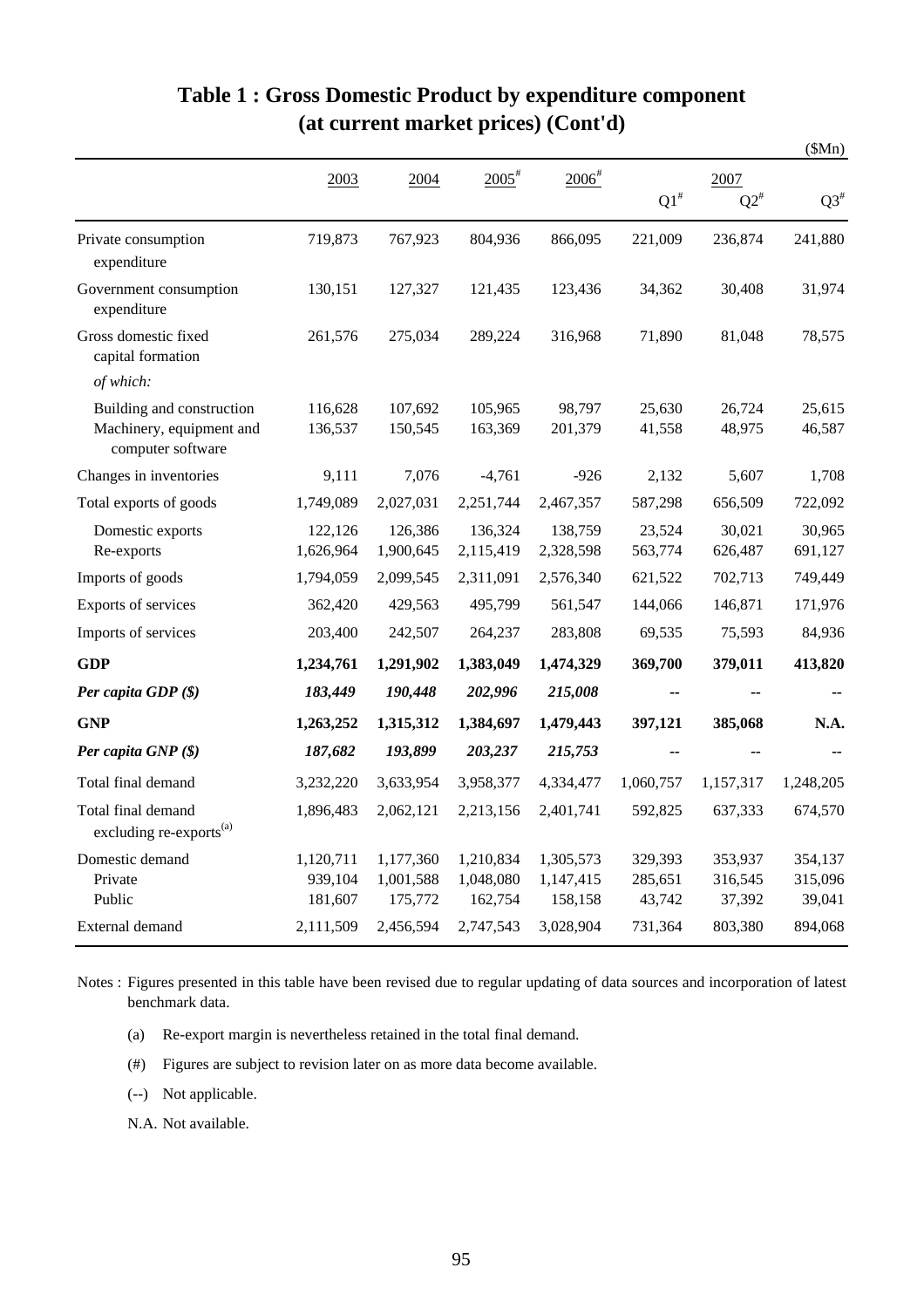|                                                           |        |        |         |        |         | $(\%)$  |
|-----------------------------------------------------------|--------|--------|---------|--------|---------|---------|
|                                                           | 1997   | 1998   | 1999    | 2000   | 2001    | 2002    |
| Private consumption expenditure                           | 5.5    | $-5.5$ | 1.2     | 5.1    | 1.8     | $-0.9$  |
| Government consumption<br>expenditure                     | 2.2    | 0.5    | 3.1     | 2.0    | 6.0     | 2.4     |
| Gross domestic fixed<br>capital formation                 | 13.7   | $-7.6$ | $-16.7$ | 7.9    | 2.6     | $-4.7$  |
| of which:                                                 |        |        |         |        |         |         |
| Building and construction                                 | 12.7   | $-1.6$ | $-16.4$ | $-7.9$ | $-1.1$  | $-1.3$  |
| Machinery, equipment and<br>computer software             | 12.8   | $-7.5$ | $-17.6$ | 27.3   | 6.2     | $-7.6$  |
| Total exports of goods                                    | 6.0    | $-4.6$ | 3.6     | 16.9   | $-3.3$  | 8.6     |
| Domestic exports                                          | 2.1    | $-7.8$ | $-6.8$  | 7.2    | $-10.2$ | $-11.0$ |
| Re-exports                                                | 6.7    | $-4.0$ | 5.3     | 18.3   | $-2.4$  | 10.9    |
| Imports of goods                                          | 7.3    | $-6.9$ | $-0.1$  | 18.4   | $-1.9$  | 7.9     |
| Exports of services                                       | $-0.8$ | $-3.9$ | 8.9     | 13.4   | 6.4     | 11.1    |
| Imports of services                                       | 4.6    | 2.8    | $-3.4$  | 2.2    | 2.0     | 3.9     |
| <b>GDP</b>                                                | 5.1    | $-6.0$ | 2.6     | 8.0    | 0.5     | 1.8     |
| Per capita GDP (\$)                                       | 4.2    | $-6.8$ | 1.6     | 7.0    | $-0.2$  | 1.4     |
| <b>GNP</b>                                                | 5.9    | $-4.1$ | 2.6     | 6.6    | 2.0     | 0.1     |
| Per capita GNP (\$)                                       | 5.0    | $-4.9$ | 1.6     | 5.6    | 1.3     | $-0.3$  |
| Total final demand                                        | 6.2    | $-5.9$ | 0.9     | 12.6   | $-0.7$  | 5.0     |
| Total final demand<br>excluding re-exports <sup>(a)</sup> | 5.9    | $-6.8$ | $-1.3$  | 9.8    | 0.3     | 2.0     |
| Domestic demand                                           | 7.9    | $-7.7$ | $-3.6$  | 7.7    | 0.9     | $-0.7$  |
| Private                                                   | 9.3    | $-8.4$ | $-4.6$  | 9.5    | 0.5     | $-1.0$  |
| Public                                                    | $-1.1$ | $-3.5$ | 2.4     | $-2.1$ | 3.3     | 1.1     |
| External demand                                           | 4.9    | $-4.5$ | 4.5     | 16.3   | $-1.7$  | 9.0     |

## **Table 2 : Rates of change in chain volume measures of Gross Domestic Product by expenditure component (in real terms)**

Notes : Figures presented in this table have been revised based on the new data series of chain volume measures of GDP released in October 2007.

In calculating the chained (2005) dollar series, the current price value in the reference year of 2005 is extrapolated backwards and forwards using the corresponding chain volume index. Because the extrapolation process is carried out for the GDP and its components independently, the extrapolated values of the components do not, in general, aggregate exactly to the extrapolated value of GDP.

- (a) Re-export margin is nevertheless retained in the total final demand.
- (#) Figures are subject to revision later on as more data become available.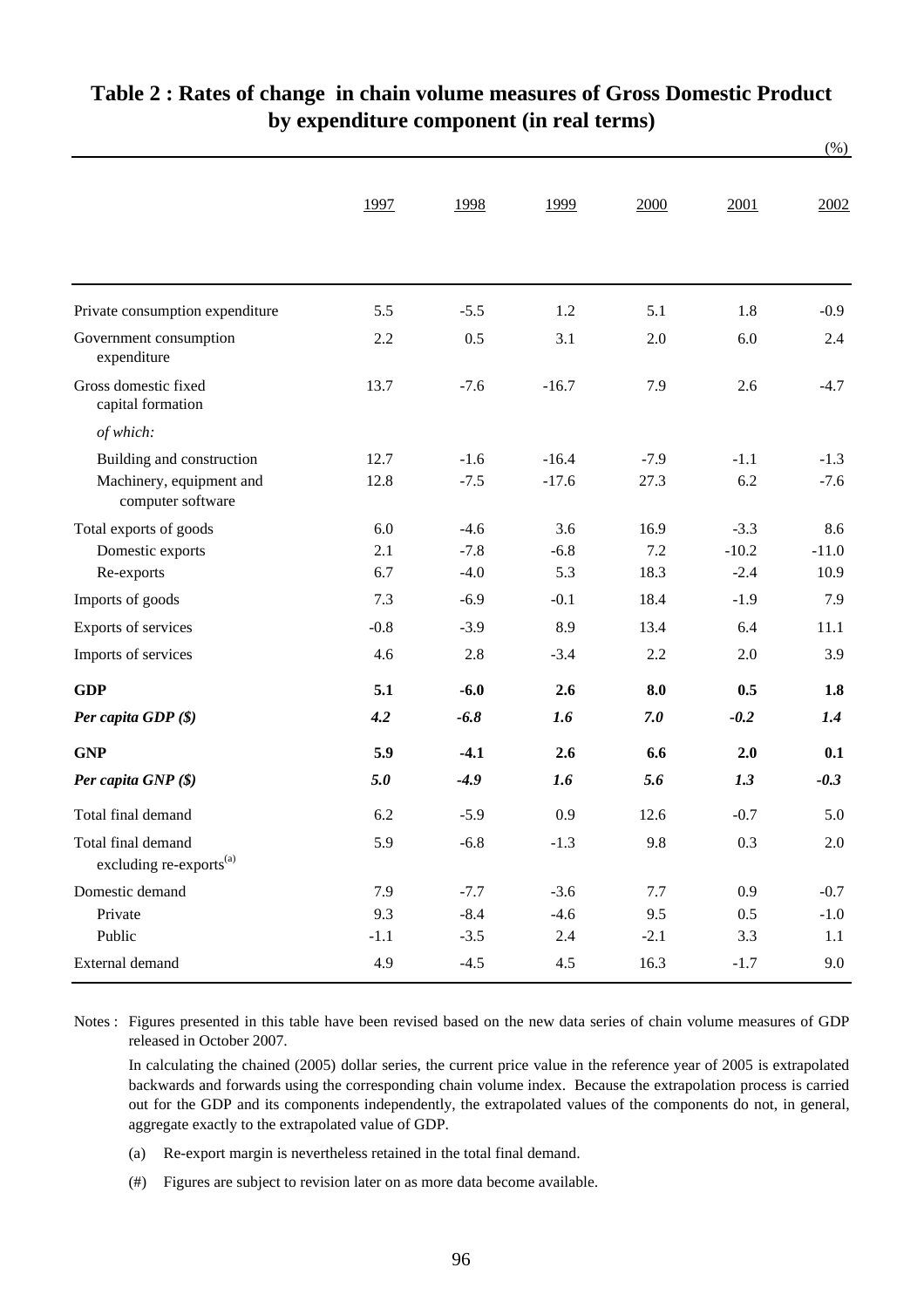|                                                           |        |         |                     |                     |                    |           |           |                                        | $(\%)$                                    |  |
|-----------------------------------------------------------|--------|---------|---------------------|---------------------|--------------------|-----------|-----------|----------------------------------------|-------------------------------------------|--|
|                                                           | 2003   | 2004    | $2005$ <sup>#</sup> | $2006$ <sup>#</sup> |                    | 2007      |           |                                        | Average annual<br>rate of change:         |  |
|                                                           |        |         |                     |                     | $\mathrm{Q1}^{\#}$ | $Q2^{\#}$ | $Q3^{\#}$ | 10 years<br>1996 to<br>$2006^{\rm{*}}$ | 5 years<br>2001 to<br>$2006$ <sup>#</sup> |  |
| Private consumption expenditure                           | $-1.3$ | 7.0     | 3.0                 | 5.9                 | 4.8                | 5.7       | 9.7       | 2.1                                    | 2.7                                       |  |
| Government consumption<br>expenditure                     | 1.8    | 0.7     | $-3.2$              | 0.3                 | 2.4                | 2.7       | 1.2       | 1.6                                    | 0.4                                       |  |
| Gross domestic fixed<br>capital formation                 | 0.9    | 2.5     | 4.1                 | 6.3                 | 2.8                | 10.0      | 2.0       | 0.6                                    | 1.8                                       |  |
| of which:                                                 |        |         |                     |                     |                    |           |           |                                        |                                           |  |
| Building and construction                                 | $-5.4$ | $-10.7$ | $-7.6$              | $-7.4$              | $-2.9$             | 5.9       | 0.4       | $-4.9$                                 | $-6.6$                                    |  |
| Machinery, equipment and<br>computer software             | 7.0    | 10.3    | 12.8                | 18.0                | 3.9                | 11.5      | 0.6       | 5.4                                    | 7.7                                       |  |
| Total exports of goods                                    | 14.0   | 14.9    | 10.4                | 9.3                 | 6.6                | 10.1      | 6.4       | 7.3                                    | 11.4                                      |  |
| Domestic exports                                          | $-6.9$ | 2.2     | 6.1                 | 3.0                 | $-34.6$            | $-18.7$   | $-22.9$   | $-2.4$                                 | $-1.5$                                    |  |
| Re-exports                                                | 15.9   | 15.8    | 10.7                | 9.7                 | 9.4                | 11.9      | 8.2       | 8.4                                    | 12.6                                      |  |
| Imports of goods                                          | 13.1   | 13.7    | 8.0                 | 9.2                 | 7.1                | 11.6      | 8.3       | 6.6                                    | 10.4                                      |  |
| Exports of services                                       | 7.6    | 17.9    | 11.7                | 8.9                 | 9.0                | 11.6      | 12.3      | 7.9                                    | 11.4                                      |  |
| Imports of services                                       | $-2.2$ | 14.6    | 7.8                 | 6.6                 | 4.5                | 8.0       | 8.9       | 3.8                                    | 6.0                                       |  |
| <b>GDP</b>                                                | 3.0    | 8.5     | 7.1                 | 6.8                 | 5.6                | 6.6       | 6.2       | 3.6                                    | 5.4                                       |  |
| Per capita GDP $(\$)$                                     | 3.2    | 7.6     | 6.7                 | 6.1                 | --                 | --        | --        | 3.0                                    | 5.0                                       |  |
| <b>GNP</b>                                                | 4.9    | 7.9     | 5.3                 | 7.0                 | 10.8               | 10.7      | N.A.      | 3.8                                    | 5.0                                       |  |
| Per capita GNP (\$)                                       | 5.1    | 7.0     | 4.9                 | 6.3                 | --                 |           |           | 3.1                                    | 4.6                                       |  |
| Total final demand                                        | 7.9    | 11.8    | 7.7                 | 8.2                 | 6.4                | 9.7       | 7.6       | 5.2                                    | 8.1                                       |  |
| Total final demand<br>excluding re-exports <sup>(a)</sup> | 3.1    | 8.9     | 5.4                 | 7.0                 | 4.1                | 7.9       | $7.2\,$   | 3.3                                    | 5.2                                       |  |
| Domestic demand                                           | $-0.2$ | 5.0     | 1.6                 | 5.8                 | 5.0                | 8.2       | 8.2       | 1.5                                    | 2.3                                       |  |
| Private                                                   | $-0.5$ | $6.2\,$ | 3.0                 | $7.3$               | $6.0\,$            | 9.1       | 9.5       | 2.0                                    | 2.9                                       |  |
| Public                                                    | 1.4    | $-1.2$  | $-6.2$              | $-4.0$              | $-1.3$             | 1.2       | $-0.7$    | $-1.0$                                 | $-1.8$                                    |  |
| External demand                                           | 12.8   | 15.4    | 10.6                | 9.2                 | 7.0                | 10.3      | 7.4       | 7.5                                    | 11.4                                      |  |

# **Table 2 : Rates of change in chain volume measures of Gross Domestic Product by expenditure component (in real terms) (Cont'd)**

Notes (cont'd) : (--) Not applicable.

N.A. Not available.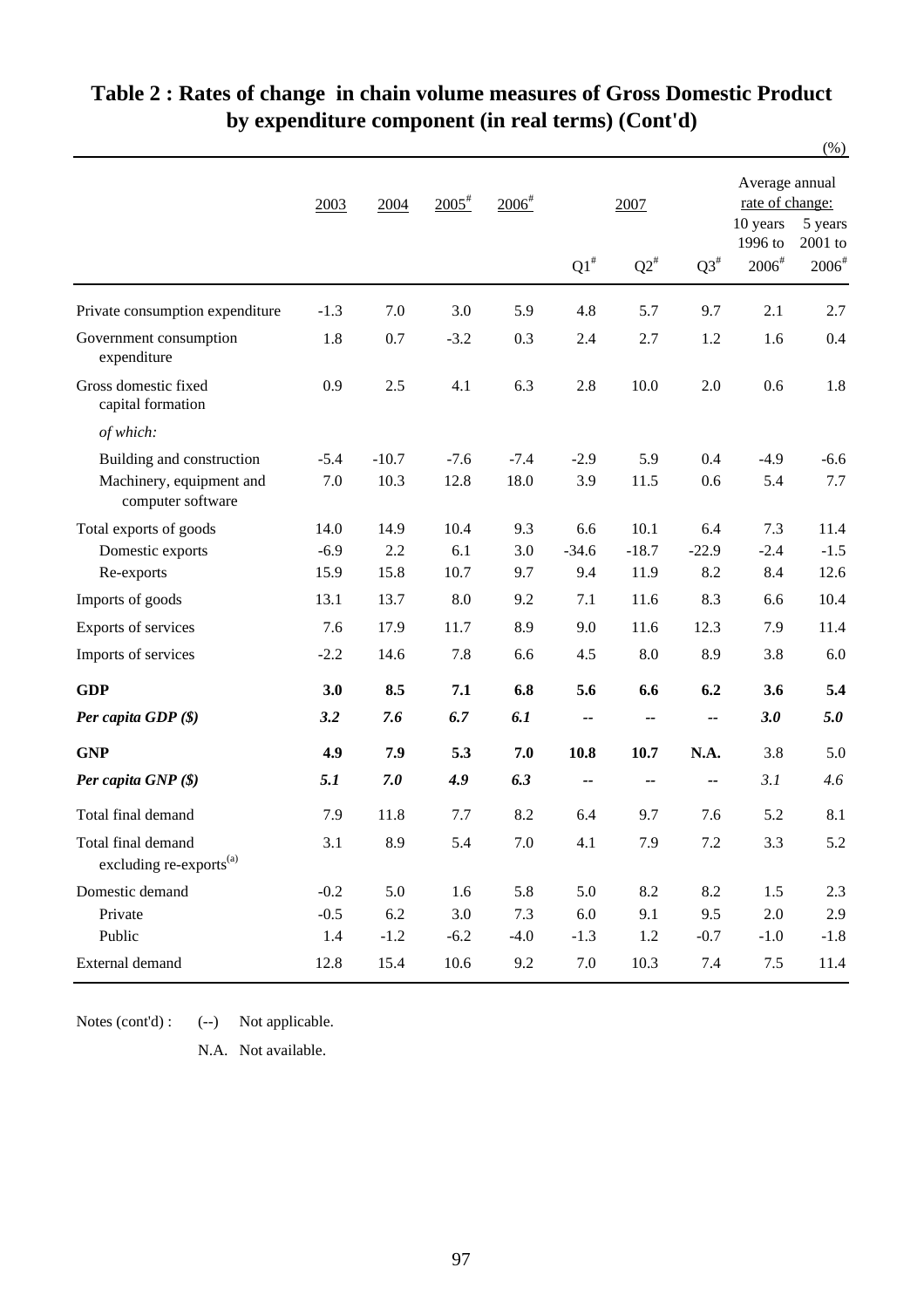|                                                                                 | 2002      | 2003<br>$\frac{0}{0}$<br>$\%$ |           | 2004         |                 | 2005<br>$\%$  |                 | $2006^{\text{*}}$ |           |               |
|---------------------------------------------------------------------------------|-----------|-------------------------------|-----------|--------------|-----------------|---------------|-----------------|-------------------|-----------|---------------|
|                                                                                 | \$Mn      | share                         | \$Mn      | share        | \$Mn            | $\%$<br>share | \$Mn            | share             | \$Mn      | $\%$<br>share |
| Agriculture and fishing                                                         | 1,002     | 0.1                           | 824       | 0.1          | 886             | 0.1           | 847             | 0.1               | 849       | 0.1           |
| Mining and quarrying                                                            | 136       | $\ast$                        | 116       | $\ast$       | 72              | $\ast$        | 100             | $\ast$            | 93        | $\ast$        |
| Manufacturing                                                                   | 51,396    | 4.2                           | 44,403    | 3.7          | 44,455          | 3.6           | 45,547          | 3.4               | 44,247    | 3.1           |
| Electricity, gas and water                                                      | 39,609    | 3.2                           | 38,839    | 3.3          | 39,726          | 3.2           | 39,924          | 3.0               | 40,180    | 2.8           |
| Construction                                                                    | 51,534    | 4.2                           | 44,910    | 3.8          | 40,376          | 3.2           | 38,538          | 2.9               | 39,106    | 2.7           |
| Services                                                                        | 1,079,476 | 88.3                          | 1,062,714 | 89.2         | 1,119,283       | 89.9          | 1,208,278       | 90.6              | 1,300,286 | 91.3          |
| Wholesale, retail and<br>import and export<br>trades, restaurants and<br>hotels | 310,500   | 25.4                          | 308,872   | 25.9         | 345,092         | 27.7          | 386,726         | 29.0              | 399,179   | 28.0          |
| Transport,<br>storage and<br>communications                                     | 121,766   | 10.0                          | 117,420   | 9.9          | 126,820         | 10.2          | 135,119         | 10.1              | 137,081   | 9.6           |
| Financing, insurance,<br>real estate and<br>business services                   | 247,045   | 20.2                          | 251,085   | <i>21.1</i>  | 266,834         | 21.4          | 294,666         | 22.1              | 355,761   | 25.0          |
| Community,<br>social and personal<br>services                                   | 259,893   | 21.2                          | 256,134   | 21.5         | 257,630         | 20.7          | 253,312         | 19.0              | 255,722   | 17.9          |
| Ownership of premises                                                           | 140,273   | 11.5                          | 129,203   | 10.8         | 122,906         | 9.9           | 138,455         | 10.4              | 152,544   | 10.7          |
| <b>GDP</b> at factor cost                                                       | 1,223,153 | 100.0                         | 1,191,807 | <b>100.0</b> | 1,244,798 100.0 |               | 1,333,235 100.0 |                   | 1,424,761 | <b>100.0</b>  |
| Taxes on production and<br>imports                                              | 43,325    |                               | 48,057    |              | 58,729          |               | 62,891          |                   | 71,270    |               |
| Statistical discrepancy (%)                                                     | 0.8       |                               | $-0.4$    |              | $-0.9$          |               | $-0.9$          |                   | $-1.5$    |               |
| <b>GDP</b> at current<br>market prices                                          | 1,277,314 |                               | 1,234,761 |              | 1,291,902       |               | 1,383,049       |                   | 1,474,329 |               |

# **Table 3 : Gross Domestic Product by economic activity (at current prices)**

Notes : Figures presented in this table have been revised due to regular updating of data sources and incorporation of latest benchmark data.

Figures may not add up exactly to the total due to rounding.

- (#) Figures are subject to revision later on as more data become available.
- (\*) Less than 0.05%.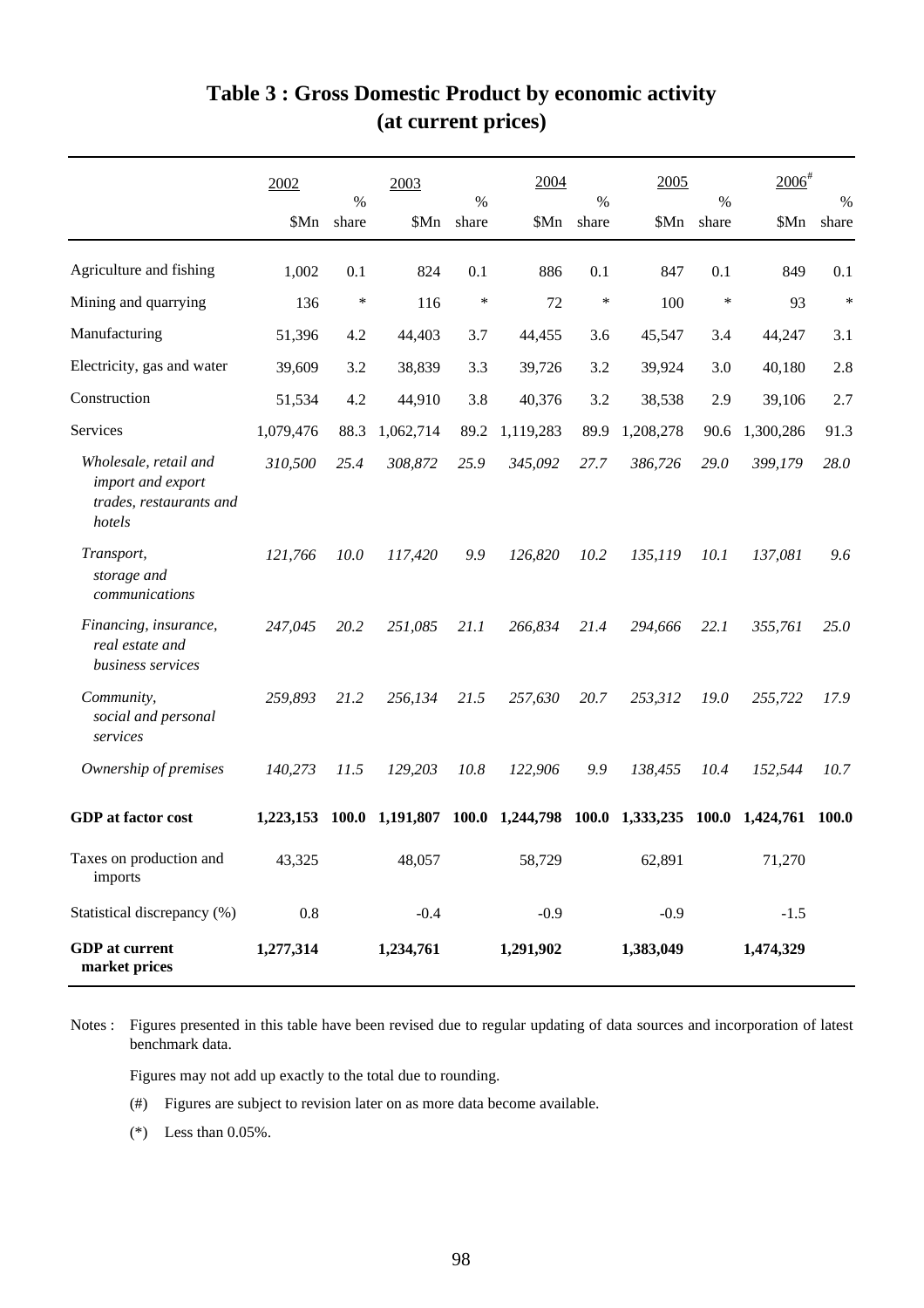|                                                                              |         |         |         |         |                     |                     |                           |           |                    | $(\% )$ |
|------------------------------------------------------------------------------|---------|---------|---------|---------|---------------------|---------------------|---------------------------|-----------|--------------------|---------|
|                                                                              | 2001    | 2002    | 2003    | 2004    | $2005$ <sup>#</sup> | $2006$ <sup>#</sup> |                           | 2006      |                    | 2007    |
|                                                                              |         |         |         |         |                     |                     | $\mathrm{Q3}^{\text{\#}}$ | $Q4^{\#}$ | $\mathrm{Q1}^{\#}$ | $Q2^*$  |
| Agriculture and fishing                                                      | 4.1     | $-1.1$  | $-6.3$  | 2.7     | $-1.0$              | $-3.3$              | $-2.4$                    | $-4.6$    | $-8.6$             | $-6.9$  |
| Mining and quarrying                                                         | $-14.1$ | $-11.3$ | 2.3     | $-16.7$ | 10.1                | 10.2                | 15.4                      | 8.8       | 16.2               | 16.6    |
| Manufacturing                                                                | $-9.1$  | $-10.0$ | $-10.3$ | 1.7     | 2.1                 | 2.2                 | $-0.6$                    | $-1.4$    | $-1.5$             | $-2.3$  |
| Electricity, gas and water                                                   | 1.7     | 3.8     | 1.8     | 2.3     | 2.5                 | 0.8                 | 4.3                       | $-4.0$    | 1.4                | 2.7     |
| Construction                                                                 | $-2.0$  | $-1.9$  | $-4.6$  | $-9.3$  | $-8.1$              | $-8.3$              | $-11.4$                   | $-4.3$    | $-6.7$             | 3.0     |
| Services                                                                     | 1.7     | 2.7     | 4.3     | 9.9     | 7.6                 | 7.7                 | 7.5                       | 8.2       | 7.2                | 7.4     |
| Wholesale, retail and<br>import and export trades,<br>restaurants and hotels | 0.3     | 4.4     | 8.9     | 15.1    | 14.1                | 9.4                 | 10.3                      | 9.7       | 8.2                | 8.8     |
| Transport, storage and<br>communications                                     | 1.9     | 6.4     | 0.6     | 13.9    | 7.4                 | 7.9                 | 7.1                       | 8.3       | 3.9                | 4.5     |
| Financing, insurance,<br>real estate and business<br>services                | 0.4     | 2.7     | 5.5     | 13.4    | 8.8                 | 12.7                | 11.2                      | 14.1      | 13.9               | 14.0    |
| Community, social and<br>personal services                                   | 4.0     | $-0.4$  | 0.4     | 2.6     | $-0.1$              | 1.9                 | 1.9                       | 2.6       | 1.5                | 1.1     |
| Ownership of premises                                                        | 3.4     | 1.8     | 2.8     | 1.5     | 2.9                 | 2.6                 | 2.5                       | 2.3       | 2.2                | 2.0     |
| Taxes on production and<br>imports                                           | $-1.7$  | $-0.2$  | 2.6     | 12.3    | 0.8                 | 7.2                 | 3.6                       | 19.4      | 11.9               | 10.6    |
| GDP in chained (2005) dollars                                                | 0.5     | 1.8     | 3.0     | 8.5     | 7.1                 | 6.8                 | 6.9                       | 5.6       | 6.6                | 6.2     |

# **Table 4 : Rates of change in chain volume measures of Gross Domestic Product by economic activity (in real terms)**

Notes : Figures presented in this table have been revised based on the new data series of chain volume measures of GDP released in October 2007.

(#) Figures are subject to revision later on as more data become available.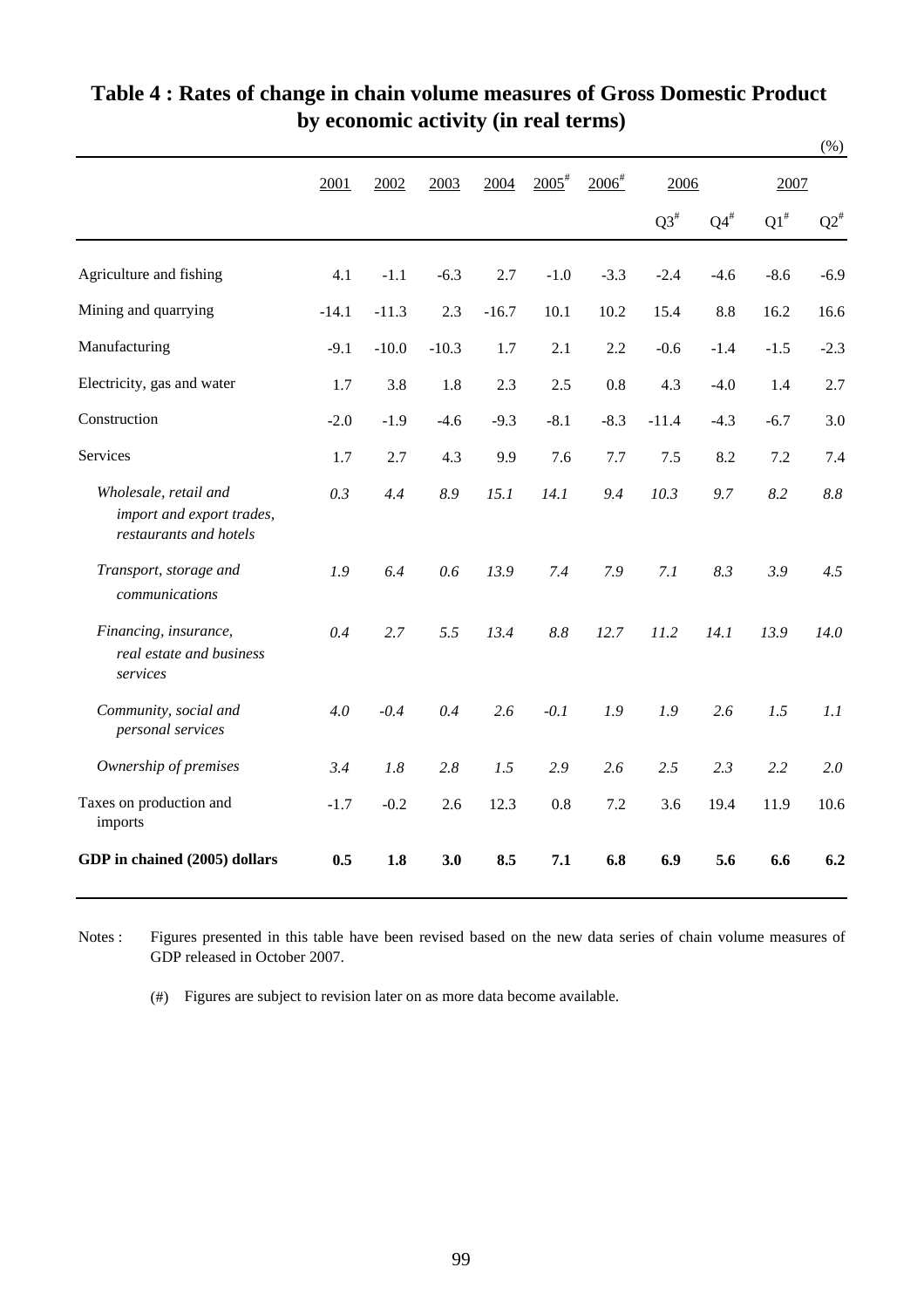|                                                             |            |            |             |            |                     |           |            |           | \$Mn)              |
|-------------------------------------------------------------|------------|------------|-------------|------------|---------------------|-----------|------------|-----------|--------------------|
|                                                             | 2002       | 2003       | 2004        | 2005       | $2006$ <sup>#</sup> |           | 2006       |           | 2007               |
|                                                             |            |            |             |            |                     | $Q3^{\#}$ | $Q4^{\#}$  | $Q1^*$    | $\mathrm{Q2}^{\#}$ |
| Current account                                             | 96,800     | 128,240    | 122,491     | 157,338    | 156,610             | 50,783    | 54,522     | 62,207    | 26,548             |
| Goods                                                       | $-39,406$  | $-44,970$  | $-72,514$   | $-59,347$  | $-108,983$          | $-18,569$ | $-25,243$  | $-34,224$ | $-46,204$          |
| Services                                                    | 145,342    | 159,020    | 187,056     | 231,562    | 277,739             | 73,640    | 80,042     | 74,531    | 71,278             |
| Income                                                      | 5,652      | 28,491     | 23,410      | 1,648      | 5,114               | 238       | 4,446      | 27,421    | 6,057              |
| Current transfers                                           | $-14,787$  | $-14,301$  | $-15,461$   | $-16,524$  | $-17,260$           | $-4,526$  | $-4,722$   | $-5,521$  | $-4,583$           |
| Capital and financial account                               | $-151,179$ | $-179,086$ | $-184,640$  | $-182,431$ | $-201,722$          | $-60,115$ | $-66,028$  | $-54,005$ | $-40,224$          |
| Capital and financial<br>non-reserve assets<br>(net change) | $-169,720$ | $-171,497$ | $-159, 155$ | $-171,752$ | $-154,987$          | $-46,962$ | $-53,972$  | $-41,633$ | $-30,243$          |
| Capital transfers                                           | $-15,686$  | $-8,292$   | $-2,561$    | $-4,939$   | $-2,226$            | $-1,729$  | $-554$     | $-1,196$  | 3,730              |
| Financial non-reserve<br>assets (net change)                | $-154,033$ | $-163,205$ | $-156,594$  | $-166,812$ | $-152,761$          | $-45,233$ | $-53,418$  | $-40,437$ | $-33,973$          |
| Direct investment                                           | $-60,685$  | 63,372     | $-91,038$   | 49,996     | $-4,402$            | $-15,817$ | 13,967     | 1,299     | 23,778             |
| Portfolio investment                                        | $-302,484$ | $-264,619$ | $-306,368$  | $-245,017$ | $-258,082$          | 17,248    | $-231,005$ | 5,840     | $-19,988$          |
| Financial derivatives                                       | 51,563     | 78,288     | 44,319      | 30,502     | 38,873              | 8,312     | 13,742     | 26,380    | 16,070             |
| Other investment                                            | 157,573    | $-40,247$  | 196,492     | $-2,294$   | 70,850              | $-54,975$ | 149,879    | $-73,957$ | $-53,832$          |
| Reserve assets (net change) <sup>(a)</sup>                  | 18,541     | $-7,589$   | $-25,486$   | $-10,679$  | $-46,735$           | $-13,153$ | $-12,056$  | $-12,372$ | $-9,981$           |
| Net errors and omissions                                    | 54,379     | 50,846     | 62,149      | 25,093     | 45,112              | 9,332     | 11,505     | $-8,202$  | 13,677             |
| <b>Overall balance of</b><br>payments                       | $-18,541$  | 7,589      | 25,486      | 10,679     | 46,735              | 13,153    | 12,056     | 12,372    | 9,981              |

# **Table 5 : Balance of payments account by major component (at current prices)**

Notes : Figures presented in this table have been revised due to regular updating of data sources and incorporation of latest benchmark data.

Figures may not add up exactly to the total due to rounding.

(a) A negative value for net change in reserve assets represents a net increase, and a positive value represents a net decrease.

(#) Figures are subject to revision later on as more data become available.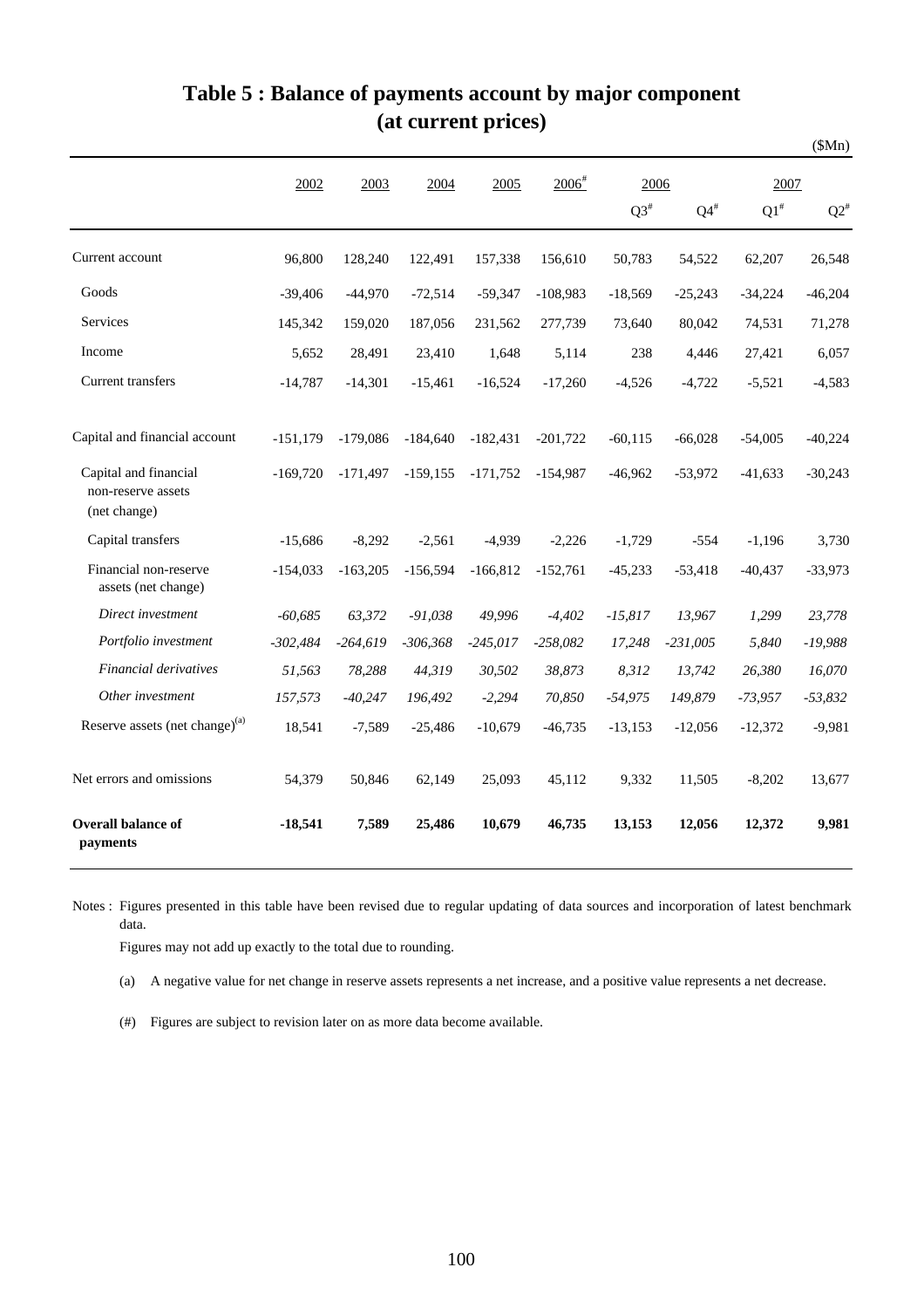# **Table 6 : Visible and invisible trade (at current market prices)**

|                                  |           |           |                 |                     |                     |           |           |           | \$Mn)     |
|----------------------------------|-----------|-----------|-----------------|---------------------|---------------------|-----------|-----------|-----------|-----------|
|                                  | 2002      | 2003      | 2004            | $2005$ <sup>#</sup> | $2006$ <sup>#</sup> | 2006      |           | 2007      |           |
|                                  |           |           |                 |                     |                     | $Q4^{\#}$ | $Q1^*$    | $Q2^{\#}$ | $Q3^{\#}$ |
| Total exports of goods           | 1,562,121 | 1,749,089 | 2,027,031       | 2,251,744           | 2,467,357           | 674,929   | 587,298   | 656,509   | 722,092   |
| Imports of goods                 | 1,601,527 | 1,794,059 | 2,099,545       | 2,311,091           | 2,576,340           | 700,172   | 621,522   | 702,713   | 749,449   |
| Visible trade balance            | $-39,406$ | $-44,970$ | $-72,514$       | $-59,347$           | $-108,983$          | $-25,243$ | $-34,224$ | $-46,204$ | $-27,357$ |
|                                  | $(-2.5)$  | $(-2.5)$  | $(-3.5)$        | $(-2.6)$            | $(-4.2)$            | $(-3.6)$  | $(-5.5)$  | $(-6.6)$  | $(-3.7)$  |
| Exports of services              | 347,836   | 362,420   | 429,563         | 495,799             | 561,547             | 154,642   | 144,066   | 146,871   | 171,976   |
| Imports of services              | 202,494   | 203,400   | 242,507         | 264,237             | 283,808             | 74,600    | 69,535    | 75,593    | 84,936    |
| <b>Invisible trade balance</b>   | 145,342   | 159,020   | 187,056         | 231,562             | 277,739             | 80,042    | 74,531    | 71,278    | 87,040    |
|                                  | (71.8)    | (78.2)    | (77.1)          | (87.6)              | (97.9)              | (107.3)   | (107.2)   | (94.3)    | (102.5)   |
| Exports of goods and<br>services | 1,909,957 | 2,111,509 | 2,456,594       | 2,747,543           | 3,028,904           | 829,571   | 731,364   | 803,380   | 894,068   |
| Imports of goods and<br>services | 1,804,021 | 1,997,459 | 2,342,052       | 2,575,328           | 2,860,148           | 774,772   | 691,057   | 778,306   | 834,385   |
| <b>Visible and invisible</b>     | 105,936   | 114,050   | 114,542         | 172,215             | 168,756             | 54,799    | 40,307    | 25,074    | 59,683    |
| trade balance                    | < 5.9>    | < 5.7>    | $<\!\!4.9\!\!>$ | <6.7>               | < 5.9>              | <7.1>     | < 5.8>    | <3.2>     | <7.2>     |

Notes : Figures in this table are reckoned on a GDP basis.

Figures presented in this table have been revised due to regular updating of data sources and incorporation of latest benchmark data.

- (#) Figures are subject to revision later on as more data become available.
- ( ) As a percentage of the total value of imports of goods/services.
- $\langle$  > As a percentage of the total value of imports of goods and services.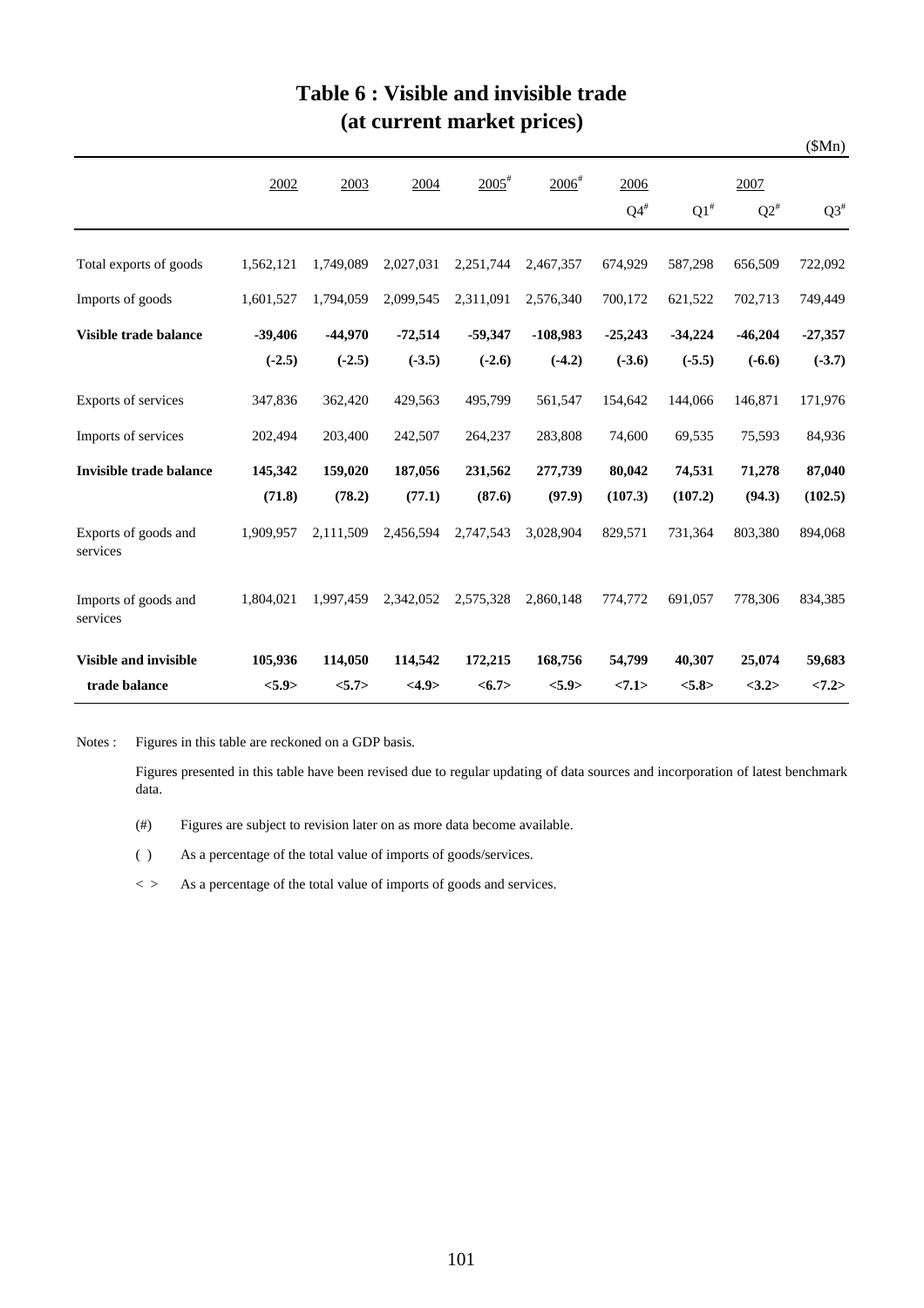|                      | 2002   | 2003       | 2004 | 2005 | 2006       |           | 2006           |        | 2007                           |                |
|----------------------|--------|------------|------|------|------------|-----------|----------------|--------|--------------------------------|----------------|
|                      |        |            |      |      |            |           | Q <sub>4</sub> | Q1     | Q2                             | Q <sub>3</sub> |
|                      |        | (% change) |      |      | (% change) | (SMn)     |                |        | (% change over a year earlier) |                |
| <b>All markets</b>   | 5.4    | 11.7       | 15.9 | 11.4 | 9.4        | 2,461,027 | 11.9           | 9.0    | 11.7                           | 8.2            |
| Mainland of China    | 12.3   | 21.1       | 19.7 | 14.0 | 14.2       | 1,156,210 | 17.0           | 13.3   | 15.9                           | 12.8           |
| <b>United States</b> | 1.0    | $-2.6$     | 5.4  | 5.6  | 2.9        | 371,130   | 7.3            | 1.9    | 1.3                            | $-2.4$         |
| Japan                | $-4.5$ | 12.3       | 14.4 | 10.3 | 1.6        | 120,422   | $-2.2$         | 1.5    | 3.1                            | $-6.2$         |
| Germany              | $-5.3$ | 15.1       | 11.9 | 15.6 | 4.0        | 75,663    | 3.6            | $-0.9$ | 10.9                           | 12.1           |
| United Kingdom       | $-2.0$ | 5.8        | 14.8 | 5.2  | 6.3        | 73,632    | 10.2           | 11.6   | 1.8                            | $-5.3$         |
| Taiwan               | $-2.2$ | 22.2       | 16.2 | 2.7  | 3.3        | 52,106    | 6.8            | 3.9    | 10.0                           | $-3.8$         |
| Republic of Korea    | 17.2   | 16.9       | 24.0 | 9.5  | 7.5        | 51,873    | $-4.3$         | $-5.5$ | 5.0                            | 1.6            |
| Singapore            | 6.8    | 13.0       | 22.0 | 6.8  | 4.4        | 48,612    | $8.8\,$        | 4.7    | 3.9                            | 2.4            |
| Rest of the world    | 3.5    | 7.1        | 17.3 | 13.3 | 8.5        | 511,380   | 11.7           | 10.4   | 14.6                           | 13.2           |

# **Table 7 : Total exports of goods by market (in value terms)**

Note : Figures may not add up exactly to the total due to rounding.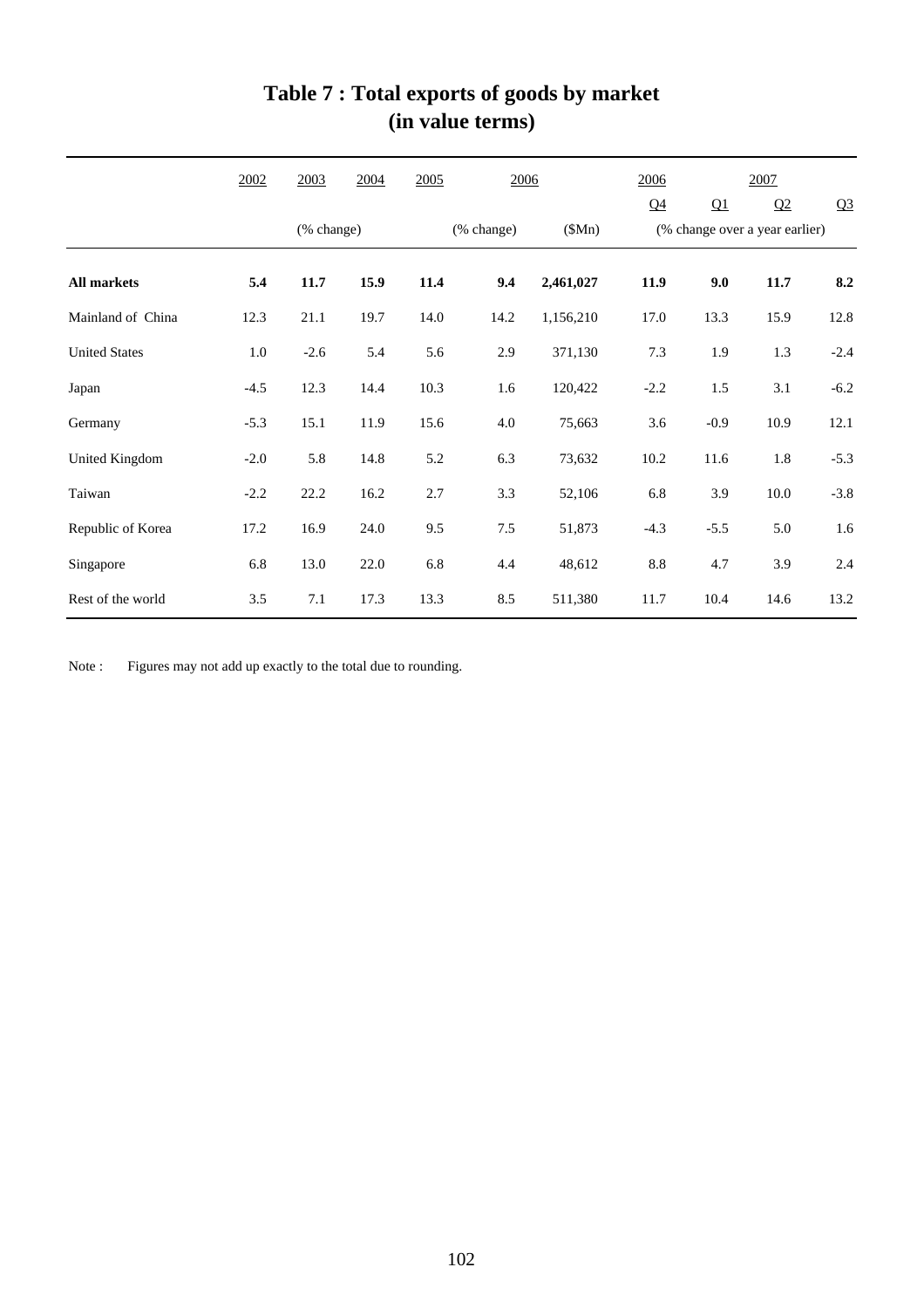|                      | 2002    | 2003       | 2004 | 2005 | 2006       |           | 2006           |                                | 2007   |                |
|----------------------|---------|------------|------|------|------------|-----------|----------------|--------------------------------|--------|----------------|
|                      |         |            |      |      |            |           | Q <sub>4</sub> | Q1                             | Q2     | Q <sub>3</sub> |
|                      |         | (% change) |      |      | (% change) | (SMn)     |                | (% change over a year earlier) |        |                |
| <b>All sources</b>   | 3.3     | 11.5       | 16.9 | 10.3 | 11.6       | 2,599,804 | 14.0           | 9.0                            | 12.6   | 9.1            |
| Mainland of China    | 5.1     | 9.6        | 16.9 | 14.3 | 13.7       | 1,192,952 | 16.6           | 10.3                           | 16.5   | 8.7            |
| Japan                | 3.4     | 17.2       | 19.7 | 0.1  | 4.5        | 268,140   | 9.7            | 8.2                            | 9.3    | 5.6            |
| Taiwan               | 7.4     | 8.0        | 22.8 | 9.4  | 15.9       | 194,917   | 7.0            | 0.4                            | 4.8    | 7.0            |
| Singapore            | 3.9     | 19.6       | 22.5 | 21.8 | 21.9       | 164,837   | 22.6           | 13.6                           | 26.1   | 17.9           |
| <b>United States</b> | $-12.8$ | 7.9        | 13.4 | 6.5  | 3.6        | 123,569   | 14.7           | 16.3                           | 12.6   | 8.3            |
| Republic of Korea    | 7.3     | 15.0       | 15.0 | 2.6  | 16.1       | 119,647   | 23.8           | 1.6                            | $-2.9$ | 7.5            |
| Rest of the world    | 2.2     | 12.1       | 13.6 | 8.4  | 7.6        | 535,742   | 8.3            | 8.4                            | 8.4    | 10.5           |

### **Table 8 : Imports of goods by source (in value terms)**

Note : Figures may not add up exactly to the total due to rounding.

| (in value terms)                       |                                                    |        |      |      |      |         |                                |        |                |                |  |
|----------------------------------------|----------------------------------------------------|--------|------|------|------|---------|--------------------------------|--------|----------------|----------------|--|
|                                        | 2002                                               | 2003   | 2004 | 2005 | 2006 |         | 2006                           |        | 2007           |                |  |
|                                        |                                                    |        |      |      |      |         | Q <sub>4</sub>                 | Q1     | Q <sub>2</sub> | Q <sub>3</sub> |  |
|                                        | (% change)<br>\$Mn)<br>$(% \mathbf{A})$ (% change) |        |      |      |      |         | (% change over a year earlier) |        |                |                |  |
| <b>Overall</b>                         | $-9.0$                                             | 2.6    | 14.8 | 7.3  | 14.3 | 668,809 | 8.2                            | 1.5    | 10.3           | 6.6            |  |
| Foodstuffs                             | 0.2                                                | 1.5    | 8.6  | 3.1  | 4.3  | 52,952  | 1.0                            | 10.1   | 10.6           | 16.9           |  |
| Consumer goods                         | $-5.2$                                             | $-1.8$ | 7.4  | 5.5  | 3.1  | 131,832 | $-12.1$                        | $-4.1$ | 8.8            | 20.7           |  |
| Raw materials and<br>semi-manufactures | $-1.6$                                             | 10.7   | 17.6 | 4.2  | 8.8  | 234,899 | 9.4                            | 8.4    | 19.3           | 17.7           |  |
| Fuels                                  | 3.9                                                | 12.9   | 37.5 | 23.5 | 22.8 | 69,944  | 20.4                           | 7.9    | 20.8           | 6.1            |  |

Capital goods -24.9 -6.6 13.3 10.8 33.2 179,339 24.9 -8.5 -4.9 -19.7

## **Table 9 : Retained imports of goods by end-use category (in value terms)**

Note : Figures may not add up exactly to the total due to rounding.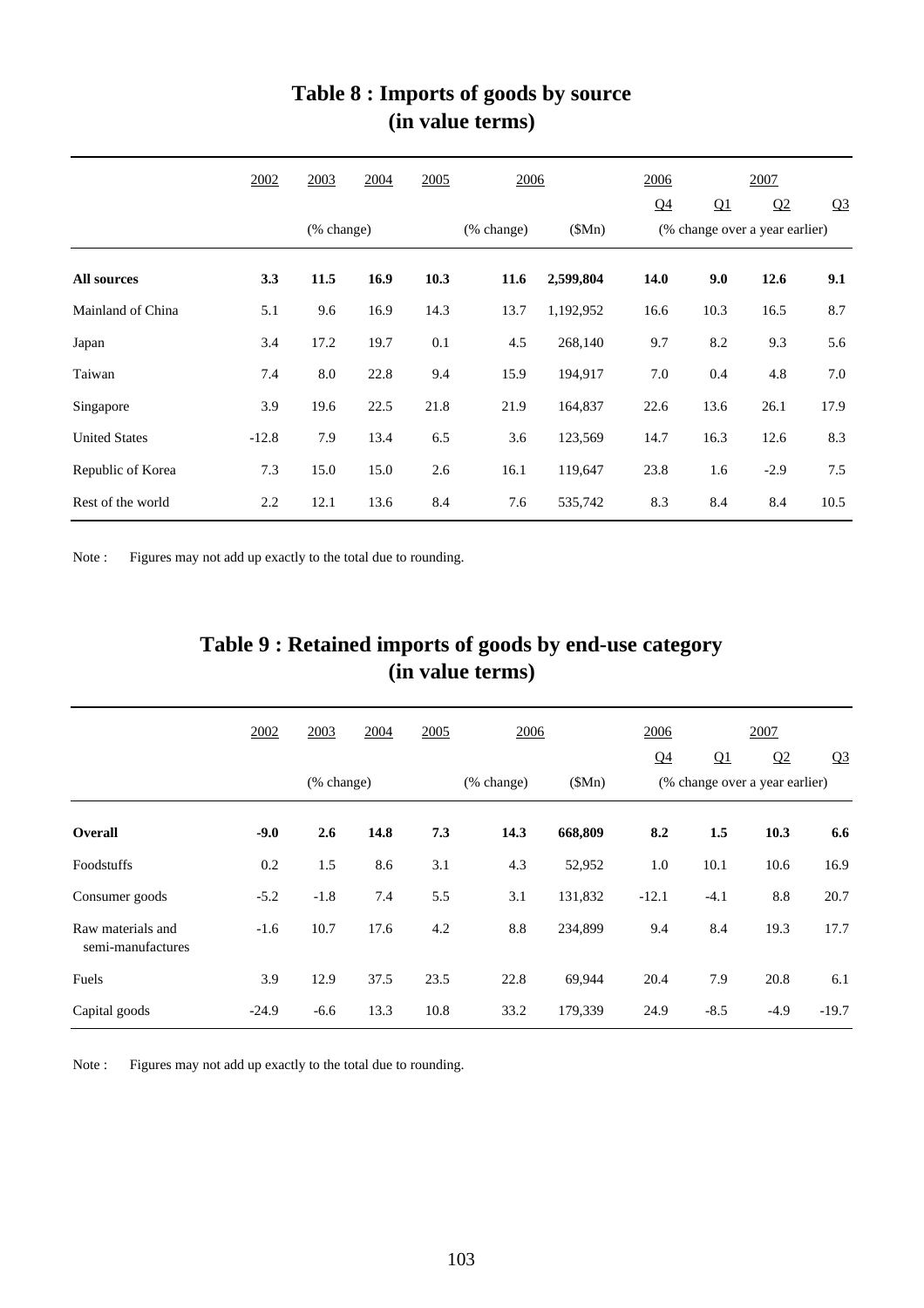|                            | 2002   | 2003       | 2004 | $2005$ <sup>#</sup> | $2006^{\text{*}}$ |         | 2006                           |        | 2007      |           |
|----------------------------|--------|------------|------|---------------------|-------------------|---------|--------------------------------|--------|-----------|-----------|
|                            |        |            |      |                     |                   |         | $Q4^{\#}$                      | $Q1^*$ | $Q2^{\#}$ | $Q3^{\#}$ |
|                            |        | (% change) |      | (% change)          | \$Mn)             |         | (% change over a year earlier) |        |           |           |
| <b>Exports of services</b> | 8.4    | 4.2        | 18.5 | 15.4                | 13.3              | 561,547 | 12.0                           | 12.2   | 13.9      | 15.0      |
| Transportation             | 10.8   | 3.8        | 25.5 | 16.9                | 9.6               | 173,103 | 9.5                            | 4.1    | 6.9       | 8.7       |
| Travel                     | 25.4   | $-4.4$     | 26.1 | 14.2                | 12.8              | 90,340  | 12.8                           | 17.8   | 17.3      | $20.0\,$  |
| Trade-related              | 9.0    | 12.2       | 12.6 | 10.7                | 12.1              | 181,760 | 11.0                           | 12.5   | 13.5      | 13.5      |
| Other services             | $-5.9$ | $-1.4$     | 12.7 | 22.9                | 21.8              | 116,344 | 16.9                           | 18.9   | 22.4      | 23.7      |
| <b>Imports of services</b> | 4.3    | 0.4        | 19.2 | 9.0                 | 7.4               | 283,808 | 9.1                            | 6.9    | 10.6      | 12.0      |
| Transportation             | $-4.7$ | 7.8        | 29.4 | 20.3                | 7.2               | 87,208  | 7.7                            | 6.0    | 10.2      | 11.2      |
| Travel                     | 0.8    | $-8.0$     | 15.9 | 0.1                 | 5.4               | 109,088 | 9.0                            | 4.4    | 6.8       | 9.6       |
| Trade-related              | 24.2   | 9.2        | 3.2  | 12.8                | 2.9               | 19,159  | 1.2                            | 3.3    | 4.5       | 4.3       |
| Other services             | 20.0   | 8.2        | 19.7 | 10.5                | 12.5              | 68,353  | 13.8                           | 13.1   | 19.1      | 19.2      |
| Net exports of services    | 14.8   | 9.4        | 17.6 | 23.8                | 19.9              | 277,739 | 14.8                           | 17.5   | 17.5      | 18.2      |

## **Table 10 : Exports and imports of services by component (at current market prices)**

Notes : Figures presented in this table have been revised due to regular updating of data sources and incorporation of latest benchmark data.

Figures may not add up exactly to the total due to rounding.

(#) Figures are subject to revision later on as more data become available.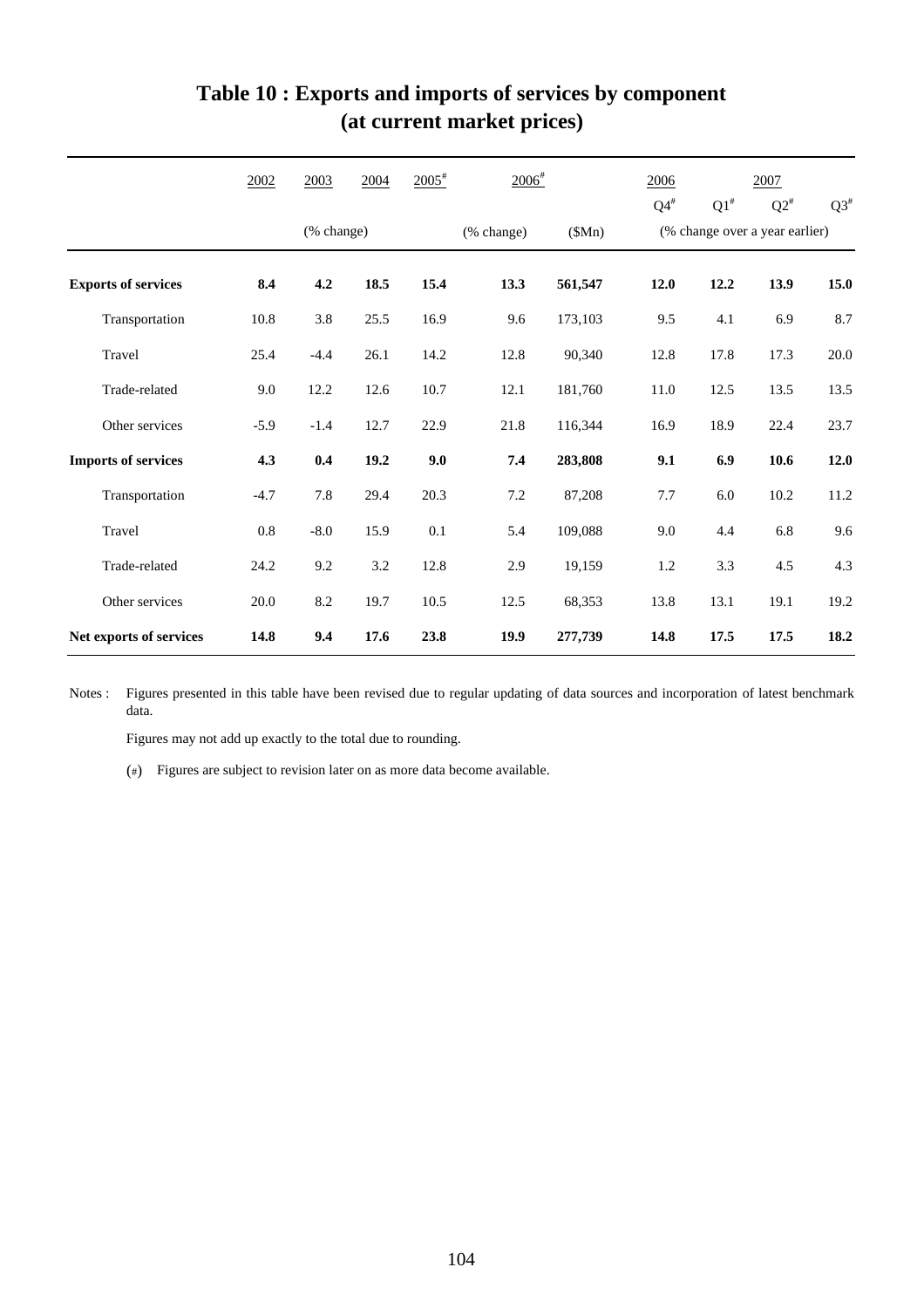|                                | 2002       | 2003        | 2004       | 2005       | 2006        | 2006           |          | 2007       |                |
|--------------------------------|------------|-------------|------------|------------|-------------|----------------|----------|------------|----------------|
|                                |            |             |            |            |             | Q <sub>4</sub> | Q1       | Q2         | Q <sub>3</sub> |
| (1000)                         |            |             |            |            |             |                |          |            |                |
| <b>All sources</b>             | 16 566.4   | 15 536.8    | 21 810.6   | 23 359.4   | 25 25 1.1   | 6 679.1        | 6 6 15.8 | 6 413.6    | 7 3 3 4 .4     |
| Mainland of China              | 6 825.2    | 8 4 6 7.2   | 12 245.9   | 12 541.4   | 13 591.3    | 3 3 9 2.6      | 3778.2   | 3 3 2 1 .5 | 4 212.4        |
| South and Southeast Asia       | 1 905.2    | 1 3 5 9 . 6 | 2 077.7    | 2413.0     | 2659.7      | 818.6          | 566.3    | 749.1      | 649.4          |
| Taiwan                         | 2 4 2 8 .8 | 1852.4      | 2 0 7 4.8  | 2 1 3 0.6  | 2 177.2     | 538.4          | 525.7    | 540.4      | 608.1          |
| Europe                         | 1 083.9    | 780.8       | 1 1 4 2.7  | 1 3 9 8 .0 | 1548.2      | 472.1          | 413.8    | 419.5      | 413.4          |
| Japan                          | 1 395.0    | 867.2       | 1 1 2 6 .3 | 1 210.8    | 1 3 1 1 .1  | 348.4          | 337.3    | 305.2      | 333.5          |
| <b>United States</b>           | 1 000.8    | 683.8       | 1 0 5 1 .7 | 1 1 4 3 .1 | 1 1 5 9 . 0 | 318.4          | 277.4    | 311.7      | 285.3          |
| Others                         | 1927.4     | 1525.8      | 2 091.7    | 2 5 2 2.6  | 2 804.5     | 790.6          | 716.9    | 766.0      | 832.3          |
|                                |            |             |            |            |             |                |          |            |                |
| (% change over a year earlier) |            |             |            |            |             |                |          |            |                |
| <b>All sources</b>             | 20.7       | $-6.2$      | 40.4       | 7.1        | 8.1         | 4.3            | 6.3      | 7.4        | 15.1           |
| Mainland of China              | 53.4       | 24.1        | 44.6       | 2.4        | 8.4         | 0.9            | 5.2      | 6.6        | 20.6           |
| South and Southeast Asia       | 9.1        | $-28.6$     | 52.8       | 16.1       | 10.2        | 8.9            | 4.2      | 7.7        | 7.9            |
| Taiwan                         | 0.4        | $-23.7$     | 12.0       | 2.7        | 2.2         | $-0.5$         | $-0.2$   | 5.3        | 1.5            |
| Europe                         | 6.3        | $-28.0$     | 46.3       | 22.3       | 10.7        | 13.8           | 17.7     | 15.1       | 14.8           |
| Japan                          | 4.4        | $-37.8$     | 29.9       | $7.5\,$    | 8.3         | 6.9            | 5.2      | $\ast$     | $-1.0$         |
| <b>United States</b>           | 7.0        | $-31.7$     | 53.8       | 8.7        | $1.4\,$     | 1.4            | $5.1\,$  | 3.8        | 3.2            |
| Others                         | 5.9        | $-20.8$     | 37.1       | 20.6       | 11.2        | 13.9           | 14.2     | 13.0       | 17.5           |

# **Table 11 : Incoming visitors by source**

Note : Figures may not add up exactly to the total due to rounding.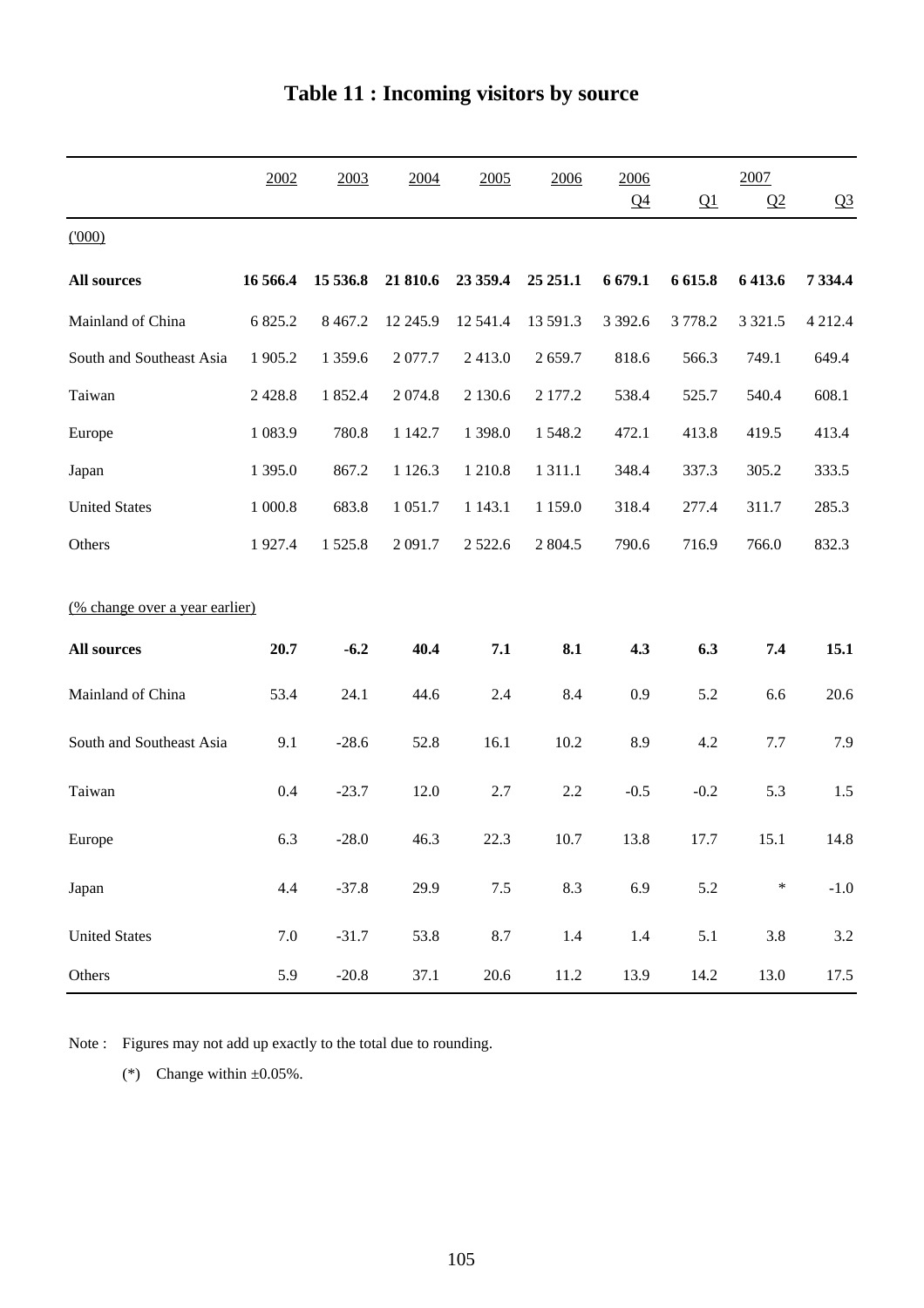|                                                                       | 1997    | 1998       | 1999    | 2000    | 2001           | 2002       | 2003           |
|-----------------------------------------------------------------------|---------|------------|---------|---------|----------------|------------|----------------|
|                                                                       |         |            |         |         |                |            |                |
| Completion of new property by the private sector                      |         |            |         |         |                |            |                |
| $(000 \text{ m}^2 \text{ of internal floor area})$                    |         |            |         |         |                |            |                |
| Residential property <sup>(a)</sup> (in units)                        | 18 20 2 | 22 278     | 35 322  | 25 790  | 26 26 2        | 31 052     | 26 397         |
| Commercial property                                                   | 705     | 945        | 634     | 160     | 208            | 304        | 417            |
| of which:                                                             |         |            |         |         |                |            |                |
| Office space                                                          | 456     | 737        | 428     | 96      | 76             | 166        | 299            |
| Other commercial premises <sup>(b)</sup>                              | 249     | 208        | 206     | 64      | 132            | 138        | 118            |
| Industrial property <sup>(c)</sup>                                    | 343     | 300        | 191     | 62      | 45             | 29         | 15             |
| of which:                                                             |         |            |         |         |                |            |                |
| Industrial-cum-office premises                                        | 72      | 145        | 40      | 37      | 14             | $\theta$   | 15             |
| Conventional flatted factory space                                    | 181     | 31         | 4       | 19      | 30             | 3          | $\mathbf{0}$   |
| Storage premises <sup>(d)</sup>                                       | 90      | 124        | 147     | 6       | $\overline{0}$ | 27         | $\overline{0}$ |
| Production of public housing                                          |         |            |         |         |                |            |                |
| (in units)                                                            |         |            |         |         |                |            |                |
| Rental housing flats <sup>(e)</sup>                                   | 16 04 6 | 14 267     | 26 7 33 | 40 944  | 47 590         | 20 154     | 13 948         |
| Subsidized sales flats <sup>(e)</sup>                                 | 21 5 35 | 21 9 93    | 26 5 32 | 22 768  | 26 174         | 2 2 2 4    | 320            |
| Building plans with consent to<br>commence work in the private sector |         |            |         |         |                |            |                |
| $(000 \text{ m}^2 \text{ of usable floor area})$                      |         |            |         |         |                |            |                |
| Residential property                                                  | 1 631.4 | 1 472.0    | 1 692.8 | 1 142.7 | 1 0 0 2.5      | 790.0      | 1 0 38.4       |
| Commercial property                                                   | 599.0   | 395.7      | 287.5   | 337.5   | 265.0          | 365.3      | 200.0          |
| Industrial property <sup>(f)</sup>                                    | 461.6   | 69.5       | 84.9    | 129.2   | 45.7           | 107.1      | 0.8            |
| Other properties                                                      | 259.2   | 201.5      | 125.8   | 240.2   | 75.0           | 109.3      | 444.2          |
| Total                                                                 | 2951.2  | 2 1 3 8 .7 | 2 190.9 | 1 849.5 | 1 3 8 8.1      | 1 3 7 1 .8 | 1683.3         |
|                                                                       |         |            |         |         |                |            |                |
| Agreements for sale and purchase of property                          |         |            |         |         |                |            |                |
| (Number)                                                              |         |            |         |         |                |            |                |
| Residential property <sup>(g)</sup>                                   | 172 711 | 85 616     | 77 087  | 65 340  | 69 667         | 72974      | 71 576         |
| Primary market                                                        | 15 806  | 23 441     | 18 3 25 | 13 911  | 18 3 6 6       | 23 088     | 26 4 98        |
| Secondary market                                                      | 156 905 | 62 175     | 58762   | 51 429  | 51 301         | 49886      | 45 078         |
| Selected types of non-residential properties <sup>(h)</sup>           |         |            |         |         |                |            |                |
| Office space                                                          | N.A.    | N.A.       | N.A.    | 1 7 2 4 | 1 7 7 4        | 1639       | 1817           |
| Other commerical premises                                             | N.A.    | N.A.       | N.A.    | 2411    | 2989           | 3 1 6 7    | 4 1 4 2        |
| Flatted factory space                                                 | N.A.    | N.A.       | N.A.    | N.A.    | N.A.           | 3756       | 3813           |

#### **Table 12 : Property market**

Notes : Figures may not add up exactly to the total due to rounding.

(a) Figures before 2002 cover all completed residential premises to which either temporary or full Occupation Permits have been granted, as well as village type houses issued with Letters of Compliance. Property developments subject to a Consent Scheme need a Certificate of Compliance, Consent to Assign or Consent to Lease in addition to an Occupation Permit before the premises can be individually assigned. Village-type housing units are excluded as from 2002 and units issued with temporary Occupation Permits are also excluded as from 2004 onwards.

Residential premises here pertain to private residential units, excluding units built under the Private Sector Participation Scheme (PSPS), Home Ownership Scheme (HOS), Buy or Rent Option, Mortgage Subsidy Scheme, Sandwich Class Housing Scheme, Urban Improvement Scheme (UIS) and Flat-for-Sale Scheme. Figures from 2004 onwards also cover those private flats converted from subsidised flats.

- $(h)$ These include retail premises and other premises designed or adapted for commercial use, with the exception of purposebuilt offices. Car-parking space and commercial premises built by the Hong Kong Housing Authority and the Hong Kong Housing Society are excluded.
- (c) These include industrial-cum-office premises, but exclude specialised factory buildings which are developed mainly for own use.

(d) These include storage premises at the container terminals and the airport.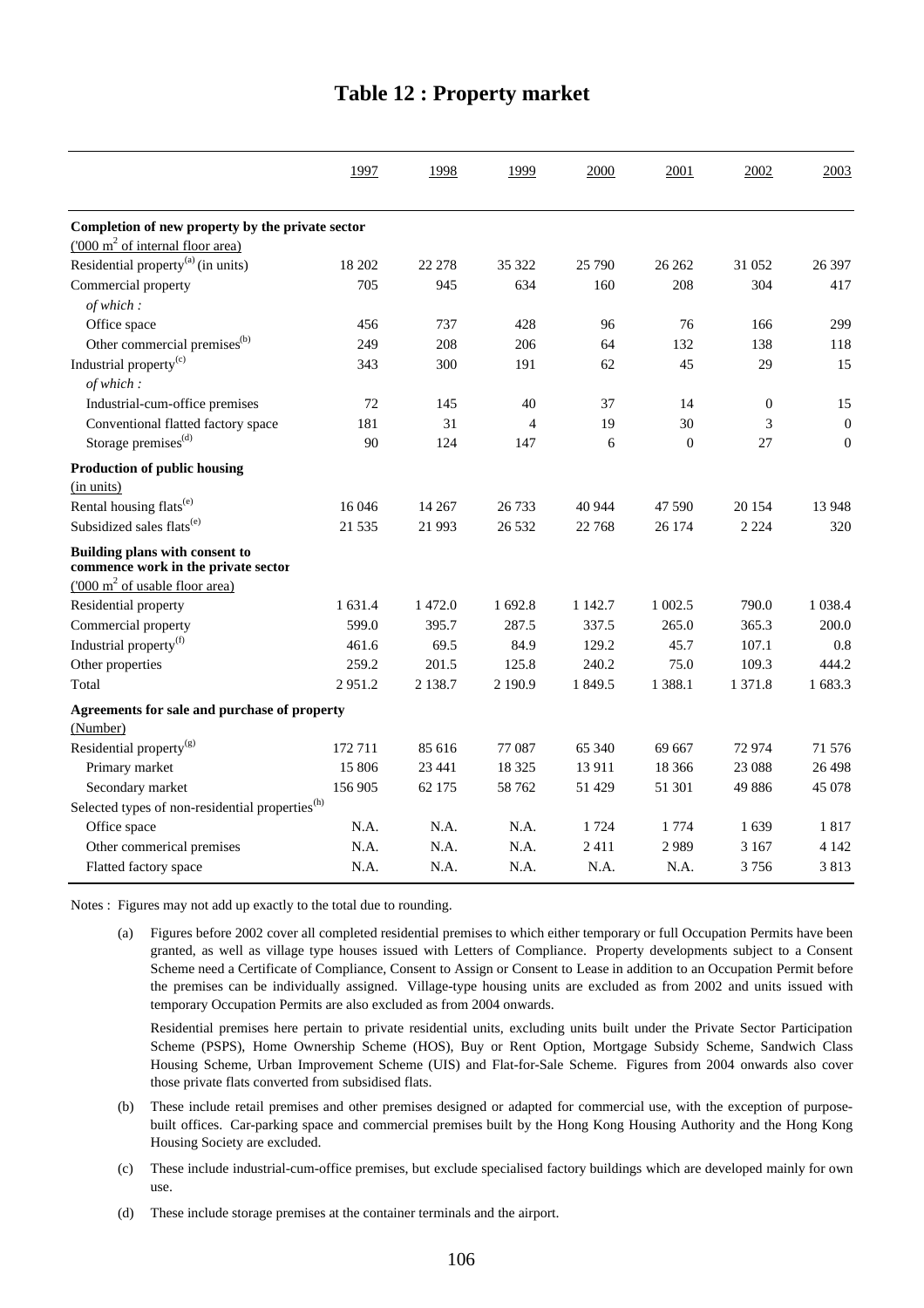|                                                                       | 2004           | 2005           | 2006             | 2006             |                | 2007             |                  |
|-----------------------------------------------------------------------|----------------|----------------|------------------|------------------|----------------|------------------|------------------|
|                                                                       |                |                |                  | Q <sub>4</sub>   | Q1             | Q2               | Q <sub>3</sub>   |
| Completion of new property by the private sector                      |                |                |                  |                  |                |                  |                  |
| $(000 \text{ m}^2 \text{ of internal floor area})$                    |                |                |                  |                  |                |                  |                  |
| Residential property <sup>(a)</sup> (in units)                        | 26 0 36        | 17 321         | 16 579           | 4474             | 2 2 7 3        | 647              | 1444             |
| Commercial property                                                   | 371            | 145            | 291              | 178              | 33             | 172              | 4                |
| of which:                                                             |                |                |                  |                  |                |                  |                  |
| Office space                                                          | 280            | 34             | 108              | 43               | 10             | 161              | $\boldsymbol{0}$ |
| Other commercial premises <sup>(b)</sup>                              | 91             | 111            | 183              | 134              | 24             | 11               | $\overline{4}$   |
| Industrial property <sup>(c)</sup>                                    | $\mathbf{1}$   | 17             | 27               | $\overline{c}$   | $\overline{0}$ | $\mathbf{0}$     | $\overline{2}$   |
| of which:                                                             |                |                |                  |                  |                |                  |                  |
| Industrial-cum-office premises                                        | $\theta$       | $\overline{4}$ | $\boldsymbol{0}$ | $\theta$         | $\overline{0}$ | $\boldsymbol{0}$ | $\boldsymbol{0}$ |
| Conventional flatted factory space                                    | $\mathbf{1}$   | $\theta$       | $\mathbf{0}$     | $\theta$         | $\overline{0}$ | $\boldsymbol{0}$ | $\mathbf{2}$     |
| Storage premises <sup>(d)</sup>                                       | $\theta$       | 13             | 27               | $\overline{c}$   | $\overline{0}$ | $\overline{0}$   | $\boldsymbol{0}$ |
| Production of public housing                                          |                |                |                  |                  |                |                  |                  |
| (in units)                                                            |                |                |                  |                  |                |                  |                  |
| Rental housing flats <sup>(e)</sup>                                   | 20 947         | 24 691         | 4 4 3 0          | $\boldsymbol{0}$ | 4795           | $\mathbf{0}$     | $\boldsymbol{0}$ |
| Subsidized sales flats <sup>(e)</sup>                                 | $\overline{0}$ | $\Omega$       | $\overline{0}$   | $\theta$         | 1 200          | $\theta$         | 810              |
| Building plans with consent to<br>commence work in the private sector |                |                |                  |                  |                |                  |                  |
| $(000 \text{ m}^2 \text{ of usable floor area})$                      |                |                |                  |                  |                |                  |                  |
| Residential property                                                  | 530.0          | 550.7          | 706.7            | 99.4             | 48.7           | 300.4            | 471.6            |
| Commercial property                                                   | 161.3          | 481.9          | 468.4            | 313.6            | 127.6          | 46.1             | 45.4             |
| Industrial property <sup>(f)</sup>                                    | 16.4           | 35.1           | 23.9             | 1.2              | 11.0           | 70.2             | 18.0             |
| Other properties                                                      | 407.1          | 408.0          | 199.2            | 25.9             | 71.9           | 44.9             | 40.4             |
| Total                                                                 | 1 1 1 4.8      | 1475.8         | 1 3 9 8.2        | 440.0            | 259.1          | 461.6            | 575.3            |
| Agreements for sale and purchase of property                          |                |                |                  |                  |                |                  |                  |
| (Number)                                                              |                |                |                  |                  |                |                  |                  |
| Residential property <sup>(g)</sup>                                   | 100 630        | 103 362        | 82 472           | 20 69 6          | 23 3 28        | 30 29 3          | 29 421           |
| Primary market                                                        | 25 694         | 15 9 94        | 13 986           | 3767             | 3 0 9 5        | 5 8 7 6          | 5 7 2 2          |
| Secondary market                                                      | 74 936         | 87 368         | 68 4 8 6         | 16929            | 20 233         | 24 4 17          | 23 699           |
| Selected types of non-residential properties <sup>(h)</sup>           |                |                |                  |                  |                |                  |                  |
| Office space                                                          | 3 2 1 3        | 3 4 3 1        | 2874             | 760              | 723            | 915              | 1 0 0 1          |
| Other commerical premises                                             | 7833           | 7 1 4 3        | 4 4 0 2          | 1 0 9 3          | 1 0 9 9        | 1410             | 1 3 8 3          |
| Flatted factory space                                                 | 5889           | 6 5 6 0        | 7409             | 1862             | 1 906          | 2432             | 2 3 8 0          |

#### **Table 12 : Property market (Cont'd)**

(e) The Housing Authority's housing production figures have been revised as from 1998. The revision is to exhaustively cover all housing production and to count projects (including surplus HOS projects) which undergo transfer of usage at the time of disposal and according to their actual usage. Moreover, surplus HOS courts and blocks pending disposal are excluded from production statistics until they are disposed. Rental and sales flats projects of the Housing Society are included. Notes (cont'd) :

(f) These include multi-purpose industrial premises designed also for office use.

N.A. Not available.

<sup>(</sup>g) The figures are derived from sale and purchase agreements of domestic units received for registration in the Land Registry for the relevant periods. They generally relate to transactions executed up to four weeks prior to their submission for registration. Sales of domestic units refer to sale and purchase agreements with payment of stamp duty. These statistics do not include sales of units under the Home Ownership Scheme, the Private Sector Participation Scheme and the Tenants Purchase Scheme except those after payment of premium. Primary sales generally refer to sales from developers. Secondary sales refer to sales from parties other than developers.

<sup>(</sup>h) Timing of the figures for non-residential properties is based on the date on which the S&P Agreement is signed, which may differ from the date on which the Agreement is received for registration in the Land Registry.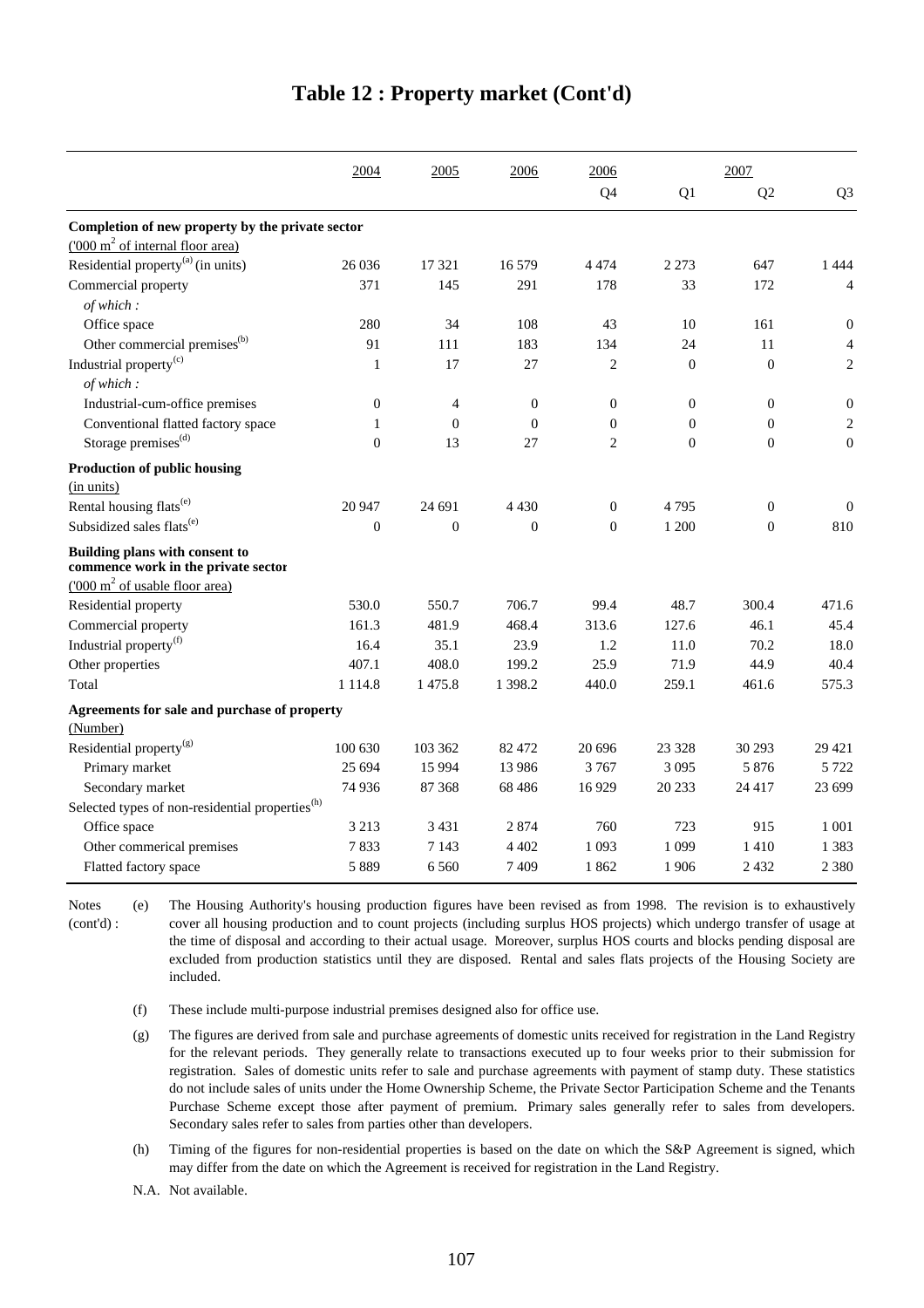|                                          | 1997   | 1998    | 1999    | 2000    | 2001    | 2002    | 2003    |
|------------------------------------------|--------|---------|---------|---------|---------|---------|---------|
| $(Index (1999=100))$                     |        |         |         |         |         |         |         |
| Property price indices :                 |        |         |         |         |         |         |         |
| Residential flats <sup>(a)</sup>         | 163.1  | 117.1   | 100.0   | 89.6    | 78.7    | 69.9    | 61.6    |
| Office space <sup>(b)</sup>              | 213.1  | 134.5   | 100.0   | 89.9    | 78.7    | 68.4    | 62.5    |
| Shopping space                           | 177.3  | 128.3   | 100.0   | 93.6    | 86.8    | 85.0    | 85.5    |
| Flatted factory space                    | 168.9  | 131.8   | 100.0   | 91.2    | 82.0    | 74.8    | 71.7    |
| Property rental indices <sup>(c)</sup> : |        |         |         |         |         |         |         |
| Residential flats                        | 134.5  | 112.6   | 100.0   | 98.1    | 95.4    | 83.4    | 73.6    |
| Office space <sup>(b)</sup>              | 156.8  | 135.9   | 100.0   | 98.5    | 101.0   | 85.4    | 74.6    |
| Shopping space                           | 123.5  | 111.2   | 100.0   | 101.3   | 99.4    | 92.9    | 86.4    |
| Flatted factory space                    | 132.5  | 118.1   | 100.0   | 95.4    | 90.3    | 82.7    | 74.9    |
| (% change)                               |        |         |         |         |         |         |         |
| Property price indices :                 |        |         |         |         |         |         |         |
| Residential flats <sup>(a)</sup>         | 39.5   | $-28.2$ | $-14.6$ | $-10.4$ | $-12.2$ | $-11.2$ | $-11.9$ |
| Office space <sup>(b)</sup>              | 13.1   | $-36.9$ | $-25.7$ | $-10.1$ | $-12.5$ | $-13.1$ | $-8.6$  |
| Shopping space                           | 32.3   | $-27.6$ | $-22.1$ | $-6.4$  | $-7.3$  | $-2.1$  | 0.6     |
| Flatted factory space                    | $-1.5$ | $-22.0$ | $-24.1$ | $-8.8$  | $-10.1$ | $-8.8$  | $-4.1$  |
| Property rental indices <sup>(c)</sup> : |        |         |         |         |         |         |         |
| Residential flats                        | 13.0   | $-16.3$ | $-11.2$ | $-1.9$  | $-2.8$  | $-12.6$ | $-11.8$ |
| Office space <sup>(b)</sup>              | 3.0    | $-13.3$ | $-26.4$ | $-1.5$  | 2.5     | $-15.4$ | $-12.6$ |
| Shopping space                           | 4.8    | $-10.0$ | $-10.1$ | 1.3     | $-1.9$  | $-6.5$  | $-7.0$  |
| Flatted factory space                    | 0.1    | $-10.9$ | $-15.3$ | $-4.6$  | $-5.3$  | $-8.4$  | $-9.4$  |

#### **Table 13 : Property prices and rentals**

(a) Notes : (a) Figures pertain to prices of existing flats traded in the secondary market, but not new flats sold in the primary market.

(b) Since 2000, price and rental indices for office space in the private sector have been recompiled according to the revised grading criteria for office space. Hence, the figures from 2000 onwards are not strictly comparable to those in the earlier years.

(c) All rental indices shown in this table have been adjusted for concessionary leasing terms such as provision of refurbishment, granting of rent-free periods, and waiver of miscellaneous charges, if known.

For residential property, changes in rentals cover only new tenancies for which rentals are freshly determined. For non-residential property, changes in rentals cover also lease renewals upon which rentals may be revised.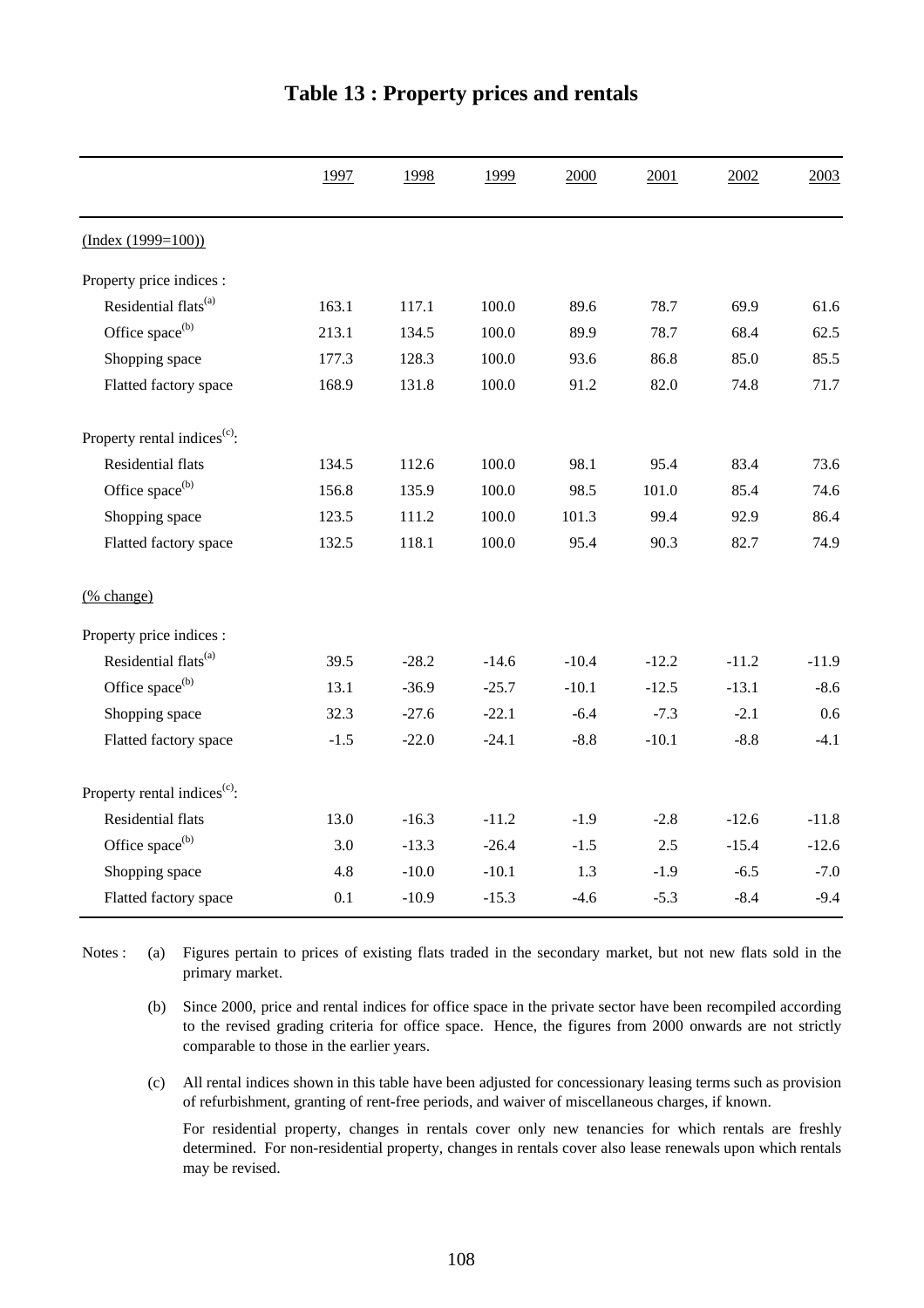|                                          | 2004    | 2005  | 2006  | 2006  |                    | 2007     |                  |
|------------------------------------------|---------|-------|-------|-------|--------------------|----------|------------------|
|                                          |         |       |       | Q4    | $\mathrm{Q1}^{\#}$ | $Q2^+$   | $Q3^+$           |
| $(Index (1999=100))$                     |         |       |       |       |                    |          |                  |
| Property price indices :                 |         |       |       |       |                    |          |                  |
| Residential flats <sup>(a)</sup>         | 78.0    | 92.0  | 92.7  | 93.3  | 96.6               | 100.3    | 103.1            |
| Office space <sup>(b)</sup>              | 99.3    | 133.0 | 139.3 | 142.7 | 148.5              | 155.8    | 165.7            |
| Shopping space                           | 119.3   | 149.3 | 153.5 | 154.1 | 158.8              | 167.7    | 174.5            |
| Flatted factory space                    | 88.6    | 125.0 | 158.5 | 170.7 | 176.9              | 192.0    | 205.0            |
| Property rental indices <sup>(c)</sup> : |         |       |       |       |                    |          |                  |
| Residential flats                        | 77.7    | 86.5  | 91.6  | 94.2  | 96.0               | 99.6     | 103.3            |
| Office space <sup>(b)</sup>              | 78.1    | 96.4  | 117.4 | 121.6 | 125.8              | 129.7    | 135.8            |
| Shopping space                           | 92.8    | 100.5 | 104.3 | 106.9 | 108.1              | 110.0    | 114.1            |
| Flatted factory space                    | 77.3    | 82.6  | 91.0  | 94.7  | 96.7               | 99.0     | 101.9            |
| (% change over a year earlier)           |         |       |       |       |                    |          |                  |
| Property price indices :                 |         |       |       |       |                    |          |                  |
| Residential flats <sup>(a)</sup>         | 26.6    | 17.9  | 0.8   | 3.6   | 5.6                | 7.6      | 11.2             |
|                                          |         |       |       |       |                    |          | <73.9>           |
|                                          |         |       |       |       |                    |          | $\{-39.2\}$      |
| Office space <sup>(b)</sup>              | 58.9    | 33.9  | 4.7   | 5.4   | 13.4               | 11.7     | 15.1             |
|                                          |         |       |       |       |                    |          | $<$ 180.8>       |
|                                          |         |       |       |       |                    |          | $\{-26.4\}$      |
|                                          |         |       |       |       |                    |          |                  |
| Shopping space                           | 39.5    | 25.1  | 2.8   | 2.1   | 4.7                | 8.5      | 13.4             |
|                                          |         |       |       |       |                    |          | <115.4>          |
|                                          |         |       |       |       |                    |          | $\{-9.8\}$       |
| Flatted factory space                    | 23.6    | 41.1  | 26.8  | 25.0  | 22.6               | 24.2     | 24.6             |
|                                          |         |       |       |       |                    |          | <192.9>          |
|                                          |         |       |       |       |                    |          | ${18.2}$         |
| Property rental indices <sup>(c)</sup> : |         |       |       |       |                    |          |                  |
| Residential flats                        | 5.6     | 11.3  | 5.9   | 4.8   | 7.5                | 9.6      | 12.0             |
|                                          |         |       |       |       |                    |          | $<\!\!43.7\!\!>$ |
|                                          |         |       |       |       |                    |          | $\{-25.6\}$      |
| Office space <sup>(b)</sup>              | 4.7     | 23.4  | 21.8  | 15.4  | 14.3               | $10.5\,$ | 12.9             |
|                                          |         |       |       |       |                    |          | <89.4>           |
|                                          |         |       |       |       |                    |          | $\{-14.6\}$      |
| Shopping space                           | $7.4\,$ | 8.3   | 3.8   | 3.4   | 4.7                | $7.0\,$  | 9.6              |
|                                          |         |       |       |       |                    |          | <35.7>           |
|                                          |         |       |       |       |                    |          | ${-8.4}$         |
| Flatted factory space                    | $3.2\,$ | 6.9   | 10.2  | 12.1  | 12.1               | 9.8      | 9.9              |
|                                          |         |       |       |       |                    |          | <1.1>            |
|                                          |         |       |       |       |                    |          | $\{-23.8\}$      |
|                                          |         |       |       |       |                    |          |                  |

## **Table 13 : Property prices and rentals (Cont'd)**

Notes (cont'd) : (#) Figures for non-residential property are provisional.

(+) Provisional figures.

 $\langle \rangle$  % change from the trough in 2003.

{ } % change from the peak in 1997.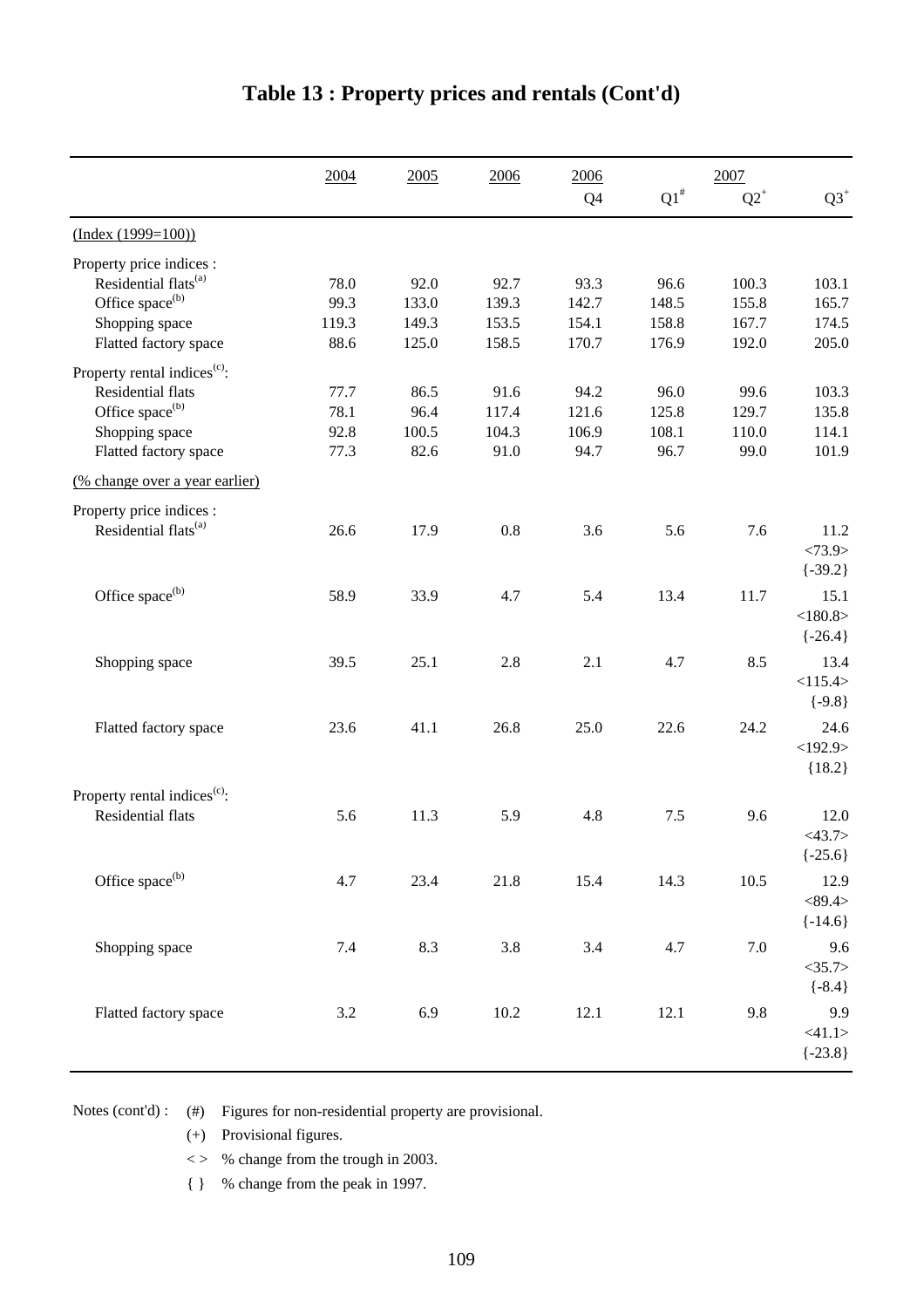|                                                              | 1997      | 1998      | 1999        | 2000        | 2001             | 2002             | 2003       |
|--------------------------------------------------------------|-----------|-----------|-------------|-------------|------------------|------------------|------------|
| (as at end of period)                                        |           |           |             |             |                  |                  |            |
| Hong Kong dollar money supply (\$Mn):                        |           |           |             |             |                  |                  |            |
| M1                                                           | 188,135   | 178,260   | 205,339     | 203,966     | 229,841          | 259,411          | 354,752    |
| $M2^{(a)}$                                                   | 1,666,419 | 1,828,691 | 1,923,481   | 1,987,963   | 1,998,774        | 1,984,049        | 2,107,269  |
| $M3^{(a)}$                                                   | 1,684,325 | 1,840,824 | 1,935,471   | 2,002,358   | 2,016,635        | 2,004,225        | 2,122,861  |
| Total money supply (\$Mn)                                    |           |           |             |             |                  |                  |            |
| M1                                                           | 208,093   | 197,666   | 225,156     | 243,847     | 258,056          | 295,650          | 413,423    |
| M <sub>2</sub>                                               | 2,788,808 | 3,111,942 | 3,386,196   | 3,649,492   | 3,550,060        | 3,518,326        | 3,813,442  |
| M <sub>3</sub>                                               | 2,871,425 | 3,168,199 | 3,434,467   | 3,692,753   | 3,594,130        | 3,561,852        | 3,858,044  |
| Deposit <sup>(b)</sup> (\$Mn)                                |           |           |             |             |                  |                  |            |
| HK\$                                                         | 1,551,555 | 1,699,726 | 1,773,169   | 1,851,177   | 1,854,651        | 1,824,911        | 1,930,790  |
| Foreign currency                                             | 1,158,728 | 1,300,302 | 1,477,448   | 1,676,670   | 1,551,852        | 1,492,631        | 1,636,227  |
| Total                                                        | 2,710,282 | 3,000,027 | 3,250,617   | 3,527,847   | 3,406,502        | 3,317,542        | 3,567,018  |
| Loans and advances (\$Mn)                                    |           |           |             |             |                  |                  |            |
| HK\$                                                         | 1,742,481 | 1,695,027 | 1,607,126   | 1,652,191   | 1,647,684        | 1,615,667        | 1,573,079  |
| Foreign currency                                             | 2,379,189 | 1,609,400 | 1,205,784   | 809,259     | 537,301          | 460,659          | 462,000    |
| Total                                                        | 4,121,670 | 3,304,427 | 2,812,910   | 2,461,450   | 2,184,986        | 2,076,325        | 2,035,079  |
|                                                              |           |           |             |             |                  |                  |            |
| Nominal Effective Exchange Rate Indices                      |           |           |             |             |                  |                  |            |
| $\left(\text{Jan } 2000 = 100\right)^{(c)(d)}$               |           |           |             |             |                  |                  |            |
| Trade-weighted                                               | 98.0      | 103.4     | 100.9       | 101.7       | 104.7            | 104.0            | 100.7      |
| Import-weighted                                              | 97.9      | 105.5     | 101.4       | 101.5       | 105.1            | 104.7            | 101.6      |
| Export-weighted                                              | 98.1      | 101.3     | 100.4       | 101.9       | 104.3            | 103.3            | 99.8       |
| (% change)                                                   |           |           |             |             |                  |                  |            |
| Hong Kong dollar money supply:                               |           |           |             |             |                  |                  |            |
| M1                                                           | $-5.1$    | $-5.2$    | 15.2        | $-0.7$      | 12.7             | 12.9             | 36.8       |
| $M2^{(a)}$                                                   | $-$       | 9.7       | 5.2         | 3.4         | 0.5              | $-0.7$           | 6.2        |
| $M3^{(a)}$                                                   | $-$       | 9.3       | 5.1         | 3.5         | 0.7              | $-0.6$           | 5.9        |
| Total money supply:                                          |           |           |             |             |                  |                  |            |
| M1                                                           | $-4.3$    | $-5.0$    | 13.9        | 8.3         | 5.8              | 14.6             | 39.8       |
| M2                                                           | $-$       | 11.6      | $8.8\,$     | 7.8         | $-2.7$           | $-0.9$           | 8.4        |
| M <sub>3</sub>                                               | $-$       | 10.3      | 8.4         | $7.5\,$     | $-2.7$           | $-0.9$           | 8.3        |
|                                                              |           |           |             |             |                  |                  |            |
| $Deposit^{(b)}$                                              |           |           |             |             |                  |                  |            |
| HK\$                                                         | $-$       | 9.5       | 4.3         | 4.4         | 0.2              | $-1.6$           | 5.8        |
| Foreign currency<br>Total                                    | $-$       | 12.2      | 13.6<br>8.4 | 13.5<br>8.5 | $-7.4$<br>$-3.4$ | $-3.8$<br>$-2.6$ | 9.6<br>7.5 |
|                                                              | --        | 10.7      |             |             |                  |                  |            |
| Loans and advances                                           |           |           |             |             |                  |                  |            |
| HK\$                                                         | 20.4      | $-2.7$    | $-5.2$      | $2.8\,$     | $-0.3$           | $-1.9$           | $-2.6$     |
| Foreign currency                                             | $-3.6$    | $-32.4$   | $-25.1$     | $-32.9$     | $-33.6$          | $-14.3$          | 0.3        |
| Total                                                        | 5.3       | $-19.8$   | $-14.9$     | $-12.5$     | $-11.2$          | $-5.0$           | $-2.0$     |
| Nominal Effective Exchange Rate Indices ${}^{\text{(c)(d)}}$ |           |           |             |             |                  |                  |            |
| Trade-weighted                                               | 4.3       | 5.5       | $-2.4$      | $0.8\,$     | 2.9              | $-0.7$           | $-3.2$     |
| Import-weighted                                              | 5.3       | 7.8       | $-3.9$      | 0.1         | 3.5              | $-0.4$           | $-3.0$     |
| Export-weighted                                              | $3.2\,$   | 3.3       | $-0.9$      | 1.5         | 2.4              | $-1.0$           | $-3.4$     |

### **Table 14 : Monetary aggregates**

#### Definition of Terms :

The Hong Kong Dollar Money Supply is the Hong Kong dollar component of the respective monetary aggregate. Starting from April 1997, money supply definition has been revised to include short-term Exchange Fund placements of less than one month in the monetary aggregates. As such, figures at end-1997 cannot be compared with those at end-1996.

Total Money Supply:

M1: Legal tender notes and coins with the public, plus customers' demand deposits with licensed banks.

M2: M1 plus customers' savings and time deposits with licensed banks, plus negotiable certificates of deposit issued by licensed banks and held outside the monetary sector.

M3: M2 plus customers' deposits with restricted licence banks and deposit-taking companies, plus negotiable certificates of deposit issued by such institutions and held outside the monetary sector.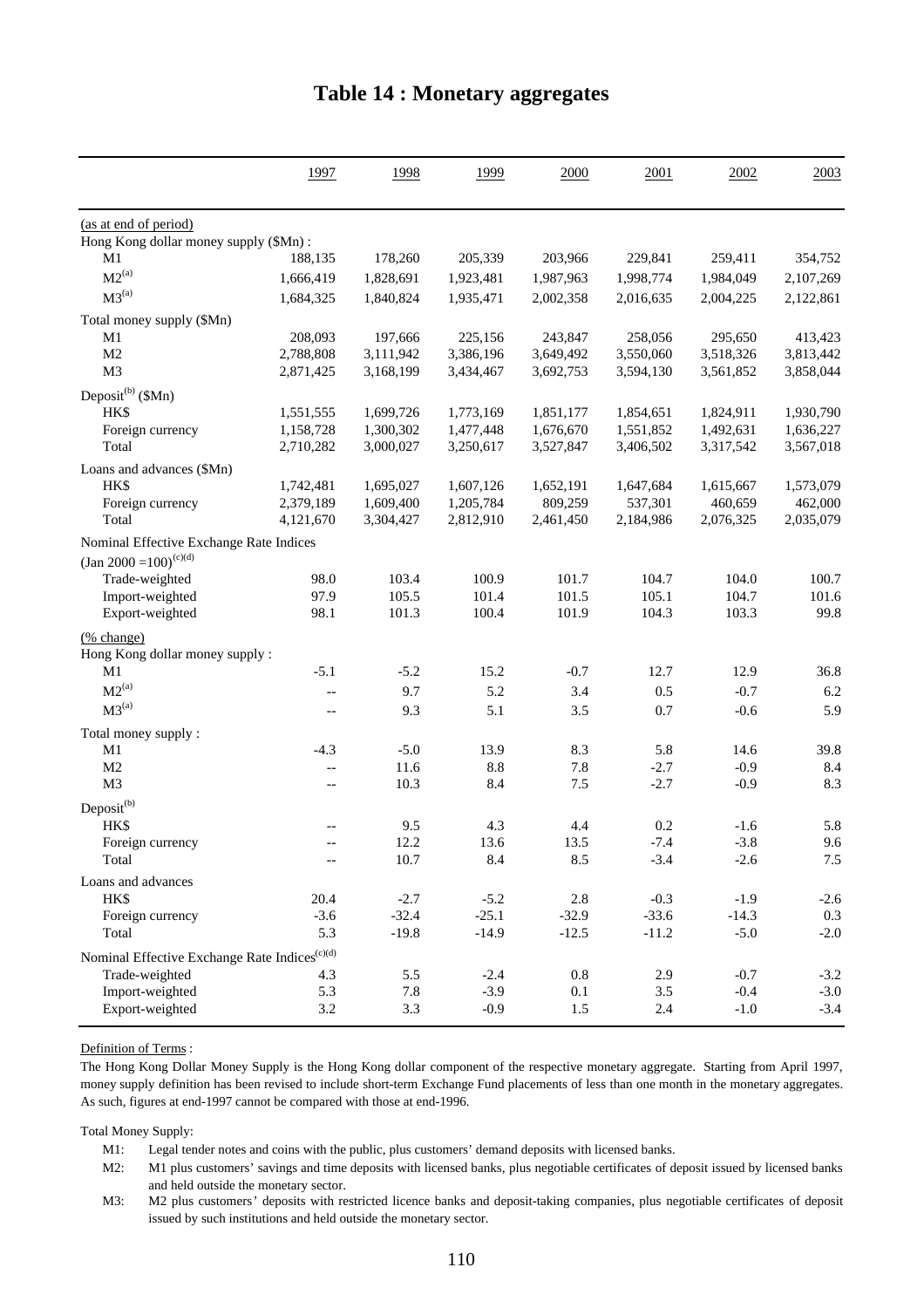|                                                              | 2004      | 2005      | 2006      | 2006      |           | 2007           |                |
|--------------------------------------------------------------|-----------|-----------|-----------|-----------|-----------|----------------|----------------|
|                                                              |           |           |           | Q4        | Q1        | Q <sub>2</sub> | Q <sub>3</sub> |
| (as at end of period)                                        |           |           |           |           |           |                |                |
| Hong Kong dollar money supply (\$Mn):                        |           |           |           |           |           |                |                |
| M1                                                           | 412,629   | 348,248   | 387,918   | 387,918   | 418,842   | 504,970        | 483,484        |
| $M2^{(a)}$                                                   | 2,208,591 | 2,329,669 | 2,777,823 | 2,777,823 | 2,948,372 | 3,193,184      | 3,404,795      |
| $M3^{(a)}$                                                   | 2,219,557 | 2,345,838 | 2,795,688 | 2,795,688 | 2,966,455 | 3,211,318      | 3,424,319      |
| Total money supply (\$Mn)                                    |           |           |           |           |           |                |                |
| M1                                                           | 484,494   | 434,684   | 491,657   | 491,657   | 534,416   | 643,417        | 633,039        |
| M <sub>2</sub>                                               | 4,166,706 | 4,379,057 | 5,054,475 | 5,054,475 | 5,271,752 | 5,593,867      | 5,944,734      |
| M <sub>3</sub>                                               | 4,189,544 | 4,407,188 | 5,089,884 | 5,089,884 | 5,302,225 | 5,624,184      | 5,976,046      |
| Deposit <sup>(b)</sup> ( $$Mn)$                              |           |           |           |           |           |                |                |
| <b>HKS</b>                                                   | 2,017,911 | 2,131,579 | 2,568,426 | 2,568,426 | 2,736,438 | 2,986,547      | 3,203,802      |
| Foreign currency                                             | 1,848,145 | 1,936,322 | 2,188,993 | 2,188,993 | 2,236,227 | 2,342,046      | 2,490,305      |
| Total                                                        | 3,866,056 | 4,067,901 | 4,757,419 | 4,757,419 | 4,972,665 | 5,328,594      | 5,694,108      |
| Loans and advances (\$Mn)                                    |           |           |           |           |           |                |                |
| <b>HKS</b>                                                   | 1,666,740 | 1,797,350 | 1,917,437 | 1,917,437 | 2,070,264 | 2,209,937      | 2,334,345      |
| Foreign currency                                             | 488,964   | 514,637   | 550,392   | 550,392   | 601,228   | 648,896        | 707,994        |
| Total                                                        | 2,155,704 | 2,311,987 | 2,467,828 | 2,467,828 | 2,671,492 | 2,858,833      | 3,042,339      |
| Nominal Effective Exchange Rate Indices                      |           |           |           |           |           |                |                |
| (Jan 2000 = $100^{(c)(d)}$                                   |           |           |           |           |           |                |                |
| Trade-weighted                                               | 98.3      | 97.4      | 96.1      | 94.9      | 93.7      | 92.7           | 91.6           |
| Import-weighted                                              | 99.2      | 98.1      | 96.8      | 95.6      | 94.3      | 93.5           | 92.2           |
| Export-weighted                                              | 97.3      | 96.7      | 95.5      | 94.2      | 93.0      | 92.0           | 90.9           |
| (% change over a year earlier)                               |           |           |           |           |           |                |                |
| Hong Kong dollar money supply:                               |           |           |           |           |           |                |                |
| M1                                                           | 16.3      | $-15.6$   | 11.4      | 11.4      | 17.4      | 42.9           | 31.7           |
| $M2^{(a)}$                                                   | 4.8       | 5.5       | 19.2      | 19.2      | 20.2      | 27.4           | 28.4           |
| $M3^{(a)}$                                                   | 4.6       | 5.7       | 19.2      | 19.2      | 20.1      | 27.3           | 28.3           |
| Total money supply:                                          |           |           |           |           |           |                |                |
| M1                                                           | 17.2      | $-10.3$   | 13.1      | 13.1      | 21.7      | 43.8           | 34.6           |
| M <sub>2</sub>                                               | 9.3       | 5.1       | 15.4      | 15.4      | 16.6      | 20.6           | 22.4           |
| M <sub>3</sub>                                               | 8.6       | 5.2       | 15.5      | 15.5      | 16.5      | 20.5           | 22.3           |
| Deposit <sup>(b)</sup>                                       |           |           |           |           |           |                |                |
| HK\$                                                         | 4.5       | 5.6       | 20.5      | 20.5      | 21.7      | 29.8           | 31.2           |
| Foreign currency                                             | 13.0      | 4.8       | 13.0      | 13.0      | 14.1      | 15.4           | 18.1           |
| Total                                                        | 8.4       | 5.2       | 17.0      | 17.0      | 18.2      | 23.1           | 25.1           |
| Loans and advances                                           |           |           |           |           |           |                |                |
| HK\$                                                         | $6.0\,$   | 7.8       | 6.7       | 6.7       | 15.5      | 18.7           | $20.8\,$       |
| Foreign currency                                             | 5.8       | 5.3       | 6.9       | 6.9       | 12.2      | 16.8           | 25.0           |
| Total                                                        | 5.9       | $7.2\,$   | 6.7       | 6.7       | 14.8      | 18.3           | 21.8           |
| Nominal Effective Exchange Rate Indices ${}^{\text{(c)(d)}}$ |           |           |           |           |           |                |                |
| Trade-weighted                                               | $-2.4$    | $-0.9$    | $-1.3$    | $-3.8$    | $-4.0$    | $-3.6$         | $-4.4$         |
| Import-weighted                                              | $-2.4$    | $-1.1$    | $-1.3$    | $-3.9$    | $-4.0$    | $-3.4$         | $-4.5$         |
| Export-weighted                                              | $-2.5$    | $-0.6$    | $-1.2$    | $-3.6$    | $-4.1$    | $-3.8$         | $-4.4$         |
|                                                              |           |           |           |           |           |                |                |

#### **Table 14 : Monetary aggregates (Cont'd)**

Notes : (a) Adjusted to include foreign currency swap deposits.

(b) Starting from April 1997, deposits include short-term Exchange Fund placements of less than one month. As such, figures at end-1997 cannot be compared with those at end-1996.

(c) Period average.

(d) The Effective Exchange Rate Indices (EERIs) from January 2000 onwards are compiled on the basis of the average merchandise trade pattern from 1999 to 2000. The EERIs for the earlier periods are compiled on the basis of the average merchandise trade pattern in a much earlier period from 1991 to 1993, and have been re-scaled to the new base period for linking up with the new index series.

(--) Not applicable.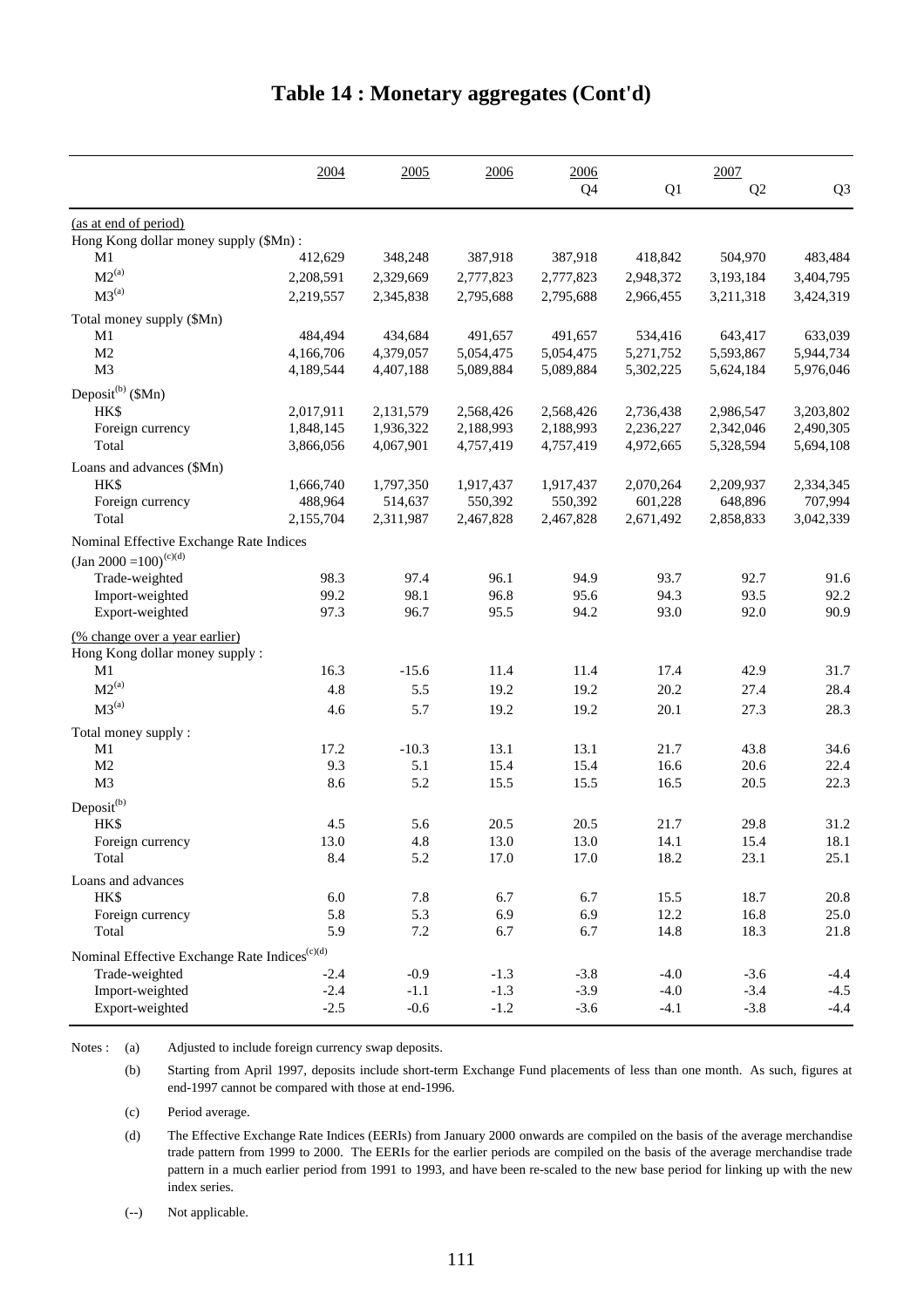|                                                             |         |         |         |         |        |                |                |      | $(\% )$        |
|-------------------------------------------------------------|---------|---------|---------|---------|--------|----------------|----------------|------|----------------|
|                                                             | 2002    | 2003    | 2004    | 2005    | 2006   | 2006           |                | 2007 |                |
|                                                             |         |         |         |         |        | Q <sub>3</sub> | Q <sub>4</sub> | Q1   | Q <sub>2</sub> |
| Wholesale trade                                             | $-10.7$ | $-5.0$  | 4.7     | 5.6     | 7.9    | 14.1           | 7.5            | 7.3  | 9.3            |
| Retail trade                                                | $-4.1$  | $-2.3$  | 10.8    | 6.8     | 7.3    | 7.7            | 8.8            | 9.4  | 9.1            |
| Import/export trade                                         | $-2.8$  | 6.5     | 12.4    | 10.6    | 10.2   | 11.0           | 11.1           | 7.5  | 8.9            |
| Restaurants                                                 | $-5.4$  | $-9.7$  | 10.1    | $6.0\,$ | 9.5    | 7.1            | 10.9           | 11.8 | 11.6           |
| Hotels                                                      | $-2.3$  | $-19.7$ | 39.4    | 22.1    | 13.8   | 14.4           | 11.4           | 15.9 | 12.5           |
| Transport <sup>(a)</sup>                                    | 2.3     | 0.5     | 22.8    | 17.8    | 10.6   | 6.4            | 7.6            | 5.9  | 10.2           |
| Storage                                                     | $-19.6$ | $-4.5$  | 17.0    | 10.4    | 10.2   | 10.7           | 15.6           | 18.4 | 25.0           |
| Communications                                              | $-2.6$  | $-2.4$  | $1.0\,$ | 5.1     | 0.8    | $-0.4$         | $-0.1$         | 5.8  | $\rm 8.0$      |
| Banking                                                     | $-0.8$  | $\ast$  | 4.4     | 10.9    | 19.5   | 11.5           | 24.1           | 27.3 | 32.4           |
| Financing (other than banking)                              | $-14.3$ | 17.3    | 33.2    | 14.3    | 47.9   | 25.9           | 58.5           | 35.0 | 54.3           |
| Insurance                                                   | 10.3    | 19.1    | 22.3    | 16.0    | 21.3   | 14.1           | 16.0           | 16.0 | 21.8           |
| Real estate                                                 | $-2.5$  | 6.2     | 13.5    | 16.0    | $-0.4$ | 4.6            | 5.6            | 25.7 | 33.6           |
| <b>Business services</b>                                    | $-5.8$  | 0.5     | 8.3     | 4.9     | 19.6   | 22.9           | 18.3           | 14.8 | 12.1           |
| Film entertainment                                          | $-9.1$  | 2.3     | 3.7     | 5.0     | 1.7    | 5.8            | 1.1            | 4.5  | 4.6            |
| Tourism, convention and exhibition<br>services <sup>#</sup> | 10.7    | $-7.3$  | 26.5    | 12.9    | 14.0   | 14.5           | 12.6           | 14.4 | 15.5           |
| Computer and information<br>services                        | 5.7     | 5.7     | 20.5    | 23.4    | 9.7    | 21.1           | 0.1            | 3.7  | 6.7            |

## **Table 15 : Rates of change in business receipts indices for service industries/domains**

Notes : (a) Including business receipts from the Airport Authority Hong Kong.

(#) Revised figures.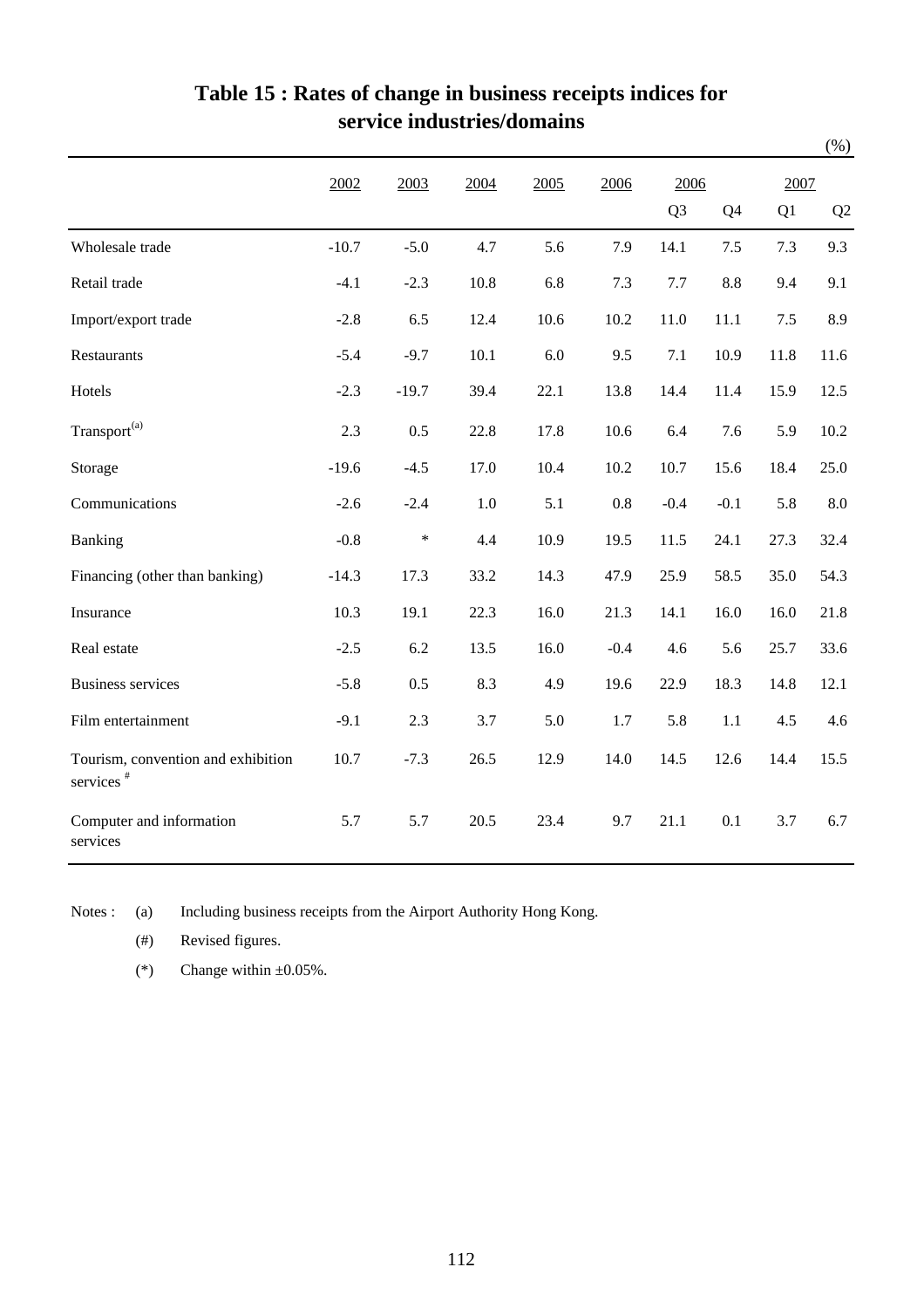|                                          | 2002       | 2003    | 2004       | 2005       | 2006        | 2006        | 2007      |            |                |
|------------------------------------------|------------|---------|------------|------------|-------------|-------------|-----------|------------|----------------|
|                                          |            |         |            |            |             | Q4          | Q1        | Q2         | Q <sub>3</sub> |
| $\frac{(0,0)}{2}$                        |            |         |            |            |             |             |           |            |                |
| Labour force<br>participation rate       | 61.8       | 61.4    | 61.3       | 61.0       | 61.3        | 61.4        | 61.2      | 61.4       | 61.6           |
| Seasonally adjusted<br>unemployment rate | 7.3        | 7.9     | 6.8        | 5.6        | 4.8         | 4.4         | 4.3       | 4.2        | 4.1            |
| Underemployment rate                     | 3.0        | 3.5     | 3.2        | 2.7        | 2.4         | 2.4         | 2.2       | 2.2        | 2.2            |
| (000)                                    |            |         |            |            |             |             |           |            |                |
| Population of working age                | 5 620.7    | 5 652.4 | 5 7 3 3.1  | 5 801.4    | 5 845.9     | 5 8 8 5 . 6 | 5 899.0   | 5928.6     | 5 9 3 5 . 6    |
| Labour force                             | 3 4 7 4 .0 | 3 472.5 | 3515.9     | 3 5 3 8 .1 | 3 5 8 1 . 4 | 3 616.5     | 3 611.9   | 3 640.7    | 3 658.3        |
| Persons employed                         | 3 2 2 0.3  | 3 197.4 | 3 2 7 6 .5 | 3 3 4 0.8  | 3 4 1 0.2   | 3 4 6 2.9   | 3 4 5 9.4 | 3 4 8 5 .0 | 3 502.2        |
| Persons unemployed                       | 253.8      | 275.1   | 239.4      | 197.3      | 171.2       | 153.6       | 152.5     | 155.7      | 156.1          |
| Persons underemployed                    | 103.9      | 121.4   | 114.1      | 96.3       | 86.2        | 87.5        | 80.6      | 81.2       | 80.5           |
| (% change over a year earlier)           |            |         |            |            |             |             |           |            |                |
| Population of working age                | 0.8        | 0.6     | 1.4        | 1.2        | 0.8         | 0.9         | 1.5       | 1.7        | 1.3            |
| Labour force                             | 1.4        | $\ast$  | 1.3        | 0.6        | 1.2         | 1.8         | 1.7       | 2.7        | 1.3            |
| Persons employed                         | $-1.0$     | $-0.7$  | 2.5        | 2.0        | 2.1         | 2.7         | 2.5       | 3.4        | 2.0            |
| Persons unemployed                       | 45.3       | 8.4     | $-13.0$    | $-17.6$    | $-13.2$     | $-13.9$     | $-14.1$   | $-11.7$    | $-12.0$        |
| Persons underemployed                    | 22.4       | 16.9    | $-6.0$     | $-15.6$    | $-10.5$     | 0.7         | 0.6       | $-12.7$    | $-4.1$         |

Notes : (#) Figures enumerated from the General Household Survey have been revised to take into account the recent enhancements in the estimation method and the results of the 2006 Population By-census, which provide a benchmark for revising the population figures compiled since the 2001 Population Census.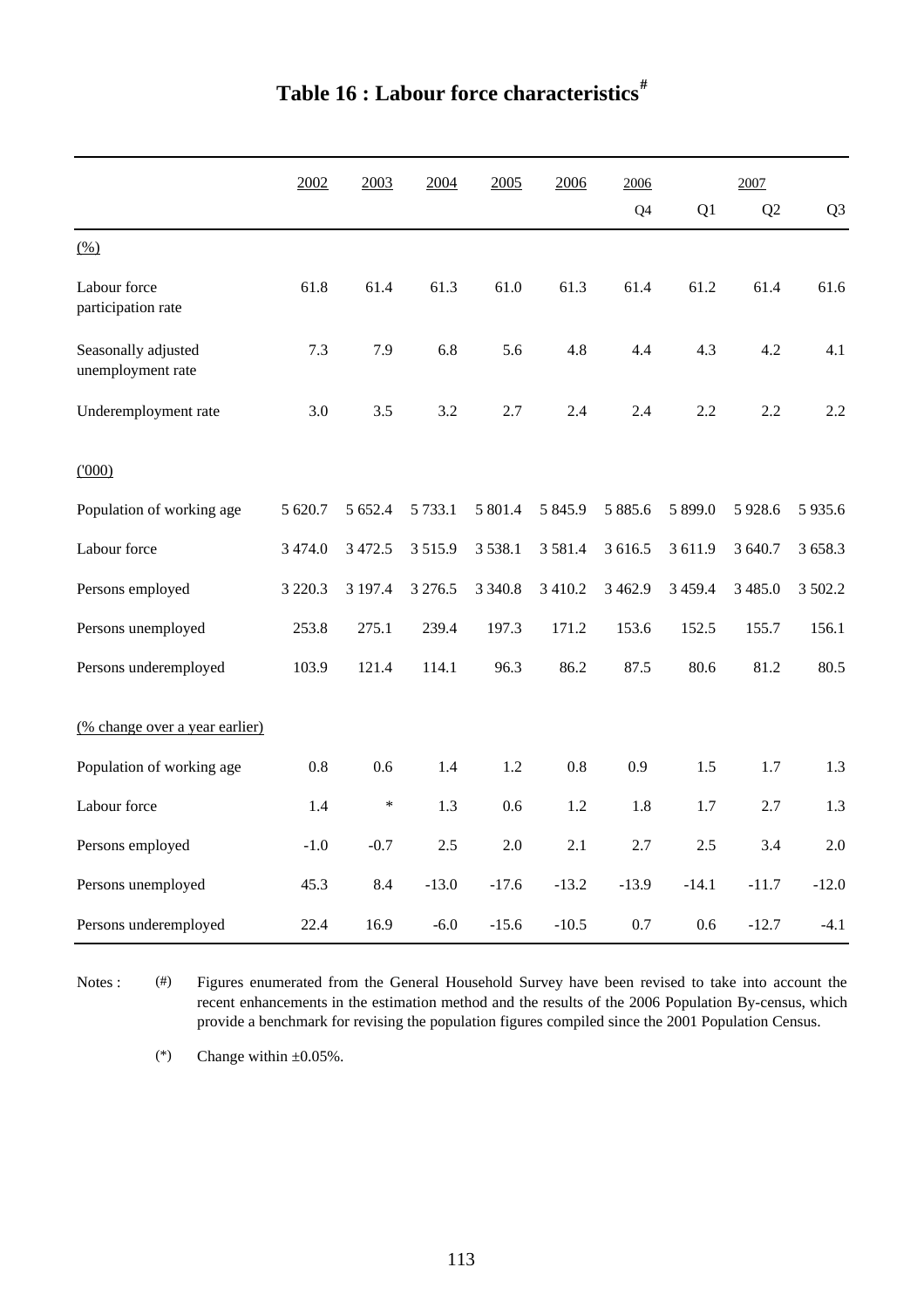|                                                                                     | 2002    | 2003    | 2004       | 2005   | 2006    | 2006    |         |                                | 2007    |           |
|-------------------------------------------------------------------------------------|---------|---------|------------|--------|---------|---------|---------|--------------------------------|---------|-----------|
|                                                                                     |         |         |            |        |         | Sep     | Dec     | Mar                            |         | Jun       |
| Major economic sector                                                               |         |         | (% change) |        |         |         |         | (% change over a year earlier) |         | No.       |
| <b>Manufacturing</b>                                                                | $-9.0$  | $-10.3$ | $-3.0$     | $-2.0$ | $-2.5$  | $-3.7$  | $-4.8$  | $-1.7$                         | $-2.3$  | 157 274   |
| of which:                                                                           |         |         |            |        |         |         |         |                                |         |           |
| Printing, publishing<br>and allied industries                                       | $-6.4$  | $-5.2$  | $-1.2$     | $-3.1$ | $2.0$   | 1.7     | 3.7     | 2.3                            | 1.6     | 37 4 68   |
| Food, manufacturing                                                                 | 0.9     | $-2.6$  | 3.9        | 5.4    | 5.2     | 8.5     | 4.3     | 10.3                           | 8.8     | 22 244    |
| Wearing apparel,<br>except footwear                                                 | $-19.3$ | $-11.6$ | $-0.8$     | $-4.7$ | $-10.5$ | $-18.6$ | $-19.0$ | $-16.5$                        | $-17.6$ | 16976     |
| Textiles                                                                            | $-1.1$  | $-16.8$ | $-11.1$    | 0.5    | $-4.4$  | $-5.7$  | $-7.0$  | 1.8                            | $-4.8$  | 18413     |
| Electronics                                                                         | $-13.1$ | $-18.9$ | $-2.3$     | $-4.7$ | $-12.9$ | $-14.1$ | $-16.1$ | $-14.6$                        | $-7.1$  | 11957     |
| Transport equipment,<br>manufacturing                                               | $-5.3$  | $-0.4$  | $-3.3$     | 8.6    | 3.6     | 4.3     | 0.7     | 10.2                           | 5.6     | 10 184    |
| Wholesale, retail,                                                                  | $-2.3$  | $-3.0$  | 2.9        | 2.6    | 1.9     | 1.7     | 2.3     | 1.9                            | 1.6     | 1 053 226 |
| import/export trades,<br>restaurants and hotels<br>of which:                        |         |         |            |        |         |         |         |                                |         |           |
| Wholesale, retail and                                                               | $-1.6$  | $-1.9$  | 2.1        | 2.3    | 1.1     | 0.7     | 1.8     | 1.2                            | 1.2     | 820 761   |
| import/export trades                                                                |         |         |            |        |         |         |         |                                |         |           |
| Restaurants and hotels                                                              | $-4.8$  | $-7.3$  | 6.0        | 3.6    | 5.1     | 5.5     | 4.3     | 4.4                            | 3.0     | 232 465   |
| Transport, storage and<br>communications<br>of which:                               | $-1.8$  | $-4.4$  | 3.7        | 2.6    | 1.1     | 1.4     | 1.7     | 1.1                            | 3.1     | 190 212   |
| Land transport                                                                      | $-0.3$  | 0.5     | $-2.2$     | $-1.5$ | 0.3     | ∗       | 1.2     | 0.2                            | 0.8     | 38 181    |
| Water transport                                                                     | 1.0     | $-3.6$  | 0.1        | $-0.3$ | $-4.4$  | $-3.5$  | $-2.1$  | $-3.7$                         | $-0.2$  | 26 24 3   |
| Air transport                                                                       | 0.7     | $-0.4$  | 5.2        | 6.2    | 5.4     | 4.7     | 4.4     | 4.0                            | 4.5     | 29 667    |
| Services incidental to                                                              | 1.5     | $-4.0$  | 11.3       | 8.0    | 3.1     | 3.8     | 2.8     | 2.8                            | 5.7     | 60 062    |
| transport                                                                           |         |         |            |        |         |         |         |                                |         |           |
| Financing, insurance,<br>real estate and<br>business services                       | $-1.3$  | $-1.9$  | 3.6        | 4.4    | 5.0     | 5.5     | 5.8     | 5.1                            | 5.7     | 503 165   |
| of which:                                                                           |         |         |            |        |         |         |         |                                |         |           |
| Financial institutions                                                              | $-5.6$  | $-6.5$  | 1.1        | 4.7    | 5.9     | 6.8     | 8.1     | 7.9                            | 9.1     | 143 454   |
| Insurance                                                                           | 0.3     | 1.2     | 2.4        | 5.9    | $-1.2$  | $-1.1$  | $-1.0$  | $-0.7$                         | 1.6     | 29 673    |
| Real estate                                                                         | 5.2     | 0.7     | 2.2        | 6.8    | 5.3     | 4.0     | 3.2     | $2.0\,$                        | 4.5     | 102 609   |
| <b>Business services</b><br>except machinery<br>and equipment rental<br>and leasing | $-1.2$  | $-0.2$  | 6.0        | 2.9    | 5.3     | 6.4     | 6.7     | 5.5                            | 4.7     | 226 560   |
| Community, social and<br>personal services                                          | 5.9     | 2.9     | 3.2        | 4.5    | 3.6     | 4.0     | 3.1     | 2.9                            | 3.6     | 467910    |
| of which:                                                                           |         |         |            |        |         |         |         |                                |         |           |
| Sanitary and similar<br>services                                                    | 13.8    | 6.0     | 1.5        | 2.4    | 2.5     | 0.4     | 3.7     | $3.1\,$                        | 7.0     | 61 734    |
| <b>Education</b> services                                                           | 2.5     | 2.9     | 1.8        | 1.8    | 4.9     | 7.5     | 4.5     | 3.7                            | 4.6     | 142 655   |
| Medical, dental and<br>other health services                                        | 3.2     | $-0.3$  | $2.5\,$    | 1.6    | 4.0     | 4.5     | 4.5     | 5.9                            | 5.5     | 83 722    |
| Welfare institutions                                                                | 11.9    | 13.9    | 2.1        | $-0.4$ | 1.5     | $-0.1$  | $\ast$  | 1.3                            | 0.7     | 53 802    |
| Civil $\operatorname{Service}^{\left( a\right) }$                                   | $-3.7$  | $-2.4$  | $-3.8$     | $-2.7$ | $-1.3$  | $-1.4$  | $-1.1$  | $-0.8$                         | $-0.5$  | 153726    |

## **Table 17 : Employment in selected major economic sectors**

Notes : (a) These figures cover only those employed on Civil Service terms of appointment. Judicial officers, consultants, contract staff and temporary staff not appointed on Civil Service terms are not included.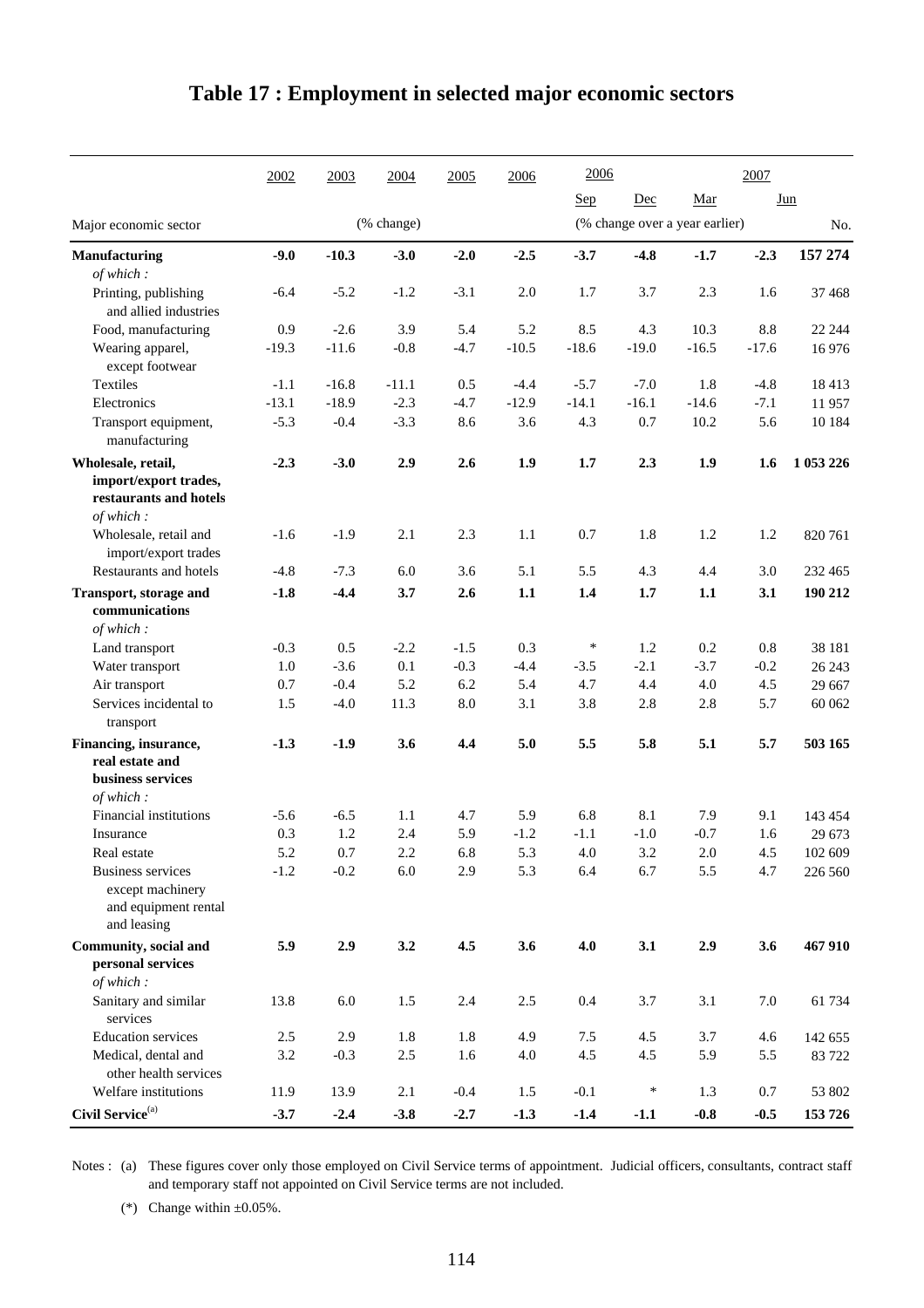|                                | 2002    | 2003    | 2004    | 2005    | 2006    | 2006        |          | 2007    |         |
|--------------------------------|---------|---------|---------|---------|---------|-------------|----------|---------|---------|
|                                |         |         |         |         |         | ${\rm Sep}$ | Dec      | Mar     | Jun     |
| (number)                       |         |         |         |         |         |             |          |         |         |
| <b>Building</b> sites          |         |         |         |         |         |             |          |         |         |
| Private sector                 | 40 017  | 33 892  | 33 619  | 31 556  | 30 993  | 31 261      | 29 5 5 6 | 28 1 23 | 30 100  |
| Public sector <sup>(a)</sup>   | 11 727  | 16 183  | 13 3 25 | 10 135  | 7643    | 7588        | 6850     | 8 3 9 4 | 7567    |
| Sub-total                      | 51 744  | 50 074  | 46 944  | 41 690  | 38 636  | 38 849      | 36 40 6  | 36 517  | 37 667  |
| Civil engineering sites        |         |         |         |         |         |             |          |         |         |
| Private sector                 | 2869    | 2755    | 2564    | 2 1 9 8 | 1569    | 1540        | 1 4 3 4  | 1674    | 1766    |
| Public sector <sup>(a)</sup>   | 18 611  | 17466   | 16772   | 15 378  | 12 661  | 12 897      | 13 164   | 12 175  | 11 665  |
| Sub-total                      | 21 480  | 20 221  | 19 3 36 | 17576   | 14 2 30 | 14 4 37     | 14 5 98  | 13 8 49 | 13 4 31 |
| <b>Total</b>                   | 73 223  | 70 295  | 66 280  | 59 266  | 52 865  | 53 286      | 51 004   | 50 366  | 51 098  |
| (% change over a year earlier) |         |         |         |         |         |             |          |         |         |
| <b>Building</b> sites          |         |         |         |         |         |             |          |         |         |
| Private sector                 | $-1.3$  | $-15.3$ | $-0.8$  | $-6.1$  | $-1.8$  | 1.9         | $-2.5$   | $-12.5$ | $-2.9$  |
| Public sector <sup>(a)</sup>   | $-31.8$ | 38.0    | $-17.7$ | $-23.9$ | $-24.6$ | $-28.2$     | $-19.0$  | 1.0     | $-3.3$  |
| Sub-total                      | $-10.4$ | $-3.2$  | $-6.3$  | $-11.2$ | $-7.3$  | $-5.8$      | $-6.1$   | $-9.8$  | $-3.0$  |
| Civil engineering sites        |         |         |         |         |         |             |          |         |         |
| Private sector                 | 9.0     | $-4.0$  | $-6.9$  | $-14.3$ | $-28.6$ | $-17.2$     | $-8.1$   | 5.0     | 3.5     |
| Public sector <sup>(a)</sup>   | $-6.6$  | $-6.2$  | $-4.0$  | $-8.3$  | $-17.7$ | $-6.1$      | $-6.8$   | $-5.1$  | $-0.7$  |
| Sub-total                      | $-4.8$  | $-5.9$  | $-4.4$  | $-9.1$  | $-19.0$ | $-7.4$      | $-6.9$   | $-4.0$  | $-0.2$  |
| <b>Total</b>                   | $-8.8$  | $-4.0$  | $-5.7$  | $-10.6$ | $-10.8$ | $-6.3$      | $-6.3$   | $-8.3$  | $-2.2$  |

## **Table 18 : Number of workers engaged at building and construction sites**

Note : (a) Including the Mass Transit Railway Corporation Limited, the Kowloon-Canton Railway Corporation and the Airport Authority Hong Kong.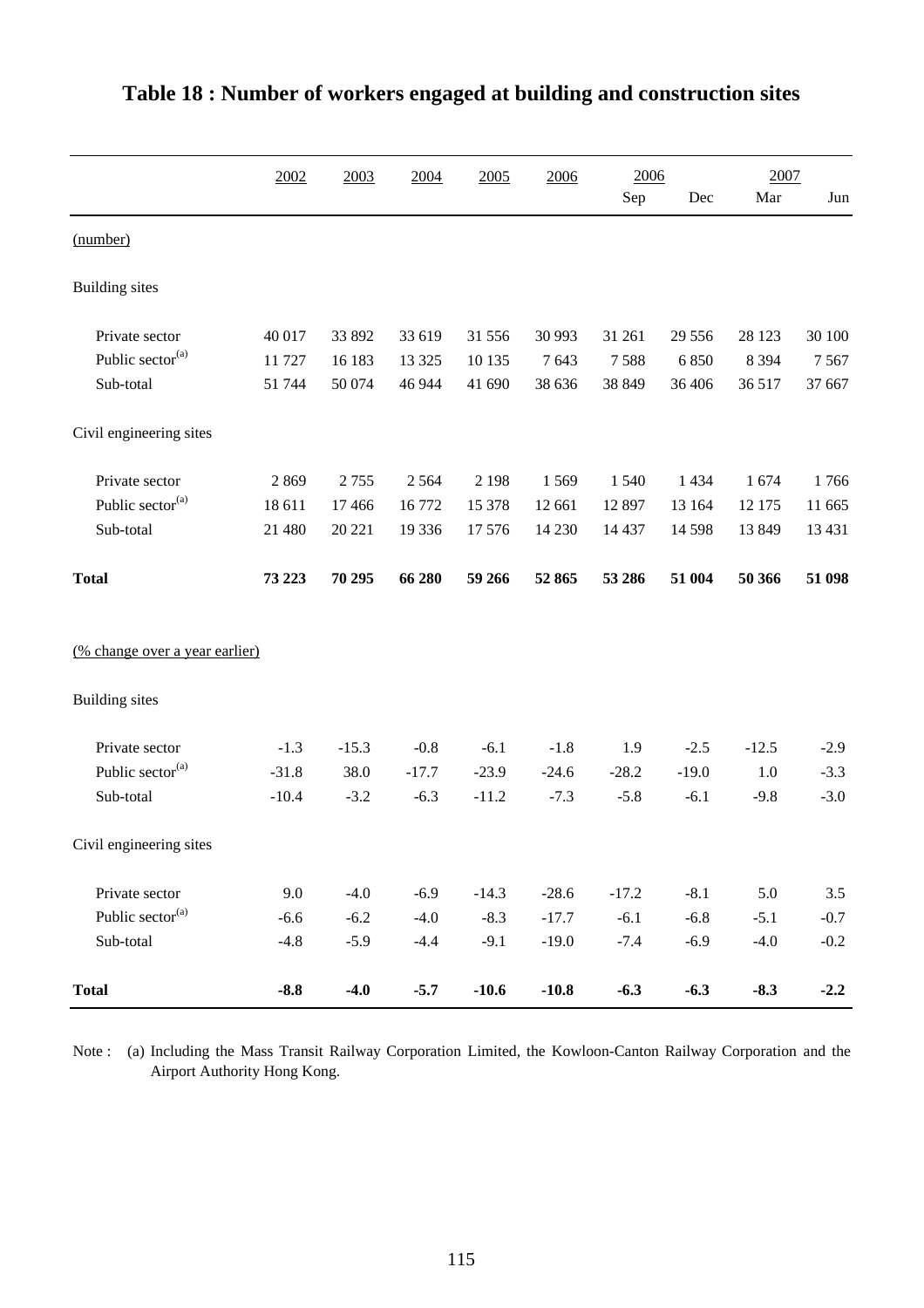|                        |           |           |                 |           |            |                |           |          | $\mathfrak{B}$ |
|------------------------|-----------|-----------|-----------------|-----------|------------|----------------|-----------|----------|----------------|
|                        | 2002      | 2003      | 2004            | 2005      | 2006       | 2006           |           | 2007     |                |
| Major economic sector  |           |           |                 |           |            | Q <sub>3</sub> | Q4        | Q1       | Q2             |
| Wholesale, retail and  | 12,500    | 12,300    | 12,400          | 13,300    | 13,800     | 13,000         | 14,100    | 15,600   | 12,800         |
| import/export trades   | $(-1.6)$  | $(-1.5)$  | (0.4)           | (7.3)     | (4.1)      | (5.3)          | (5.1)     | (0.3)    | (2.5)          |
|                        | <1.4>     | <1.1>     | $<\!\!0.9\!\!>$ | <6.3>     | <2.0>      | <3.0>          | <2.9>     | <1.4>    | <1.3>          |
| Restaurants and hotels | 8,700     | 8,100     | 8,100           | 8,300     | 8,500      | 8,200          | 8,700     | 9,400    | 8,400          |
|                        | $(-4.2)$  | $(-6.2)$  | $(-0.1)$        | (1.9)     | (2.6)      | (2.9)          | (8.1)     | (4.1)    | (4.8)          |
|                        | $< -1.2>$ | $< -3.7>$ | <0.4>           | <0.9>     | <0.6       | <0.6           | 5.8>      | <2.3>    | <3.5>          |
| Transport, storage and | 18,900    | 18,500    | 18,300          | 19,200    | 19,600     | 18,500         | 21,400    | 20,600   | 19,100         |
| communications         | $(-0.2)$  | $(-1.7)$  | $(-1.3)$        | (5.0)     | (2.1)      | (2.1)          | (5.8)     | (4.1)    | (1.9)          |
|                        | <2.9>     | <0.9>     | $< -0.9 >$      | <4.1>     | <0.1>      | $<-0.2>$       | <3.6>     | <2.4>    | <0.7>          |
| Financing, insurance,  | 18,800    | 18,600    | 18,500          | 19,100    | 20,100     | 18,200         | 21,200    | 23,500   | 19,800         |
| real estate and        | $(-2.2)$  | $(-1.4)$  | $(-0.1)$        | (2.8)     | (5.6)      | (5.6)          | (6.3)     | (5.9)    | (4.1)          |
| business services      | <0.8>     | <1.2>     | <0.4>           | <1.8>     | <3.6>      | <3.3>          | <4.1>     | <4.2>    | <2.9>          |
| Community, social and  | 19,800    | 18,900    | 18,400          | 18,000    | 17,900     | 18,200         | 18,100    | 17,900   | 17,800         |
| personal services      | $(-1.3)$  | $(-4.7)$  | $(-2.6)$        | $(-2.2)$  | $(-0.1)$   | (0.2)          | $(-0.1)$  | (0.7)    | $(-0.1)$       |
|                        | <1.8>     | $< -2.2>$ | $< -2.2>$       | $< -3.1>$ | $<-2.0>$   | $<-2.0>$       | $< -2.2>$ | $<-1.0>$ | $< -1.3>$      |
| Manufacturing          | 11,800    | 11,400    | 11,300          | 11,600    | 11,700     | 10,900         | 11,700    | 13,100   | 11,700         |
|                        | $(-1.2)$  | $(-3.0)$  | $(-0.6)$        | (1.8)     | (1.4)      | (2.7)          | (0.8)     | (1.3)    | (3.1)          |
|                        | <1.9>     | $< -0.4>$ | $<-0.2>$        | <0.9>     | $< -0.6 >$ | <0.4>          | $<-1.3>$  | $<-0.4>$ | <1.9>          |
| All sectors surveyed   | 15,300    | 15,000    | 14,900          | 15,400    | 15,800     | 14,900         | 16,300    | 17,500   | 15,300         |
|                        | $(-1.1)$  | $(-1.8)$  | $(-0.7)$        | (3.5)     | (2.4)      | (2.2)          | (4.0)     | (2.4)    | (2.9)          |
|                        | <2.0>     | <0.8>     | $<-0.2>$        | <2.6>     | <0.4>      | $<-0.1>$       | <1.8>     | <0.7>    | <1.7>          |

#### **Table 19 : Average labour earnings by major economic sector**

 $(3)$ 

Notes : ( ) % change over a year earlier in money terms.

< > % change over a year earlier in real terms.

The rates of change in real terms are derived from the Real Indices of Payroll per Person Engaged. As from 2006, the Indices are derived by deflating the Nominal Indices of Payroll per Person Engaged by the 2004/2005-based Composite CPI. To facilitate comparison, Real Indices of Payroll per Person Engaged prior to 2006 have been re-scaled using the 2004/2005-based Composite CPI.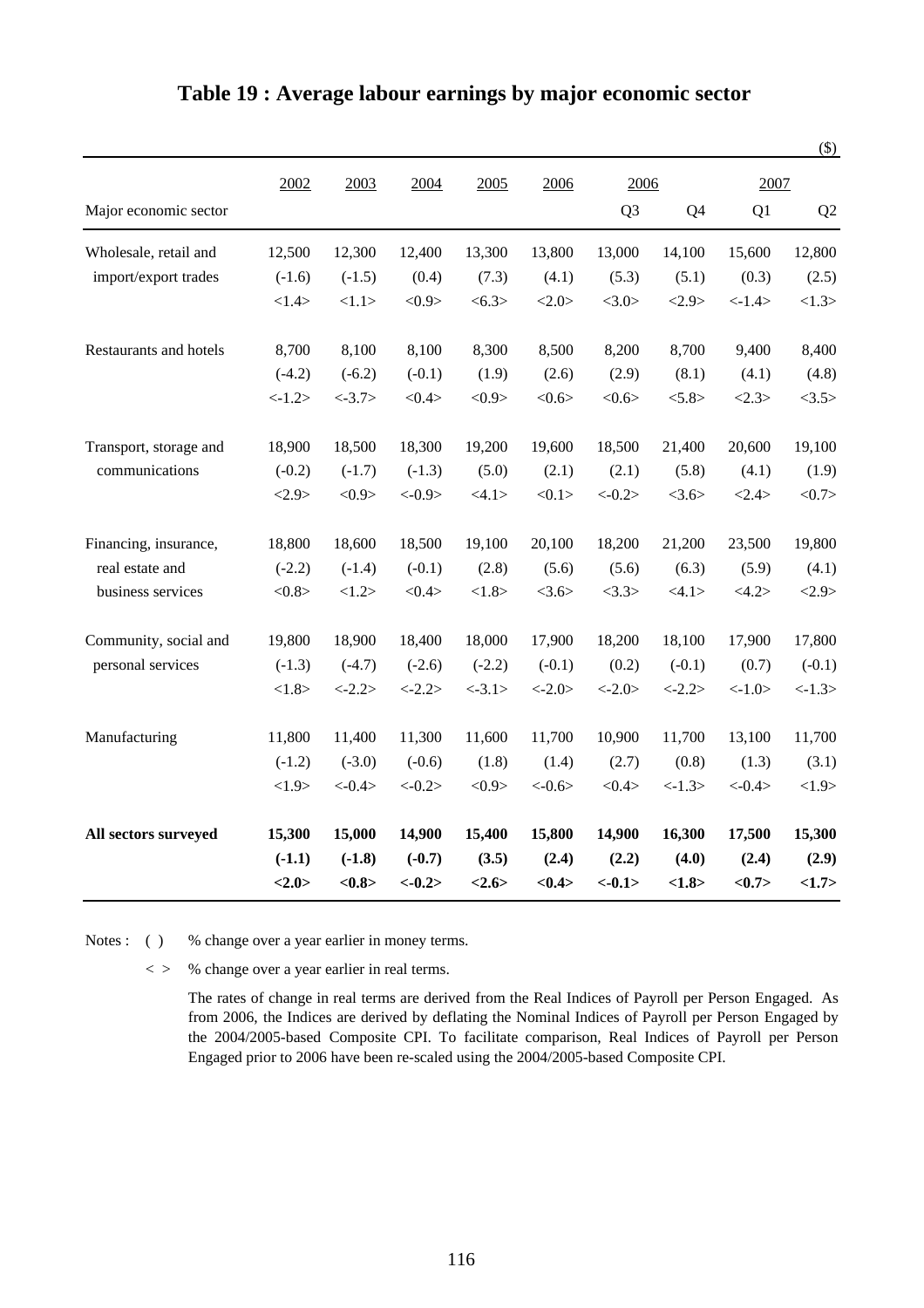|                                                               |         |        |        |        |         |        |        |        | $(\% )$ |
|---------------------------------------------------------------|---------|--------|--------|--------|---------|--------|--------|--------|---------|
| Selected major                                                | 2002    | 2003   | 2004   | 2005   | 2006    | 2006   |        | 2007   |         |
| economic sector                                               |         |        |        |        |         | Sep    | Dec    | Mar    | Jun     |
| (in money terms)                                              |         |        |        |        |         |        |        |        |         |
| Wholesale, retail and<br>import/export trades                 | $-0.6$  | $-1.7$ | $-1.6$ | 1.6    | 1.1     | 1.6    | 1.6    | 1.7    | 2.2     |
| Restaurants and hotels                                        | $-2.6$  | $-4.1$ | $-2.2$ | $\ast$ | 1.0     | 1.6    | 0.9    | 1.4    | 2.2     |
| <b>Transport services</b>                                     | 0.6     | $-1.9$ | $-1.0$ | 1.0    | $-0.6$  | $\ast$ | 0.4    | 0.3    | 1.6     |
| Financing, insurance,<br>real estate and<br>business services | $-0.8$  | $-0.1$ | $-0.5$ | $\ast$ | 3.2     | 3.5    | 3.4    | 3.1    | 3.5     |
| Personal services                                             | $-1.5$  | $-3.1$ | 1.3    | $-1.5$ | 2.5     | 4.8    | 6.1    | 5.7    | 6.2     |
| Manufacturing                                                 | $-1.4$  | $-2.7$ | $-1.3$ | 1.2    | 2.9     | 4.6    | 3.2    | 1.6    | 2.6     |
| All sectors surveyed                                          | $-1.0$  | $-1.9$ | $-1.1$ | 0.8    | 1.5     | 2.2    | 2.0    | 2.0    | 2.6     |
| (in real terms)                                               |         |        |        |        |         |        |        |        |         |
| Wholesale, retail and<br>import/export trades                 | 1.7     | 0.4    | $-1.7$ | 0.4    | $-0.6$  | $-0.2$ | $-0.3$ | $-0.5$ | 1.4     |
| Restaurants and hotels                                        | $-0.4$  | $-2.1$ | $-2.3$ | $-1.3$ | $-0.8$  | $-0.2$ | $-0.9$ | $-0.7$ | 1.4     |
| <b>Transport services</b>                                     | 2.9     | 0.1    | $-1.0$ | $-0.2$ | $-2.3$  | $-1.8$ | $-1.5$ | $-1.8$ | 0.8     |
| Financing, insurance,<br>real estate and<br>business services | 1.5     | 2.0    | $-0.6$ | $-1.2$ | 1.5     | 1.7    | 1.5    | 0.9    | 2.7     |
| Personal services                                             | $0.8\,$ | $-1.1$ | 1.3    | $-2.7$ | $0.7\,$ | 3.0    | 4.2    | 3.4    | 5.4     |
| Manufacturing                                                 | $0.8\,$ | $-0.7$ | $-1.4$ | $-0.1$ | $1.1\,$ | 2.8    | 1.2    | $-0.5$ | $1.8\,$ |
| All sectors surveyed                                          | 1.3     | 0.2    | $-1.2$ | $-0.4$ | $-0.3$  | 0.3    | 0.1    | $-0.2$ | $1.8\,$ |

## **Table 20 : Rates of change in wage indices by selected major economic sector**

Notes : The rates of change in real terms are compiled from the Real Wage Indices. As from 2006, the Indices are derived by deflating the Nominal Wage Indices by the 2004/2005-based CPI(A). To facilitate comparison, Real Wage Indices prior to 2006 have been re-scaled using the 2004/2005-based CPI(A).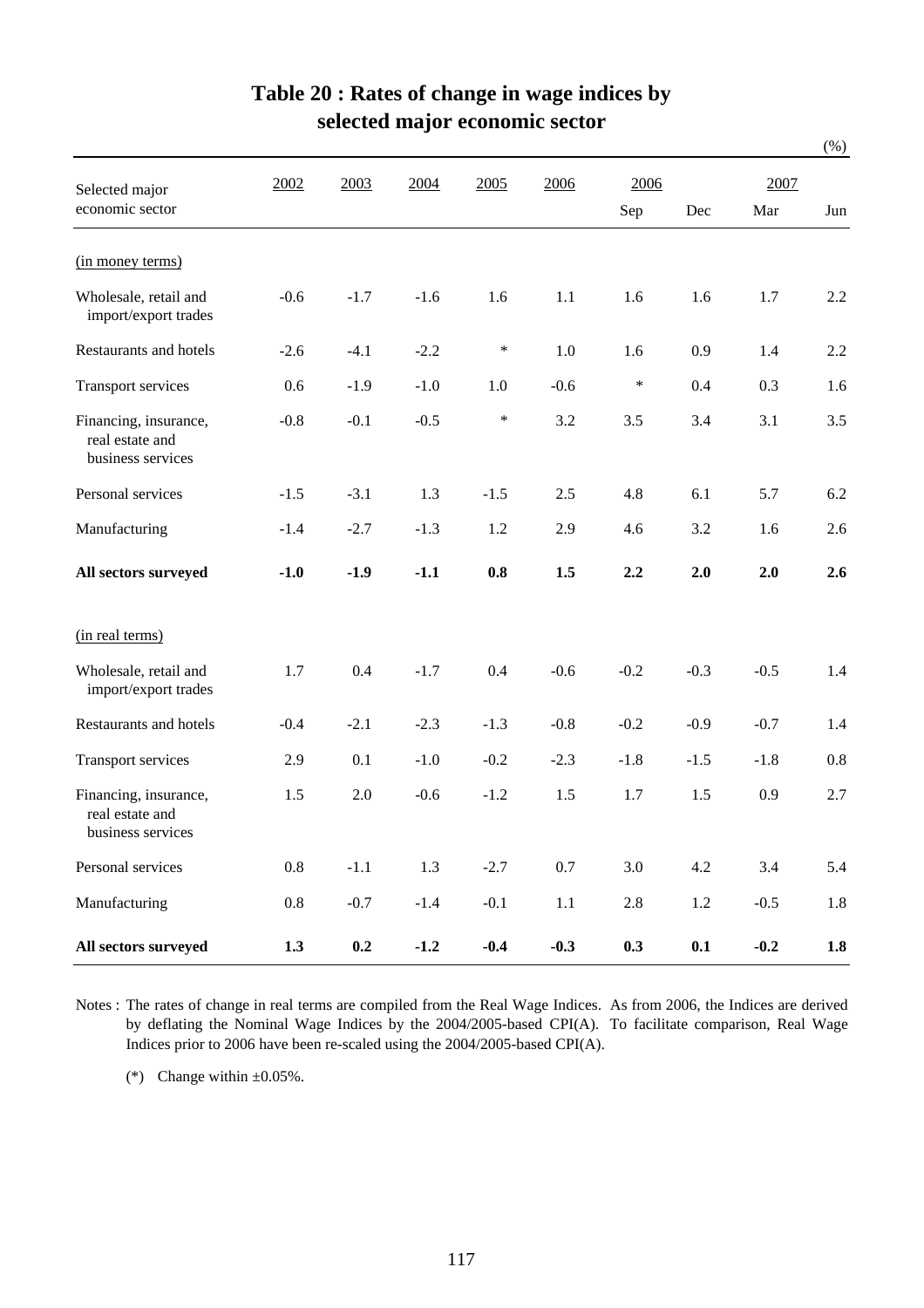|                                                            |        |        |        |         |         |         |         | (% )   |
|------------------------------------------------------------|--------|--------|--------|---------|---------|---------|---------|--------|
|                                                            | 1997   | 1998   | 1999   | 2000    | 2001    | 2002    | 2003    | 2004   |
| GDP deflator <sup>(^)</sup>                                | 5.7    | 0.8    | $-4.5$ | $-3.6$  | $-1.9$  | $-3.5$  | $-6.2$  | $-3.5$ |
| Domestic demand deflator <sup>(<math>\hat{ }</math>)</sup> | 4.8    | $-1.2$ | $-3.1$ | $-2.6$  | $-2.3$  | $-4.9$  | $-4.2$  | 0.1    |
| Consumer Price Indices <sup>(a)</sup> :                    |        |        |        |         |         |         |         |        |
| Composite CPI                                              | 5.8    | 2.8    | $-4.0$ | $-3.8$  | $-1.6$  | $-3.0$  | $-2.6$  | $-0.4$ |
| CPI(A)                                                     | 5.7    | 2.6    | $-3.3$ | $-3.0$  | $-1.7$  | $-3.2$  | $-2.1$  | $\ast$ |
| CPI(B)                                                     | 5.8    | 2.8    | $-4.7$ | $-3.9$  | $-1.6$  | $-3.1$  | $-2.7$  | $-0.5$ |
| CPI(C)                                                     | 6.1    | 3.2    | $-3.7$ | $-4.5$  | $-1.5$  | $-2.8$  | $-2.9$  | $-0.9$ |
| Unit Value Indices :                                       |        |        |        |         |         |         |         |        |
| Domestic exports                                           | $-2.4$ | $-2.8$ | $-2.4$ | $-1.0$  | $-4.7$  | $-3.3$  | 0.2     | 1.5    |
| Re-exports                                                 | $-1.5$ | $-3.9$ | $-2.8$ | $-0.1$  | $-2.0$  | $-2.7$  | $-1.5$  | 1.1    |
| Total exports of goods                                     | $-1.6$ | $-3.8$ | $-2.7$ | $-0.2$  | $-2.3$  | $-2.7$  | $-1.4$  | 1.2    |
| Imports of goods                                           | $-2.3$ | $-4.9$ | $-2.0$ | $0.8\,$ | $-3.1$  | $-3.9$  | $-0.4$  | 2.9    |
| Terms of Trade Index                                       | 0.7    | 1.2    | $-0.7$ | $-1.0$  | 0.9     | 1.2     | $-1.0$  | $-1.7$ |
| Producer Price Index<br>for all manufacturing industries   | $-0.3$ | $-1.8$ | $-1.6$ | 0.2     | $-1.6$  | $-2.7$  | $-0.3$  | 2.2    |
| Construction Labour and<br>Material Cost Index             | 9.3    | 7.5    | 1.4    | 1.8     | 0.3     | $-0.3$  | $-1.0$  | $-1.2$ |
| Tender Price Indices:                                      |        |        |        |         |         |         |         |        |
| Public sector<br>building projects                         | 17.6   | 9.1    | $-4.4$ | $-13.1$ | $-8.5$  | $-11.7$ | $-0.3$  | $-1.5$ |
| Public housing projects                                    | 18.9   | 9.0    | $-3.3$ | $-11.9$ | $-15.1$ | $-9.6$  | $-10.0$ | 3.5    |

#### **Table 21 : Rates of change in prices**

Notes :  $(^\wedge)$ Figures have been revised due to regular updating of data sources and incorporation of latest benchmark data.

(a) From October 2005 onwards, the year-on-year rates of change in the Consumer Price Indices are derived from the 2004/05-based CPI series. For the earlier periods, the year-on-year rates of change are derived from the CPIs with old base period.

- (#) Figures are subject to revision later on as more data become available.
- (\*) Change within  $\pm 0.05\%$ .

N.A. Not available.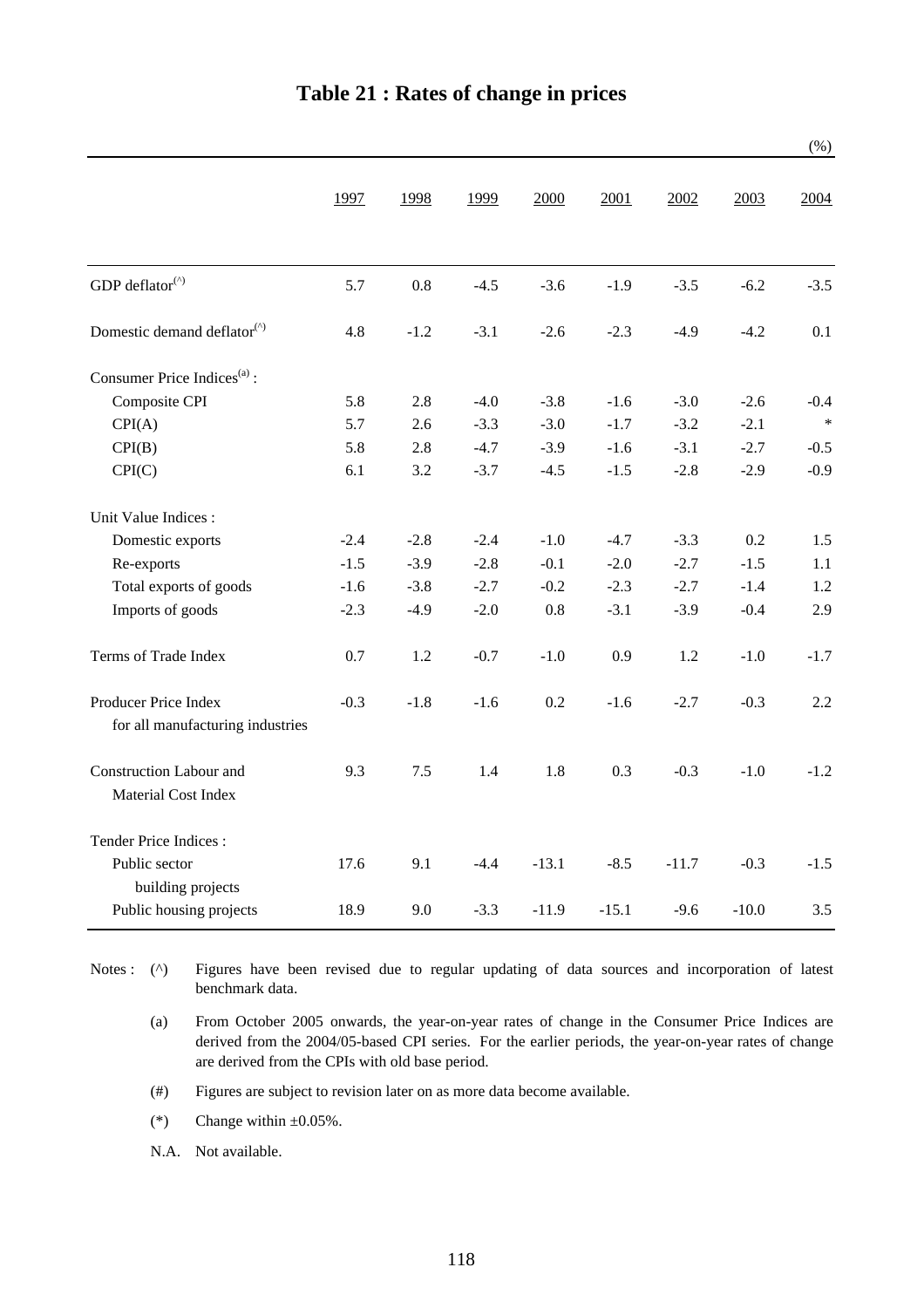|                                                            |               |                     |                |               |                    |                    |                                   | (% )                    |
|------------------------------------------------------------|---------------|---------------------|----------------|---------------|--------------------|--------------------|-----------------------------------|-------------------------|
|                                                            | 2005          | 2006                | 2006           |               | 2007               |                    | Average annual<br>rate of change: |                         |
|                                                            |               |                     | Q <sub>4</sub> | Q1            | Q2                 | Q <sub>3</sub>     | 10 years<br>1996 to 2006          | 5 years<br>2001 to 2006 |
| GDP deflator <sup>(^)</sup>                                | -0.1 $^\#$    | $-0.1$ <sup>#</sup> | $0.8$ $^{\#}$  | $1.2$ $^{\#}$ | $1.9$ $^{\#}$      | $3.4$ <sup>#</sup> | $-1.7$ <sup>#</sup>               | $-2.7$ #                |
| Domestic demand deflator <sup>(<math>\hat{ }</math>)</sup> | $1.2$ $^{\#}$ | $1.9$ <sup>#</sup>  | $3.1$ $^{\#}$  | $0.4$ $^{\#}$ | $1.1$ <sup>#</sup> | $1.6$ $^{\#}$      | $-1.1$ <sup>#</sup>               | -1.2 $^\#$              |
| Consumer Price Indices <sup>(a)</sup> :                    |               |                     |                |               |                    |                    |                                   |                         |
| Composite CPI                                              | 1.0           | 2.0                 | 2.1            | 1.7           | 1.3                | 1.6                | $-0.4$                            | $-0.6$                  |
| CPI(A)                                                     | 1.1           | 1.7                 | 1.8            | 0.3           | 0.7                | 0.9                | $-0.2$                            | $-0.5$                  |
| CPI(B)                                                     | 1.0           | 2.1                 | 2.2            | 2.0           | 1.3                | 1.7                | $-0.5$                            | $-0.7$                  |
| CPI(C)                                                     | 0.8           | 2.2                 | 2.5            | 2.9           | 1.8                | 2.3                | $-0.4$                            | $-0.7$                  |
| Unit Value Indices :                                       |               |                     |                |               |                    |                    |                                   |                         |
| Domestic exports                                           | 2.2           | $-2.1$              | $-0.8$         | 0.4           | 0.6                | $0.8\,$            | $-1.5$                            | $-0.3$                  |
| Re-exports                                                 | 1.2           | 1.1                 | 2.0            | 2.8           | 2.1                | 2.1                | $-1.1$                            | $-0.1$                  |
| Total exports of goods                                     | 1.3           | 1.0                 | 1.9            | 2.7           | 2.0                | 2.0                | $-1.1$                            | $-0.1$                  |
| Imports of goods                                           | 2.7           | 2.1                 | 2.7            | 2.6           | 1.9                | 1.9                | $-0.8$                            | 0.7                     |
| Terms of Trade Index                                       | $-1.4$        | $-1.1$              | $-0.9$         | 0.1           | 0.1                | 0.2                | $-0.3$                            | $-0.8$                  |
| Producer Price Index<br>for all manufacturing industries   | 0.8           | 2.3                 | 2.0            | 2.5           | 2.6                | N.A.               | $-0.3$                            | 0.4                     |
| <b>Construction Labour and</b><br>Material Cost Index      | $-2.1$        | 0.1                 | 2.5            | 4.0           | 2.2                | N.A.               | 1.5                               | $-0.9$                  |
| Tender Price Indices:                                      |               |                     |                |               |                    |                    |                                   |                         |
| Public sector<br>building projects                         | 1.4           | 5.0                 | 13.2           | 15.0          | 17.7               | N.A.               | $-1.1$                            | $-1.6$                  |
| Public housing projects                                    | 7.7           | 11.2                | 17.9           | 21.9          | 18.4               | N.A.               | $-0.6$                            | 0.2                     |

# **Table 21 : Rates of change in prices (Cont'd)**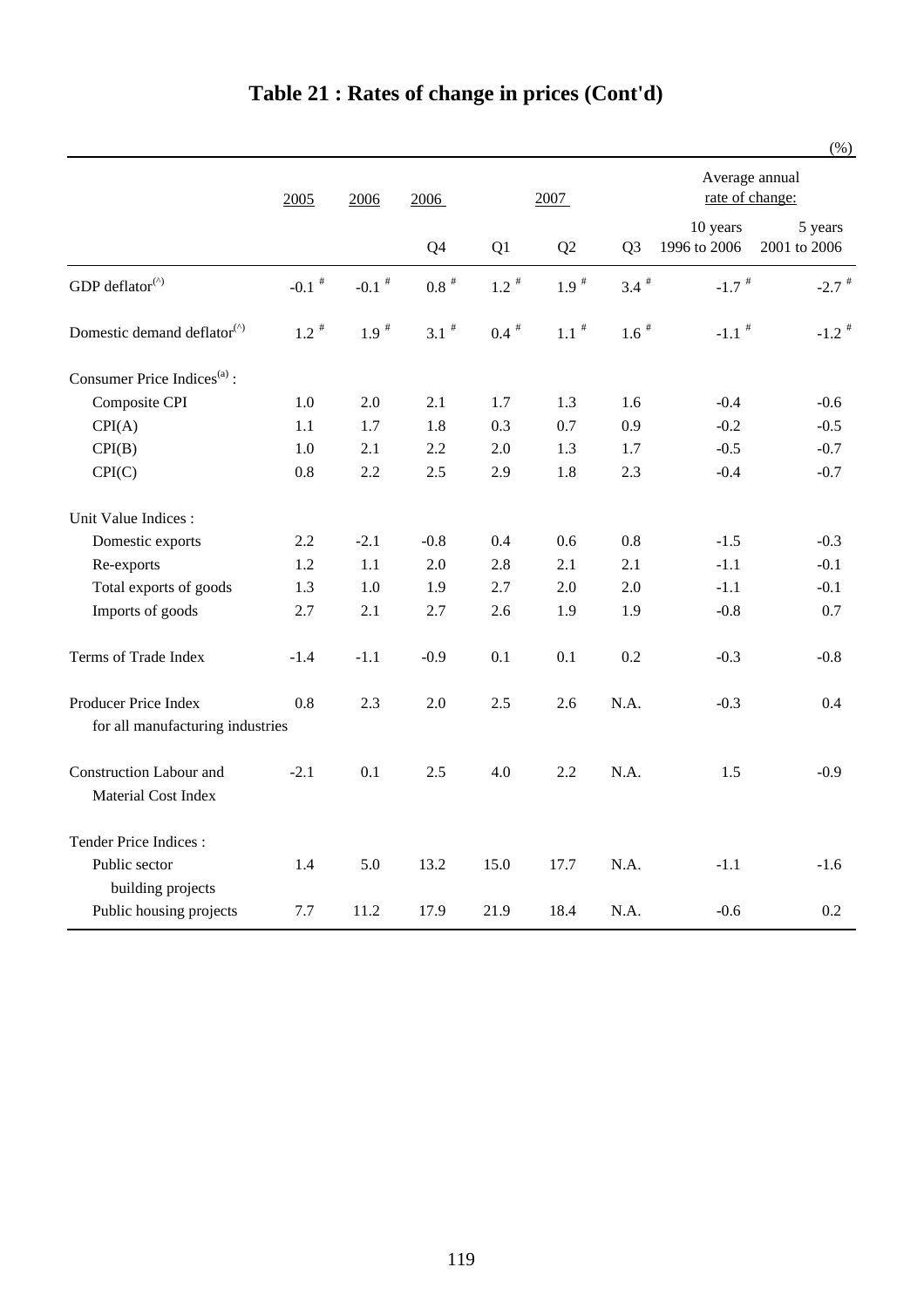|                                                |         |      |        |         |         |        |        | $(\%)$ |
|------------------------------------------------|---------|------|--------|---------|---------|--------|--------|--------|
|                                                | Weight  | 1997 | 1998   | 1999    | 2000    | 2001   | 2002   | 2003   |
| All items                                      | 100.0   | 5.8  | 2.8    | $-4.0$  | $-3.8$  | $-1.6$ | $-3.0$ | $-2.6$ |
| Food                                           | 26.94   | 3.6  | 1.9    | $-1.8$  | $-2.2$  | $-0.8$ | $-2.1$ | $-1.5$ |
| Meals bought away from home                    | (16.86) | 4.0  | 2.2    | $-1.2$  | $-0.9$  | $-0.3$ | $-1.5$ | $-1.5$ |
| Food, excluding meals bought<br>away from home | (10.08) | 3.0  | 1.5    | $-2.8$  | $-4.2$  | $-1.7$ | $-3.1$ | $-1.7$ |
| Housing <sup>(a)</sup>                         | 29.17   | 9.2  | 4.7    | $-5.1$  | $-8.2$  | $-3.1$ | $-5.7$ | $-4.8$ |
| Private housing rent                           | (23.93) | 9.1  | 5.5    | $-6.1$  | $-9.8$  | $-2.9$ | $-6.5$ | $-6.3$ |
| Public housing rent                            | (2.49)  | 13.5 | $-3.4$ | 1.4     | 1.1     | $-8.3$ | $-2.7$ | 9.1    |
| Electricity, gas and water                     | 3.59    | 5.0  | 1.4    | $-0.4$  | 3.6     | $-1.9$ | $-7.0$ | 1.4    |
| Alcoholic drinks and tobacco                   | 0.87    | 5.6  | 6.6    | 1.2     | $-0.9$  | 3.3    | 2.4    | 0.1    |
| Clothing and footwear                          | 3.91    | 8.4  | $-0.8$ | $-20.6$ | $-10.1$ | $-4.6$ | 0.7    | $-2.7$ |
| Durable goods                                  | 5.50    | 2.2  | 0.2    | $-6.3$  | $-4.6$  | $-7.1$ | $-6.3$ | $-6.4$ |
| Miscellaneous goods                            | 4.78    | 5.4  | 2.6    | $-0.7$  | 0.9     | 1.3    | 1.7    | 2.3    |
| Transport                                      | 9.09    | 4.0  | 3.9    | 0.5     | 1.0     | 0.4    | $-0.6$ | $-0.4$ |
| Miscellaneous services                         | 16.15   | 4.5  | 2.7    | $-1.3$  | $-0.2$  | 0.5    | $-2.3$ | $-3.2$ |

#### **Table 22 : Rates of change in Composite Consumer Price Index**

Notes : From October 2005 onwards, the year-on-year rates of change in the Composite Consumer Price Index are derived from the 2004/05-based CPI series. For the earlier periods, the year-on-year rates of change are derived from the CPIs with old base period. The weights quoted in this table correspond to that in the new series.

(a) Apart from "Private housing rent" and "Public housing rent", the "Housing" section also includes "Management fees and other housing charges" and "Materials for house maintenance".

(\*) Change within  $\pm 0.05\%$ .

N.A. Not available.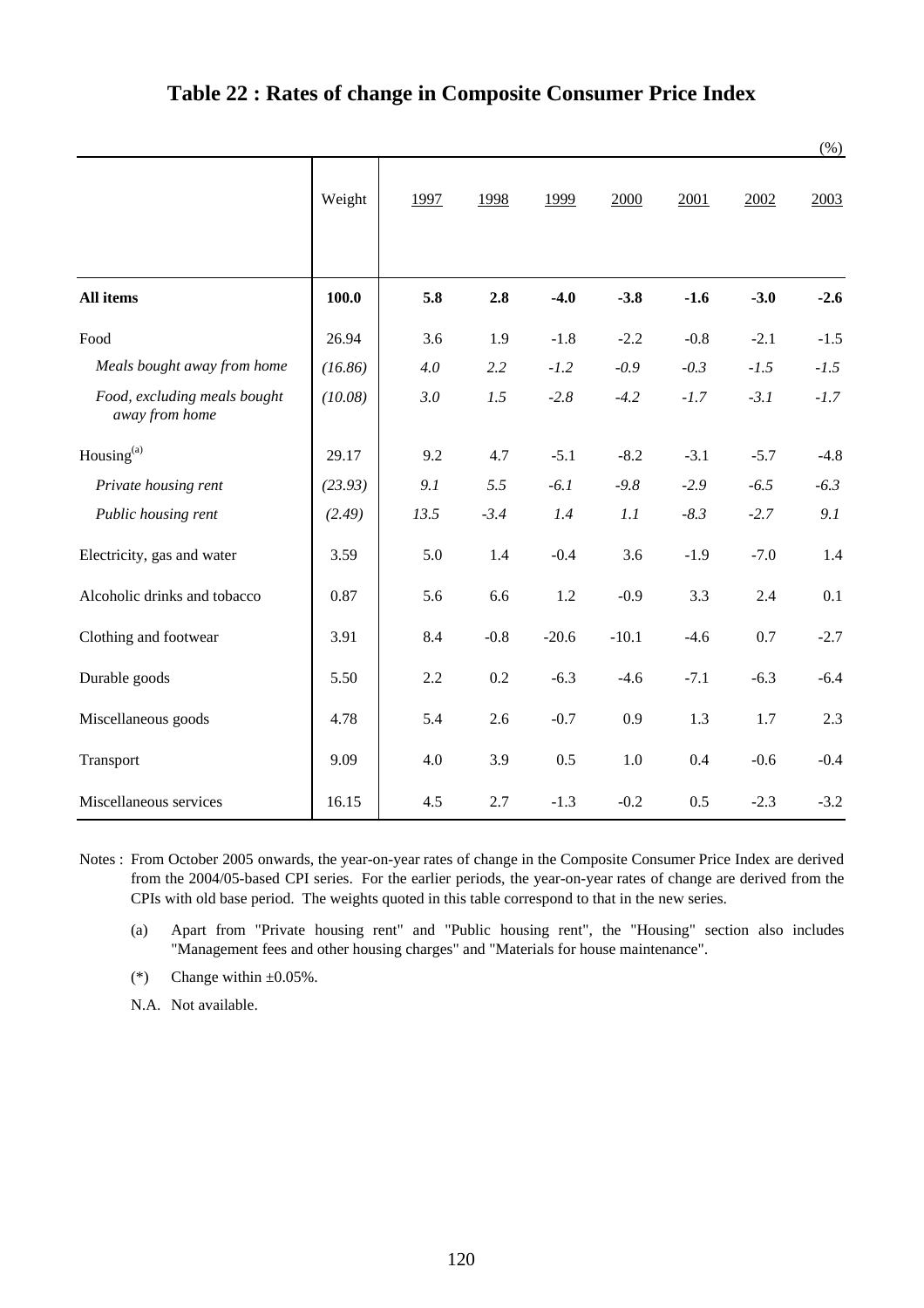|                                                |         |        |        |        |        |         |                |                |                                               | $(\%)$            |
|------------------------------------------------|---------|--------|--------|--------|--------|---------|----------------|----------------|-----------------------------------------------|-------------------|
|                                                | Weight  | 2004   | 2005   | 2006   | 2006   |         | 2007           |                | Average annual<br>rate of change:<br>10 years | 5 years           |
|                                                |         |        |        |        | Q4     | Q1      | Q <sub>2</sub> | Q <sub>3</sub> | 1996 to<br>2006                               | $2001$ to<br>2006 |
| <b>All items</b>                               | 100.0   | $-0.4$ | 1.0    | 2.0    | 2.1    | 1.7     | 1.3            | 1.6            | $-0.4$                                        | $-0.6$            |
| Food                                           | 26.94   | 1.0    | 1.8    | 1.7    | 2.2    | 2.9     | 2.8            | 4.8            | 0.1                                           | 0.2               |
| Meals bought away from                         | (16.86) | 0.2    | 0.9    | 1.3    | 1.5    | 1.8     | 2.0            | 2.6            | 0.3                                           | $-0.1$            |
| Food, excluding meals bought<br>away from home | (10.08) | 2.5    | 3.2    | 2.5    | 3.5    | 4.4     | 4.1            | 8.2            | $-0.1$                                        | 0.6               |
| $\mathop{\rm Housing}\nolimits^{\rm (a)}$      | 29.17   | $-5.2$ | 0.1    | 4.7    | 4.8    | 2.2     | 1.0            | 0.7            | $-1.5$                                        | $-2.3$            |
| Private housing rent                           | (23.93) | $-6.6$ | $-0.1$ | 5.6    | 5.6    | 5.6     | 2.0            | 2.3            | $-2.0$                                        | $-2.9$            |
| Public housing rent                            | (2.49)  | 2.5    | 0.2    | 0.1    | 0.1    | $-31.7$ | $-10.5$        | $-17.8$        | N.A.                                          | 1.8               |
| Electricity, gas and water                     | 3.59    | 11.4   | 4.1    | 2.1    | $-2.8$ | $-1.3$  | $-2.2$         | $-2.7$         | 1.9                                           | 2.2               |
| Alcoholic drinks and tobacco                   | 0.87    | $\ast$ | 0.4    | $-3.7$ | $-4.3$ | $-3.9$  | $-0.1$         | $-1.1$         | 1.5                                           | $-0.2$            |
| Clothing and footwear                          | 3.91    | 6.4    | 2.0    | 1.0    | 5.0    | 7.2     | 3.9            | 3.7            | $-2.4$                                        | 1.4               |
| Durable goods                                  | 5.50    | $-2.2$ | $-3.2$ | $-6.4$ | $-6.3$ | $-5.8$  | $-4.6$         | $-4.2$         | $-4.1$                                        | $-4.9$            |
| Miscellaneous goods                            | 4.78    | 3.6    | 1.5    | 1.7    | 2.6    | 2.8     | 1.8            | 2.1            | 2.0                                           | 2.2               |
| Transport                                      | 9.09    | 0.4    | 1.4    | 0.7    | $-0.1$ | $-0.6$  | $-0.5$         | $-0.1$         | 1.1                                           | 0.3               |
| Miscellaneous services                         | 16.15   | $-0.2$ | 1.0    | 1.9    | 2.1    | 2.2     | 2.2            | 1.3            | 0.3                                           | $-0.6$            |

# **Table 22 : Rates of change in Composite Consumer Price Index (Cont'd)**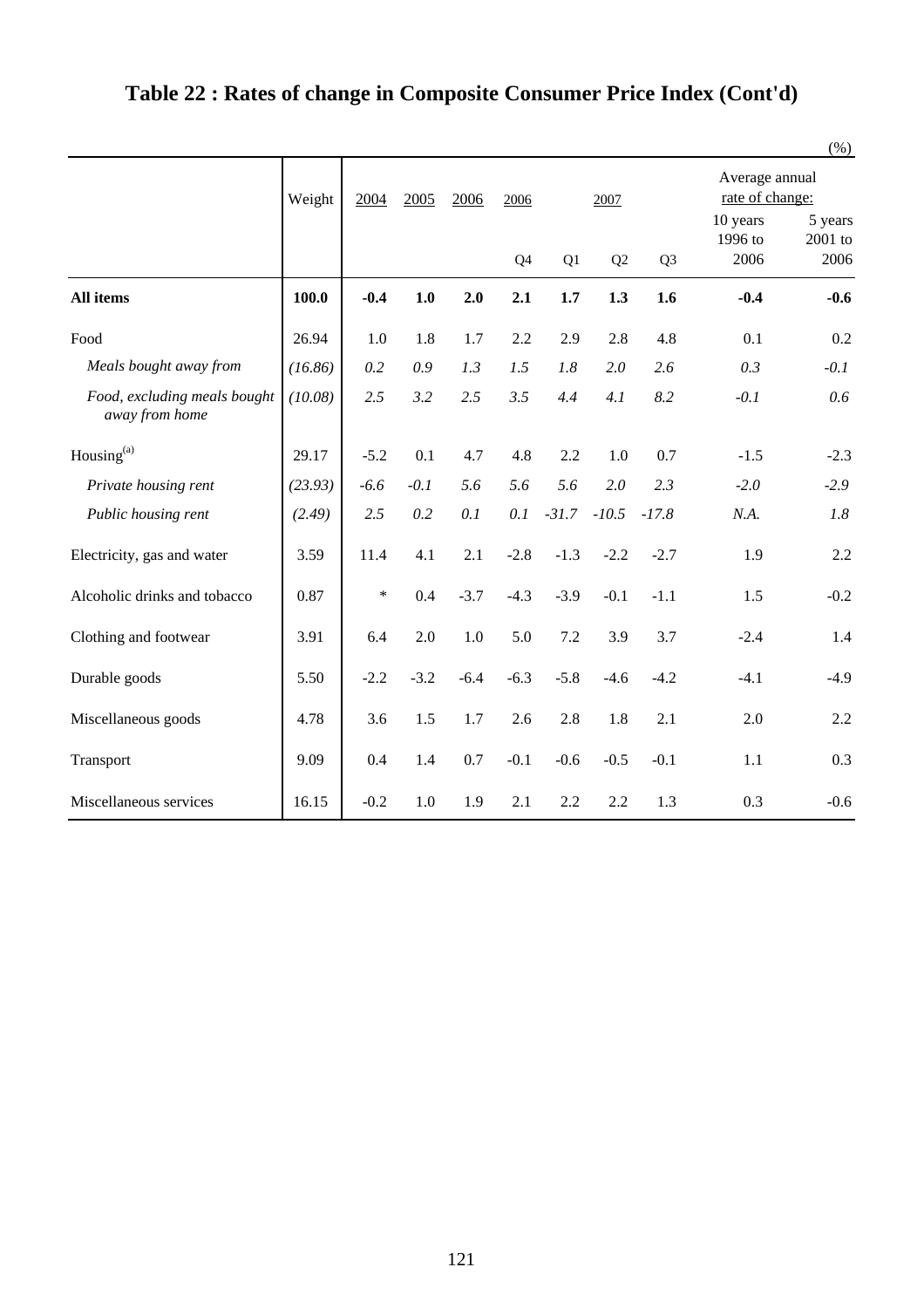|                                           |                  |         |        |         |         |        | $(\%)$ |
|-------------------------------------------|------------------|---------|--------|---------|---------|--------|--------|
|                                           | 1997             | 1998    | 1999   | 2000    | 2001    | 2002   | 2003   |
| Private consumption<br>expenditure        | 4.6              | $1.1\,$ | $-5$   | $-3.3$  | $-1.1$  | $-3.6$ | $-2.5$ |
| Government consumption<br>expenditure     | 6.5              | 2.9     | $-0.2$ | $-1.8$  | $1.1\,$ | $-0.5$ | $-2.6$ |
| Gross domestic fixed<br>capital formation | 5.0              | $-6.9$  | 0.5    | $-1.0$  | $-6.6$  | $-9.9$ | $-9.4$ |
| Total exports of goods                    | $-1.8$           | $-3.0$  | $-3.4$ | $-0.3$  | $-2.6$  | $-2.9$ | $-1.8$ |
| Imports of goods                          | $-1.9$           | $-4.8$  | $-2.4$ | $0.7\,$ | $-3.5$  | $-4.2$ | $-0.9$ |
| Exports of services                       | 1.2              | $-4.8$  | $-3.2$ | 0.5     | $-4.3$  | $-2.4$ | $-3.1$ |
| Imports of services                       | $\boldsymbol{0}$ | $-4.8$  | $-1.3$ | 1.7     | $-1.1$  | 0.3    | 2.7    |
| <b>Gross Domestic Product</b>             | 5.7              | 0.8     | $-4.5$ | $-3.6$  | $-1.9$  | $-3.5$ | $-6.2$ |
| Total final demand                        | 1.4              | $-2.4$  | $-3.3$ | $-1.1$  | $-2.7$  | $-3.6$ | $-2.8$ |
| Domestic demand                           | 4.8              | $-1.2$  | $-3.1$ | $-2.6$  | $-2.3$  | $-4.9$ | $-4.2$ |

## **and its main expenditure components Table 23 : Rates of change in implicit price deflators of GDP**

Notes : Figures presented in this table have been revised based on the new data series of chain volume measures of GDP released in October 2007.

> (#) Figures are subject to revision later on as more data become available.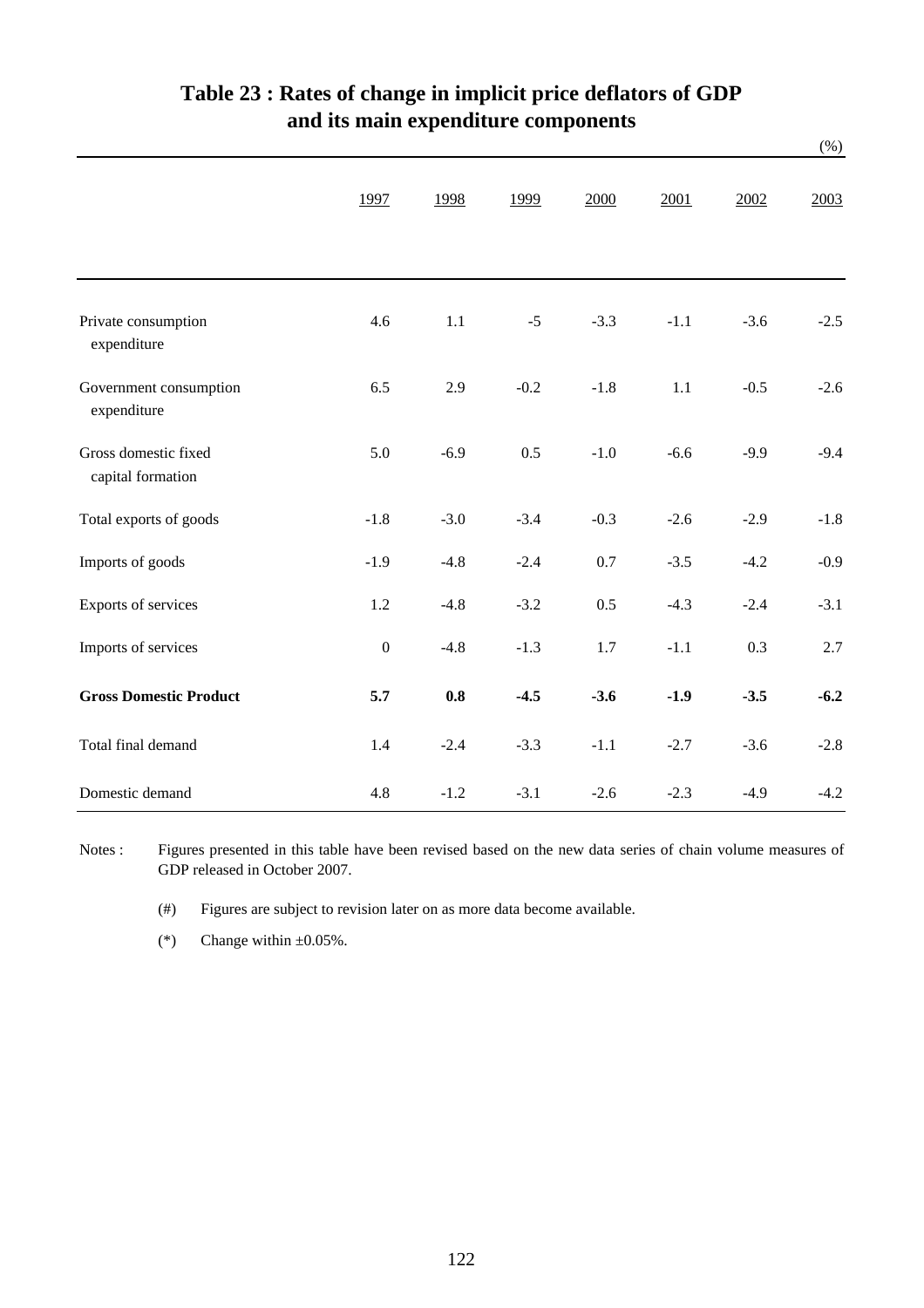|                                           |        |                     |                     |           |           |           |                                   |                                          | $(\%)$                                         |
|-------------------------------------------|--------|---------------------|---------------------|-----------|-----------|-----------|-----------------------------------|------------------------------------------|------------------------------------------------|
|                                           | 2004   | $2005$ <sup>#</sup> | $2006$ <sup>#</sup> | 2006      |           | 2007      | Average annual<br>rate of change: |                                          |                                                |
|                                           |        |                     |                     | $Q4^{\#}$ | $Q1^{\#}$ | $Q2^{\#}$ | $Q3^{\#}$                         | 10 years<br>1996 to<br>$2006^{\text{*}}$ | 5 years<br>2001 to<br>$2006^{\rm \texttt{\#}}$ |
| Private consumption<br>expenditure        | $-0.3$ | 1.8                 | 1.6                 | 2.1       | 2.1       | 2.7       | 4.4                               | $-0.7$                                   | $-0.6$                                         |
| Government consumption<br>expenditure     | $-2.9$ | $-1.4$              | 1.4                 | 1.3       | 1.5       | 4.0       | 4.0                               | 0.2                                      | $-1.2$                                         |
| Gross domestic fixed<br>capital formation | 2.6    | $1.0\,$             | 3.1                 | 5.5       | $-4.8$    | $-5.3$    | $-7.4$                            | $-2.3$                                   | $-2.7$                                         |
| Total exports of goods                    | 0.9    | 0.6                 | 0.3                 | 1.2       | 2.3       | 1.7       | 1.7                               | $-1.4$                                   | $-0.6$                                         |
| Imports of goods                          | 2.9    | 1.9                 | 2.1                 | 2.8       | 2.1       | 1.2       | 0.9                               | $-1.1$                                   | 0.3                                            |
| Exports of services                       | 0.5    | 3.3                 | 4.0                 | 3.0       | 2.9       | 2.1       | $2.5\,$                           | $-0.9$                                   | 0.4                                            |
| Imports of services                       | 4.1    | $1.0\,$             | 0.7                 | 1.5       | 2.3       | 2.4       | 2.8                               | 0.3                                      | 1.8                                            |
| <b>Gross Domestic Product</b>             | $-3.5$ | $-0.1$              | $-0.1$              | 0.8       | 1.2       | 1.9       | 3.4                               | $-1.7$                                   | $-2.7$                                         |
| Total final demand                        | 0.6    | $1.2\,$             | 1.2                 | 2.0       | $1.8\,$   | 1.5       | 1.8                               | $-1.2$                                   | $-0.7$                                         |
| Domestic demand                           | 0.1    | 1.2                 | 1.9                 | 3.1       | 0.4       | 1.1       | 1.6                               | $-1.1$                                   | $-1.2$                                         |

## **Table 23 : Rates of change in implicit price deflators of GDP and its main expenditure components (Cont'd)**